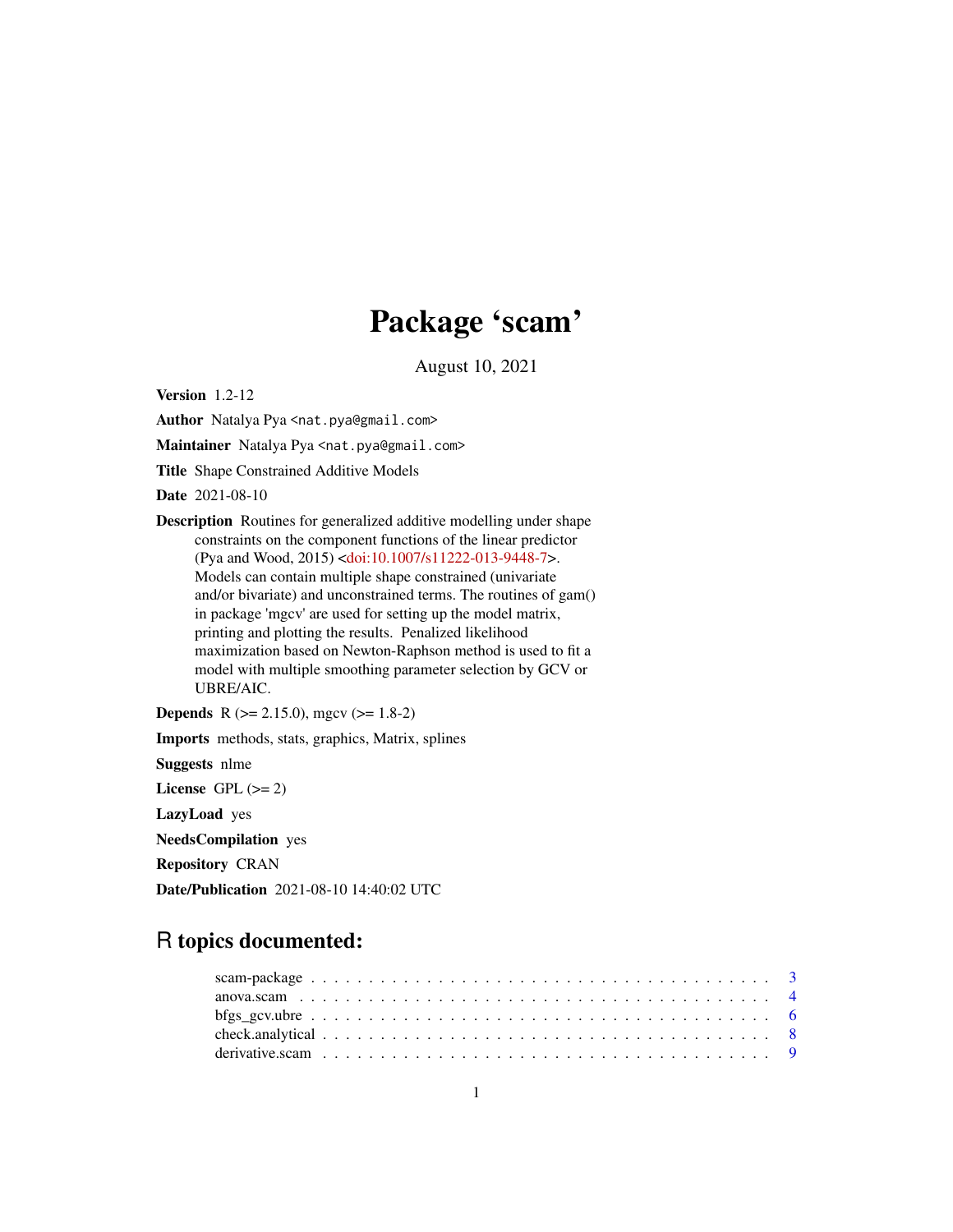|                                                                                                                   |  | 10 |
|-------------------------------------------------------------------------------------------------------------------|--|----|
|                                                                                                                   |  | 11 |
|                                                                                                                   |  | 12 |
| logLik.com                                                                                                        |  | 14 |
|                                                                                                                   |  | 15 |
| marginal.matrices.tesmi1.ps $\ldots \ldots \ldots \ldots \ldots \ldots \ldots \ldots \ldots \ldots \ldots \ldots$ |  | 16 |
|                                                                                                                   |  | 17 |
|                                                                                                                   |  | 19 |
|                                                                                                                   |  | 22 |
|                                                                                                                   |  | 25 |
|                                                                                                                   |  |    |
|                                                                                                                   |  | 30 |
|                                                                                                                   |  | 31 |
|                                                                                                                   |  | 39 |
|                                                                                                                   |  | 40 |
|                                                                                                                   |  | 42 |
|                                                                                                                   |  | 43 |
|                                                                                                                   |  | 45 |
| smooth.construct.cx.smooth.spec                                                                                   |  | 48 |
|                                                                                                                   |  | 50 |
|                                                                                                                   |  | 52 |
|                                                                                                                   |  | 54 |
|                                                                                                                   |  | 56 |
|                                                                                                                   |  | 58 |
|                                                                                                                   |  | 60 |
| smooth.construct.mpd.smooth.spec                                                                                  |  | 62 |
|                                                                                                                   |  | 64 |
|                                                                                                                   |  | 68 |
| smooth.construct.tecvcv.smooth.spec                                                                               |  | 70 |
| smooth.construct.tecxcv.smooth.spec                                                                               |  | 72 |
| smooth.construct.tecxcx.smooth.spec                                                                               |  | 73 |
|                                                                                                                   |  | 75 |
|                                                                                                                   |  | 77 |
| smooth.construct.tedmd.smooth.spec                                                                                |  | 79 |
|                                                                                                                   |  | 81 |
|                                                                                                                   |  | 82 |
| smooth.construct.temicx.smooth.spec                                                                               |  | 84 |
| smooth.construct.tescv.smooth.spec                                                                                |  | 86 |
| smooth.construct.tescx.smooth.spec                                                                                |  | 88 |
| smooth.construct.tesmd1.smooth.spec                                                                               |  | 89 |
| smooth.construct.tesmd2.smooth.spec                                                                               |  | 91 |
| smooth.construct.tesmi1.smooth.spec                                                                               |  | 93 |
| smooth.construct.tesmi2.smooth.spec                                                                               |  | 95 |
|                                                                                                                   |  | 97 |
|                                                                                                                   |  |    |
|                                                                                                                   |  |    |

**Index** the contract of the contract of the contract of the contract of the contract of the contract of the contract of the contract of the contract of the contract of the contract of the contract of the contract of the co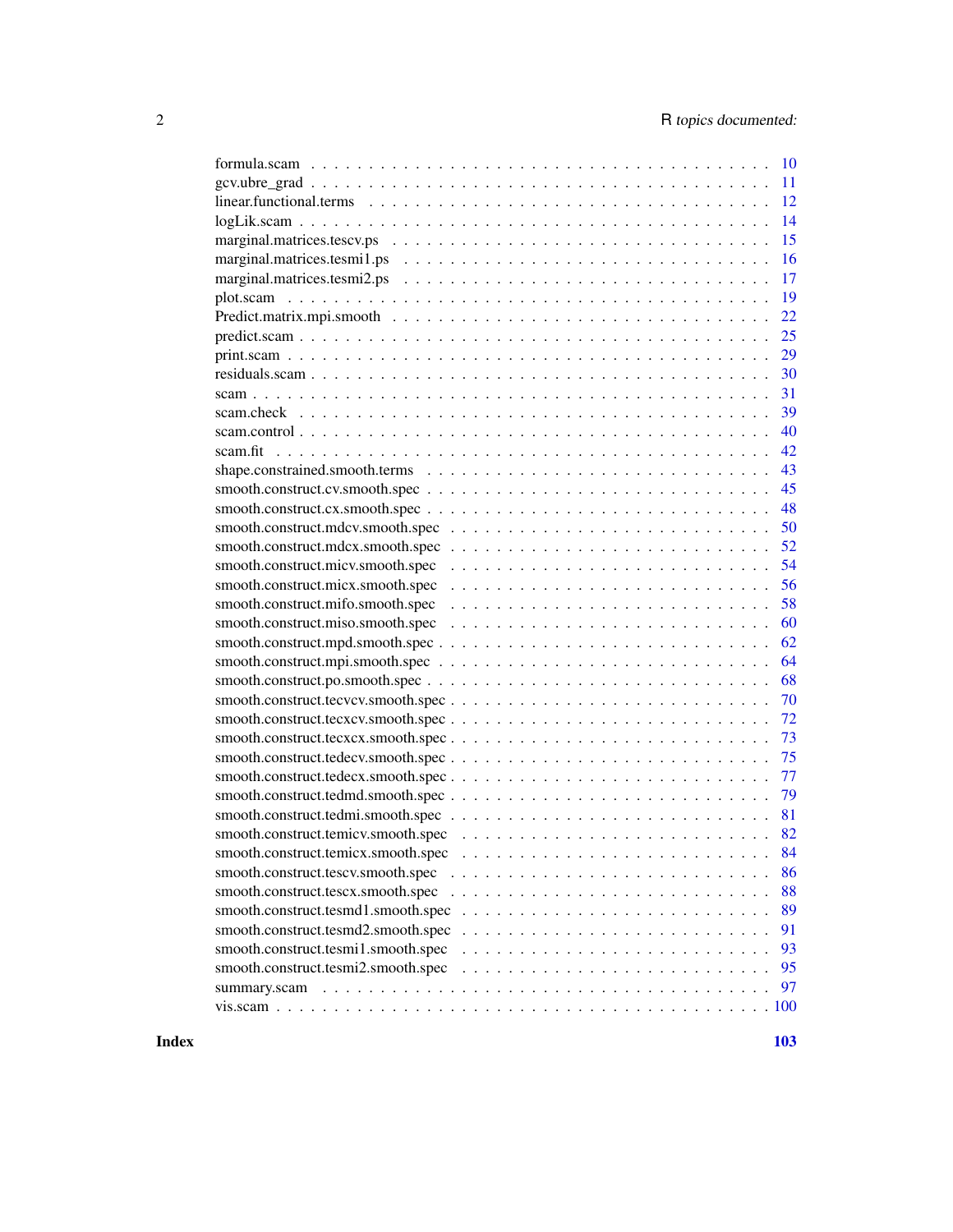#### <span id="page-2-1"></span><span id="page-2-0"></span>Description

scam provides functions for generalized additive modelling under shape constraints on the component functions of the linear predictor of the GAM. Models can contain multiple shape constrained and unconstrained terms as well as bivariate smooths with double or single monotonicity. Univariate smooths under eight possible shape constraints such as monotonically increasing/decreasing, convex/concave, increasing/decreasing and convex, increasing/decreasing and concave, are available as model terms.

The model set up is the same as in gam() in package mgcv with the added shape constrained smooths, so the unconstrained smooths can be of more than one variable, and other user defined smooths can be included. Penalized log likelihood maximization is used to fit the model together with the automatic smoothness selection.

### Details

| Package: scam     |                                                                                                                             |
|-------------------|-----------------------------------------------------------------------------------------------------------------------------|
| Version: $1.2-12$ |                                                                                                                             |
|                   | Author: Natalya Pya <nat.pya@gmail.com></nat.pya@gmail.com>                                                                 |
|                   | Maintainer: Natalya Pya <nat.pya@gmail.com></nat.pya@gmail.com>                                                             |
|                   | Title: Shape Constrained Additive Models                                                                                    |
|                   | Date: 2021-08-10                                                                                                            |
|                   | Description: Routines for generalized additive modelling under shape constraints on the component functions of the linear p |
|                   | Depends: $R (> = 2.15.0)$ , mgcv (>= 1.8-2)                                                                                 |
|                   | Imports: methods, stats, graphics, Matrix, splines                                                                          |
| Suggests: nlme    |                                                                                                                             |
|                   | License: GPL $(>= 2)$                                                                                                       |
| LazyLoad: yes     |                                                                                                                             |

The package provides generalized additive modelling under shape constraints on the component functions of the linear predictor. [scam](#page-30-1) and plot. scam functions are based on the functions of the unconstrained GAM gam() and plot.gam() in package mgcv and similar in use. [summary.scam](#page-96-1) allows to extract the results of the model fitting in the same way as in summary.gam. A Bayesian approach is used to obtain a covariance matrix of the model coefficients and credible intervals for each smooth.

#### Author(s)

Natalya Pya <nat.pya@gmail.com> based partly on mgcv by Simon Wood

Maintainer: Natalya Pya <nat.pya@gmail.com>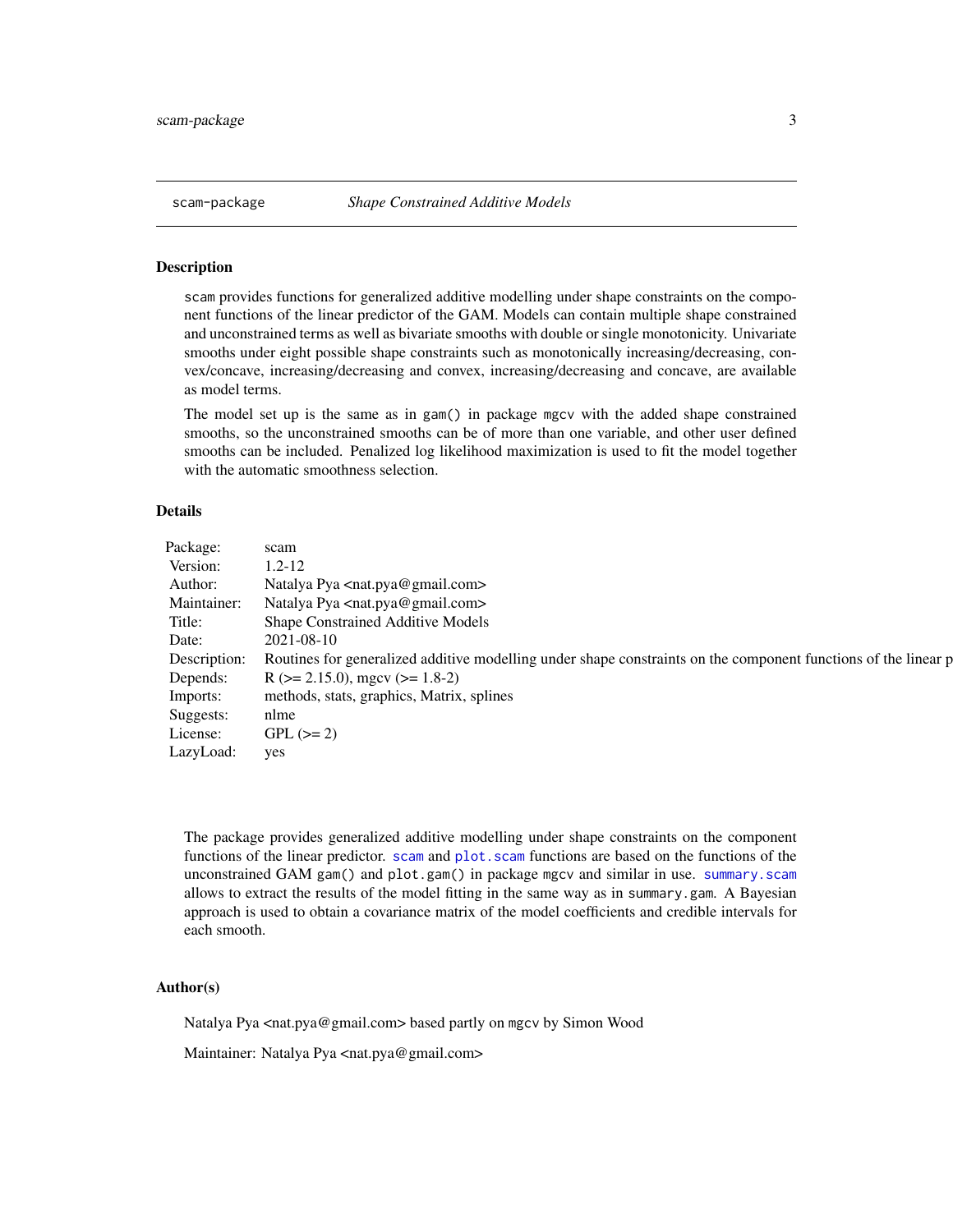#### References

Pya, N. and Wood, S.N. (2015) Shape constrained additive models. Statistics and Computing, 25(3), 543-559

Pya, N. (2010) Additive models with shape constraints. PhD thesis. University of Bath. Department of Mathematical Sciences

Wood S.N. (2006) Generalized Additive Models: An Introduction with R. Chapman and Hall/CRC Press.

Wood, S.N. (2008) Fast stable direct fitting and smoothness selection for generalized additive models. Journal of the Royal Statistical Society (B) 70(3):495-518

Wood, S.N. (2011) Fast stable restricted maximum likelihood and marginal likelihood estimation of semiparametric generalized linear models. Journal of the Royal Statistical Society (B) 73(1):3-36

The package was part supported by EPSRC grants EP/I000917/1, EP/K005251/1 and the Science Committee of the Ministry of Science and Education of the Republic of Kazakhstan grant #2532/GF3.

#### Examples

## see examples for scam

anova.scam *Approximate hypothesis tests related to SCAM fits*

#### **Description**

Performs hypothesis tests relating to one or more fitted scam objects. The function is a clone of anova.gam of the mgcv package.

The documentation below is similar to that of object [anova.gam](#page-0-0).

#### Usage

```
## S3 method for class 'scam'
anova(object, ..., disperson = NULL, test = NULL,freq = FALSE, p. type=0## S3 method for class 'anova.scam'
print(x, digits = max(3, getOption("digits") - 3),...)
```
### Arguments

| object     | fitted model objects of class scam as produced by scam().                            |
|------------|--------------------------------------------------------------------------------------|
| x.         | an anova. scam object produced by a single model call to anova. scam().              |
| dispersion | a value for the dispersion parameter: not normally used.                             |
| test       | what sort of test to perform for a multi-model call. One of "Chisq", "F" or<br>"Cp". |

<span id="page-3-0"></span>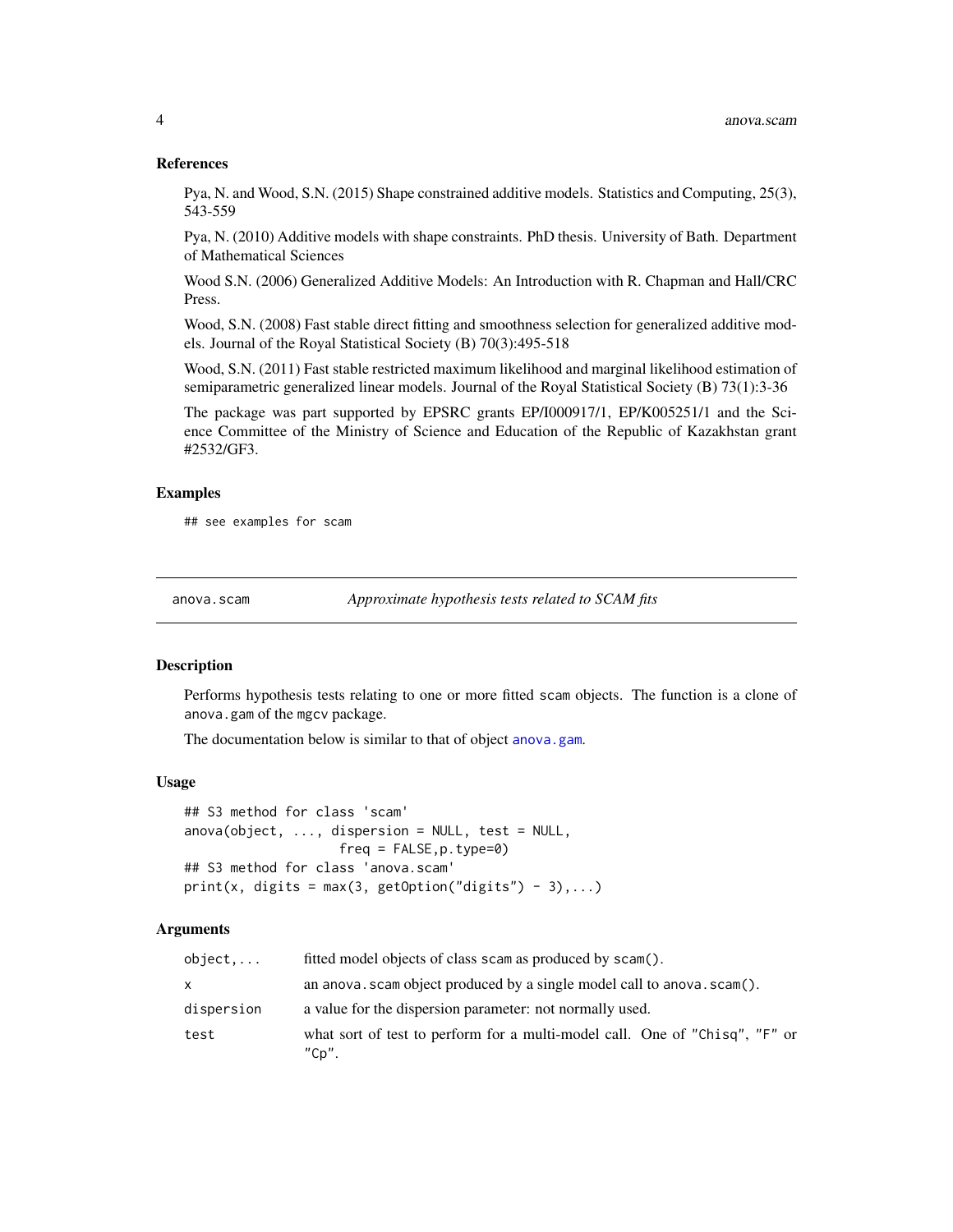#### anova.scam 5

| freg   | whether to use frequentist or Bayesian approximations for parametric term p-<br>values. See summary, gam for details. |
|--------|-----------------------------------------------------------------------------------------------------------------------|
| p.type | selects exact test statistic to use for single smooth term p-values. See summary. scam<br>for details.                |
| digits | number of digits to use when printing output.                                                                         |

#### Details

see [anova.gam](#page-0-0) for details.

#### Value

In the multi-model case anova. scam produces output identical to anova.  $g1m$ , which it in fact uses.

In the single model case an object of class anova.scam is produced, which is in fact an object returned from [summary.scam](#page-96-1).

print.anova.scam simply produces tabulated output.

### WARNING

If models 'a' and 'b' differ only in terms with no un-penalized components then p values from anova(a,b) are unreliable, and usually much too low.

Default P-values will usually be wrong for parametric terms penalized using 'paraPen': use freq=TRUE to obtain better p-values when the penalties are full rank and represent conventional random effects.

For a single model, interpretation is similar to drop1, not anova.lm.

#### Author(s)

Simon N. Wood <simon.wood@r-project.org>

### References

Scheipl, F., Greven, S. and Kuchenhoff, H. (2008) Size and power of tests for a zero random effect variance or polynomial regression in additive and linear mixed models. Comp. Statist. Data Anal. 52, 3283-3299

Wood, S.N. (2013a) On p-values for smooth components of an extended generalized additive model. Biometrika 100:221-228

Wood, S.N. (2013b) A simple test for random effects in regression models. Biometrika 100:1005- 1010

### See Also

[scam](#page-30-1), [predict.scam](#page-24-1), [scam.check](#page-38-1), [summary.scam](#page-96-1), [anova.gam](#page-0-0)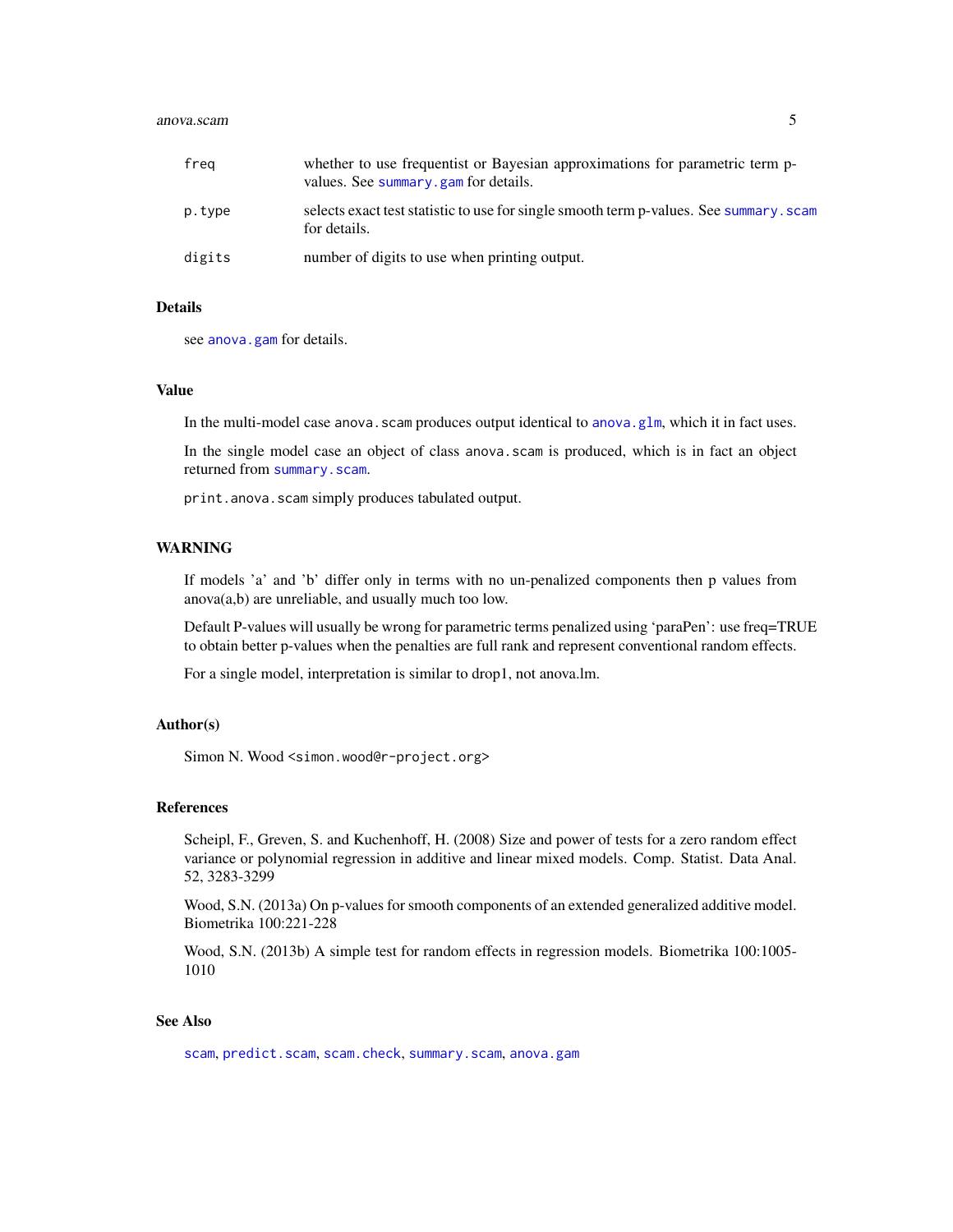#### Examples

```
library(scam)
set.seed(0)
fac <- rep(1:4,20)x1 <- runif(80)*5
x2 \le runif(80,-1,2)
x3 <- runif(80, 0, 1)
y \leftarrow \text{fac+log}(x1)/5y \le -y + \exp(-1.3*x^2) + \text{rnorm}(80)*0.1fac <- factor(fac)
b \leq -scam(y \sim fac+s(x1,bs="mpi")+s(x2,bs="mpd")+s(x3))b1 <- scam(y \sim fac+s(x1,bs="mpi")+s(x2,bs="mpd"))
anova(b,b1,test="F")
## b2 <- scam(y ~ fac +s(x1)+s(x2)+te(x1,x2))
```
<span id="page-5-1"></span>bfgs\_gcv.ubre *Multiple Smoothing Parameter Estimation by GCV/UBRE*

### Description

Function to efficiently estimate smoothing parameters of SCAM by GCV/UBRE score optimization. The procedure is outer to the model fitting by the Newton-Raphson method. The function uses the BFGS method where the Hessian matrix is updated iteratively at each step. Backtracking is included to satisfy the sufficient decrease condition.

The function is not normally called directly, but rather service routines for [scam](#page-30-1).

### Usage

```
bfgs_gcv.ubre(fn=gcv.ubre_grad, rho, ini.fd=TRUE, G, gamma=1, env,
            n.pen=length(rho), typx=rep(1,n.pen), typf=1, control)
```
#### Arguments

| fn     | GCV/UBRE Function which returs the GCV/UBRE value and its derivative wrt<br>log smoothing parameter.                                                            |
|--------|-----------------------------------------------------------------------------------------------------------------------------------------------------------------|
| rho    | log of the initial values of the smoothing parameters.                                                                                                          |
| ini.fd | If TRUE, a finite difference to the Hessian is used to find the initial inverse<br>Hessian, otherwise the initial inverse Hessian is a diagonal matrix '100*I'. |
| G      | A list of items needed to fit a SCAM.                                                                                                                           |
| gamma  | An ad hoc parametrer of the GCV/UBRE score.                                                                                                                     |

<span id="page-5-0"></span>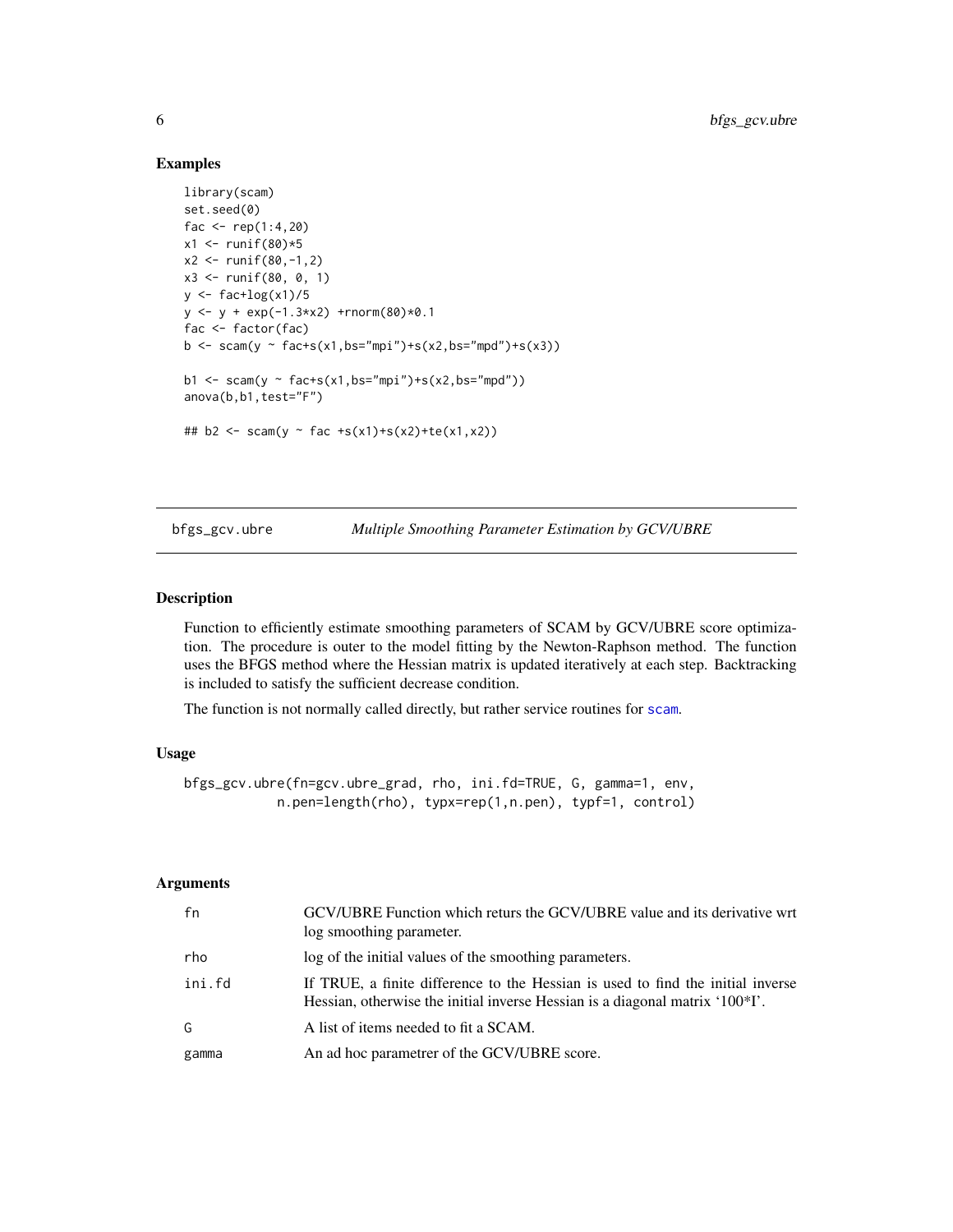### bfgs\_gcv.ubre 7

| env     | Get the enviroment for the model coefficients, their derivatives and the smooth-<br>ing parameter. |
|---------|----------------------------------------------------------------------------------------------------|
| n.pen   | Smoothing parameter dimension.                                                                     |
| typx    | A vector whose component is a positive scalar specifying the typical magnitude<br>of sp.           |
| typf    | A positive scalar estimating the magnitude of the gcv near the minimum.                            |
| control | Control option list as returned by scam.control.                                                   |

### Value

A list is returned with the following items:

| The best value of the log smoothing parameter.                                                                                                                                                                      |
|---------------------------------------------------------------------------------------------------------------------------------------------------------------------------------------------------------------------|
| The gradient of the GCV/UBRE.                                                                                                                                                                                       |
| The number of iterations taken until convergence.                                                                                                                                                                   |
| Convergence information indicating why the BFGS terminated (given below).                                                                                                                                           |
| An integer code indicating why the optimization process terminated.                                                                                                                                                 |
| 1: relative gradient is close to zero, current iterate probably is a solution.                                                                                                                                      |
| 2: scaled distance between last two steps less than 'steptol', current iterate prob-<br>ably is a local minimizer, but it's possible that the algorithm is making very slow<br>progress, or 'steptol' is too large. |
| 3: last global step failed to locate a point lower than estimate. Either estimate is<br>an approximate local minimum of the function or steptol is too small.<br>4: iteration limit exceeded.                       |
| 5: five consecutive steps of length maxnestep have been taken, it's possible that<br>'maxstep' is too small.                                                                                                        |
| A list of elements returned by the fitting procedure scam. fit for an optimal<br>value of the smoothing parameter.                                                                                                  |
| dgcv.ubre.check                                                                                                                                                                                                     |
| If check.analytical=TRUE this is the finite-difference approximation of the<br>gradient calculated by gcv.ubre_grad, otherwise NULL.                                                                                |
| If check.analytical=TRUE this is the relative difference (in and finite differ-<br>enced derivatives calculated by gcv.ubre_grad, otherwise NULL.                                                                   |
|                                                                                                                                                                                                                     |

### Author(s)

Natalya Pya <nat.pya@gmail.com>

### References

Pya, N. and Wood, S.N. (2015) Shape constrained additive models. Statistics and Computing, 25(3), 543-559

Pya, N. (2010) Additive models with shape constraints. PhD thesis. University of Bath. Department of Mathematical Sciences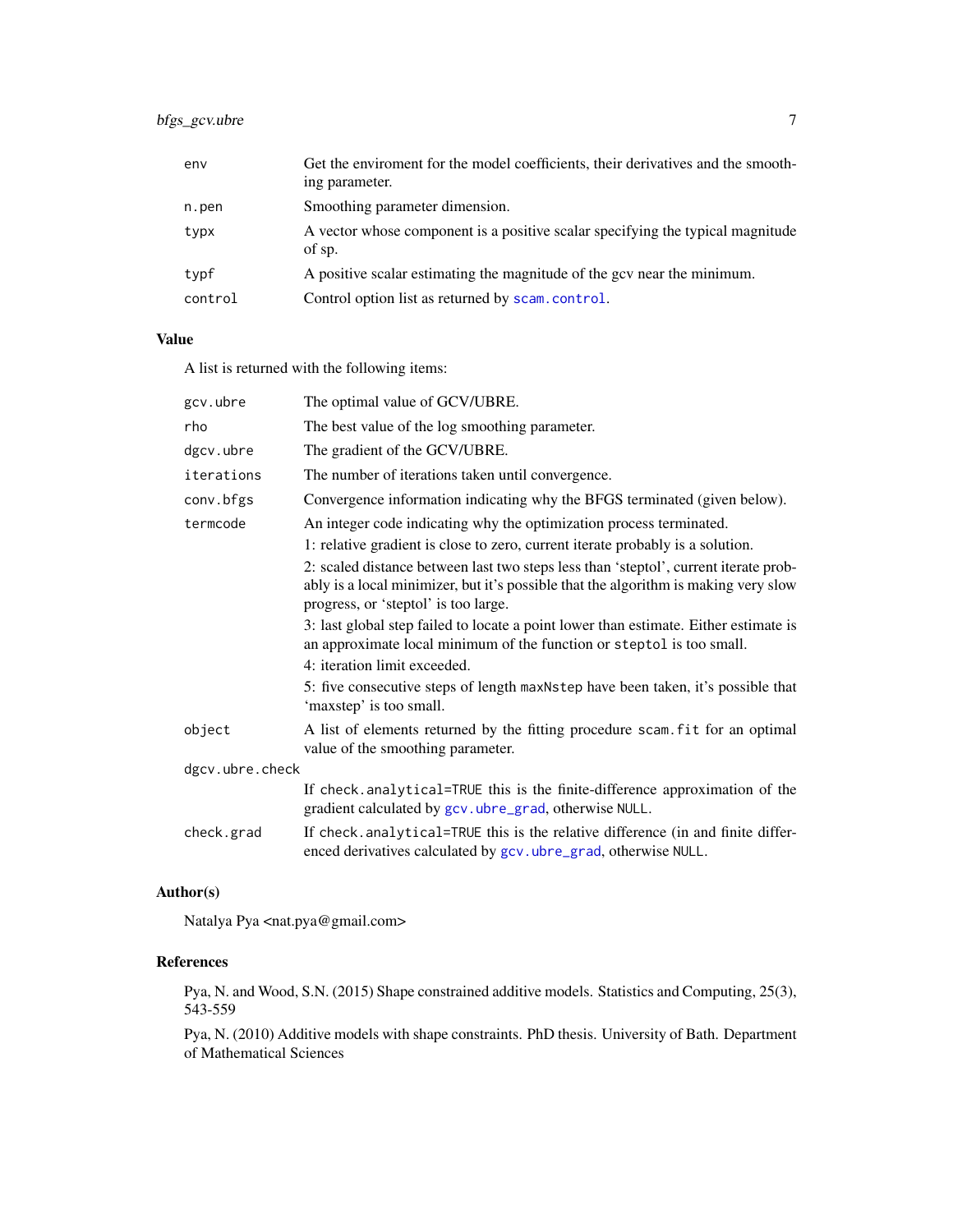<span id="page-7-0"></span>Wood, S.N. (2011) Fast stable restricted maximum likelihood and marginal likelihood estimation of semiparametric generalized linear models. Journal of the Royal Statistical Society: Series B. 73(1): 1–34

### See Also

[scam](#page-30-1)

check.analytical *Checking the analytical gradient of the GCV/UBRE score*

### Description

This function calculates the finite-difference approximation of the GCV/UBRE gradient for the fitted model and compares it with the analytical gradient.

### Usage

check.analytical(object, data, del=1e-6,control)

#### Arguments

| object  | A fitted scam object.                                                                             |
|---------|---------------------------------------------------------------------------------------------------|
| data    | An original data frame or list containing the model response variable and co-<br>variates.        |
| del     | A positive scalar (default is 1e-6) giving an increment for finite difference ap-<br>proximation. |
| control | Control option list as returned by scam.control.                                                  |

### Value

A list is returned with the following items:

| dgcv.ubre.fd | The finite-difference approximation of the gradient.                                                  |
|--------------|-------------------------------------------------------------------------------------------------------|
| check.grad   | The relative difference in percentage between the analytical and finite differ-<br>enced derivatives. |
|              |                                                                                                       |

### Author(s)

Natalya Pya <nat.pya@gmail.com>

#### See Also

[scam](#page-30-1)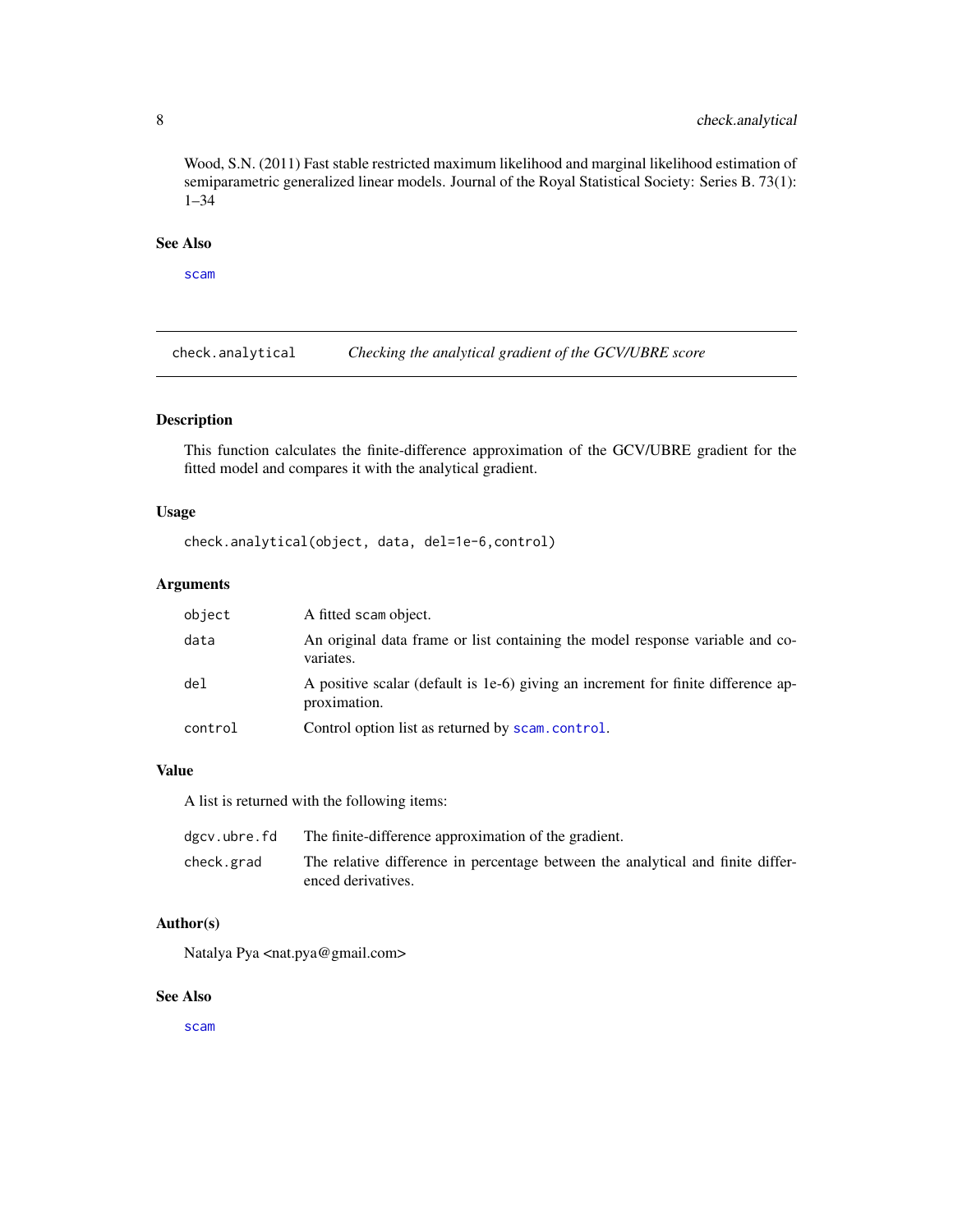<span id="page-8-0"></span>

### Description

Function to get derivatives of the smooth model terms (currently only of the univariate smooths). Analytical derivatives for SCOP-splines, finite difference approximation is used for all others

#### Usage

derivative.scam(object,smooth.number=1,deriv=1)

### Arguments

| object        | fitted scam object                                                                                                            |
|---------------|-------------------------------------------------------------------------------------------------------------------------------|
| smooth.number | ordered number of the smooth model term $(1,2,)$ , ordered as in the formula,<br>which derivative is needed to be calculated. |
| deriv         | either 1 if the 1st derivative is required, or 2 if the 2nd                                                                   |

### Value

| d    | values of the derivative of the smooth term. |
|------|----------------------------------------------|
| se.d | standard errors of the derivative.           |

### Author(s)

Natalya Pya <nat.pya@gmail.com>

#### References

Pya, N. and Wood, S.N. (2015) Shape constrained additive models. Statistics and Computing, 25(3), 543-559

### See Also

[scam](#page-30-1)

### Examples

```
set.seed(2)
n < - 200x1 \le runif(n) *4-1;
f1 <- exp(4*x1)/(1+exp(4*x1)) # monotone increasing smooth
x2 \le sort(runif(n)*3-1) # decreasing smooth
f2 <- exp(-1.3*x2)f <- f1+ f2y \leftarrow f + \text{norm}(n) \times 0.2
```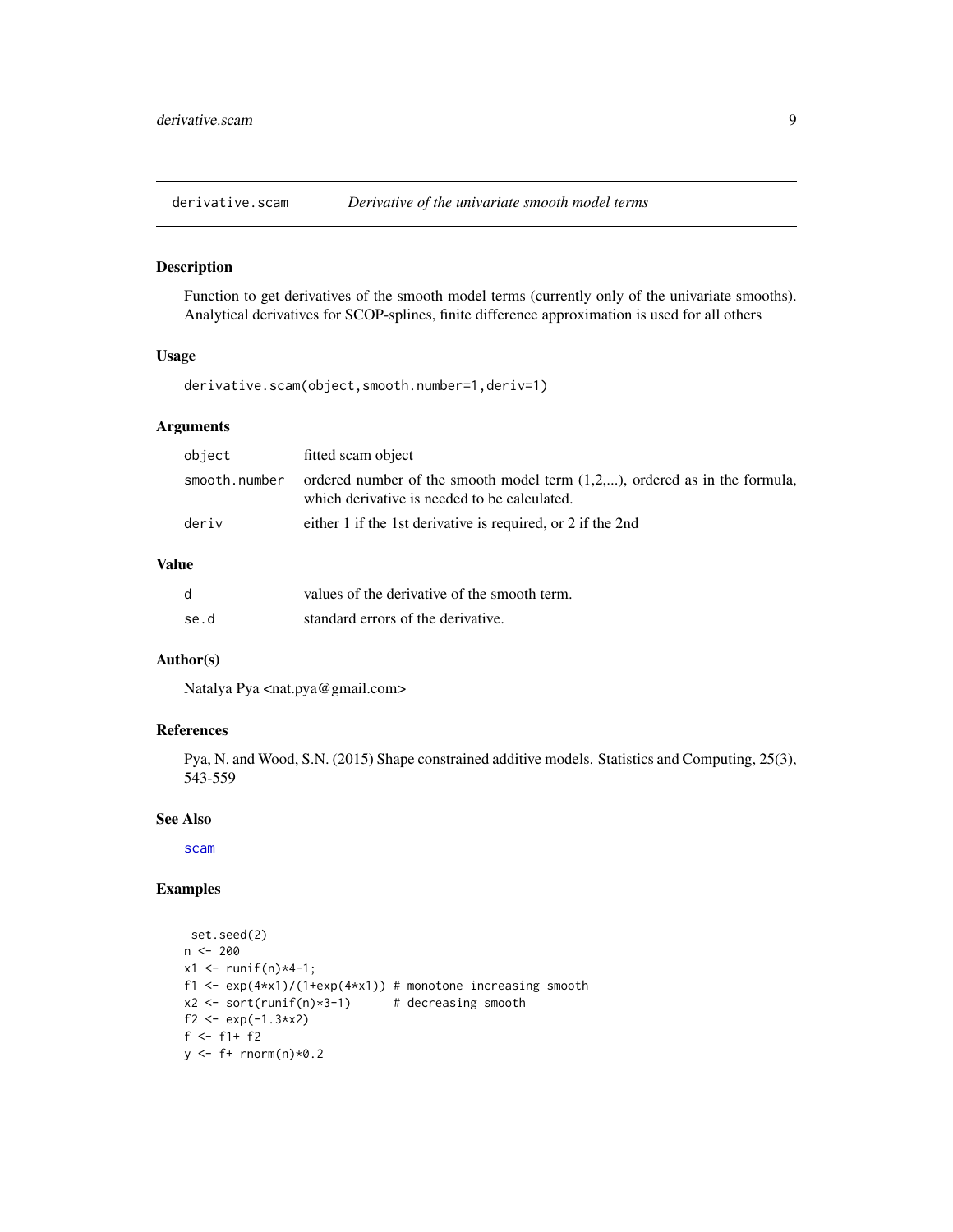```
## fit model, results, and plot...
b \leq -scam(y~ s(x1,k=20,bs="mpi")+s(x2,k=15,bs="mpd"),family=gaussian)
d1 <- derivative.scam(b,smooth.number=1,deriv=1)
par(mfrow=c(1,2))
xx <- sort(x1,index=TRUE)
plot(xx$x,d1$d[xx$ix],type="l",xlab=expression(x[1]),
     ylab=expression(df[1]/dx[1]))
d2 <- derivative.scam(b,smooth.number=2,deriv=1)
xx <- sort(x2,index=TRUE)
plot(xx$x,d2$d[xx$ix],type="l",xlab=expression(x[2]),
     ylab=expression(df[2]/dx[2]))
```
formula.scam *SCAM formula*

#### Description

Description of [scam](#page-30-1) formula (see gam of the mgcv package for Details), and how to extract it from a fitted scam object.

The function is a clone of formula.gam of the mgcv package.

#### Usage

```
## S3 method for class 'scam'
formula(x,...)
```
#### Arguments

| X | fitted model objects of class scam as produced by scam(). |
|---|-----------------------------------------------------------|
| . | un-used in this case                                      |

### Details

see [formula.gam](#page-0-0) for details.

#### Value

Returns the model formula, x\$formula. Provided so that anova methods print an appropriate description of the model.

### See Also

[scam](#page-30-1)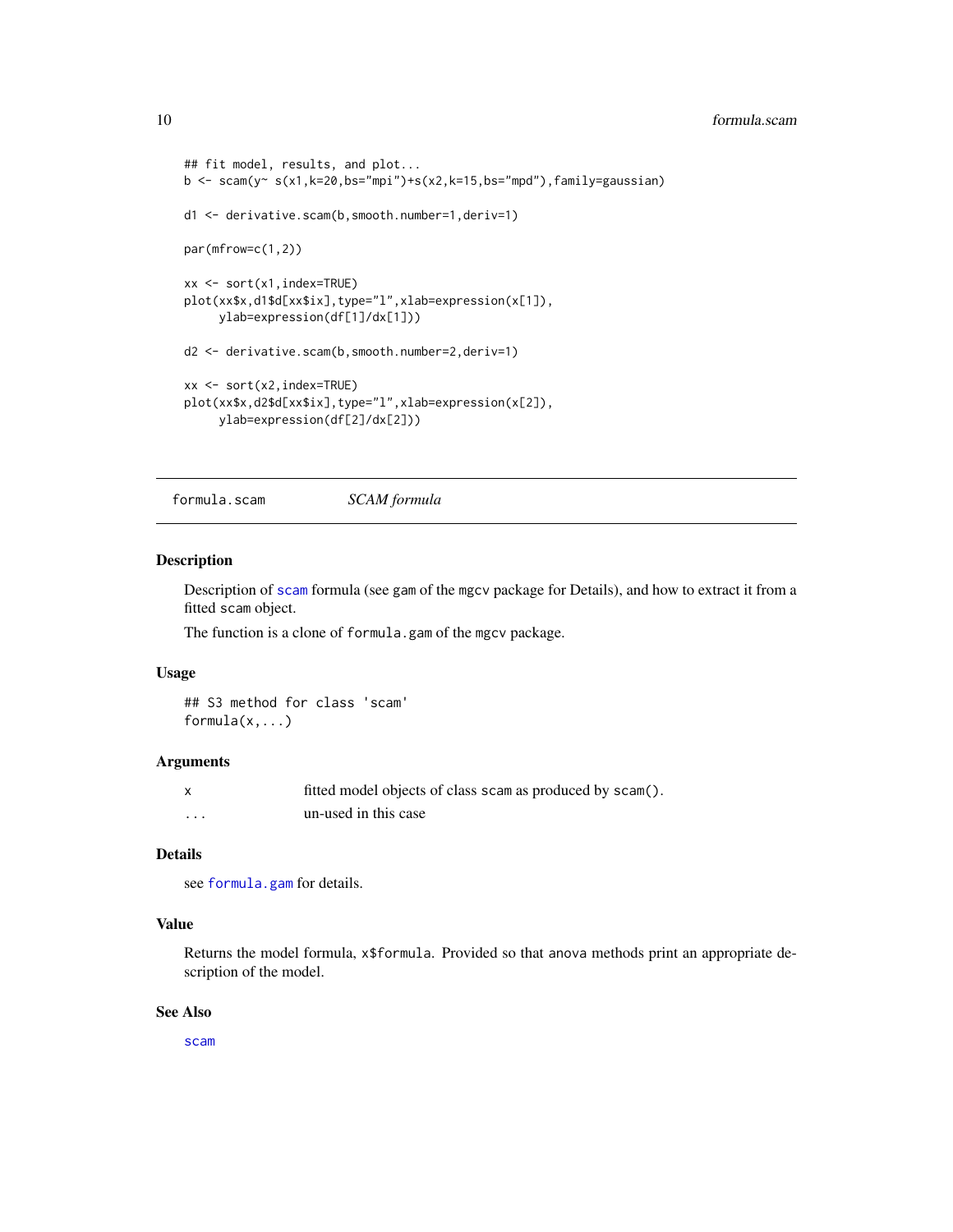<span id="page-10-1"></span><span id="page-10-0"></span>

### Description

For the estimation of the SCAM smoothing parameters the GCV/UBRE score is optimized outer to the Newton-Raphson procedure of the model fitting. This function returns the value of the GCV/UBRE score and calculates its first derivative with respect to the log smoothing parameter using the method of Wood (2009).

The function is not normally called directly, but rather service routines for [bfgs\\_gcv.ubre](#page-5-1).

### Usage

gcv.ubre\_grad(rho, G, gamma,env, control)

#### Arguments

| rho     | log of the initial values of the smoothing parameters.                                             |
|---------|----------------------------------------------------------------------------------------------------|
| G       | a list of items needed to fit a SCAM.                                                              |
| gamma   | A constant multiplier to inflate the model degrees of freedom in the GCV or<br>UBRE/AIC score.     |
| env     | Get the enviroment for the model coefficients, their derivatives and the smooth-<br>ing parameter. |
| control | A list of fit control parameters as returned by scam.control.                                      |

### Value

A list is returned with the following items:

| dgcv.ubre       | The value of GCV/UBRE gradient.                                                                          |  |
|-----------------|----------------------------------------------------------------------------------------------------------|--|
| gcv.ubre        | The GCV/UBRE score value.                                                                                |  |
| scale.est       | The value of the scale estimate.                                                                         |  |
| object          | The elements of the fitting procedure monogam fit for a given value of the<br>smoothing parameter.       |  |
| dgcv.ubre.check |                                                                                                          |  |
|                 | If check.analytical=TRUE this returns the finite-difference approximation of<br>the gradient.            |  |
| check.grad      | If check analytical=TRUE this returns the relative difference (in and finite<br>differenced derivatives. |  |

### Author(s)

Natalya Pya <nat.pya@gmail.com>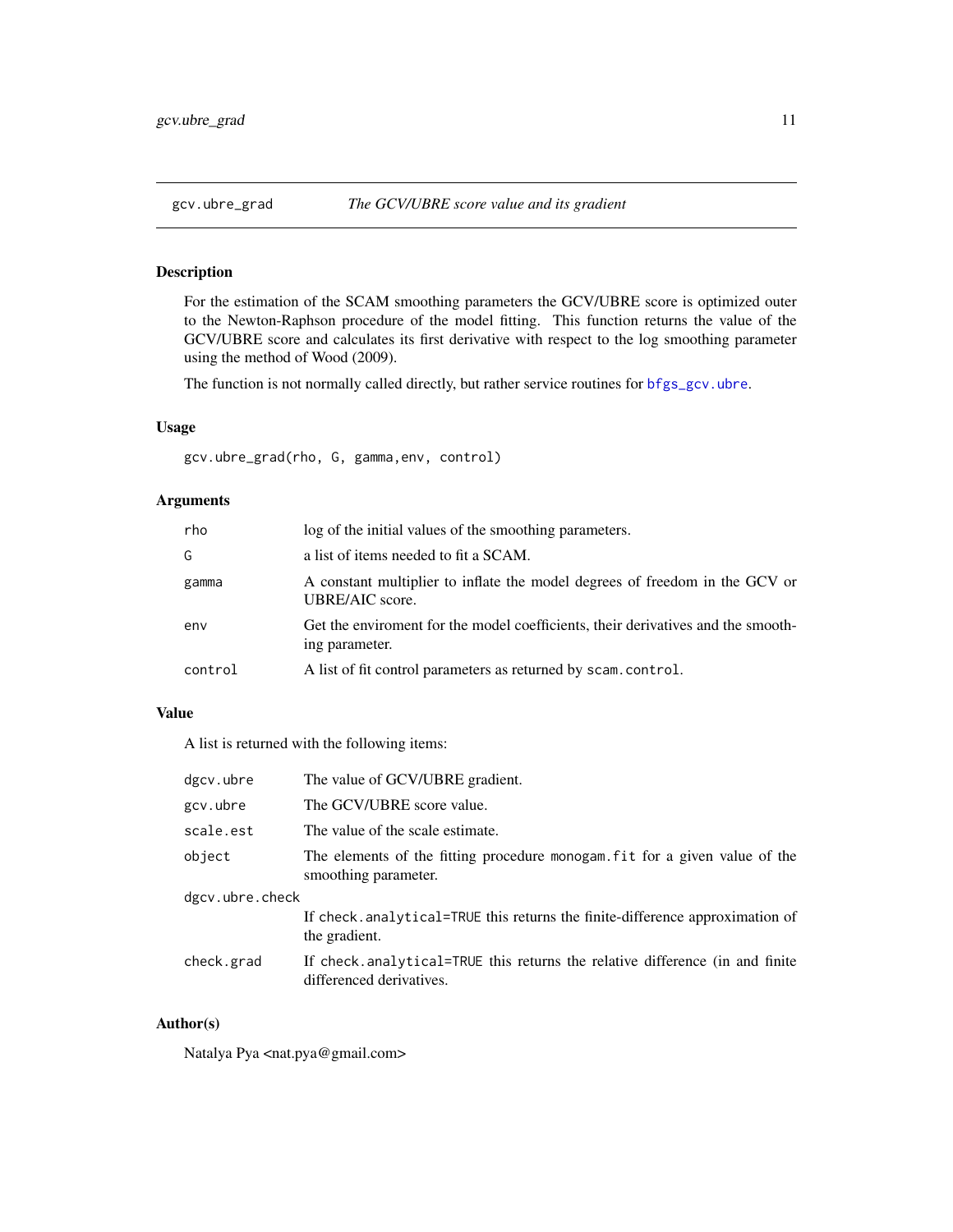#### References

Pya, N. and Wood, S.N. (2015) Shape constrained additive models. Statistics and Computing, 25(3), 543-559

Pya, N. (2010) Additive models with shape constraints. PhD thesis. University of Bath. Department of Mathematical Sciences

Wood S.N. (2006) Generalized Additive Models: An Introduction with R. Chapman and Hall/CRC Press.

Wood, S.N. (2011) Fast stable restricted maximum likelihood and marginal likelihood estimation of semiparametric generalized linear models. Journal of the Royal Statistical Society: Series B. 73(1): 1–34

### See Also

[scam](#page-30-1), [scam.fit](#page-41-1), [bfgs\\_gcv.ubre](#page-5-1)

linear.functional.terms

*Linear functionals of a smooth in GAMs*

#### **Description**

Since scam uses the model setup of gam of the mgcv package, in the same way as in gam [scam](#page-30-1) allows the response variable to depend on linear functionals of smooth terms in the s with additional shape constraints.

See linear.functional.terms(mgcv).

#### Examples

```
## Not run:
###########################################
## similar to a "signal" regression
## example from mgcv() ...
###########################################
library(scam)
## decreasing smooth...
set.seed(4)
rf \leftarrow function(x=seq(-1,3,length=100)) {
## generates random functions...
  m <- ceiling(runif(1)*5) ## number of components
  f \le -x * 0;
  mu \le runif(m,min(x),max(x)); sig \le (runif(m)+.5)*(max(x)-min(x))/10
  for (i in 1:m) f \leftarrow f + \text{dnorm}(x, \text{mul}[i], \text{sig}[i])f
}
## simulate 200 functions and store in rows of L...
L <- matrix(NA,200,100)
```
<span id="page-11-0"></span>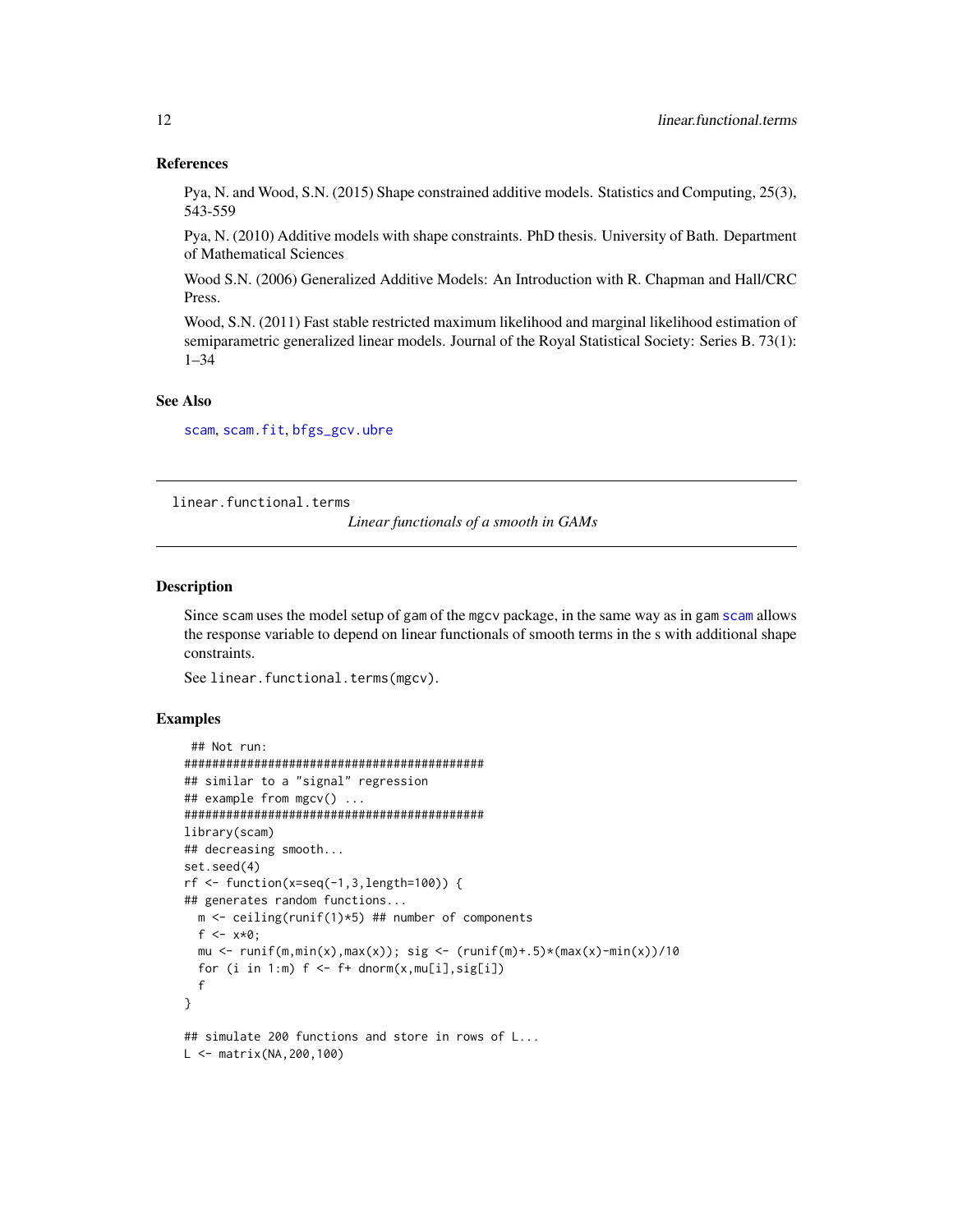```
for (i in 1:200) L[i, ] \leftarrow rf() ## simulate the functional predictors
x \leftarrow \text{seq}(-1, 3, \text{length}=100) ## evaluation points
f2 \leq - function(x) { ## the coefficient function
     -4*exp(4*x)/(1+exp(4*x))
}
f \leftarrow f2(x)
plot(x,f ,type="l")
y <- L%*%f + rnorm(200)*20 ## simulated response data
X \leftarrow matrix(x, 200, 100, byrow=True)b \leq -scam(y\text{~}(X,by=L,k=20,bs="mpdBy"))par(mfrow=c(1,2))
plot(b,shade=TRUE);lines(x,f,col=2);
## compare with gam() of mgcv package...
g \leftarrow \text{gam}(y \sim s(X, by=L, k=20))plot(g,shade=TRUE);lines(x,f,col=2)
## increasing smooth....
L <- matrix(NA,200,100)
for (i in 1:200) L[i, ] \leftarrow rf() ## simulate the functional predictors
x <- seq(-1,3,length=100) ## evaluation points
f2 \leftarrow function(x) { ## the coefficient function
      4*exp(4*x)/(1+exp(4*x))
}
f \leftarrow f2(x)plot(x,f ,type="l")
y <- L%*%f + rnorm(200)*20 ## simulated response data
X <- matrix(x,200,100,byrow=TRUE)
b \leq scam(y~s(X,by=L,k=20,bs="mpiBy"))
par(mfrow=c(1,2))
plot(b,shade=TRUE);lines(x,f,col=2);
## compare with unconstrained fit...
g \leftarrow \text{scam}(y \sim s(X, by=L, k=20))plot(g,shade=TRUE);lines(x,f,col=2)
## convex smooth...
 ## simulate 200 functions and store in rows of L...
set.seed(4)
L <- matrix(NA,200,100)
for (i in 1:200) L[i,] <- rf(x=sort(2*runif(100)-1)) ## simulate the functional predictors
x \leftarrow sort(runif(100, -1, 1)) ## evaluation points
f2 <- function(x){4*x^2 } ## the coefficient function
f \leftarrow f2(x)plot(x,f ,type="l")
y <- L%*%f + rnorm(200)*30 ## simulated response data
X \leftarrow matrix(x, 200, 100, byrow = TRUE)b \leq scam(y~s(X,by=L,k=20,bs="cxBy"))
par(mfrow=c(1,2))
```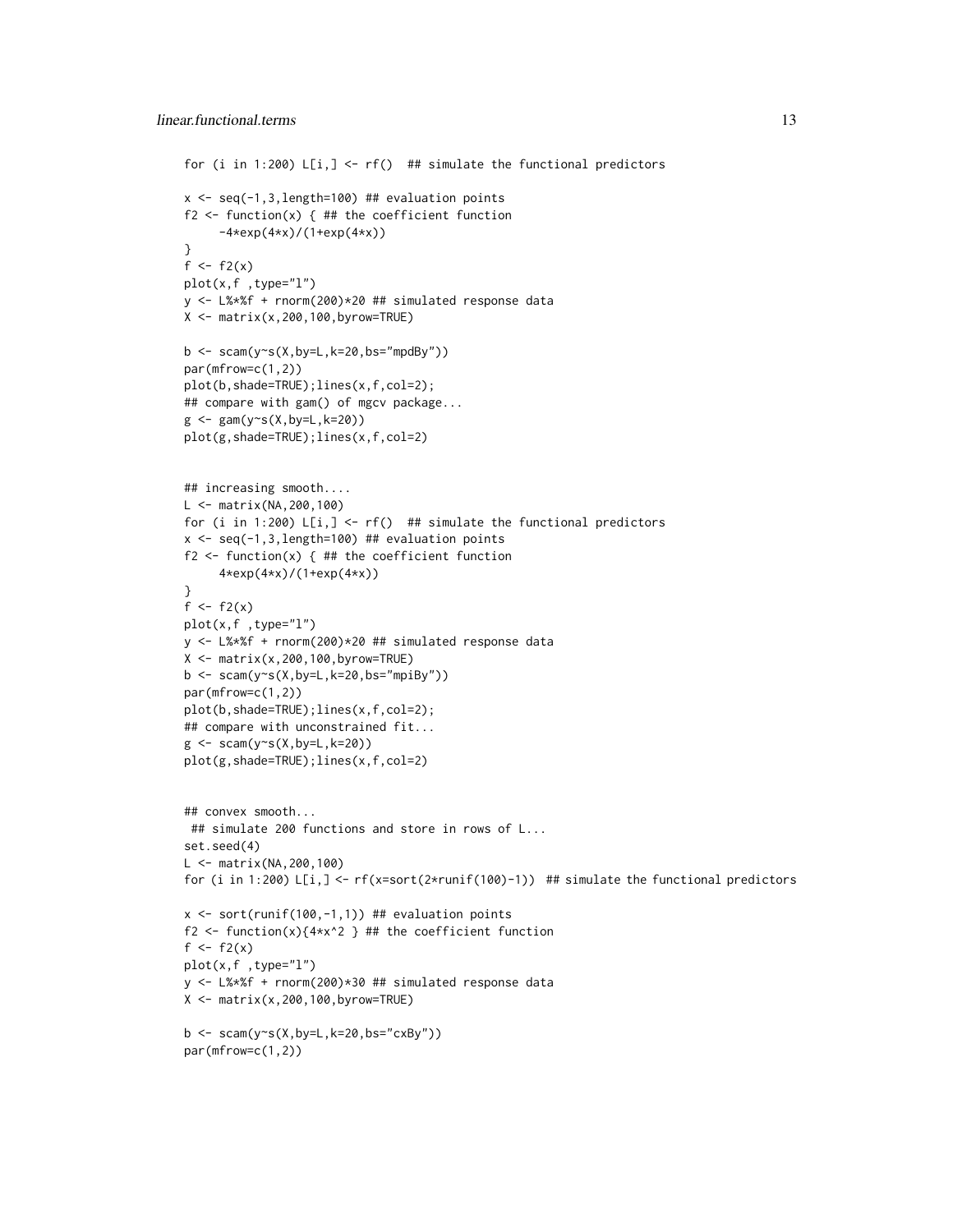```
plot(b,shade=TRUE);lines(x,f,col=2);
g \leftarrow \text{scam}(y \sim s(X, by=L, k=20))plot(g,shade=TRUE);lines(x,f,col=2)
```
## End(Not run)

logLik.scam *Log likelihood for a fitted SCAM, for AIC*

### Description

Function to extract the log-likelihood for a fitted scam model (fitted by penalized likelihood maximization). Used by AIC.

The function is a clone of logLik.gam of the mgcv package.

The documentation below is similar to that of object [logLik.gam](#page-0-0).

#### Usage

## S3 method for class 'scam' logLik(object,...)

### Arguments

| object   | fitted model objects of class scam as produced by scam(). |
|----------|-----------------------------------------------------------|
| $\cdots$ | unused in this case                                       |

### Details

see [logLik.gam](#page-0-0) for details.

#### Value

Standard logLik object: see [logLik](#page-0-0).

#### References

Hastie and Tibshirani, 1990, Generalized Additive Models.

Wood, S.N. (2008) Fast stable direct fitting and smoothness selection for generalized additive models. J.R.Statist. Soc. B 70(3):495-518

#### See Also

[AIC](#page-0-0)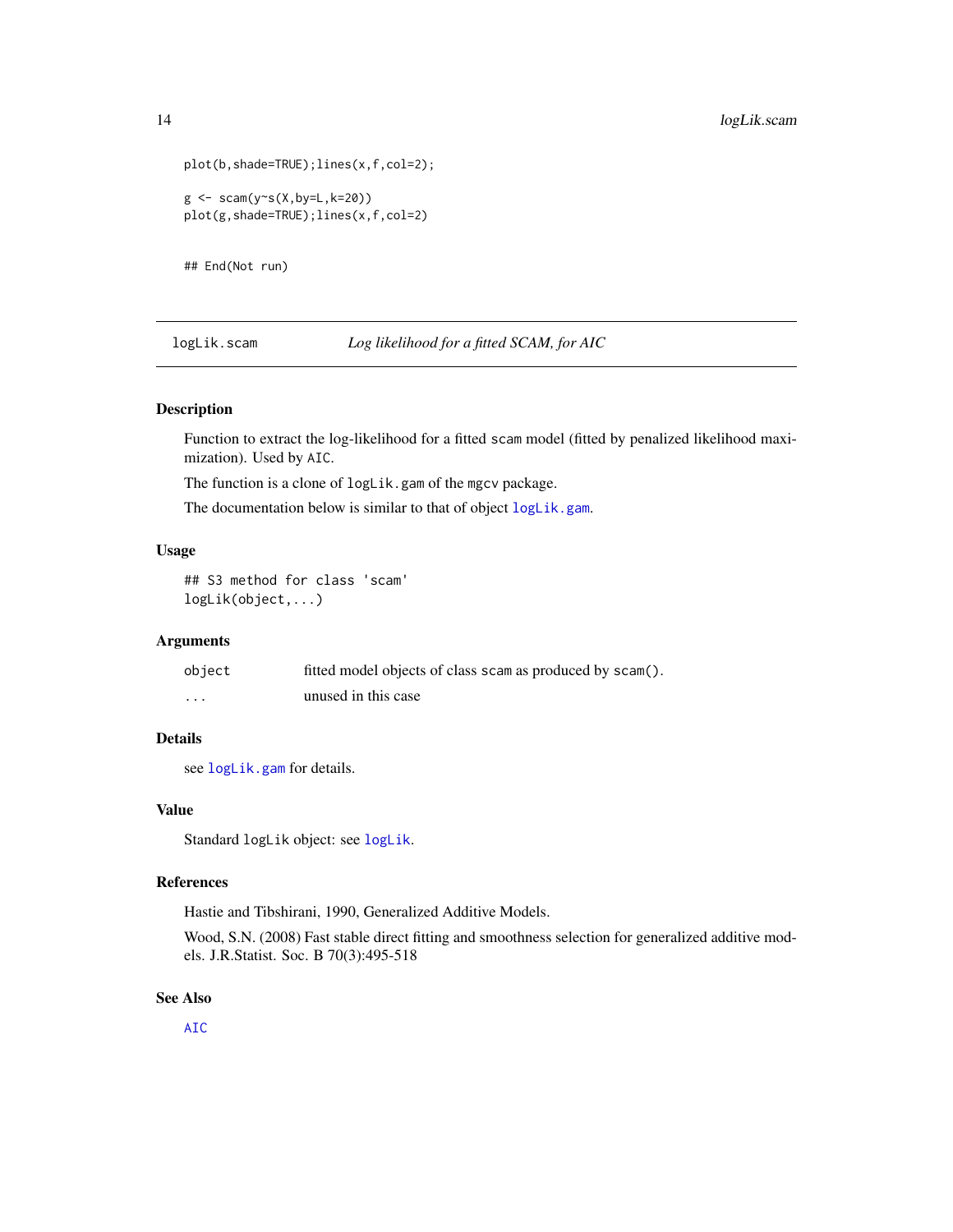<span id="page-14-0"></span>marginal.matrices.tescv.ps

*Constructs marginal model matrices for "tescv" and "tescx" bivariate smooths in case of B-splines basis functions for both unconstrained marginal smooths*

#### Description

This function returns the marginal model matrices and the list of penalty matrices for the tensor product bivariate smooth with the single concavity or convexity restriction along the second covariate. The marginal smooth functions of both covariates are constructed using the B-spline basis functions.

#### Usage

```
marginal.matrices.tescv.ps(x, z, xk, zk, m, q1, q2)
```
#### Arguments

| $\mathsf{x}$   | A numeric vector of the values of the first covariate at which to evaluate the<br>B-spline marginal functions. The values in x must be between $xk[\![m]\!]$ +2] and<br>$xk[length(xk) - m[1] - 1].$ |
|----------------|------------------------------------------------------------------------------------------------------------------------------------------------------------------------------------------------------|
| z              | A numeric vector of the values of the second covariate at which to evaluate the<br>B-spline marginal functions. The values in z must be between $zk[m[2]+2]$ and<br>$zk[length(zk) - m[2] - 1].$     |
| xk             | A numeric vector of knot positions for the first covariate, x, with non-decreasing<br>values.                                                                                                        |
| zk             | A numeric vector of knot positions for the second covariate, z, with non-decreasing<br>values.                                                                                                       |
| m              | A pair of two numbers where $m[i]+1$ denotes the order of the basis of the $ith$<br>marginal smooth (e.g. $m[i] = 2$ for a cubic spline.)                                                            |
| q1             | A number denoting the basis dimension of the first marginal smooth.                                                                                                                                  |
| q <sub>2</sub> | A number denoting the basis dimension of the second marginal smooth.                                                                                                                                 |

### Details

The function is not called directly, but is rather used internally by the constructor [smooth.construct.tescv.smooth.spec](#page-85-1) and [smooth.construct.tescx.smooth.spec](#page-87-1).

#### Value

| Х1 | Marginal model matrix for the first unconstrained marginal smooth. |
|----|--------------------------------------------------------------------|
| X2 | Marginal model matrix for the second monotonic marginal smooth.    |
|    | A list of penalty matrices for this tensor product smooth.         |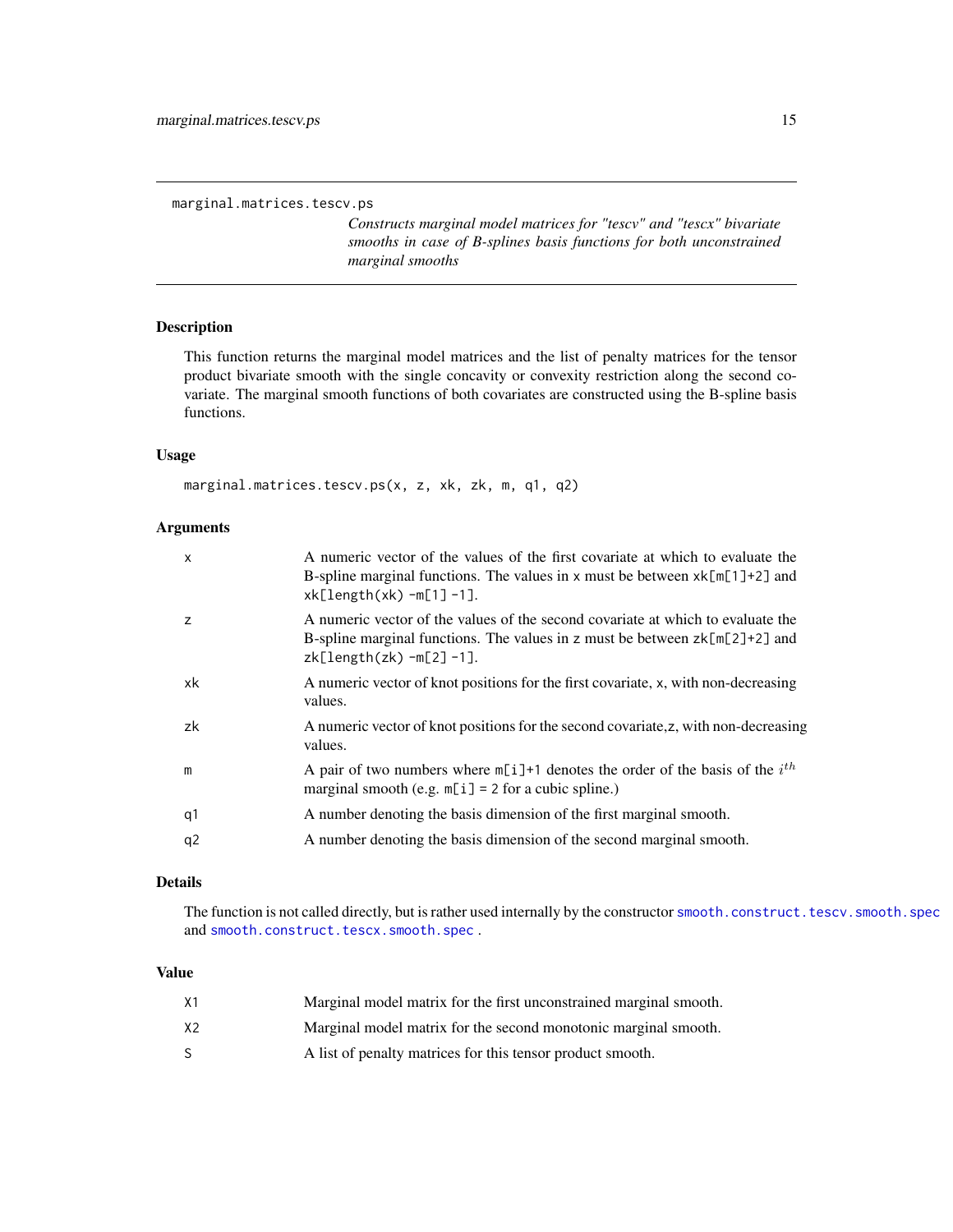#### <span id="page-15-0"></span>Author(s)

Natalya Pya <nat.pya@gmail.com>

#### References

Pya, N. and Wood, S.N. (2015) Shape constrained additive models. Statistics and Computing, 25(3), 543-559

### See Also

[smooth.construct.tescv.smooth.spec](#page-85-1), [smooth.construct.tescx.smooth.spec](#page-87-1), [marginal.matrices.tesmi1.ps](#page-15-1), [smooth.construct.tesmd1.smooth.spec](#page-88-1),[smooth.construct.tesmd2.smooth.spec](#page-90-1)

```
marginal.matrices.tesmi1.ps
```
*Constructs marginal model matrices for "tesmi1" and "tesmd1" bivariate smooths in case of B-splines basis functions for both unconstrained marginal smooths*

### Description

This function returns the marginal model matrices and the list of penalty matrices for the tensor product bivariate smooth with the single monotone increasing or decreasing restriction along the first covariate. The marginal smooth functions of both covariates are constructed using the B-spline basis functions.

#### Usage

marginal.matrices.tesmi1.ps(x, z, xk, zk, m, q1, q2)

#### Arguments

| X  | A numeric vector of the values of the first covariate at which to evaluate the<br>B-spline marginal functions. The values in x must be between $xk[\ln[1]+2]$ and<br>$xk[length(xk) - m[1] - 1].$ |
|----|---------------------------------------------------------------------------------------------------------------------------------------------------------------------------------------------------|
| Z  | A numeric vector of the values of the second covariate at which to evaluate the<br>B-spline marginal functions. The values in z must be between $zk[m[2]+2]$ and<br>$zk[length(zk) - m[2] - 1].$  |
| xk | A numeric vector of knot positions for the first covariate, x, with non-decreasing<br>values.                                                                                                     |
| zk | A numeric vector of knot positions for the second covariate, z, with non-decreasing<br>values.                                                                                                    |
| m  | A pair of two numbers where $m[i]+1$ denotes the order of the basis of the $ith$<br>marginal smooth (e.g. $m[i] = 2$ for a cubic spline.)                                                         |
| q1 | A number denoting the basis dimension of the first marginal smooth.                                                                                                                               |
| q2 | A number denoting the basis dimension of the second marginal smooth.                                                                                                                              |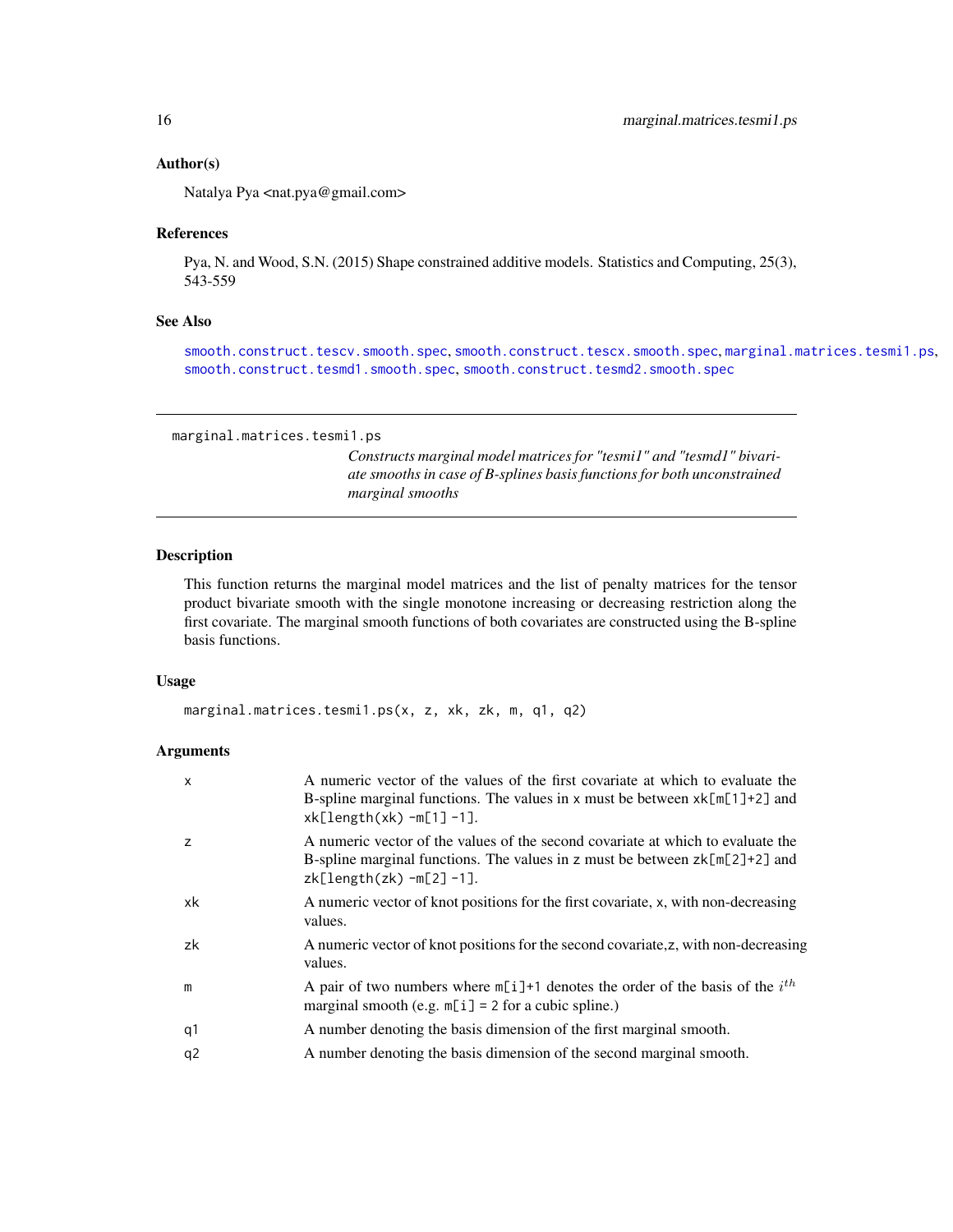### <span id="page-16-0"></span>Details

The function is not called directly, but is rather used internally by the constructor [smooth.construct.tesmi1.smooth.spec](#page-92-1) and [smooth.construct.tesmd1.smooth.spec](#page-88-1) .

#### Value

| X1 | Marginal model matrix for the first monotonic marginal smooth.      |
|----|---------------------------------------------------------------------|
| X2 | Marginal model matrix for the second unconstrained marginal smooth. |
| S  | A list of penalty matrices for this tensor product smooth.          |

### Author(s)

Natalya Pya <nat.pya@gmail.com>

### References

Pya, N. and Wood, S.N. (2015) Shape constrained additive models. Statistics and Computing, 25(3), 543-559

Pya, N. (2010) Additive models with shape constraints. PhD thesis. University of Bath. Department of Mathematical Sciences

Wood S.N. (2006) Generalized Additive Models: An Introduction with R. Chapman and Hall/CRC Press.

### See Also

[smooth.construct.tesmi1.smooth.spec](#page-92-1), [smooth.construct.tesmi2.smooth.spec](#page-94-1), [marginal.matrices.tesmi2.ps](#page-16-1), [smooth.construct.tesmd1.smooth.spec](#page-88-1),[smooth.construct.tesmd2.smooth.spec](#page-90-1)

<span id="page-16-1"></span>marginal.matrices.tesmi2.ps

*Constructs marginal model matrices for "tesmi2" and "tesmd2" bivariate smooths in case of B-splines basis functions for both unconstrained marginal smooths*

#### Description

This function returns the marginal model matrices and the list of penalty matrices for the tensor product bivariate smooth with the single monotone increasing or decreasing restriction along the second covariate. The marginal smooth functions of both covariates are constructed using the Bspline basis functions.

#### Usage

```
marginal.matrices.tesmi2.ps(x, z, xk, zk, m, q1, q2)
```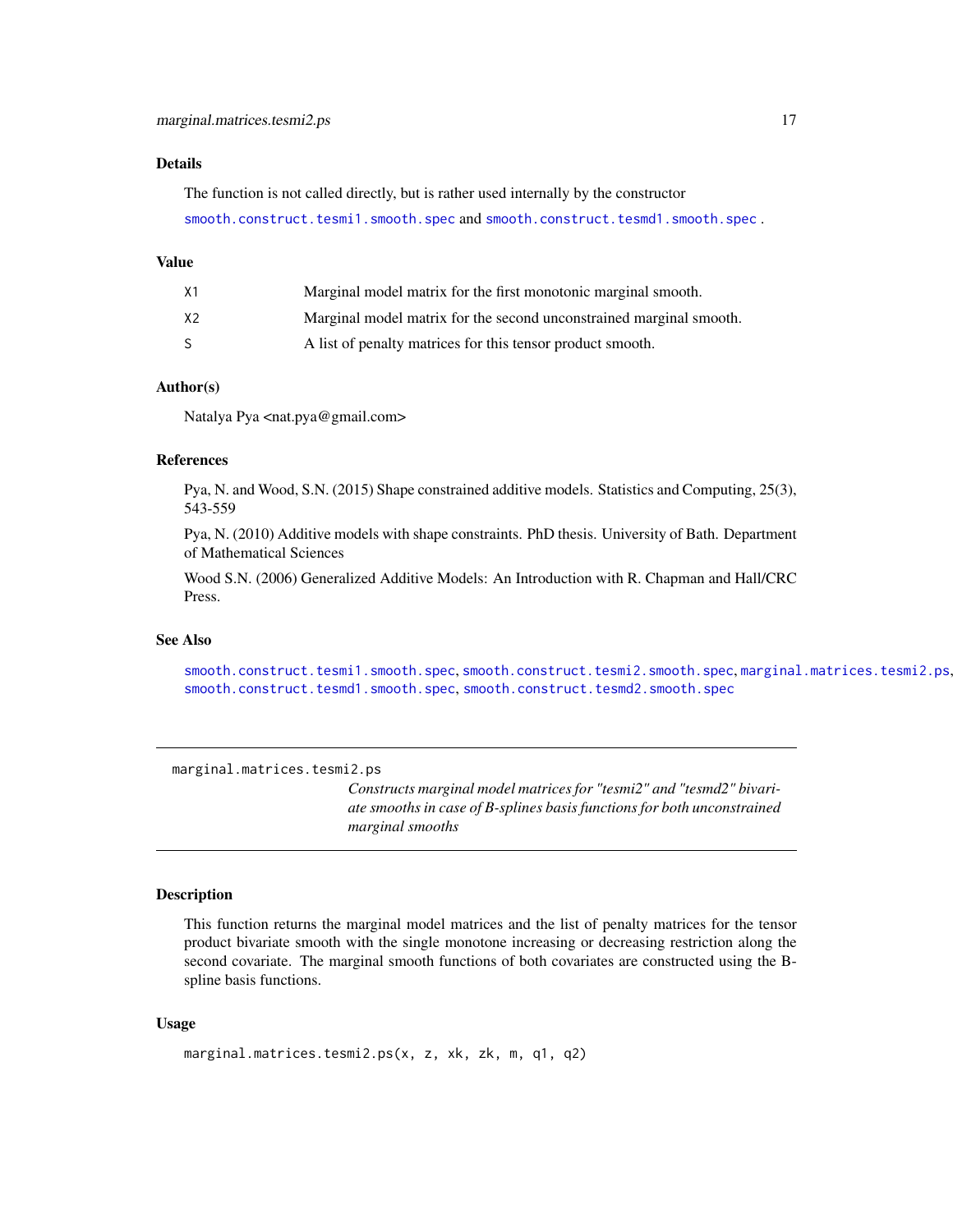#### Arguments

| $\mathsf{x}$   | A numeric vector of the values of the first covariate at which to evaluate the<br>B-spline marginal functions. The values in x must be between $xk[\ln[1]+2]$ and<br>$xk[length(xk) - m[1] - 1].$ |
|----------------|---------------------------------------------------------------------------------------------------------------------------------------------------------------------------------------------------|
| $\overline{z}$ | A numeric vector of the values of the second covariate at which to evaluate the<br>B-spline marginal functions. The values in z must be between $zk[m[2]+2]$ and<br>zk[length(zk) $-m[2]-1$ ].    |
| xk             | A numeric vector of knot positions for the first covariate, x, with non-decreasing<br>values.                                                                                                     |
| zk             | A numeric vector of knot positions for the second covariate, z, with non-decreasing<br>values.                                                                                                    |
| m              | A pair of two numbers where $m[i]+1$ denotes the order of the basis of the $ith$<br>marginal smooth (e.g. $m[i] = 2$ for a cubic spline.)                                                         |
| q1             | A number denoting the basis dimension of the first marginal smooth.                                                                                                                               |
| q <sub>2</sub> | A number denoting the basis dimension of the second marginal smooth.                                                                                                                              |

### Details

The function is not called directly, but is rather used internally by the constructor [smooth.construct.tesmi2.smooth.spec](#page-94-1) and [smooth.construct.tesmd2.smooth.spec](#page-90-1).

#### Value

| Χ1 | Marginal model matrix for the first unconstrained marginal smooth. |
|----|--------------------------------------------------------------------|
| X2 | Marginal model matrix for the second monotonic marginal smooth.    |
|    | A list of penalty matrices for this tensor product smooth.         |

#### Author(s)

Natalya Pya <nat.pya@gmail.com>

#### References

Pya, N. and Wood, S.N. (2015) Shape constrained additive models. Statistics and Computing, 25(3), 543-559

Pya, N. (2010) Additive models with shape constraints. PhD thesis. University of Bath. Department of Mathematical Sciences

Wood S.N. (2006) Generalized Additive Models: An Introduction with R. Chapman and Hall/CRC Press.

### See Also

[smooth.construct.tesmi1.smooth.spec](#page-92-1), [smooth.construct.tesmi2.smooth.spec](#page-94-1), [marginal.matrices.tesmi1.ps](#page-15-1), [smooth.construct.tesmd1.smooth.spec](#page-88-1),

[smooth.construct.tesmd2.smooth.spec](#page-90-1)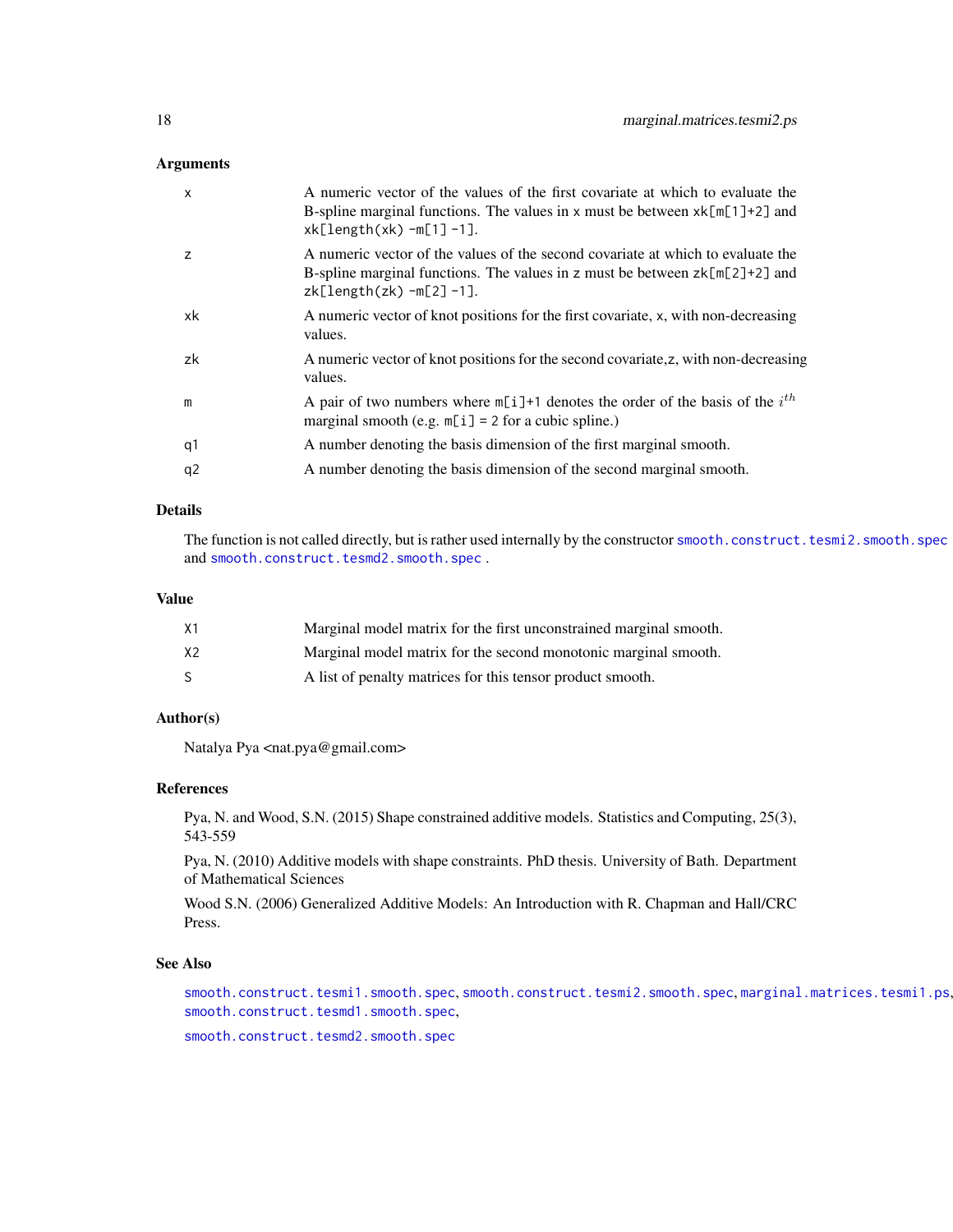<span id="page-18-1"></span><span id="page-18-0"></span>

#### Description

The function is a clone of the plot.gam of the mgcv package with the differences in the construction of the Bayesian confidence intervals of the shape constrained smooth terms. The function takes a fitted scam object produced by scam() and plots the component smooth functions that make it up, on the scale of the linear predictor. Optionally produces term plots for parametric model components as well.

Note: The fitted shape constrained smooth functions are centred when plotted, which is done in order to be in line with plots of unconstrained smooths (as in gam()). Although 'zeroed intercept' constraints are applied to deal with identifiability of the scop-splines.

#### Usage

```
## S3 method for class 'scam'
plot(x,residuals=FALSE,rug=TRUE,se=TRUE,pages=0,select=NULL,scale=-1,
         n=100,n2=40,pers=FALSE,theta=30,phi=30,jit=FALSE,xlab=NULL,
         ylab=NULL,main=NULL,ylim=NULL,xlim=NULL,too.far=0.1,
         all.terms=FALSE,shade=FALSE,shade.col="gray80",
         shift=0, trans=I, seWithMean=FALSE, unconditional = FALSE,
         by.resids = FALSE, scheme=0,...)
```
#### Arguments

The list of the arguments is the same as in plot.gam of the mgcv package.

a fitted gam object as produced by gam().

| kesiduals | If TRUE then partial residuals are added to plots of 1-D smooths. If FALSE then<br>no residuals are added. If this is an array of the correct length then it is used<br>as the array of residuals to be used for producing partial residuals. If TRUE then<br>the residuals are the working residuals from the IRLS iteration weighted by the<br>IRLS weights. Partial residuals for a smooth term are the residuals that would<br>be obtained by dropping the term concerned from the model, while leaving all<br>other estimates fixed (i.e. the estimates for the term plus the residuals). |
|-----------|------------------------------------------------------------------------------------------------------------------------------------------------------------------------------------------------------------------------------------------------------------------------------------------------------------------------------------------------------------------------------------------------------------------------------------------------------------------------------------------------------------------------------------------------------------------------------------------------|
| rug       | when TRUE (default) then the covariate to which the plot applies is displayed<br>as a rug plot at the foot of each plot of a 1-d smooth, and the locations of the<br>covariates are plotted as points on the contour plot representing a 2-d smooth.                                                                                                                                                                                                                                                                                                                                           |
| se        | when TRUE (default) upper and lower lines are added to the 1-d plots at 2 stan-<br>dard errors above and below the estimate of the smooth being plotted while for<br>2-d plots, surfaces at +1 and -1 standard errors are contoured and overlayed on<br>the contour plot for the estimate. If a positive number is supplied then this num-<br>ber is multiplied by the standard errors when calculating standard error curves<br>or surfaces. See also shade, below.                                                                                                                           |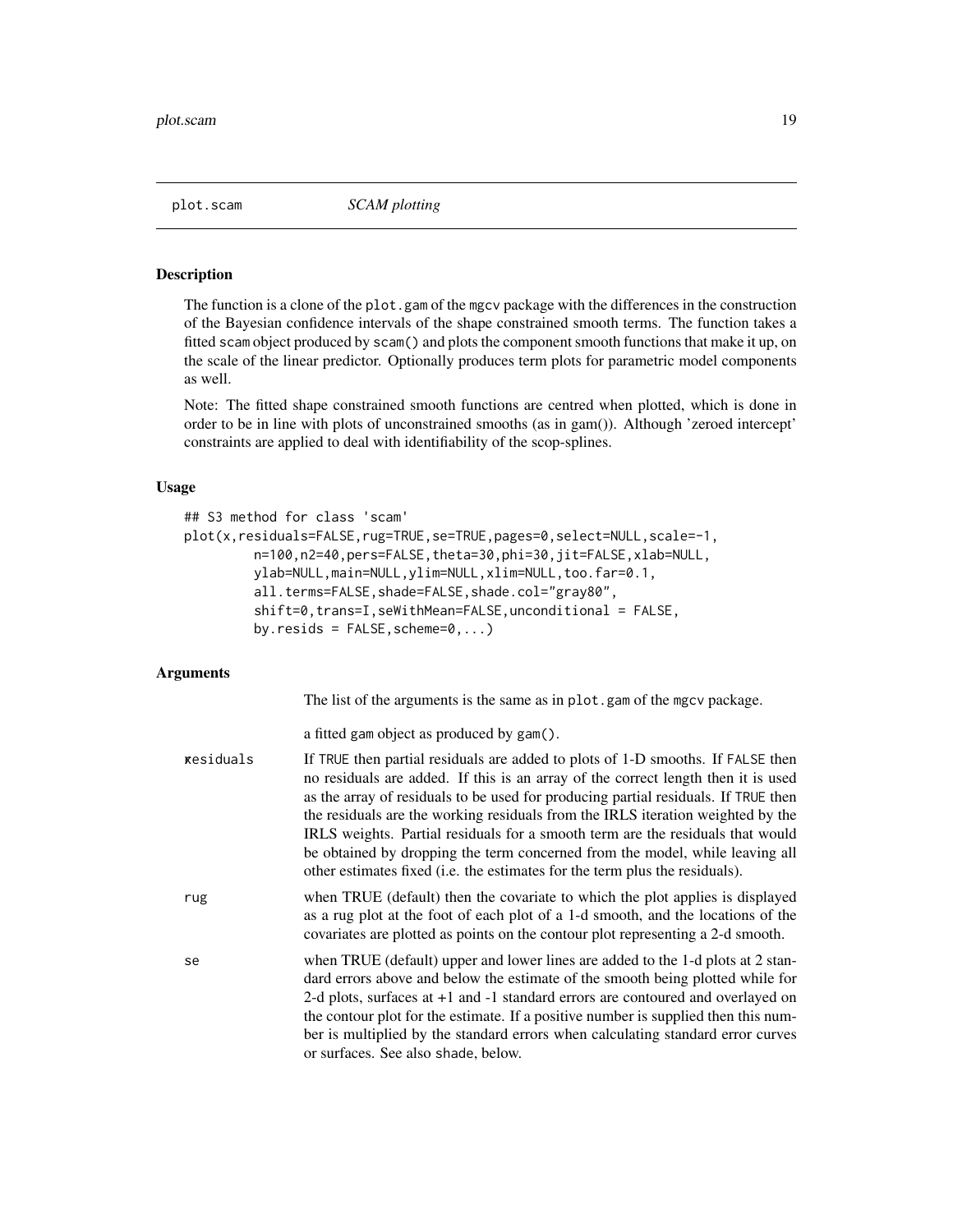| pages         | (default 0) the number of pages over which to spread the output. For example,<br>if pages=1 then all terms will be plotted on one page with the layout performed<br>automatically. Set to 0 to have the routine leave all graphics settings as they are.                                                                                                                   |
|---------------|----------------------------------------------------------------------------------------------------------------------------------------------------------------------------------------------------------------------------------------------------------------------------------------------------------------------------------------------------------------------------|
| select        | Allows the plot for a single model term to be selected for printing. e.g. if you<br>just want the plot for the second smooth term set select=2.                                                                                                                                                                                                                            |
| scale         | set to -1 (default) to have the same y-axis scale for each plot, and to 0 for a<br>different y axis for each plot. Ignored if ylim supplied.                                                                                                                                                                                                                               |
| n             | number of points used for each 1-d plot - for a nice smooth plot this needs to<br>be several times the estimated degrees of freedom for the smooth. Default value<br>100.                                                                                                                                                                                                  |
| n2            | Square root of number of points used to grid estimates of 2-d functions for con-<br>touring.                                                                                                                                                                                                                                                                               |
| pers          | Set to TRUE if you want perspective plots for 2-d terms.                                                                                                                                                                                                                                                                                                                   |
| theta         | One of the perspective plot angles.                                                                                                                                                                                                                                                                                                                                        |
| phi           | The other perspective plot angle.                                                                                                                                                                                                                                                                                                                                          |
| jit           | Set to TRUE if you want rug plots for 1-d terms to be jittered.                                                                                                                                                                                                                                                                                                            |
| xlab          | If supplied then this will be used as the x label for all plots.                                                                                                                                                                                                                                                                                                           |
| ylab          | If supplied then this will be used as the y label for all plots.                                                                                                                                                                                                                                                                                                           |
| main          | Used as title (or z axis label) for plots if supplied.                                                                                                                                                                                                                                                                                                                     |
| ylim          | If supplied then this pair of numbers are used as the y limits for each plot.                                                                                                                                                                                                                                                                                              |
| xlim          | If supplied then this pair of numbers are used as the x limits for each plot.                                                                                                                                                                                                                                                                                              |
| too.far       | If greater than 0 then this is used to determine when a location is too far from<br>data to be plotted when plotting 2-D smooths. This is useful since smooths<br>tend to go wild away from data. The data are scaled into the unit square before<br>deciding what to exclude, and too. far is a distance within the unit square.                                          |
| all.terms     | if set to TRUE then the partial effects of parametric model components are also<br>plotted, via a call to termplot. Only terms of order 1 can be plotted in this way.                                                                                                                                                                                                      |
| shade         | Set to TRUE to produce shaded regions as confidence bands for smooths (not<br>avaliable for parametric terms, which are plotted using termplot).                                                                                                                                                                                                                           |
| shade.col     | define the color used for shading confidence bands.                                                                                                                                                                                                                                                                                                                        |
| shift         | constant to add to each smooth (on the scale of the linear predictor) before plot-<br>ting. Can be useful for some diagnostics, or with trans.                                                                                                                                                                                                                             |
| trans         | function to apply to each smooth (after any shift), before plotting. shift and<br>trans are occasionally useful as a means for getting plots on the response scale,<br>when the model consists only of a single smooth.                                                                                                                                                    |
| seWithMean    | if TRUE the component smooths are shown with confidence intervals that include<br>the uncertainty about the overall mean. If FALSE then the uncertainty relates<br>purely to the centred smooth itself. An extension of the argument presented in<br>Nychka (1988) suggests that TRUE results in better coverage performance, and<br>this is also suggested by simulation. |
| unconditional | if TRUE then the smoothing parameter uncertainty corrected covariance matrix<br>is used to compute uncertainty bands, if available. Otherwise the bands treat the<br>smoothing parameters as fixed.                                                                                                                                                                        |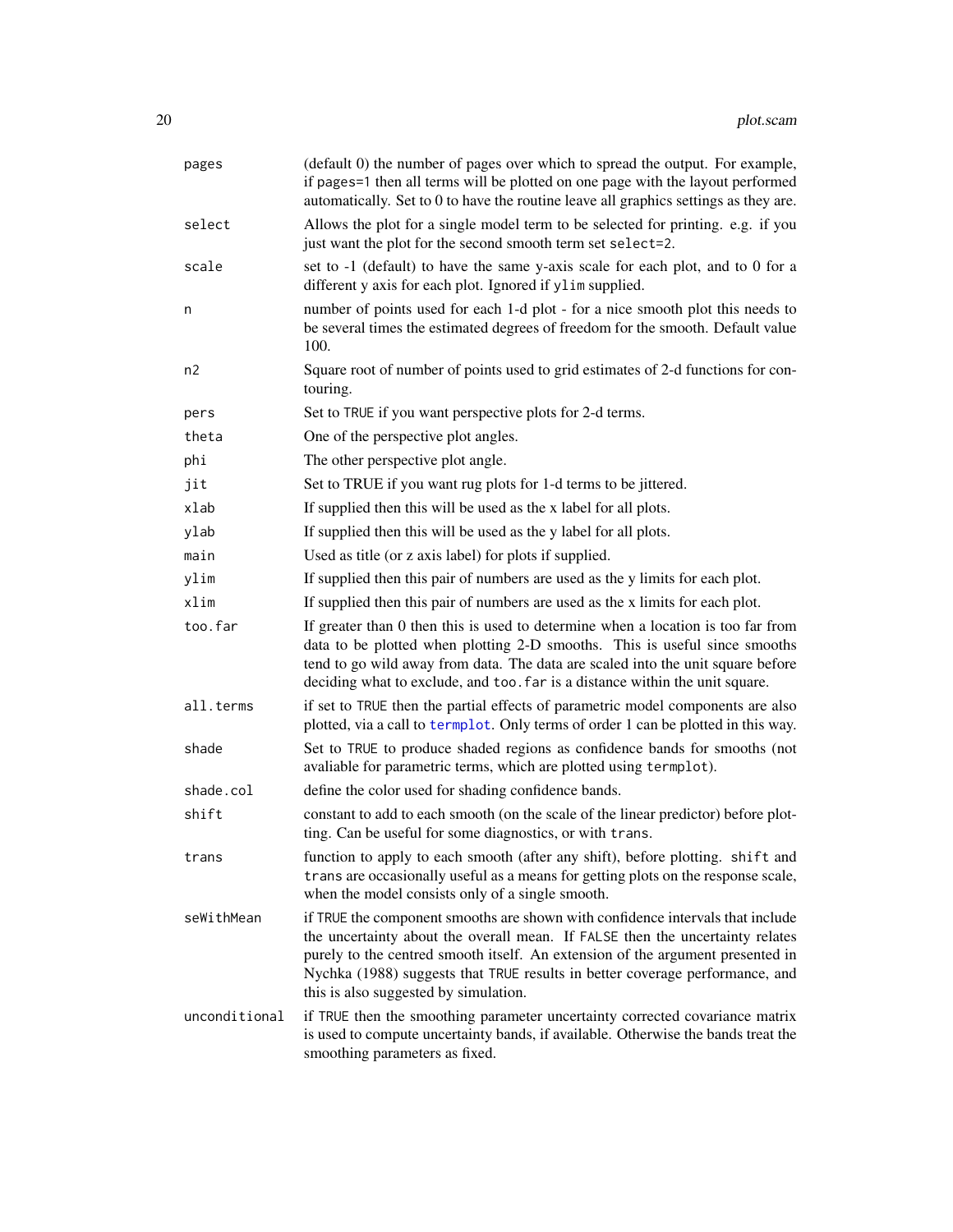#### plot.scam 21

| by.resids | Should partial residuals be plotted for terms with by variables? Usually the<br>answer is no, they would be meaningless.                                                                                                                                                                                                                                                                                                                                                                                                                                   |
|-----------|------------------------------------------------------------------------------------------------------------------------------------------------------------------------------------------------------------------------------------------------------------------------------------------------------------------------------------------------------------------------------------------------------------------------------------------------------------------------------------------------------------------------------------------------------------|
| scheme    | Integer $(0,1)$ or 2) or integer vector selecting a plotting scheme for each plot.<br>scheme $== 0$ produces a smooth curve with dashed curves indicating 2 stan-<br>dard error bounds. scheme $== 1$ illustrates the error bounds using a shaded<br>region. For scheme==0, contour plots are produced for 2-d smooths with the<br>x-axes labelled with the first covariate name and the y axis with the second co-<br>variate name. For 2-d smooths scheme==1 produces a perspective plot, while<br>scheme==2 produces a heatmap, with overlaid contours. |
|           | other graphics parameters to pass on to plotting commands.                                                                                                                                                                                                                                                                                                                                                                                                                                                                                                 |

### Value

The function generates plots.

#### Author(s)

Natalya Pya <nat.pya@gmail.com> based on the plot.gam of the mgcv by Simon Wood

#### References

Pya, N. and Wood, S.N. (2015) Shape constrained additive models. Statistics and Computing, 25(3), 543-559

Pya, N. (2010) Additive models with shape constraints. PhD thesis. University of Bath. Department of Mathematical Sciences

Wood S.N. (2006) Generalized Additive Models: An Introduction with R. Chapman and Hall/CRC Press.

### See Also

[scam](#page-30-1)

### Examples

```
## simulating data...
n <- 200
set.seed(1)
x0 \leq -\text{rep}(1:4,50)x1 \leftarrow runif(n)*6-3f1 \leq 3*exp(-x1^2) # unconstrained smooth term
x2 \le runif(n)*4-1;
f2 <- exp(4*x2)/(1+exp(4*x2)) # monotone increasing smooth
x3 \le- runif(n)*5;
f3 \leftarrow -\log(x_3)/5 # monotone decreasing smooth
f <- f1+f2+f3
y \le -2*x0 + f + rnorm(n) * .3x0 \leftarrow factor(x0)## fit the model and plot ...
```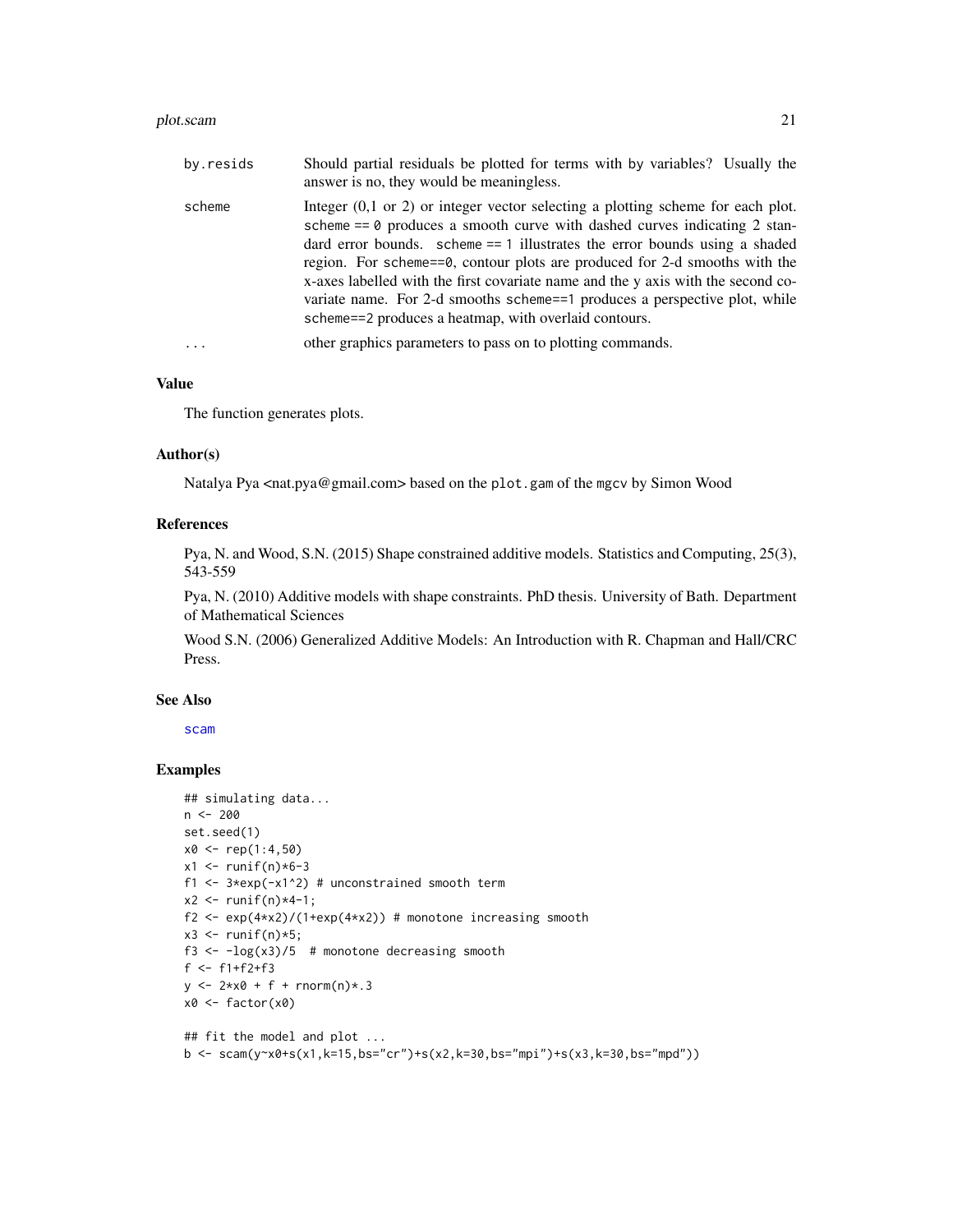```
plot(b,pages=1,residuals=TRUE,all.terms=TRUE,shade=TRUE,shade.col=3)
```

```
## Not run:
## example with 2-d plots...
## simulating data...
  set.seed(2)
   n < -30x0 <- rep(1:9,100)
  x1 \leftarrow sort(runif(n)*4-1)x2 \le sort(runif(n))
   x3 \le runif(n*n, 0, 1)
   f \leftarrow matrix(0,n,n)
   for (i \text{ in } 1:n) for (j \text{ in } 1:n){ f[i,j] <- -exp(4*x1[i])/(1+exp(4*x1[i]))+2*sin(pi*x2[j])}
   f1 \leftarrow as.vector(t(f))f2 <- x3*0e <- rnorm(length(f1))*.1
   y \le -2*x0 + f1 + f2 + ex0 <- factor(x0)
   x11 \leftarrow \text{matrix}(0, n, n)x11[,1:n] <- x1x11 \leftarrow as.{vector(t(x11))}x22 < - rep(x2, n)
   dat <- list(x0=x0,x1=x11,x2=x22,x3=x3,y=y)
## fit model and plot ...
  b \leq \text{scam}(y \geq x0+s(x1,x2,k=c(10,10),bs=c("tesmd1", "ps"),m=2)+s(x3),data=dat,optimizer="efs")op \leq par(mfrow=c(2,2))
   plot(b,all.terms=TRUE)
   plot(y,b$fitted.values,xlab="Simulated data",ylab="Fitted data",pch=19,cex=.3)
   par(op)
## and use of schemes...
   op \leq par(mfrow=c(2,2))
   plot(b,all.terms=TRUE,scheme=1)
   par(op)
   op \leq par(mfrow=c(2,2))
   plot(b,all.terms=TRUE,scheme=c(2,1))
   par(op)
## End(Not run)
```
Predict.matrix.mpi.smooth

*Predict matrix method functions for SCAMs*

### Description

The various built in smooth classes for use with [scam](#page-30-1) have associate [Predict.matrix](#page-0-0) method functions to enable prediction from the fitted model.

<span id="page-21-0"></span>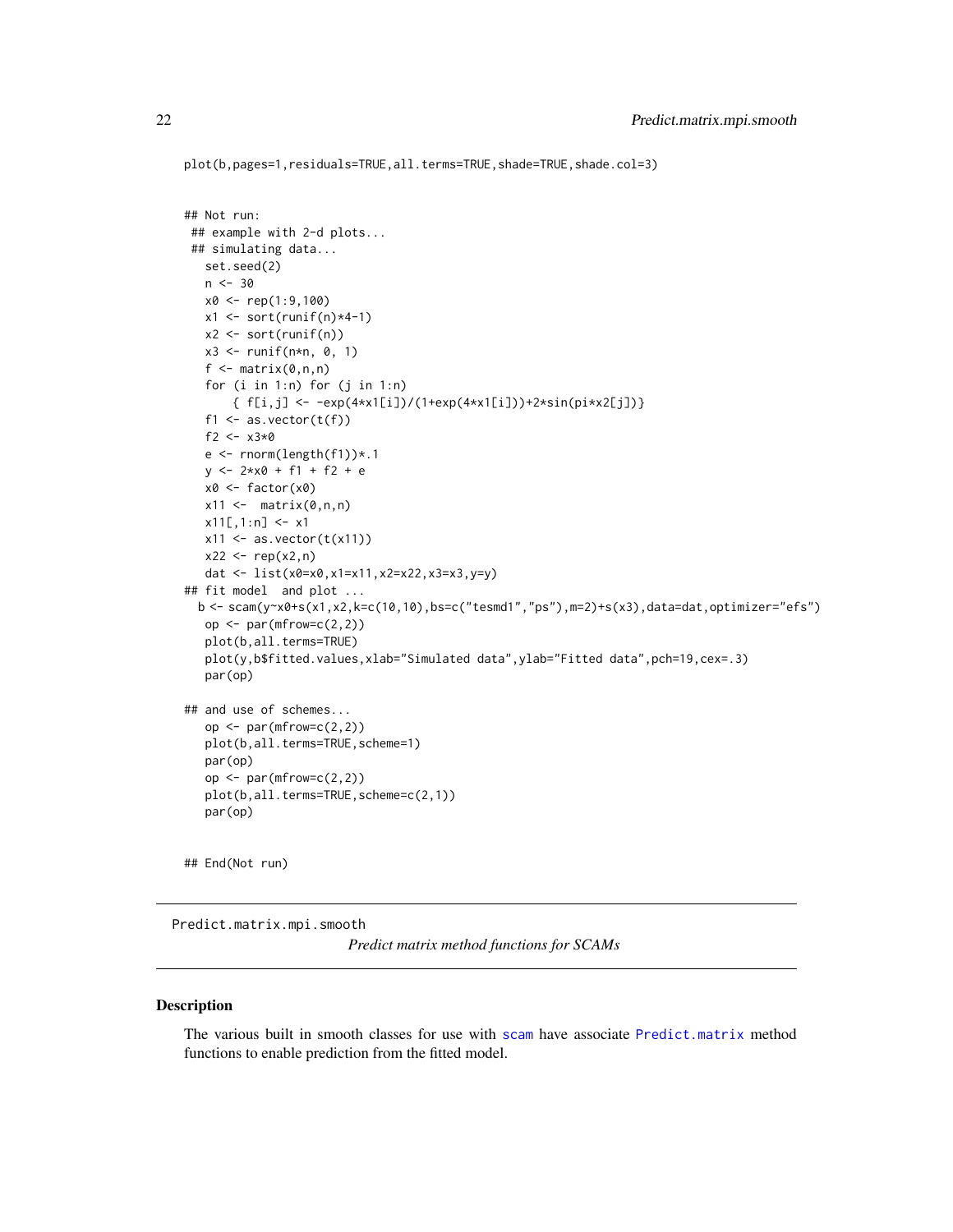#### Usage

## S3 method for class 'mpi.smooth' Predict.matrix(object, data) ## S3 method for class 'miso.smooth' Predict.matrix(object, data) ## S3 method for class 'mifo.smooth' Predict.matrix(object, data) ## S3 method for class 'mpd.smooth' Predict.matrix(object, data) ## S3 method for class 'cv.smooth' Predict.matrix(object, data) ## S3 method for class 'cx.smooth' Predict.matrix(object, data) ## S3 method for class 'micx.smooth' Predict.matrix(object, data) ## S3 method for class 'micv.smooth' Predict.matrix(object, data) ## S3 method for class 'mdcx.smooth' Predict.matrix(object, data) ## S3 method for class 'mdcv.smooth' Predict.matrix(object, data) ## S3 method for class 'po.smooth' Predict.matrix(object, data) ## S3 method for class 'mpdBy.smooth' Predict.matrix(object, data) ## S3 method for class 'mpiBy.smooth' Predict.matrix(object, data) ## S3 method for class 'cxBy.smooth' Predict.matrix(object, data) ## S3 method for class 'cvBy.smooth' Predict.matrix(object, data) ## S3 method for class 'mdcxBy.smooth' Predict.matrix(object, data) ## S3 method for class 'mdcvBy.smooth' Predict.matrix(object, data) ## S3 method for class 'micxBy.smooth' Predict.matrix(object, data) ## S3 method for class 'micvBy.smooth' Predict.matrix(object, data) ## S3 method for class 'tedmd.smooth' Predict.matrix(object, data) ## S3 method for class 'tedmi.smooth' Predict.matrix(object, data) ## S3 method for class 'tesmd1.smooth' Predict.matrix(object, data) ## S3 method for class 'tesmd2.smooth' Predict.matrix(object, data) ## S3 method for class 'tesmi1.smooth'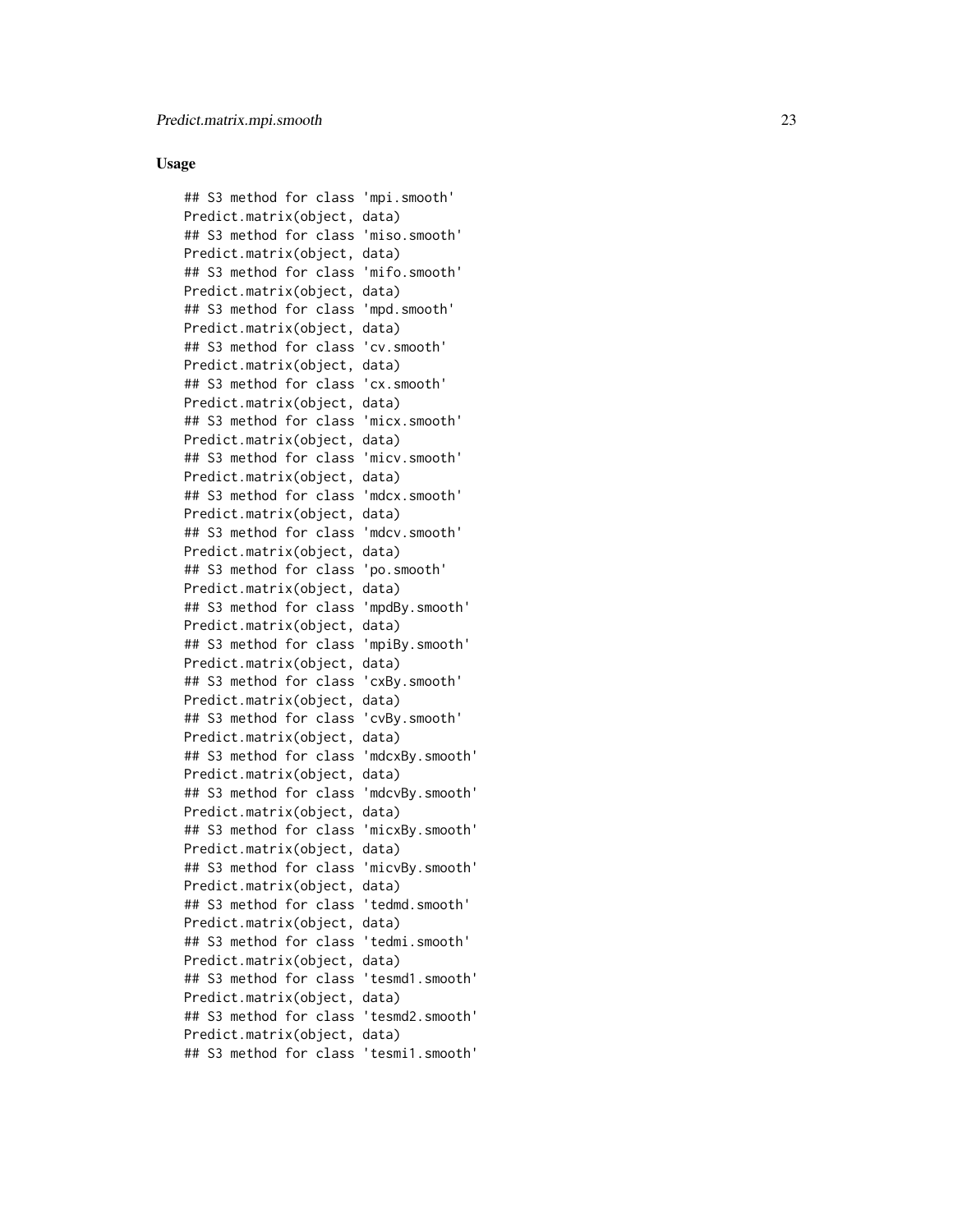```
Predict.matrix(object, data)
## S3 method for class 'tesmi2.smooth'
Predict.matrix(object, data)
## S3 method for class 'temicx.smooth'
Predict.matrix(object, data)
## S3 method for class 'temicv.smooth'
Predict.matrix(object, data)
## S3 method for class 'tedecx.smooth'
Predict.matrix(object, data)
## S3 method for class 'tedecv.smooth'
Predict.matrix(object, data)
## S3 method for class 'tescx.smooth'
Predict.matrix(object, data)
## S3 method for class 'tescv.smooth'
Predict.matrix(object, data)
## S3 method for class 'tecvcv.smooth'
Predict.matrix(object, data)
## S3 method for class 'tecxcv.smooth'
Predict.matrix(object, data)
## S3 method for class 'tecxcx.smooth'
Predict.matrix(object, data)
```
#### Arguments

| object | A smooth object, usually generated by a smooth construct method having<br>processed a smooth specification object generated by an s term in a scam for-<br>mula. |
|--------|------------------------------------------------------------------------------------------------------------------------------------------------------------------|
| data   | A data frame containing the values of the named covariates at which the smooth<br>term is to be evaluated.                                                       |

### Value

A matrix mapping the coefficients for the smooth term to its values at the supplied data values.

#### Author(s)

Natalya Pya <nat.pya@gmail.com>

#### References

Pya, N. and Wood, S.N. (2015) Shape constrained additive models. Statistics and Computing, 25(3), 543-559

Pya, N. (2010) Additive models with shape constraints. PhD thesis. University of Bath. Department of Mathematical Sciences

Wood S.N. (2006) Generalized Additive Models: An Introduction with R. Chapman and Hall/CRC Press.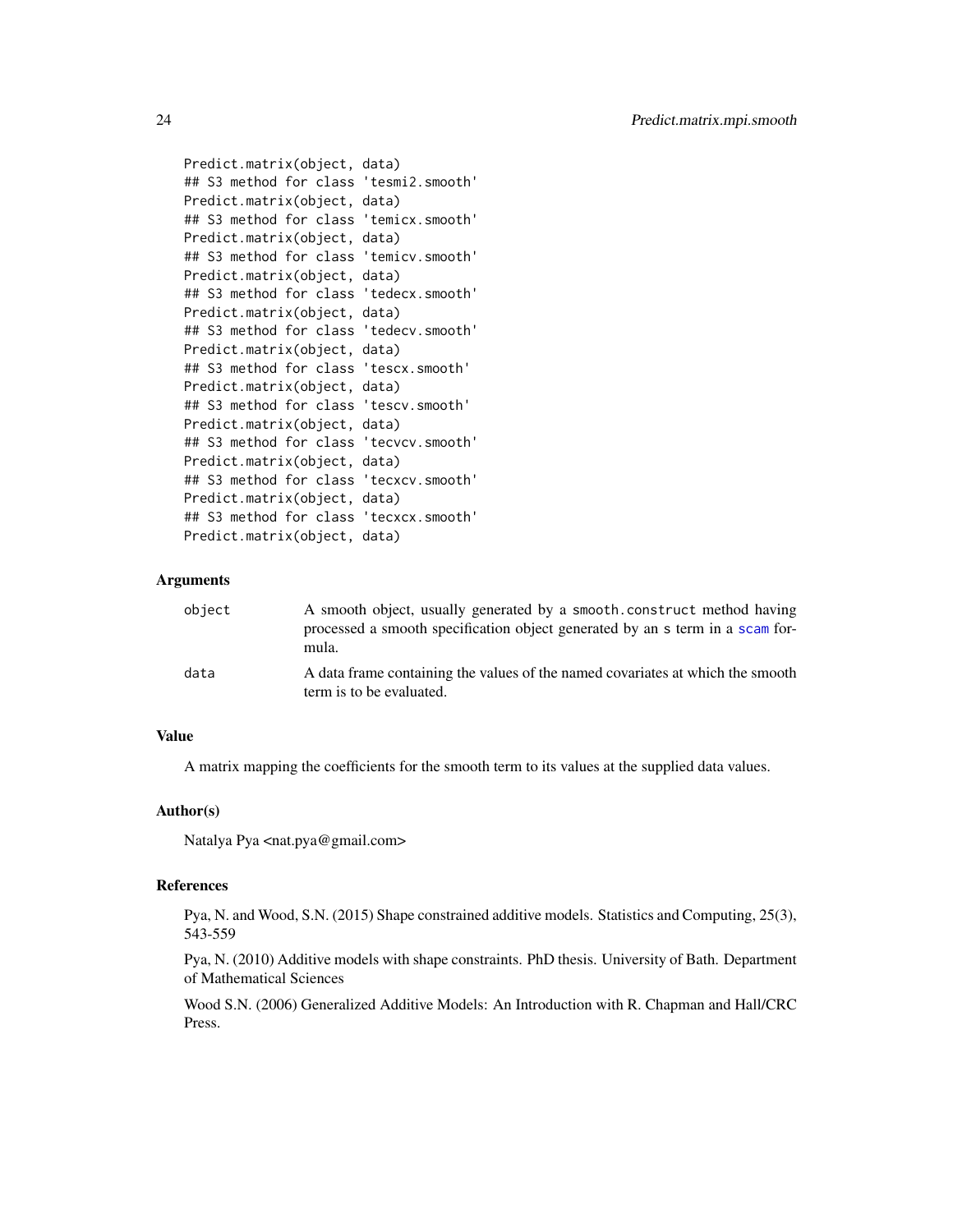<span id="page-24-1"></span><span id="page-24-0"></span>

#### Description

This function is a clone of the mgcv library code [predict.gam](#page-0-0) with some modifications to adopt shape preserving smooth terms. It takes a fitted scam object produced by scam() and produces predictions given a new set of values for the model covariates or the original values used for the model fit. Predictions can be accompanied by standard errors, based on the posterior distribution of the model coefficients.

It now alows prediction outside the range of knots, and use linear extrapolation in this case.

### Usage

```
## S3 method for class 'scam'
predict(object,newdata,type="link",se.fit=FALSE,terms=NULL,exclude=NULL,
    block.size=NULL,newdata.guaranteed=FALSE,na.action=na.pass,...)
```
### Arguments

| object  | a fitted scam object as produced by scam().                                                                                                                                                                                                                                                                                                                                                                                                                                                                                                                                                                                                                                                                                                                                                                                                                                                                                                                                                                                                                                                                                                                                                                |
|---------|------------------------------------------------------------------------------------------------------------------------------------------------------------------------------------------------------------------------------------------------------------------------------------------------------------------------------------------------------------------------------------------------------------------------------------------------------------------------------------------------------------------------------------------------------------------------------------------------------------------------------------------------------------------------------------------------------------------------------------------------------------------------------------------------------------------------------------------------------------------------------------------------------------------------------------------------------------------------------------------------------------------------------------------------------------------------------------------------------------------------------------------------------------------------------------------------------------|
| newdata | A data frame or list containing the values of the model covariates at which pre-<br>dictions are required. If this is not provided then predictions corresponding to<br>the original data are returned. If newdata is provided then it should contain all<br>the variables needed for prediction: a warning is generated if not.                                                                                                                                                                                                                                                                                                                                                                                                                                                                                                                                                                                                                                                                                                                                                                                                                                                                           |
| type    | When this has the value "link" (default) the linear predictor (possibly with as-<br>sociated standard errors) is returned. When type="terms" each component of<br>the linear predictor is returned seperately (possibly with standard errors): this<br>includes parametric model components, followed by each smooth component,<br>but excludes any offset and any intercept. type="iterms" is the same, except<br>that any standard errors returned for unconstrained smooth components will in-<br>clude the uncertainty about the intercept/overall mean. When type="response"<br>predictions on the scale of the response are returned (possibly with approxi-<br>mate standard errors). When type="lpmatrix" then a matrix is returned which<br>yields the values of the linear predictor (minus any offset) when postmultiplied<br>by the parameter vector (in this case se. fit is ignored). The latter option is<br>most useful for getting variance estimates for quantities derived from the model:<br>for example integrated quantities, or derivatives of smooths. A linear predic-<br>tor matrix can also be used to implement approximate prediction outside R (see<br>example code, below). |
| se.fit  | when this is TRUE (not default) standard error estimates are returned for each<br>prediction.                                                                                                                                                                                                                                                                                                                                                                                                                                                                                                                                                                                                                                                                                                                                                                                                                                                                                                                                                                                                                                                                                                              |
| terms   | if type=="terms" then only results for the terms given in this array will be<br>returned.                                                                                                                                                                                                                                                                                                                                                                                                                                                                                                                                                                                                                                                                                                                                                                                                                                                                                                                                                                                                                                                                                                                  |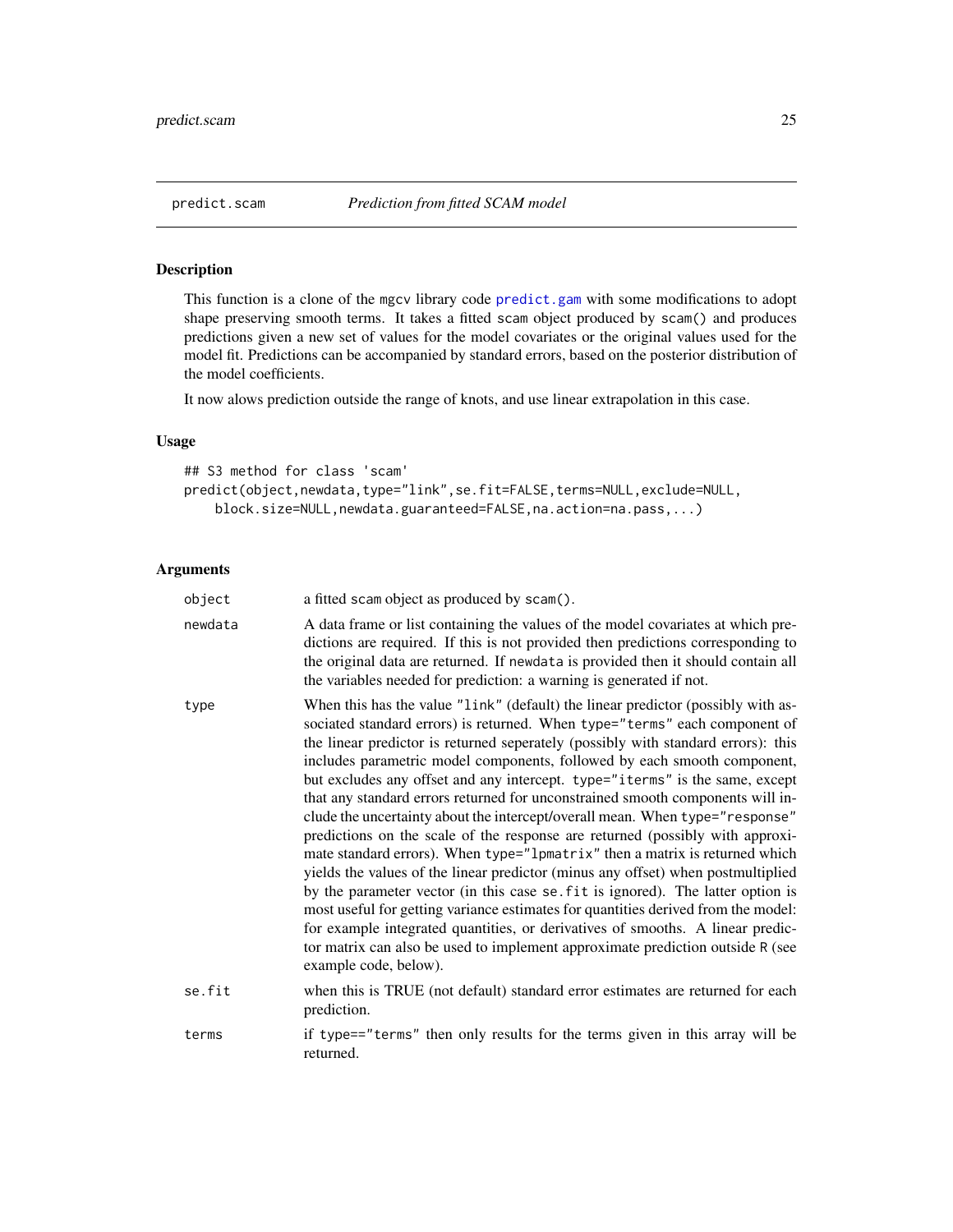| exclude            | if type=="terms" or type="iterms" then terms (smooth or parametric) named<br>in this array will not be returned. Otherwise any smooth terms named in this<br>array will be set to zero. If NULL then no terms are excluded.                                                                                                                                                                                                              |
|--------------------|------------------------------------------------------------------------------------------------------------------------------------------------------------------------------------------------------------------------------------------------------------------------------------------------------------------------------------------------------------------------------------------------------------------------------------------|
| block.size         | maximum number of predictions to process per call to underlying code: larger is<br>quicker, but more memory intensive. Set to $\lt 1$ to use total number of predictions<br>as this.                                                                                                                                                                                                                                                     |
| newdata.guaranteed |                                                                                                                                                                                                                                                                                                                                                                                                                                          |
|                    | Set to TRUE to turn off all checking of newdata except for sanity of factor lev-<br>els: this can speed things up for large prediction tasks, but newdata must be<br>complete, with no NA values for predictors required in the model.                                                                                                                                                                                                   |
| na.action          | what to do about NA values in newdata. With the default na.pass, any row<br>of newdata containing NA values for required predictors, gives rise to NA predic-<br>tions (even if the term concerned has no NA predictors). na. exclude or na. omit<br>result in the dropping of newdata rows, if they contain any NA values for re-<br>quired predictors. If newdata is missing then NA handling is determined from<br>object\$na.action. |
| $\ddots$           | other arguments.                                                                                                                                                                                                                                                                                                                                                                                                                         |

### Details

See [predict.gam](#page-0-0) for details.

#### Value

If type=="lpmatrix" then a matrix is returned which will give a vector of linear predictor values (minus any offest) at the supplied covariate values, when applied to the model coefficient vector. Otherwise, if se.fit is TRUE then a 2 item list is returned with items (both arrays) fit and se.fit containing predictions and associated standard error estimates, otherwise an array of predictions is returned. The dimensions of the returned arrays depends on whether type is "terms" or not: if it is then the array is 2 dimensional with each term in the linear predictor separate, otherwise the array is 1 dimensional and contains the linear predictor/predicted values (or corresponding s.e.s). The linear predictor returned termwise will not include the offset or the intercept.

newdata can be a data frame, list or model.frame: if it's a model frame then all variables must be supplied.

#### Author(s)

Natalya Pya <nat.pya@gmail.com> based partly on mgcv by Simon Wood

### References

Chambers and Hastie (1993) Statistical Models in S. Chapman & Hall.

Wood S.N. (2006) Generalized Additive Models: An Introduction with R. Chapman and Hall/CRC Press.

Pya, N. and Wood, S.N. (2015) Shape constrained additive models. Statistics and Computing, 25(3), 543-559

Pya, N. (2010) Additive models with shape constraints. PhD thesis. University of Bath. Department of Mathematical Sciences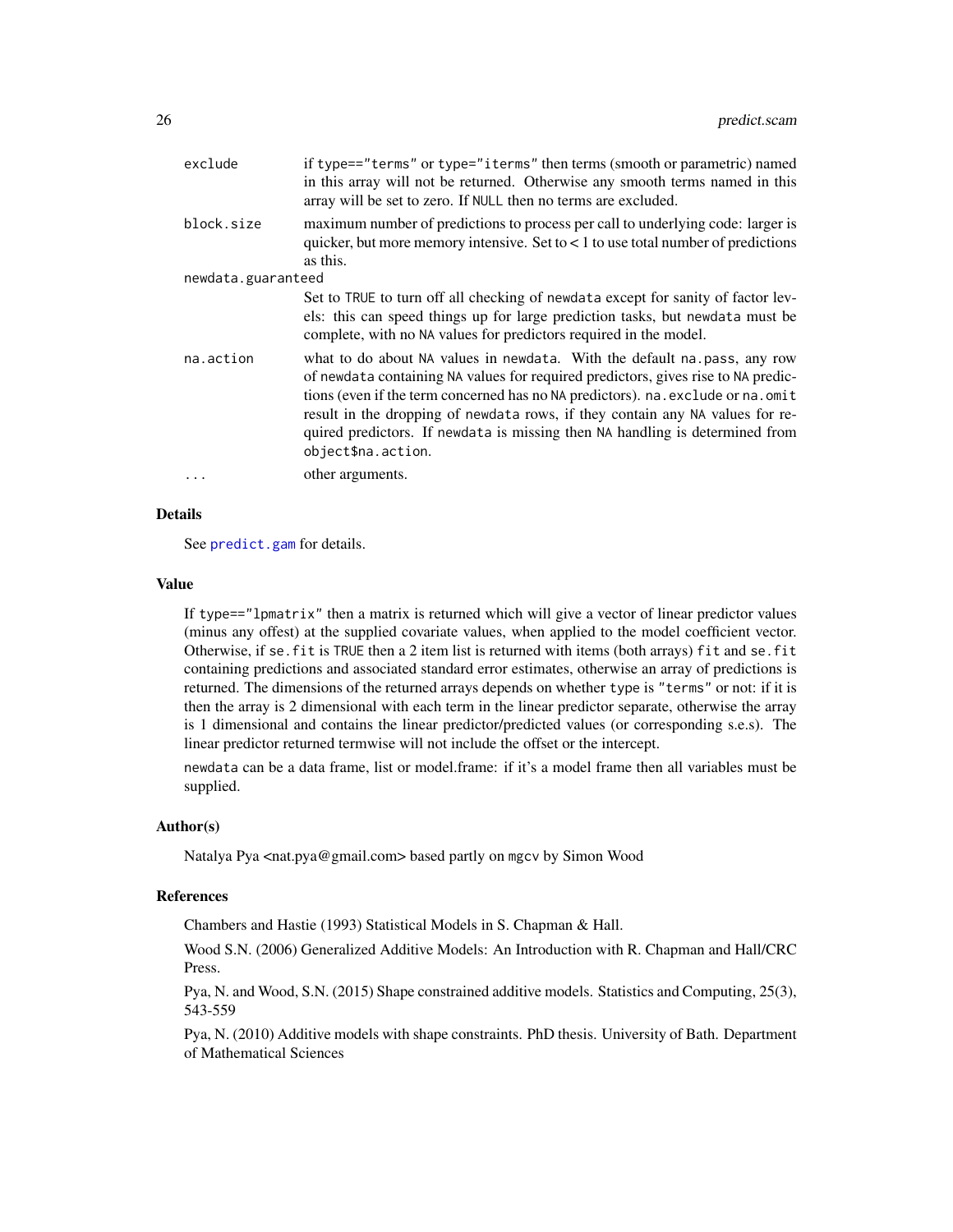### predict.scam 27

#### See Also

[scam](#page-30-1), [plot.scam](#page-18-1)

### Examples

```
## Not run:
library(scam)
set.seed(2)
n < -200x1 < - runif(n)*6-3
f1 <- 3*exp(-x1^2) # unconstrained term
x2 < - runif(n)*4-1;
f2 <- exp(4+x2)/(1+exp(4+x2)) # monotone increasing smooth
f \leftarrow f1+f2y \leq -f+rnorm(n)*0.2dat \leq data.frame(x1=x1,x2=x2,y=y)
b \leq scam(y~s(x1,k=15,bs="cr")+s(x2,k=30,bs="mpi"),
    family=gaussian(link="identity"),data=dat)
newd <- data.frame(x1=seq(-3,3,length.out=20),x2=seq(-1,3,length.out=20))
pred <- predict(b,newd)
pred
predict(b,newd,type="terms",se=TRUE)
## linear extrapolation with predict.scam()...
set.seed(3)
n < -100x \le - sort(runif(n)*3-1)
f \leftarrow \exp(-1.3*x)y <- rpois(n,exp(f))
dat <- data.frame(x=x,y=y)
b <- scam(y~s(x,k=15,bs="mpd"),family=poisson(link="log"),data=dat)
newd <- data.frame(x=c(2.3,2.7,3.2))
fe <- predict(b,newd,type="link",se=TRUE)
ylim<- c(min(y,exp(fe$fit)),max(y,exp(fe$fit)))
plot(c(x,newd[[1]]),c(y,NA,NA,NA),ylim=ylim)
lines(c(x,newd[[1]]),c(b$fitted,exp(fe$fit)),col=3)
## Gaussian model ....
## simulating data...
set.seed(2)
n <- 200
 x \leftarrow sort(runif(n)*4-1)f \leq exp(4*x)/(1+exp(4*x)) # monotone increasing smooth
 y \leq-f+rnorm(n)*0.1dat <- data.frame(x=x,y=y)
 b \leq scam(y \leq s(x, k=25, bs="mpi"), family=gaussian, data=dat)
 newd <- data.frame(x=c(3.2,3.3,3.6))
 fe <- predict(b,newd)
 plot(c(x,newd[[1]]),c(y,NA,NA,NA))lines(c(x,newd[[1]]),c(b$fitted,fe),col=3)
```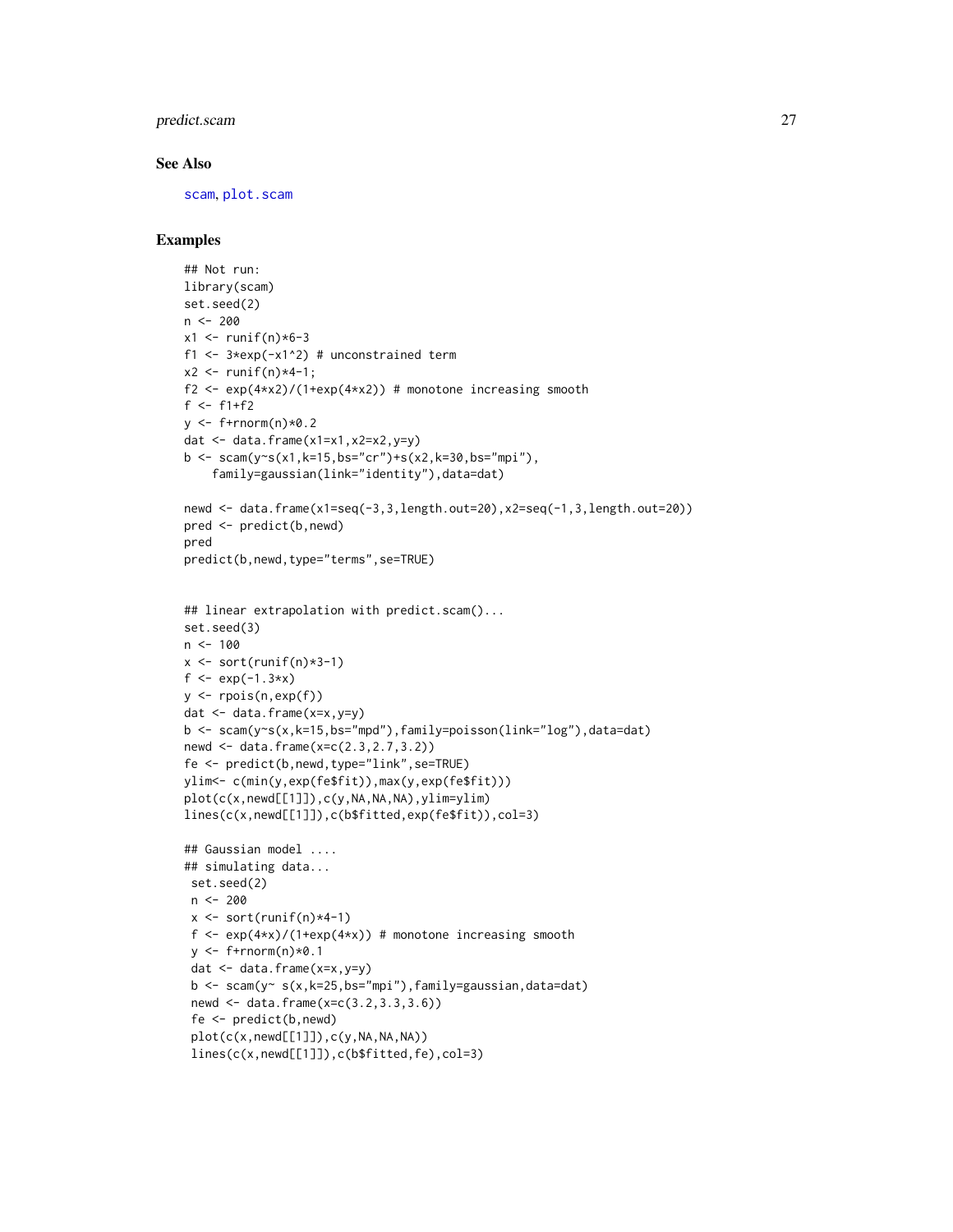```
### passing observed data + new data...
   newd <- data.frame(x=c(x,3.2,3.3,3.6))
   fe <- predict(b,newd,se=TRUE)
   plot(newd[[1]],c(y,NA,NA,NA))
   lines(newd[[1]],fe$fit,col=2)
   lines(newd[[1]],fe$fit+2*fe$se.fit,col=3)
   lines(newd[[1]],fe$fit-2*fe$se.fit,col=4)
## prediction with CI...
   newd <- data.frame(x=seq(-1.2,3.5,length.out=100))
   fe <- predict(b,newd,se=TRUE)
   ylim<- c(min(y,fe$se.fit),max(y,fe$se.fit))
   plot(newd[[1]],fe$fit,type="l",ylim=ylim)
   lines(newd[[1]],fe$fit+2*fe$se.fit,lty=2)
   lines(newd[[1]],fe$fit-2*fe$se.fit,lty=2)
## bivariate example...
   set.seed(2)
   n < -30x1 \leftarrow sort(runif(n)); x2 \leftarrow sort(runif(n)*4-1)f1 \leftarrow matrix(0, n, n)for (i in 1:n) for (j in 1:n)
       { f1[i,j] <- 2*sin(pi*x1[i]) +exp(4*x2[j])/(1+exp(4*x2[j]))}
   f \leftarrow as.vector(t(f));y \leftarrow f+rnorm(length(f))*0.1
   x11 \leftarrow \text{matrix}(0, n, n); x11[, 1:n] \leftarrow x1; x11 \leftarrow \text{as.vector}(t(x11))x22 < - rep(x2, n)
   dat <- list(x1=x11,x2=x22,y=y)
   b \leq -scam(y~s(x1,x2,k=c(10,10),bs="tesmi2"),data=dat,optimizer="efs")
   par(mfrow=c(2,2),mar=c(4,4,2,2))
   plot(b,se=TRUE); plot(b,pers=TRUE,theta = 80, phi = 40)
   n.out <- 20
   xp \leftarrow seq(0, 1.4, length.out=n.out)zp <- seq(-1,3.4,length.out=n.out)
   xp1 \leftarrow matrix(0, n.out, n.out); \quad xp1[, 1:n.out] \leftarrow xpxp1 \leq -as.vector(t(xp1)); xp2 \leq -rep(zp,n.out)newd <- data.frame(x1=xp1,x2=xp2)
   fe <- predict(b,newd)
   fc <- t(matrix(fe,n.out,n.out))
   persp(xp,zp,fc,expand= 0.85,ticktype = "simple",xlab="x1",
     ylab="x2",zlab="f^",main="", theta = 80, phi = 40)
## obtaining a 'prediction matrix'...
newd \leq data.frame(x1=c(-2,-1), x2=c(0,1))
Xp <- predict(b,newdata=newd,type="lpmatrix")
fv <- Xp%*% b$beta.t
fv
```
## End(Not run)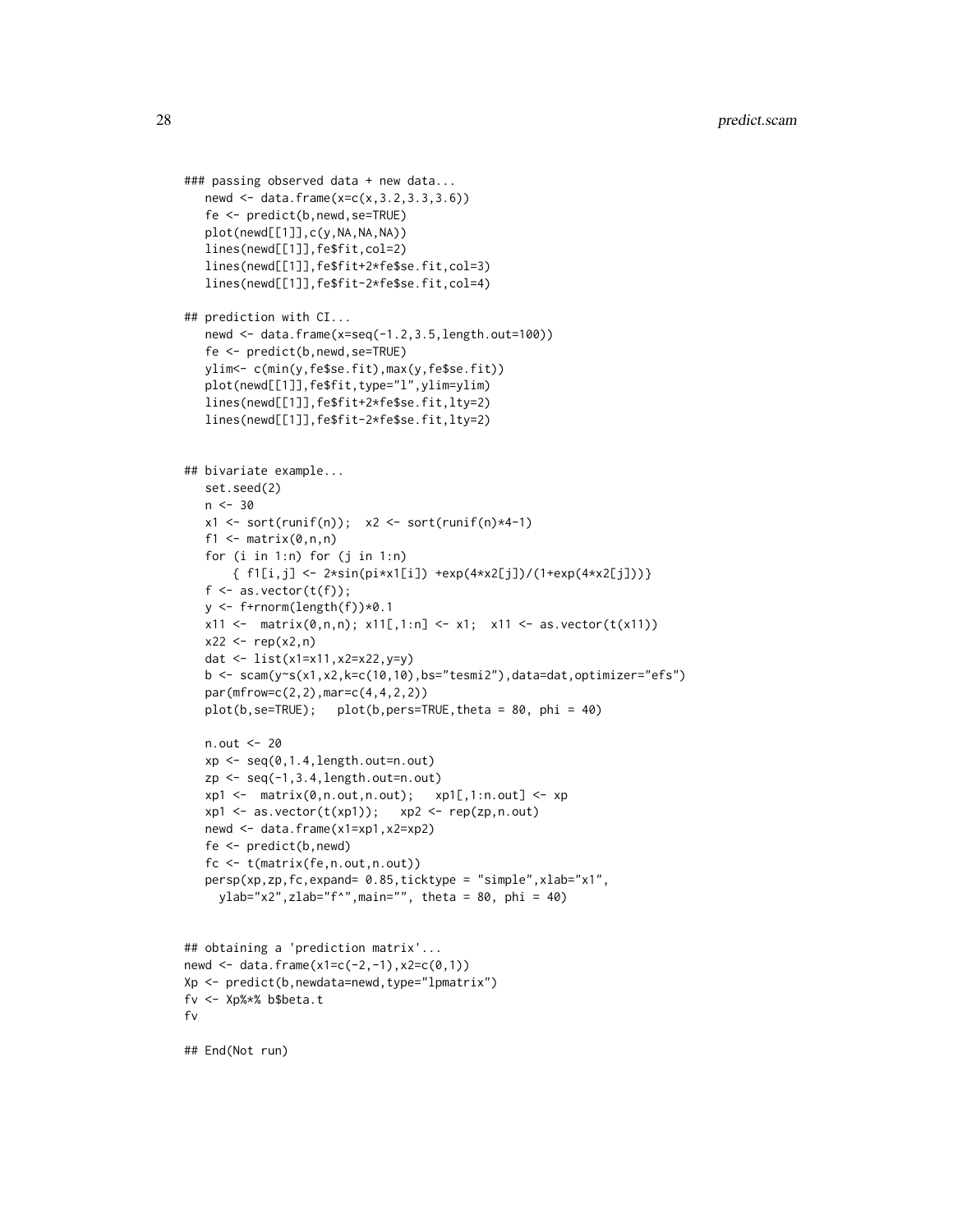<span id="page-28-0"></span>

### Description

The default print method for a scam object. The code is a clone of print.gam of the mgcv package with a slight simplification since only two methods of smoothing parameter selection (by GCV or UBRE) was implemented for scam.

#### Usage

## S3 method for class 'scam' print(x,...)

#### Arguments

|          | fitted model objects of class scam as produced by scam(). |
|----------|-----------------------------------------------------------|
| $\cdots$ | other arguments.                                          |

### Details

As for mgcv(gam) prints out the family, model formula, effective degrees of freedom for each smooth term, and optimized value of the smoothness selection criterion used.

### Author(s)

Natalya Pya <nat.pya@gmail.com>

### References

Wood S.N. (2006) Generalized Additive Models: An Introduction with R. Chapman and Hall/CRC Press.

### See Also

[scam](#page-30-1), [summary.scam](#page-96-1)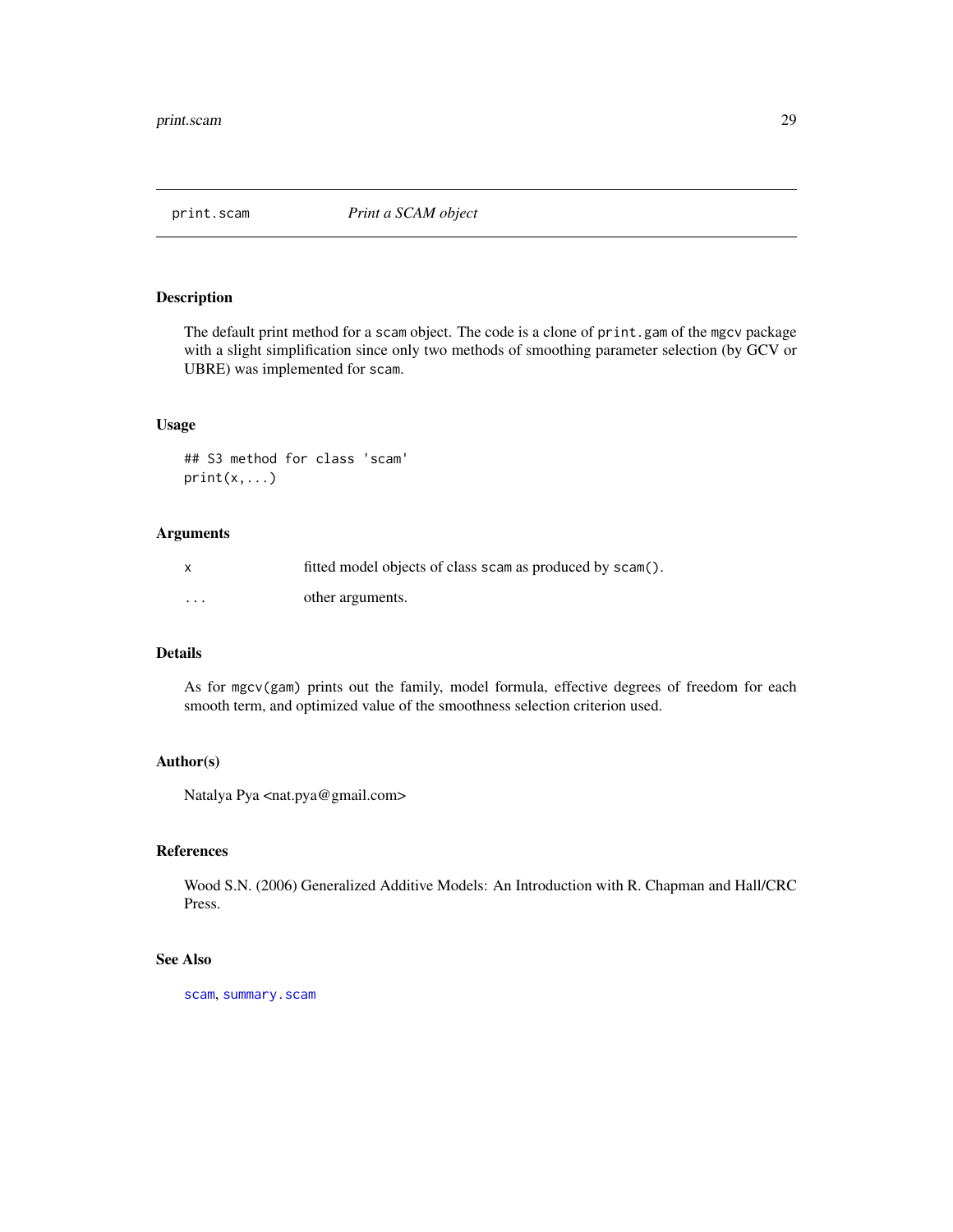<span id="page-29-0"></span>residuals.scam *SCAM residuals*

### Description

This function is a clone of the mgcv library code [residuals.gam](#page-0-0). It returns residuals for a fitted scam model object. Pearson, deviance, working and response residuals are available.

### Usage

```
## S3 method for class 'scam'
residuals(object, type = c("deviance", "pearson","scaled.pearson",
                        "working", "response"),...)
```
### Arguments

| object | a scam fitted model object.   |
|--------|-------------------------------|
| type   | the type of residuals wanted. |
|        | other arguments.              |

### Details

See residuals.gam for details.

### Value

An array of residuals.

### Author(s)

Natalya Pya <nat.pya@gmail.com>

### See Also

[scam](#page-30-1)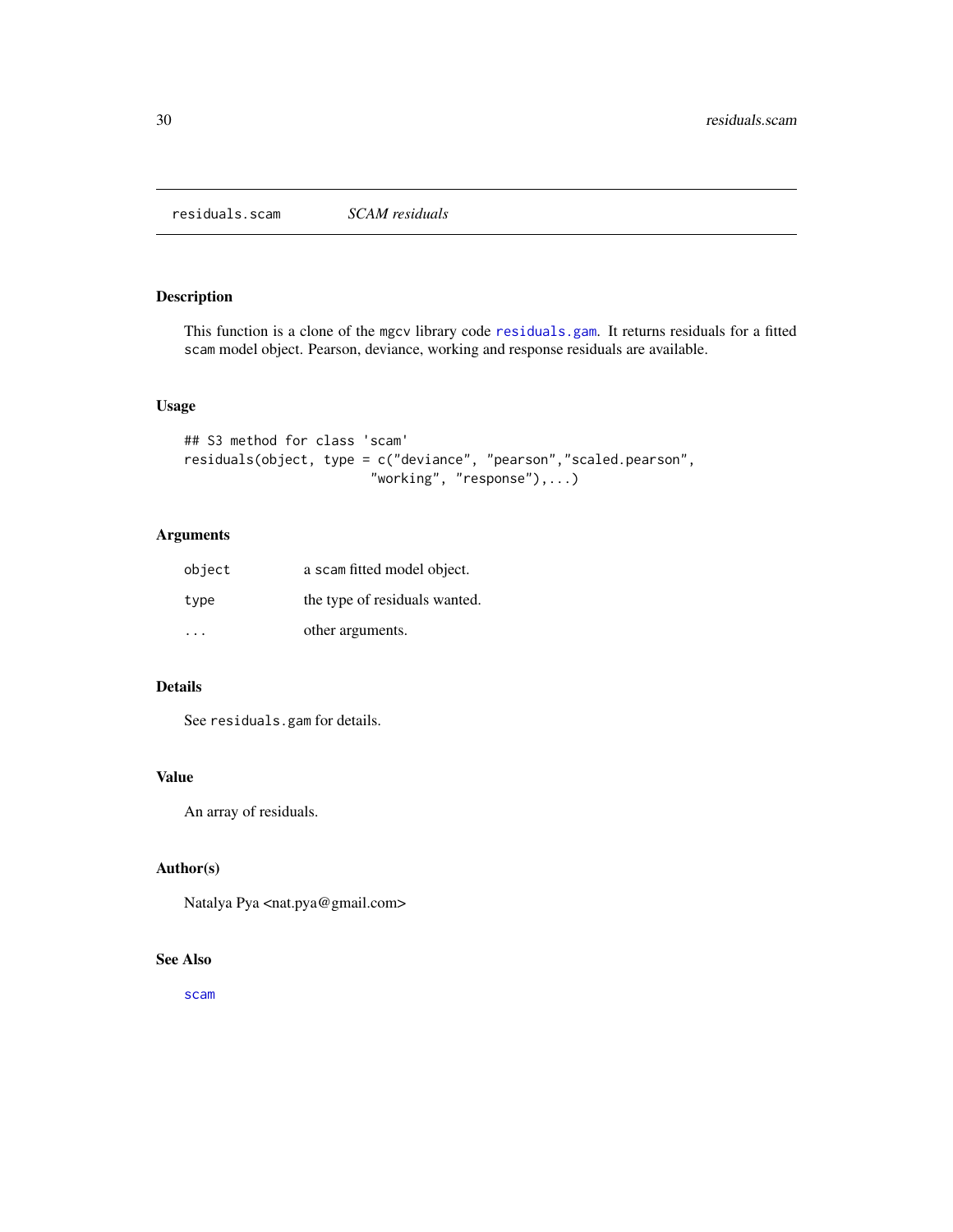<span id="page-30-1"></span>

<span id="page-30-0"></span>scam *Shape constrained additive models (SCAM) and integrated smoothness selection*

### Description

This function fits a SCAM to data. Univariate smooths subject to monotonicity, convexity, or monotonicity plus convexity are available as model terms, as well as bivariate smooths with double or single monotonicity. Smoothness selection is estimated as part of the fitting. Confidence/credible intervals are available for each smooth term.

All the shaped constrained smooths have been added to the gam() in package mgcv setup using the smooth.construct function. The routine calls a gam() function for the model set up, but there are separate functions for the model fitting, [scam.fit](#page-41-1), and smoothing parameter selection, [bfgs\\_gcv.ubre](#page-5-1). Any unconstrained smooth available in gam can be taken as model terms.

### Usage

```
scam(formula, family = gaussian(), data = list(), gamma = 1,
     sp = NULL, weights = NULL, offset = NULL,optimizer="bfgs",
     optim.method=c("Nelder-Mead","fd"),scale = 0, knots=NULL,
     not.exp=FALSE, start= NULL, etastart=NULL,mustart= NULL,
     control=list(),AR1.rho=0, AR.start=NULL,drop.unused.levels=TRUE)
```
### Arguments

| formula | A SCAM formula. This is exactly like the formula for a GAM (see formula.gam<br>of the mgcv library) except that monotone smooth terms, can be added in the ex-<br>pression of the form<br>$s(x1, k=12, bs="mpi", by=z),$<br>where bs indicates the basis to use for the constrained smooth: the built in op-<br>tions for the monotonic smooths are described in shape.constrained.smooth.terms,                                                         |
|---------|----------------------------------------------------------------------------------------------------------------------------------------------------------------------------------------------------------------------------------------------------------------------------------------------------------------------------------------------------------------------------------------------------------------------------------------------------------|
| family  | A family object specifying the distribution and link to use in fitting etc. See $g1m$<br>and family for more details.                                                                                                                                                                                                                                                                                                                                    |
| data    | A data frame or list containing the model response variable and covariates re-<br>quired by the formula. By default the variables are taken from environment (formula):<br>typically the environment from which gam is called.                                                                                                                                                                                                                           |
| gamma   | A constant multiplier to inflate the model degrees of freedom in the GCV or<br>UBRE/AIC score.                                                                                                                                                                                                                                                                                                                                                           |
| sp      | A vector of smoothing parameters can be provided here. Smoothing parame-<br>ters must be supplied in the order that the smooth terms appear in the model<br>formula. The default sp=NULL indicates that smoothing parameters should be<br>estimated. If length(sp) does not correspond to the number of underlying<br>smoothing parameters or negative values supplied then the vector is ignored and<br>all the smoothing parameters will be estimated. |
| weights | Prior weights on the data.                                                                                                                                                                                                                                                                                                                                                                                                                               |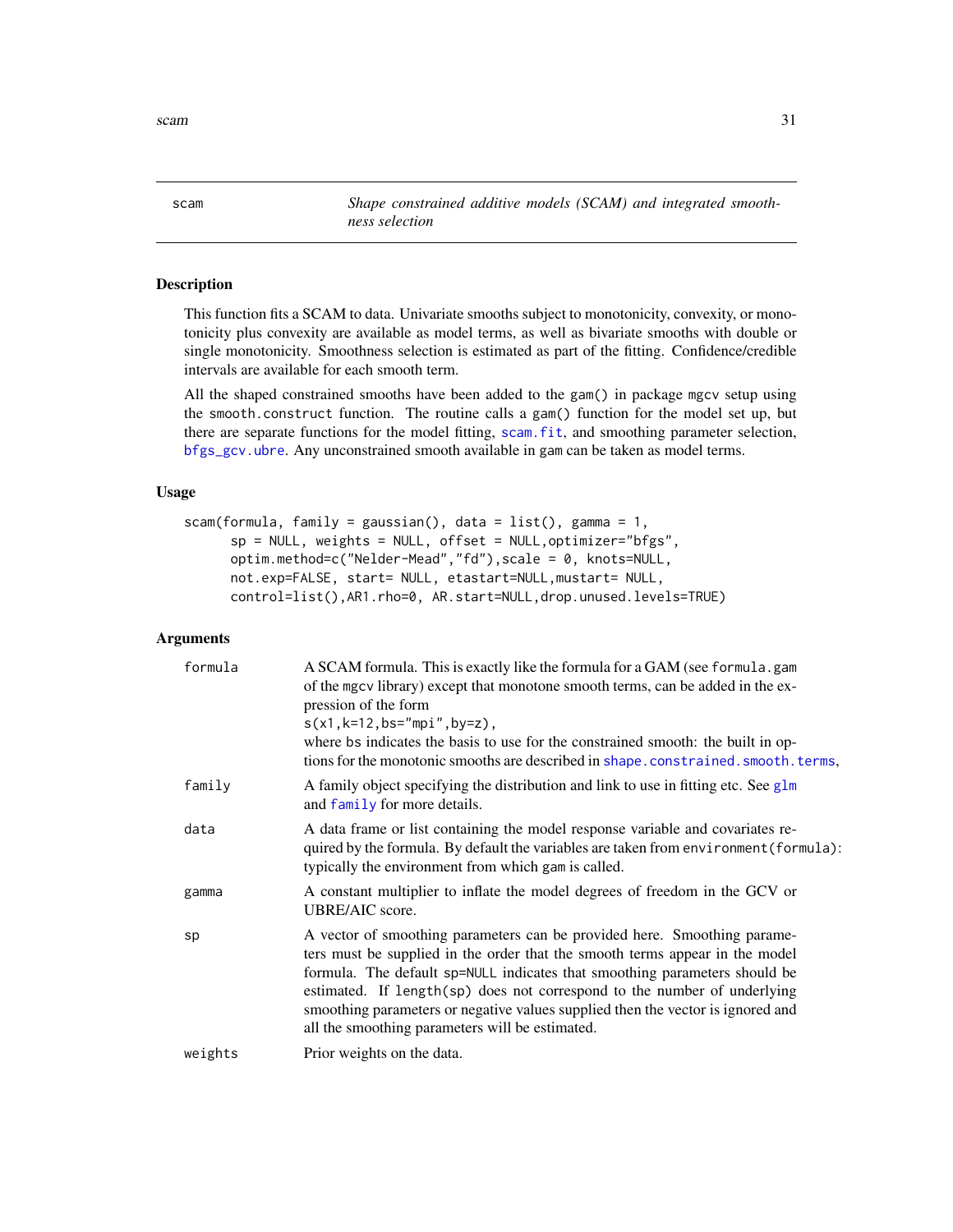| optimizer<br>The numerical optimization method to use to optimize the smoothing parameter<br>estimation criterion. "bfgs" for the built in to scam package routine bfgs_gcv.ubre,<br>"optim", "nlm", "nlm.fd" (based on finite-difference approximation of the deriva-<br>tives). "efs" for the extended Fellner Schall method of Wood and Fasiolo (2017)<br>(rather than minimizing REML as in gam(mgcv) this minimizes the GCV crite-<br>rion).<br>optim.method<br>In case of optimizer="optim" this specifies the numerical method to be used<br>in optim in the first element, the second element of optim.method indicates<br>whether the finite difference approximation should be used ("fd") or analytical<br>gradient ("grad"). The default is optim.method=c("Nelder-Mead", "fd").<br>If this is positive then it is taken as the known scale parameter of the expo-<br>scale<br>nential family distribution. Negative value indicates that the scale paraemter is<br>unknown. 0 indicates that the scale parameter is 1 for Poisson and binomial and<br>unknown otherwise. This conforms to the behaviour of gam.<br>knots<br>An optional list containing user specified knot values to be used for basis con-<br>struction. Different terms can use different numbers of knots.<br>if TRUE then notExp() function will be used in place of exp (default value) in<br>not.exp<br>positivity ensuring beta parameters re-parameterization.<br>Initial values for the model coefficients.<br>start<br>Initial values for the linear predictor.<br>etastart<br>Initial values for the expected values.<br>mustart<br>control<br>A list of fit control parameters to replace defaults returned by scam.control.<br>Values not set assume default values.<br>AR1.rho<br>The AR1 correlation parameter. An AR1 error model can be used for the resid-<br>uals of Gaussian-identity link models. Standardized residuals (approximately<br>uncorrelated under correct model) returned in std.rsd if non zero.<br>logical variable of same length as data, TRUE at first observation of an indepen-<br>AR.start<br>dent section of AR1 correlation. Very first observation in data frame does not<br>need this. If NULL (default) then there are no breaks in AR1 correlaion.<br>drop.unused.levels | offset | Used to supply a model offset for use in fitting. Note that this offset will always<br>be completely ignored when predicting, unlike an offset included in formula.<br>This conforms to the behaviour of 1m, g1m and gam. |
|-------------------------------------------------------------------------------------------------------------------------------------------------------------------------------------------------------------------------------------------------------------------------------------------------------------------------------------------------------------------------------------------------------------------------------------------------------------------------------------------------------------------------------------------------------------------------------------------------------------------------------------------------------------------------------------------------------------------------------------------------------------------------------------------------------------------------------------------------------------------------------------------------------------------------------------------------------------------------------------------------------------------------------------------------------------------------------------------------------------------------------------------------------------------------------------------------------------------------------------------------------------------------------------------------------------------------------------------------------------------------------------------------------------------------------------------------------------------------------------------------------------------------------------------------------------------------------------------------------------------------------------------------------------------------------------------------------------------------------------------------------------------------------------------------------------------------------------------------------------------------------------------------------------------------------------------------------------------------------------------------------------------------------------------------------------------------------------------------------------------------------------------------------------------------------------------------------------------------------------------------------------------------------------------------------|--------|---------------------------------------------------------------------------------------------------------------------------------------------------------------------------------------------------------------------------|
|                                                                                                                                                                                                                                                                                                                                                                                                                                                                                                                                                                                                                                                                                                                                                                                                                                                                                                                                                                                                                                                                                                                                                                                                                                                                                                                                                                                                                                                                                                                                                                                                                                                                                                                                                                                                                                                                                                                                                                                                                                                                                                                                                                                                                                                                                                       |        |                                                                                                                                                                                                                           |
|                                                                                                                                                                                                                                                                                                                                                                                                                                                                                                                                                                                                                                                                                                                                                                                                                                                                                                                                                                                                                                                                                                                                                                                                                                                                                                                                                                                                                                                                                                                                                                                                                                                                                                                                                                                                                                                                                                                                                                                                                                                                                                                                                                                                                                                                                                       |        |                                                                                                                                                                                                                           |
|                                                                                                                                                                                                                                                                                                                                                                                                                                                                                                                                                                                                                                                                                                                                                                                                                                                                                                                                                                                                                                                                                                                                                                                                                                                                                                                                                                                                                                                                                                                                                                                                                                                                                                                                                                                                                                                                                                                                                                                                                                                                                                                                                                                                                                                                                                       |        |                                                                                                                                                                                                                           |
|                                                                                                                                                                                                                                                                                                                                                                                                                                                                                                                                                                                                                                                                                                                                                                                                                                                                                                                                                                                                                                                                                                                                                                                                                                                                                                                                                                                                                                                                                                                                                                                                                                                                                                                                                                                                                                                                                                                                                                                                                                                                                                                                                                                                                                                                                                       |        |                                                                                                                                                                                                                           |
|                                                                                                                                                                                                                                                                                                                                                                                                                                                                                                                                                                                                                                                                                                                                                                                                                                                                                                                                                                                                                                                                                                                                                                                                                                                                                                                                                                                                                                                                                                                                                                                                                                                                                                                                                                                                                                                                                                                                                                                                                                                                                                                                                                                                                                                                                                       |        |                                                                                                                                                                                                                           |
|                                                                                                                                                                                                                                                                                                                                                                                                                                                                                                                                                                                                                                                                                                                                                                                                                                                                                                                                                                                                                                                                                                                                                                                                                                                                                                                                                                                                                                                                                                                                                                                                                                                                                                                                                                                                                                                                                                                                                                                                                                                                                                                                                                                                                                                                                                       |        |                                                                                                                                                                                                                           |
|                                                                                                                                                                                                                                                                                                                                                                                                                                                                                                                                                                                                                                                                                                                                                                                                                                                                                                                                                                                                                                                                                                                                                                                                                                                                                                                                                                                                                                                                                                                                                                                                                                                                                                                                                                                                                                                                                                                                                                                                                                                                                                                                                                                                                                                                                                       |        |                                                                                                                                                                                                                           |
|                                                                                                                                                                                                                                                                                                                                                                                                                                                                                                                                                                                                                                                                                                                                                                                                                                                                                                                                                                                                                                                                                                                                                                                                                                                                                                                                                                                                                                                                                                                                                                                                                                                                                                                                                                                                                                                                                                                                                                                                                                                                                                                                                                                                                                                                                                       |        |                                                                                                                                                                                                                           |
|                                                                                                                                                                                                                                                                                                                                                                                                                                                                                                                                                                                                                                                                                                                                                                                                                                                                                                                                                                                                                                                                                                                                                                                                                                                                                                                                                                                                                                                                                                                                                                                                                                                                                                                                                                                                                                                                                                                                                                                                                                                                                                                                                                                                                                                                                                       |        |                                                                                                                                                                                                                           |
|                                                                                                                                                                                                                                                                                                                                                                                                                                                                                                                                                                                                                                                                                                                                                                                                                                                                                                                                                                                                                                                                                                                                                                                                                                                                                                                                                                                                                                                                                                                                                                                                                                                                                                                                                                                                                                                                                                                                                                                                                                                                                                                                                                                                                                                                                                       |        |                                                                                                                                                                                                                           |
|                                                                                                                                                                                                                                                                                                                                                                                                                                                                                                                                                                                                                                                                                                                                                                                                                                                                                                                                                                                                                                                                                                                                                                                                                                                                                                                                                                                                                                                                                                                                                                                                                                                                                                                                                                                                                                                                                                                                                                                                                                                                                                                                                                                                                                                                                                       |        |                                                                                                                                                                                                                           |
|                                                                                                                                                                                                                                                                                                                                                                                                                                                                                                                                                                                                                                                                                                                                                                                                                                                                                                                                                                                                                                                                                                                                                                                                                                                                                                                                                                                                                                                                                                                                                                                                                                                                                                                                                                                                                                                                                                                                                                                                                                                                                                                                                                                                                                                                                                       |        |                                                                                                                                                                                                                           |

as with gam by default unused levels are dropped from factors before fitting.

#### Details

A shape constrained additive model (SCAM) is a generalized linear model (GLM) in which the linear predictor is given by strictly parametric components plus a sum of smooth functions of the covariates where some of the functions are assumed to be shape constrained. For example,

$$
\log(E(Y_i)) = X_i^*b + f_1(x_{1i}) + m_2(x_{2i}) + f_3(x_{3i})
$$

where the independent response variables  $Y_i$  follow Poisson distribution with log link function,  $f_1$ ,  $m_2$ , and  $f_3$  are smooth functions of the corresponding covariates, and  $m_2$  is subject to monotone increasing constraint.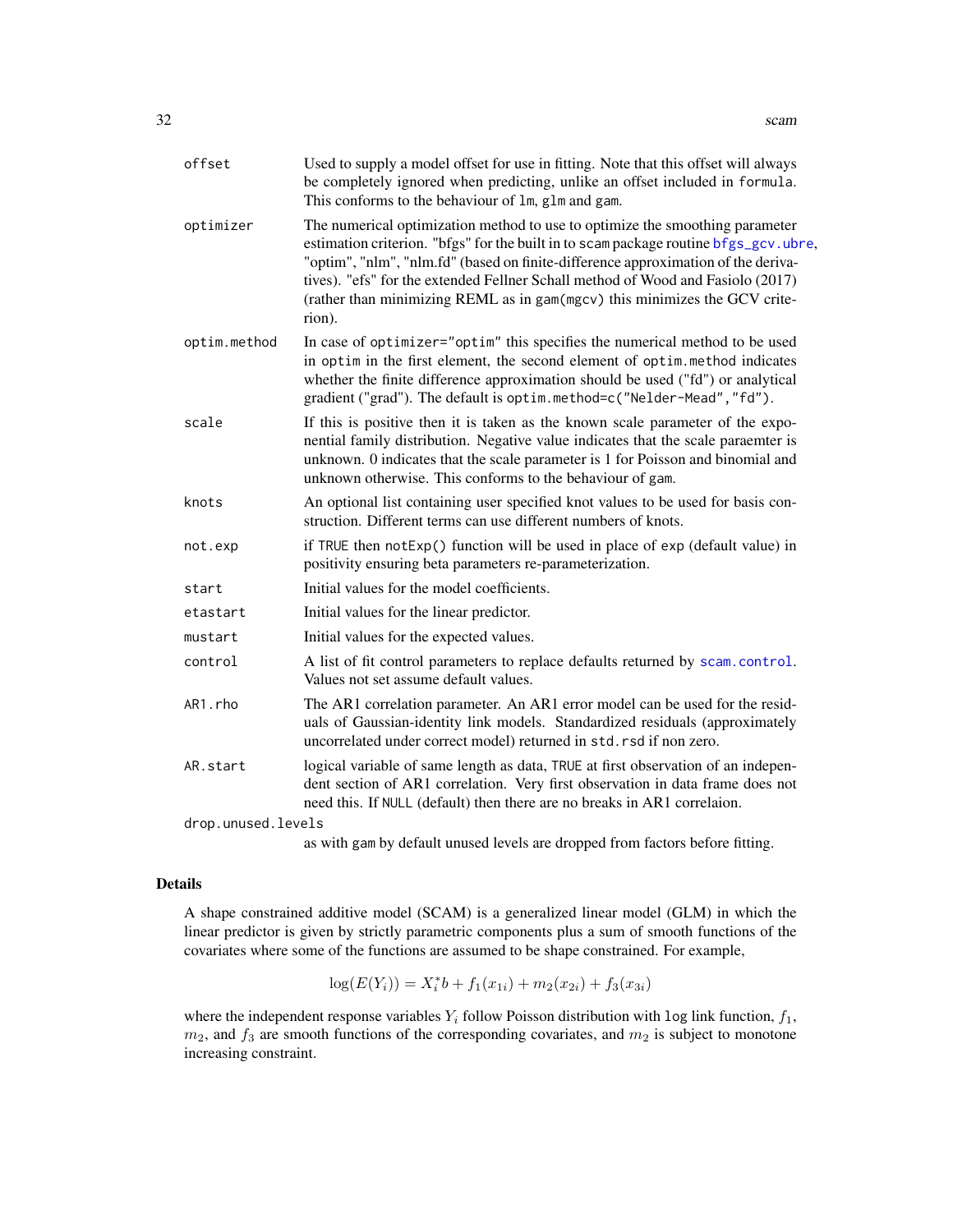#### scam 33

All available shape constrained smooths are decsribed in [shape.constrained.smooth.terms](#page-42-1).

Residual auto-correlation with a simple AR1 correlation structure can be dealt with, for Gaussian models with identity link. Currently, the AR1 correlation parameter should be supplied (rather than estimated) in AR1.rho. AR.start input argument (logical) allows to set independent sections of AR1 correlation. Standardized residuals (approximately uncorrelated under correct model) are returned in std.rsd if AR1.rho is non zero.

#### Value

The function returns an object of class "scam" with the following elements (this agrees with gamObject):

| aic          | AIC of the fitted model: the degrees of freedom used to calculate this are the<br>effective degrees of freedom of the model, and the likelihood is evaluated at the<br>maximum of the penalized likelihood, not at the MLE.                                                                                                                                                                                                     |
|--------------|---------------------------------------------------------------------------------------------------------------------------------------------------------------------------------------------------------------------------------------------------------------------------------------------------------------------------------------------------------------------------------------------------------------------------------|
| assign       | Array whose elements indicate which model term (listed in pterms) each pa-<br>rameter relates to: applies only to non-smooth terms.                                                                                                                                                                                                                                                                                             |
| bfgs.info    | If optimizer="bfgs", a list of convergence diagnostics relating to the BFGS<br>method of smoothing parameter selection. The items are: conv, indicates why<br>the BFGS algorithm of the smoothness selection terminated; iter, number of<br>iterations of the BFGS taken to get convergence; grad, the gradient of the<br>GCV/UBRE score at convergence; score hist, the succesive values of the<br>score up until convergence. |
| call         | the matched call.                                                                                                                                                                                                                                                                                                                                                                                                               |
| coefficients | the coefficients of the fitted model. Parametric coefficients are first, followed by<br>coefficients for each spline term in turn.                                                                                                                                                                                                                                                                                              |
|              | coefficients.t the parametrized coefficients of the fitted model (exponentiated for the mono-<br>tonic smooths).                                                                                                                                                                                                                                                                                                                |
| conv         | indicates whether or not the iterative fitting method converged.                                                                                                                                                                                                                                                                                                                                                                |
| CPU.time     | indicates the real and CPU time (in seconds) taken by the fitting process in case<br>of unknown smoothing parameters                                                                                                                                                                                                                                                                                                            |
| data         | the original supplied data argument. Only included if the scam argument keepData<br>is set to TRUE (default is FALSE).                                                                                                                                                                                                                                                                                                          |
| deviance     | model deviance (not penalized deviance).                                                                                                                                                                                                                                                                                                                                                                                        |
| df.null      | null degrees of freedom.                                                                                                                                                                                                                                                                                                                                                                                                        |
| df.residual  | effective residual degrees of freedom of the model.                                                                                                                                                                                                                                                                                                                                                                             |
| edf          | estimated degrees of freedom for each model parameter. Penalization means<br>that many of these are less than 1.                                                                                                                                                                                                                                                                                                                |
| edf1         | alternative estimate of edf.                                                                                                                                                                                                                                                                                                                                                                                                    |
| efs.info     | If optimizer="efs", a list of convergence diagnostics relating to the extended<br>Fellner Schall method fot smoothing parameter selection. The items are: conv,<br>indicates why the efs algorithm of the smoothness selection terminated; iter,<br>number of iterations of the efs taken to get convergence; score.hist, the suc-<br>cesive values of the score up until convergence.                                          |
| family       | family object specifying distribution and link used.                                                                                                                                                                                                                                                                                                                                                                            |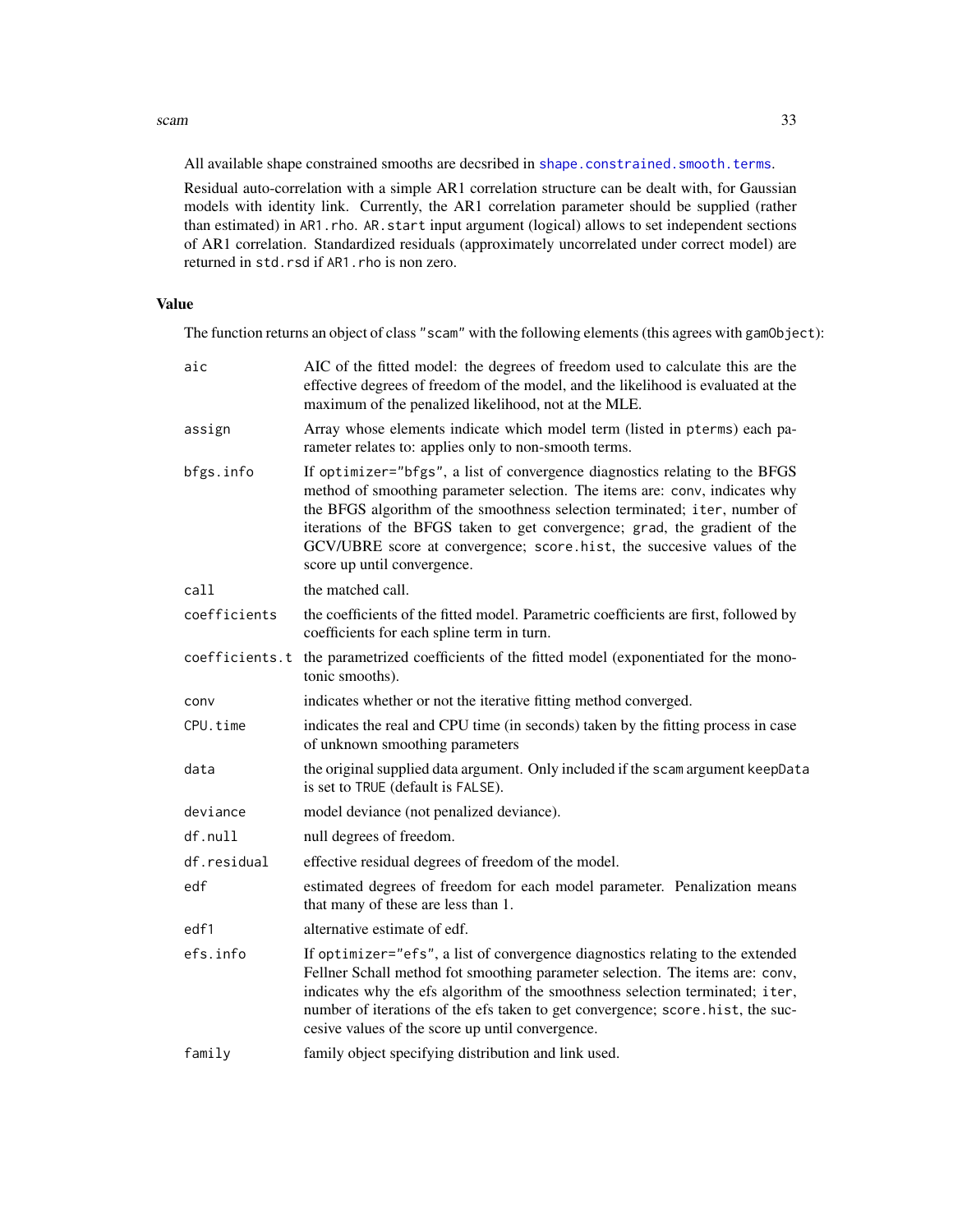| fitted.values     | fitted model predictions of expected value for each datum.                                                                                                                                                                                                                                                                                                                    |
|-------------------|-------------------------------------------------------------------------------------------------------------------------------------------------------------------------------------------------------------------------------------------------------------------------------------------------------------------------------------------------------------------------------|
| formula           | the model formula.                                                                                                                                                                                                                                                                                                                                                            |
| gcv.ubre          | the minimized GCV or UBRE score.                                                                                                                                                                                                                                                                                                                                              |
| dgcv.ubre         | the gradient of the GCV or UBRE score.                                                                                                                                                                                                                                                                                                                                        |
| iter              | number of iterations of the Newton-Raphson method taken to get convergence.                                                                                                                                                                                                                                                                                                   |
| linear.predictors |                                                                                                                                                                                                                                                                                                                                                                               |
|                   | fitted model prediction of link function of expected value for each datum.                                                                                                                                                                                                                                                                                                    |
| method            | "GCV" or "UBRE", depending on the fitting criterion used.                                                                                                                                                                                                                                                                                                                     |
| min.edf           | Minimum possible degrees of freedom for whole model.                                                                                                                                                                                                                                                                                                                          |
| model             | model frame containing all variables needed in original model fit.                                                                                                                                                                                                                                                                                                            |
| nlm.info          | If optimizer="nlm" or optimizer="nlm.fd", a list of convergence diagnos-<br>tics relating to the BFGS method of smoothing parameter selection. The items<br>are: conv, indicates why the BFGS algorithm of the smoothness selection ter-<br>minated; iter, number of iterations of BFGS taken to get convergence; grad,<br>the gradient of the GCV/UBRE score at convergence. |
| not.exp           | if TRUE then notExp() function will be used in place of exp (default value) in<br>positivity ensuring beta parameters re-parameterization.                                                                                                                                                                                                                                    |
| nsdf              | number of parametric, non-smooth, model terms including the intercept.                                                                                                                                                                                                                                                                                                        |
| null.deviance     | deviance for single parameter model.                                                                                                                                                                                                                                                                                                                                          |
| offset            | model offset.                                                                                                                                                                                                                                                                                                                                                                 |
| optim.info        | If optimizer="optim", a list of convergence diagnostics relating to the BFGS<br>method of smoothing parameter selection. The items are: conv, indicates why<br>the BFGS algorithm of the smoothness selection terminated; iter, number of<br>iterations of BFGS taken to get convergence; optim. method, the numerical op-<br>timization method used.                         |
| prior.weights     | prior weights on observations.                                                                                                                                                                                                                                                                                                                                                |
| pterms            | terms object for strictly parametric part of model.                                                                                                                                                                                                                                                                                                                           |
| R                 | Factor R from QR decomposition of weighted model matrix, unpivoted to be in<br>same column order as model matrix.                                                                                                                                                                                                                                                             |
| residuals         | the working residuals for the fitted model.                                                                                                                                                                                                                                                                                                                                   |
| scale.estimated   |                                                                                                                                                                                                                                                                                                                                                                               |
|                   | TRUE if the scale parameter was estimated, FALSE otherwise.                                                                                                                                                                                                                                                                                                                   |
| sig2              | estimated or supplied variance/scale parameter.                                                                                                                                                                                                                                                                                                                               |
| smooth            | list of smooth objects, containing the basis information for each term in the<br>model formula in the order in which they appear. These smooth objects are<br>returned by the smooth.construct objects.                                                                                                                                                                       |
| sp                | estimated smoothing parameters for the model. These are the underlying smooth-<br>ing parameters, subject to optimization.                                                                                                                                                                                                                                                    |
| std.rsd           | Standardized residuals (approximately uncorrelated under correct model) if AR1. rho<br>non zero                                                                                                                                                                                                                                                                               |
| termcode          | an integer indicating why the optimization process of the smoothness selection<br>terminated (see bfgs_gcv.ubre).                                                                                                                                                                                                                                                             |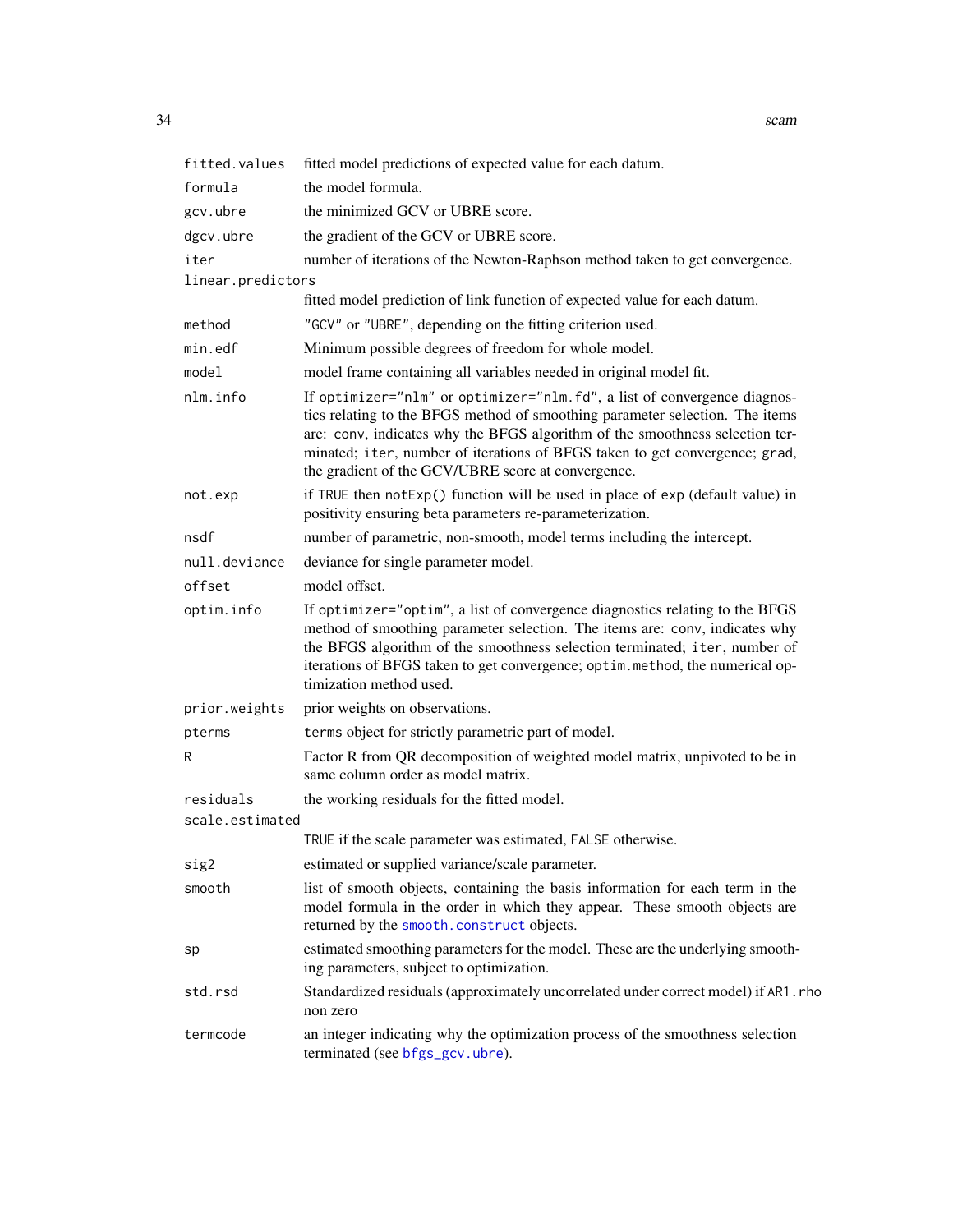scam 35

| terms       | terms object of model model frame.                                                                                                                                                                                                         |
|-------------|--------------------------------------------------------------------------------------------------------------------------------------------------------------------------------------------------------------------------------------------|
| trA         | trace of the influence matrix, total number of the estimated degrees of freedom<br>(sum(edf)).                                                                                                                                             |
| var.summary | A named list of summary information on the predictor variables. See gamObject.                                                                                                                                                             |
| Ve          | frequentist estimated covariance matrix for the parameter estimators.                                                                                                                                                                      |
| Vp          | estimated covariance matrix for the parameters. This is a Bayesian posterior<br>covariance matrix that results from adopting a particular Bayesian model of the<br>smoothing process.                                                      |
| Ve.t        | frequentist estimated covariance matrix for the reparametrized parameter esti-<br>mators obtained using the delta method. Particularly useful for testing whether<br>terms are zero. Not so useful for CI's as smooths are usually biased. |
| Vp.t        | estimated covariance matrix for the reparametrized parameters obtained using<br>the delta method. Paricularly useful for creating credible/confidence intervals.                                                                           |
| weights     | final weights used in the Newton-Raphson iteration.                                                                                                                                                                                        |
| cmX         | column means of the model matrix (with elements corresponding to smooths set<br>to zero).                                                                                                                                                  |
| contrasts   | contrasts associated with a factor.                                                                                                                                                                                                        |
| xlevels     | levels of a factor variable used in the model.                                                                                                                                                                                             |
| y           | response data.                                                                                                                                                                                                                             |

#### Author(s)

Natalya Pya <nat.pya@gmail.com> based partly on mgcv by Simon Wood

#### References

Pya, N. and Wood, S.N. (2015) Shape constrained additive models. Statistics and Computing, 25(3), 543-559

Pya, N. (2010) Additive models with shape constraints. PhD thesis. University of Bath. Department of Mathematical Sciences

Wood, S.N. (2011) Fast stable restricted maximum likelihood and marginal likelihood estimation of semiparametric generalized linear models. Journal of the Royal Statistical Society (B) 73(1):3-36

Wood S.N. (2006a) *Generalized Additive Models: An Introduction with R*. Chapman and Hall/CRC Press.

Wood, S.N. (2006b) On confidence intervals for generalized additive models based on penalized regression splines. Australian and New Zealand Journal of Statistics. 48(4): 445-464.

Wood, S.N. and M. Fasiolo (2017) A generalized Fellner-Schall method for smoothing parameter optimization with application to Tweedie location, scale and shape models. Biometrics 73 (4), 1071-1081

#### See Also

[scam-package](#page-2-1), [shape.constrained.smooth.terms](#page-42-1), [gam](#page-0-0), [s](#page-0-0), [plot.scam](#page-18-1), [summary.scam](#page-96-1), [scam.check](#page-38-1), [predict.scam](#page-24-1)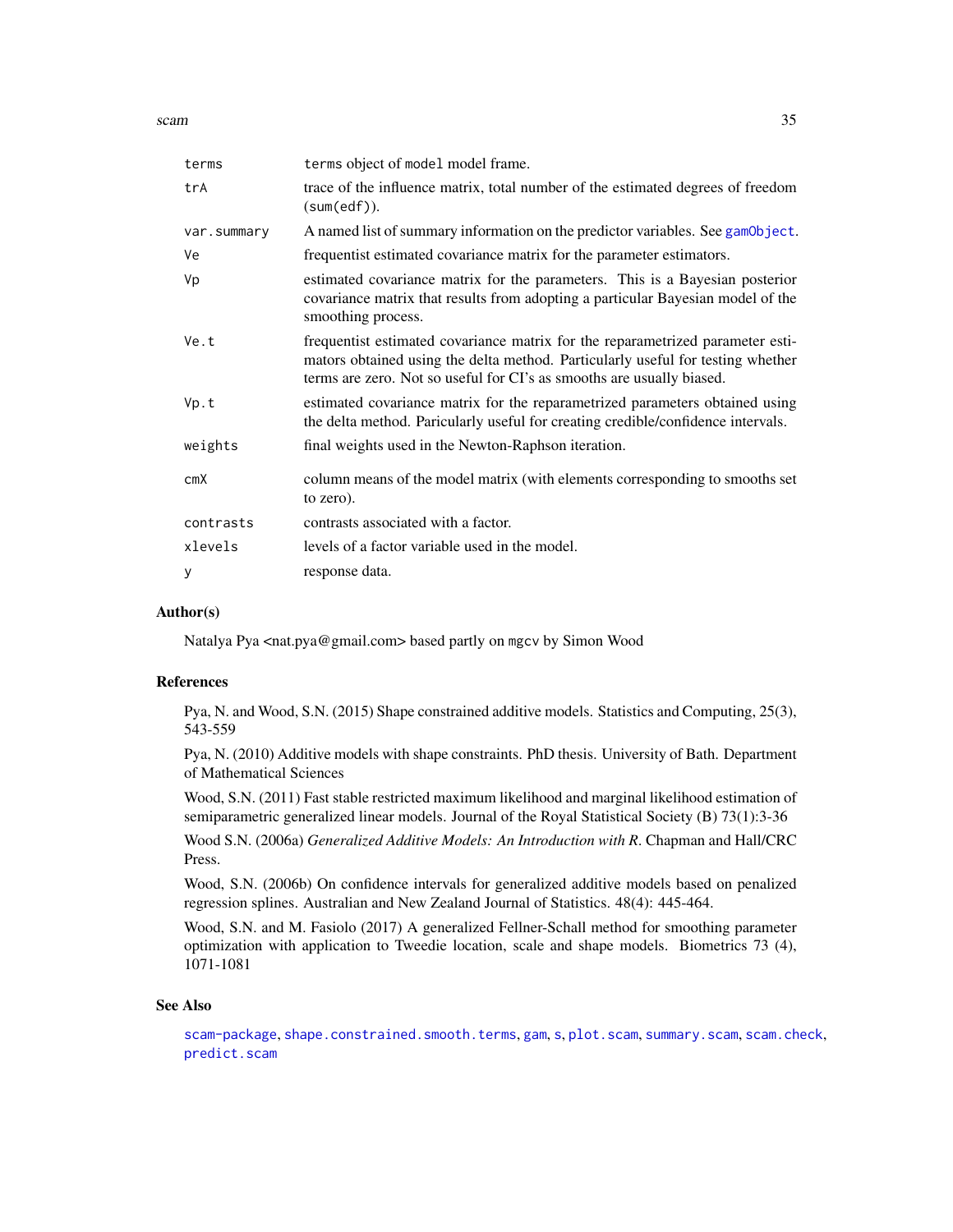#### Examples

```
##=============================
## Gaussian model, two smooth terms: unconstrained and increasing...
## simulating data...
require(scam)
set.seed(4)
n <- 200
x1 <- runif(n)*6-3
f1 \leftarrow 3*exp(-x1^2) # unconstrained term
x2 < - runif(n) *4-1;
f2 <- exp(4+x2)/(1+exp(4+x2)) # monotone increasing smooth
y \le -f1+f2 +rnorm(n)*.5dat \leq data.frame(x1=x1,x2=x2,y=y)
## fit model, get results, and plot...
b \leq -\text{scam}(y \sim s(x1,bs="cr") + s(x2,bs="mpi''), data=dat)
print(b)
summary(b)
plot(b,pages=1,shade=TRUE)
##===============================
## Gaussian model, two smooth terms: increasing and mixed (decreasing and convex)...
 ## simulating data...
set.seed(5)
n < -200x1 \le runif(n) *4-1;
f1 <- exp(4*x1)/(1+exp(4*x1)) # increasing smooth
x2 \le - runif(n) *3-1;
f2 \le exp(-3*x2)/15 # decreasing and convex smooth
y \le -f1+f2 + \text{rnorm}(n) * .4dat <- data.frame(x1=x1,x2=x2,y=y)
  ## fit model, results, and plot...
b \leq -scam(y \leq s(x1,bs="mpi") + s(x2, bs="mdcx"), data=dat)
b
summary(b)
plot(b,pages=1,scale=0,shade=TRUE)
##=================================
## Not run:
## using the extended Fellner-Schall method for smoothing parameter selection...
b0 \leq -scam(y \leq (x1,bs="mpi") + s(x2,bs="mdcx"), data=dat, optimizer="efs")
summary(b0)
## using optim() for smoothing parameter selection...
b1 <- scam(y < s(x1,bs="mpi")+s(x2,bs="mdcx"),data=dat,optimizer="optim")
summary(b1)
b2 <- scam(y~ s(x1,bs="mpi")+s(x2,bs="mdcx"),data=dat,optimizer="optim",
           optim.method=c("BFGS","fd"))
summary(b2)
## using nlm()...
b3 \leq scam(y\leq s(x1,bs="mpi")+s(x2,bs="mdcx"),data=dat,optimizer="nlm")
```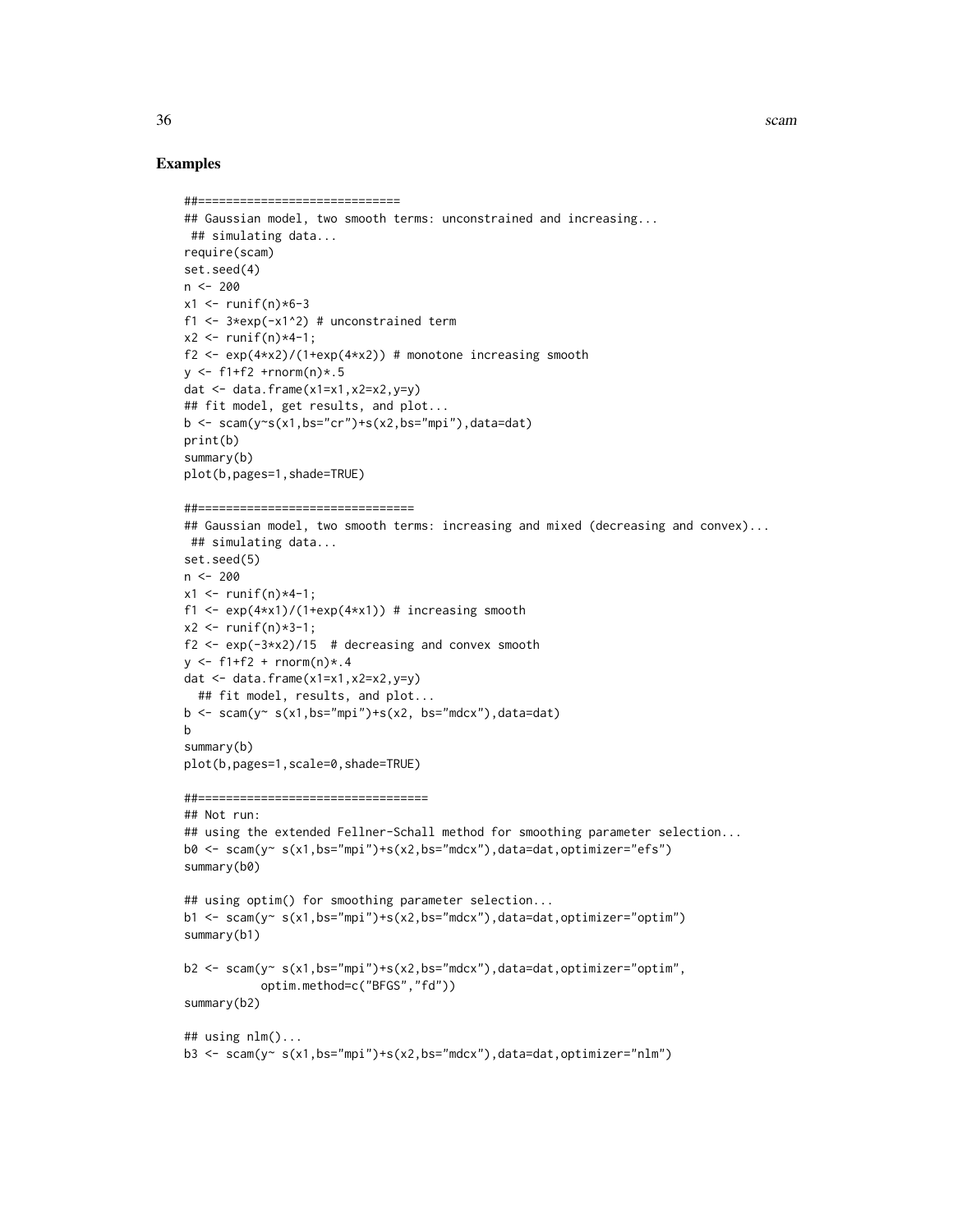scam 37

```
summary(b3)
## End(Not run)
##===================================
## Poisson model ....
## simulating data...
set.seed(2)
n < -200x1 \leftarrow runif(n)*6-3f1 <- 3*exp(-x1^2) # unconstrained term
x2 < - runif(n)*4-1;
f2 <- exp(4*x2)/(1+exp(4*x2)) # monotone increasing smooth
f <- f1+f2y <- rpois(n,exp(f))
dat \leq data.frame(x1=x1,x2=x2,y=y)
  ## fit model, get results, and plot...
b <- scam(y~s(x1,bs="cr")+s(x2,bs="mpi"),
      family=poisson(link="log"),data=dat,optimizer="efs")
summary(b)
plot(b,pages=1,shade=TRUE)
scam.check(b)
## Gamma model...
   ## simulating data...
set.seed(6)
n <- 300
x1 < - runif(n)*6-3
f1 <- 1.5*sin(1.5*x1) # unconstrained term
x2 \le runif(n)*4-1;
f2 <- 1.5/(1+exp(-10*(x2+.75)))+1.5/(1+exp(-5*(x2-.75))) # increasing smooth
x3 \le runif(n)*6-3;
f3 <- 3*exp(-x3^2) # unconstrained term
f <- f1+f2+f3
y <- rgamma(n,shape=1,scale=exp(f))
dat <- data.frame(x1=x1,x2=x2,x3=x3,y=y)
   ## fit model, get results, and plot...
b <- scam(y~s(x1,bs="ps")+s(x2,k=15,bs="mpi")+s(x3,bs="ps"),
          family=Gamma(link="log"),data=dat,optimizer="efs")
b
summary(b)
par(mfrow=c(2,2))
plot(b,shade=TRUE)
## Not run:
## bivariate example...
 ## simulating data...
   set.seed(2)
   n < -30x1 \leftarrow sort(runif(n)*4-1)x2 <- sort(runif(n))
   f1 \leq matrix(0,n,n)
   for (i in 1:n) for (j in 1:n)
```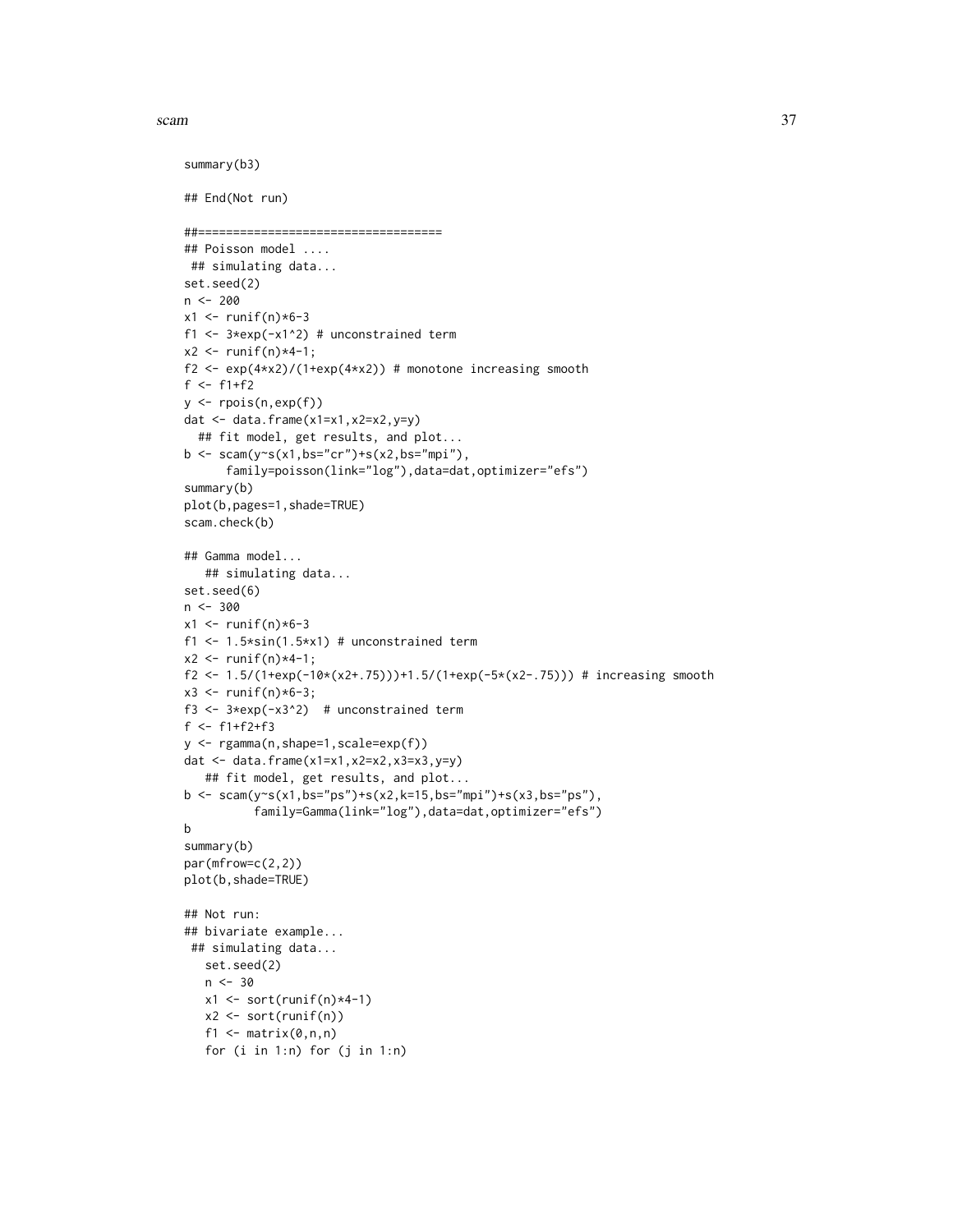```
{ f1[i,j] <- -exp(4*x1[i])/(1+exp(4*x1[i]))+2*sin(pix2[j]))}
   f \leftarrow as.vector(t(f1))y <- f+rnorm(length(f))*.2
   x11 \leftarrow \text{matrix}(0, n, n)x11[,1:n] <- x1x11 \leftarrow as.vector(t(x11))x22 \le - rep(x2, n)
   dat <- list(x1=x11,x2=x22,y=y)
## fit model and plot ...
   b \leq scam(y\leq(x1,x2,k=c(10,10),bs=c("tesmd1","ps")),data=dat,optimizer="efs")
   summary(b)
   par(mfrow=c(2,2),mar=c(4,4,2,2))
   plot(b,se=TRUE)
   plot(b,pers=TRUE, theta = 30, phi = 40)plot(y,b$fitted.values,xlab="Simulated data",ylab="Fitted data",pch=".",cex=3)
## example with random effect smoother...
   set.seed(2)
   n <- 200
   x1 <- runif(n)*6-3
   f1 <- 3*exp(-x1^2) # unconstrained term
   x2 \le - runif(n) *4-1;
   f2 <- exp(4*x2)/(1+exp(4*x2)) # increasing smooth
   f <- f1+f2
   a <- factor(sample(1:10,200,replace=TRUE))
   Xa \leq model.matrix(\text{a}-1) # random main effects
   y \leftarrow f + \text{Xa%*}rnorm(length(levels(a)))*.5 + rnorm(n)*.4
   dat \leq data.frame(x1=x1,x2=x2,y=y,a=a)
   ## fit model and plot...
   b <- scam(y~s(x1,bs="cr")+s(x2,bs="mpi")+s(a,bs="re"), data=dat)
   summary(b)
   scam.check(b)
   plot(b,pages=1,shade=TRUE)
## example with AR1 errors...
set.seed(8)
n < -500x1 \leftarrow runif(n)*6-3f1 <- 3*exp(-x1^2) # unconstrained term
x2 < - runif(n) *4-1;
f2 <- exp(4*x2)/(1+exp(4*x2)) # increasing smooth
f <- f1+f2e \leftarrow \text{norm}(n, \emptyset, \text{sd=2})for (i in 2:n) e[i] <- .6*e[i-1] + e[i]y \leq-f+edat \leq data.frame(x1=x1,x2=x2,y=y)
b \leq scam(y~s(x1,bs="cr")+s(x2,k=25,bs="mpi"),
             data=dat, AR1.rho=.6, optimizer="efs")
b
## Raw residuals still show correlation...
acf(residuals(b))
## But standardized are now fine...
x11()
```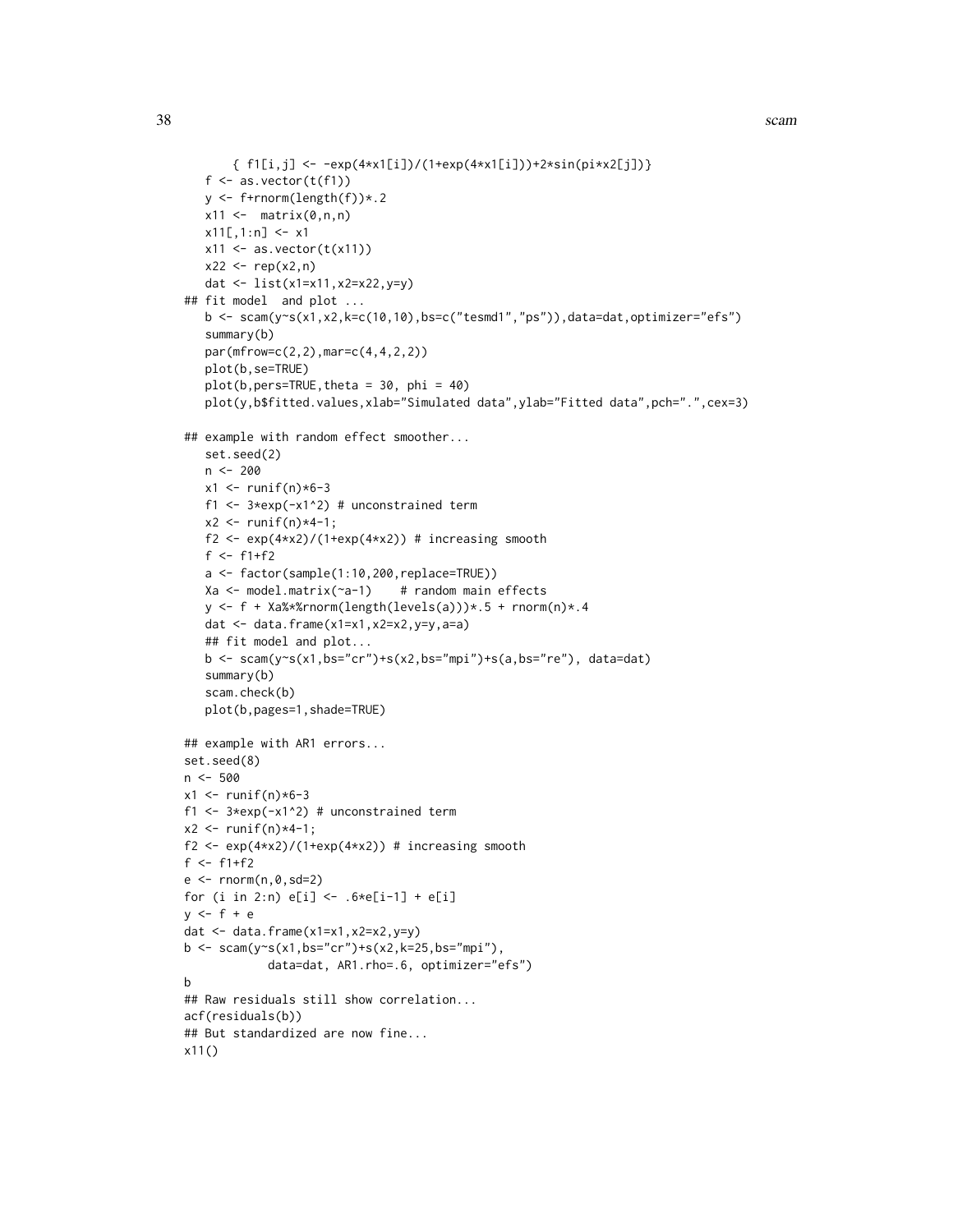#### scam.check 39

acf(b\$std.rsd)

## End(Not run)

## scam.check *Some diagnostics for a fitted scam object*

### Description

Takes a fitted scam object produced by scam() and produces some diagnostic information about the fitting procedure and results. This function is almost the same as [gam.check](#page-0-0) of the mgcv library.

#### Usage

scam.check(b,rl.col=3,pch=".",...)

# Arguments

| b                       | a fitted scam object as produced by scam().                       |
|-------------------------|-------------------------------------------------------------------|
| rl.col                  | color for the reference line on the quantile-quantile plot.       |
| pch                     | plot character to use for the quantile-quantile plot. 19 is good. |
| $\cdot$ $\cdot$ $\cdot$ | extra graphics parameters to pass to plotting functions.          |

### Details

As for mgcv(gam) plots 4 standard diagnostic plots, and some other convergence diagnostics. The printed information relates to the optimization process used to select smoothing parameters.

#### Author(s)

Natalya Pya <nat.pya@gmail.com> based partly on mgcv by Simon Wood

#### References

Wood S.N. (2006) Generalized Additive Models: An Introduction with R. Chapman and Hall/CRC Press.

## See Also

[scam](#page-30-0)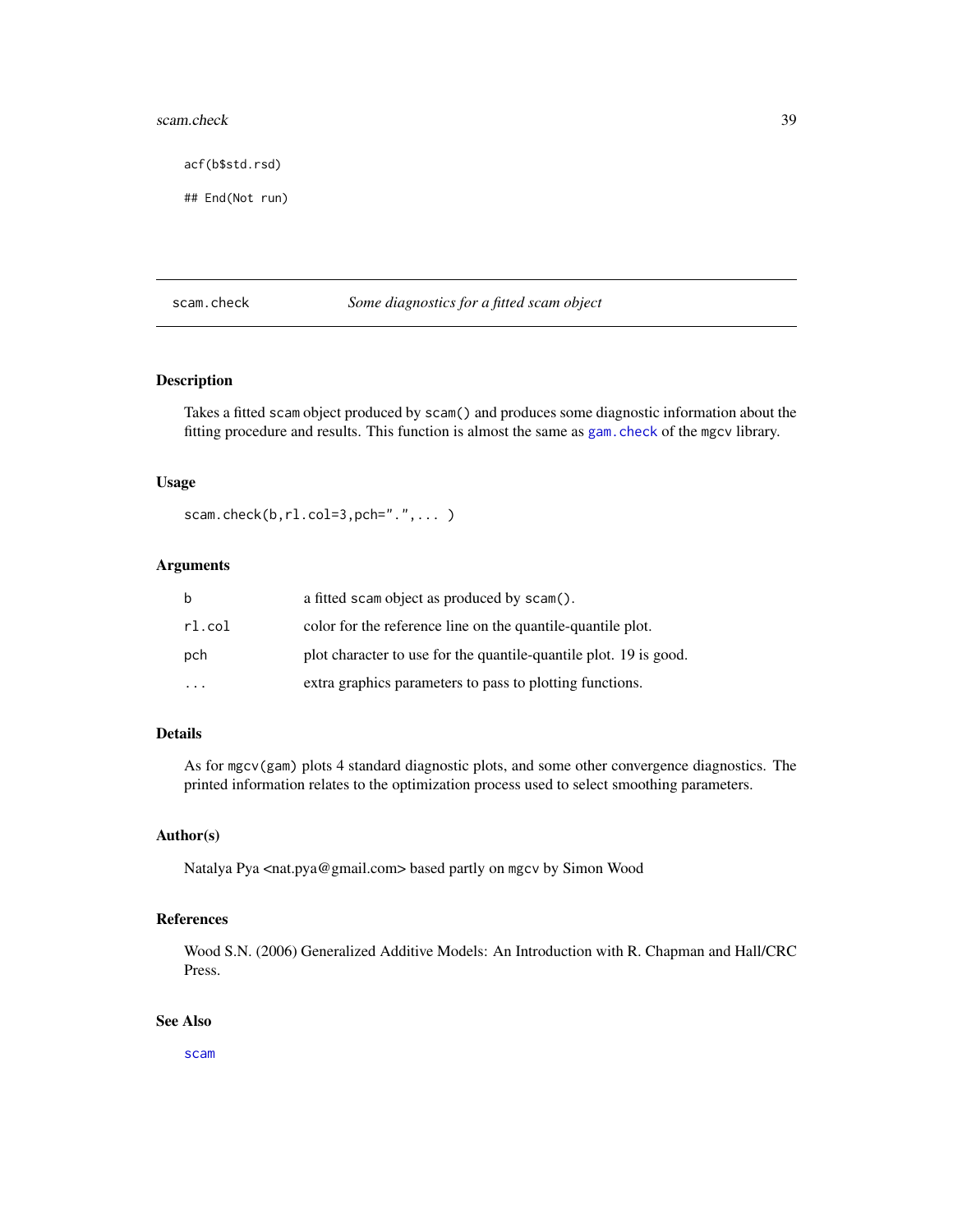### Examples

```
## Not run:
library(scam)
set.seed(2)
n < -200x1 \le runif(n) *4-1;
f1 <- exp(4*x1)/(1+exp(4*x1)) # monotone increasing smooth
x2 \le runif(n)*3-1;
f2 \leq exp(-3*x2)/15 # monotone decreasing and convex smooth
f <- f1+f2
y \leftarrow f+ \text{norm}(n) \times 0.2dat \leq data.frame(x1=x1,x2=x2,y=y)
b <- scam(y~ s(x1,k=25,bs="mpi",m=2)+s(x2,k=25,bs="mdcx",m=2),
    family=gaussian(link="identity"),data=dat)
plot(b,pages=1)
scam.check(b,pch=19,cex=.3)
## End(Not run)
```
scam.control *Setting GAM fitting defaults*

### Description

This is an internal function of package scam which allows control of the numerical options for fitting a SCAM.

#### Usage

```
scam.control(maxit = 200, maxHalf=30, devtol.fit=1e-7, steptol.fit=1e-7,
            keepData=FALSE,efs.lspmax=15,efs.tol=.1, nlm=list(),optim=list(),
            bfgs=list(), trace =FALSE, print.warn=FALSE)
```
#### Arguments

| maxit       | Maximum number of IRLS iterations to perform used in scam. fit.                                                                                                                                                              |
|-------------|------------------------------------------------------------------------------------------------------------------------------------------------------------------------------------------------------------------------------|
| maxHalf     | If a step of the BFGS optimization method leads to a worse penalized deviance,<br>then the step length of the model coefficients is halved. This is the number of<br>halvings to try before giving up used in bfgs_gcv.ubre. |
| devtol.fit  | A positive scalar giving the convergence control for the model fitting algorithm<br>in scam. fit.                                                                                                                            |
| steptol.fit | A positive scalar giving the tolerance at which the scaled distance between two<br>successive iterates is considered close enough to zero to terminate the model<br>fitting algorithm in scam. fit.                          |
| keepData    | Should a copy of the original data argument be kept in the scam object?                                                                                                                                                      |
| efs.lspmax  | maximum log smoothing parameters to allow under extended Fellner Schall<br>smoothing parameter optimization.                                                                                                                 |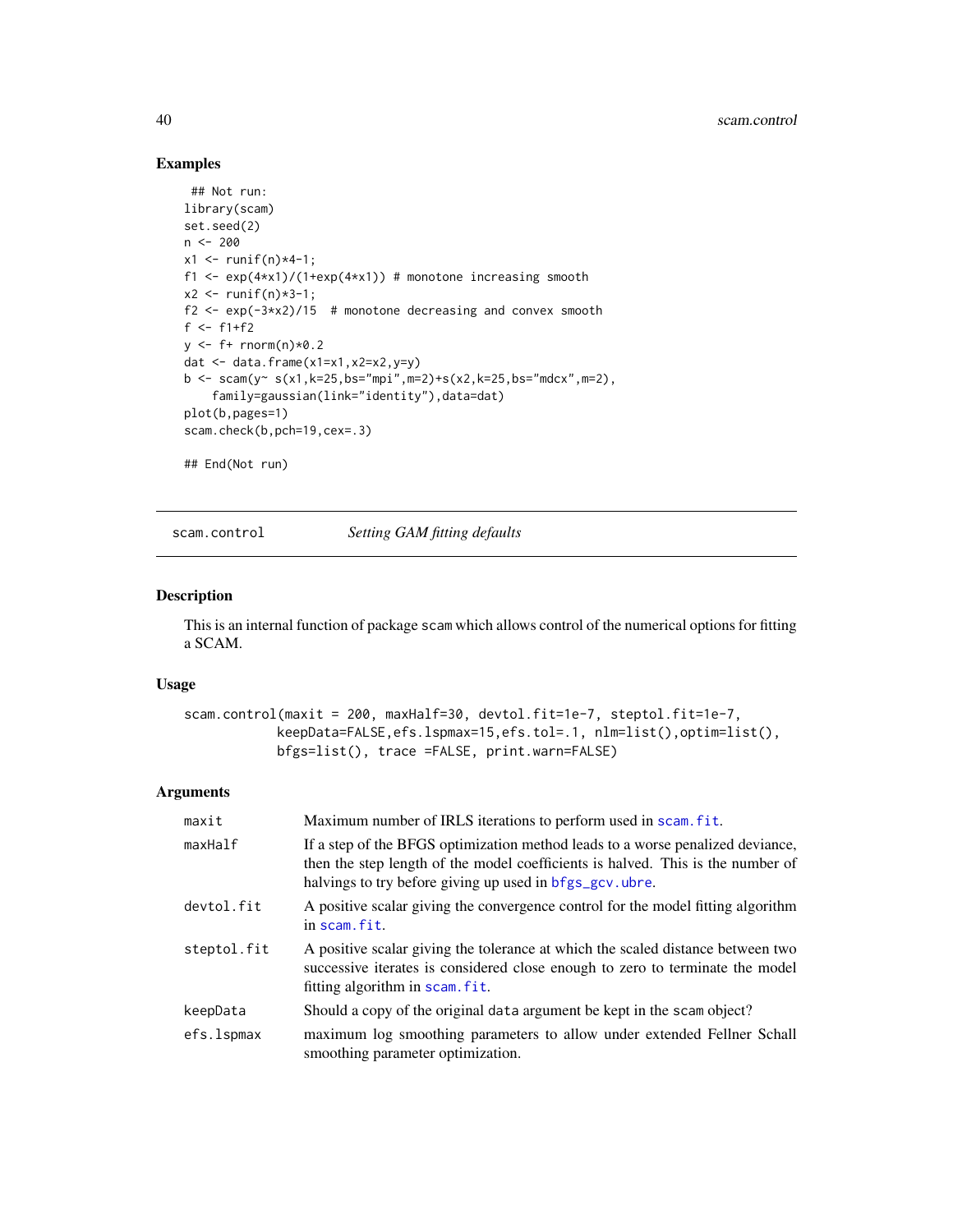#### scam.control 41

| efs.tol    | change in GCV to count as negligible when testing for EFS convergence. If the<br>step is small and the last 3 steps led to a GCV change smaller than this, then<br>stop.             |
|------------|--------------------------------------------------------------------------------------------------------------------------------------------------------------------------------------|
| nlm        | list of control parameters to pass to nlm if this is used for outer estimation of<br>smoothing parameters (not default).                                                             |
| optim      | list of control parameters to pass to optimit this is used for outer estimation of<br>smoothing parameters (not default).                                                            |
| bfgs       | list of control parameters to pass to default BFGS optimizer used for outer esti-<br>mation of log smoothing parameters.                                                             |
| trace      | turns on or off some de-bugging information.                                                                                                                                         |
| print.warn | when set to FALSE turns off printing warning messages for step halving under<br>non-finite exponentiated coefficients, non-finite deviance and/or if mu or eta are<br>out of bounds. |

## Details

Outer iteration is used to estimate smoothing parameters of SCAM by GCV/UBRE score optimization. The default procedure is the built-in BFGS method which is controlled by the list bfgs with the following elements: steptol.bfgs (default 1e-7) is the relative convergence tolerance; gradtol.bfgs (default 6.0554\*1e-6) is a tolerance at which the gradient is considered to be close enougth to 0 to terminate the BFGS algorithm; maxNstep is a positive scalar which gives the maximum allowable step length (default 5); maxHalf gives the maximum number of step halving in "backtracking" to permit before giving up(default 30); check.analytical is logical whether the analytical gradient of GCV/UBRE should be checked numerically (default FALSE); del is an increment for finite differences when checking analytical gradients (default 1e-4).

If outer iteration using nlm is used for fitting, then the control list nlm stores control arguments for calls to routine nlm. As in gam.control the list has the following named elements: ndigit is the number of significant digits in the GCV/UBRE score; gradtol is the tolerance used to judge convergence of the gradient of the GCV/UBRE score to zero (default 1e-6); stepmax is the maximum allowable log smoothing parameter step (default 2); steptol is the minimum allowable step length (default 1e-4); iterlim is the maximum number of optimization steps allowed (default 200); check.analyticals indicates whether the built in exact derivative calculations should be checked numerically (default FALSE). Any of these which are not supplied and named in the list are set to their default values.

Outer iteration using optim is controlled using list optim, which currently has one element: factr which takes default value 1e7.

#### Author(s)

Natalya Pya Arnqvist <nat.pya@gmail.com> based partly on [gam.control](#page-0-0) by Simon Wood

### References

Pya, N. and Wood, S.N. (2015) Shape constrained additive models. Statistics and Computing, 25(3), 543-559

Pya, N. (2010) Additive models with shape constraints. PhD thesis. University of Bath. Department of Mathematical Sciences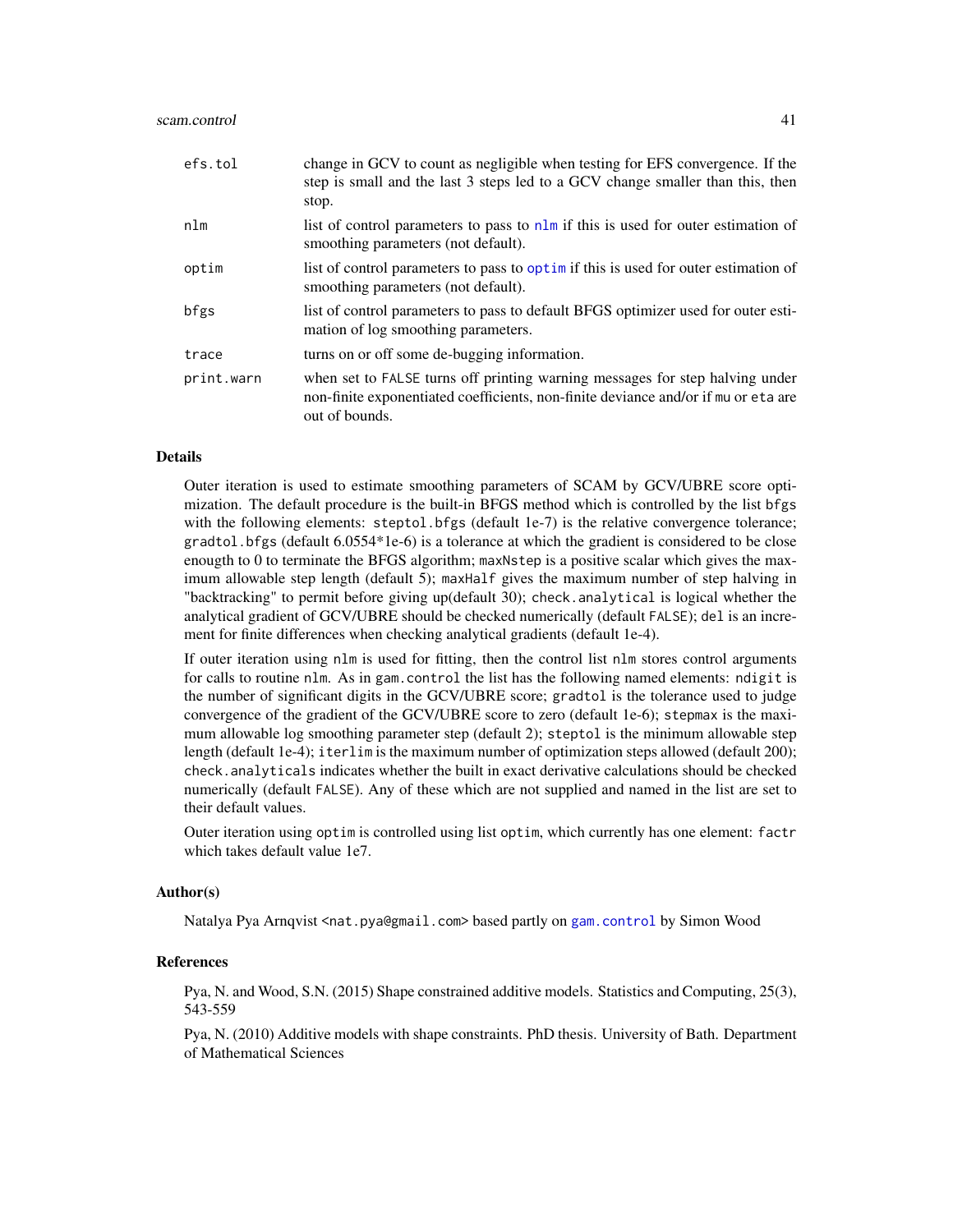Wood, S.N. (2011) Fast stable restricted maximum likelihood and marginal likelihood estimation of semiparametric generalized linear models. Journal of the Royal Statistical Society (B) 73(1):3-36

#### See Also

[scam](#page-30-0), [scam.fit](#page-41-0), [gam.control](#page-0-0)

<span id="page-41-0"></span>scam.fit *Newton-Raphson method to fit SCAM*

### Description

This routine estimates SCAM coefficients given log smoothing parameters using the Newton-Raphson method. The estimation of the smoothing parameters by the GCV/UBRE score optimization is outer to the model fitting. Routine [gcv.ubre\\_grad](#page-10-0) evaluates the first derivatives of the smoothness selection scores with respect to the log smoothing parameters. Routine [bfgs\\_gcv.ubre](#page-5-0) estimates the smoothing parameters using the BFGS method.

The function is not normally called directly, but rather service routines for [scam](#page-30-0).

## Usage

```
scam.fit(G,sp, gamma=1, etastart=NULL, mustart=NULL, env=env,
              null.coef=rep(0,ncol(G$X)), control=scam.control())
```
#### **Arguments**

| G         | A list of items needed to fit a SCAM.                                                                                                                                                                                                                                                                                                                                                                                                                                                                                                                                                                                                                                                                                                                                           |
|-----------|---------------------------------------------------------------------------------------------------------------------------------------------------------------------------------------------------------------------------------------------------------------------------------------------------------------------------------------------------------------------------------------------------------------------------------------------------------------------------------------------------------------------------------------------------------------------------------------------------------------------------------------------------------------------------------------------------------------------------------------------------------------------------------|
| sp        | The vector of smoothing parameters.                                                                                                                                                                                                                                                                                                                                                                                                                                                                                                                                                                                                                                                                                                                                             |
| gamma     | This constant allows to inflate the model degrees of freedom in the GCV or<br>UBRE/AIC score.                                                                                                                                                                                                                                                                                                                                                                                                                                                                                                                                                                                                                                                                                   |
| etastart  | Initial values for the linear predictor.                                                                                                                                                                                                                                                                                                                                                                                                                                                                                                                                                                                                                                                                                                                                        |
| mustart   | Initial values for the expected values.                                                                                                                                                                                                                                                                                                                                                                                                                                                                                                                                                                                                                                                                                                                                         |
| env       | Get the enviroment for the model coefficients, their derivatives and the smooth-<br>ing parameter.                                                                                                                                                                                                                                                                                                                                                                                                                                                                                                                                                                                                                                                                              |
| null.coef | coefficients for a null model, needed for an ability to check for immediate diver-<br>gence.                                                                                                                                                                                                                                                                                                                                                                                                                                                                                                                                                                                                                                                                                    |
| control   | A list of fit control parameters returned by scam.control. It includes: maxit,<br>a positive scalar which gives the maximum number of iterations for Newton's<br>method; devtol. fit, a scalar giving the tolerance at which the relative penal-<br>ized deviance is considered to be close enougth to 0 to terminate the algorithm;<br>steptol. fit, a scalar giving the tolerance at which the scaled distance between<br>two successive iterates is considered close enough to zero to terminate the algo-<br>rithm; trace turns on or off some de-bugging information; print.warn, when<br>set to FALSE turns off printing warning messages for step halving under non-<br>finite exponentiated coefficients, non-finite deviance and/or if mu or eta are out<br>of bounds. |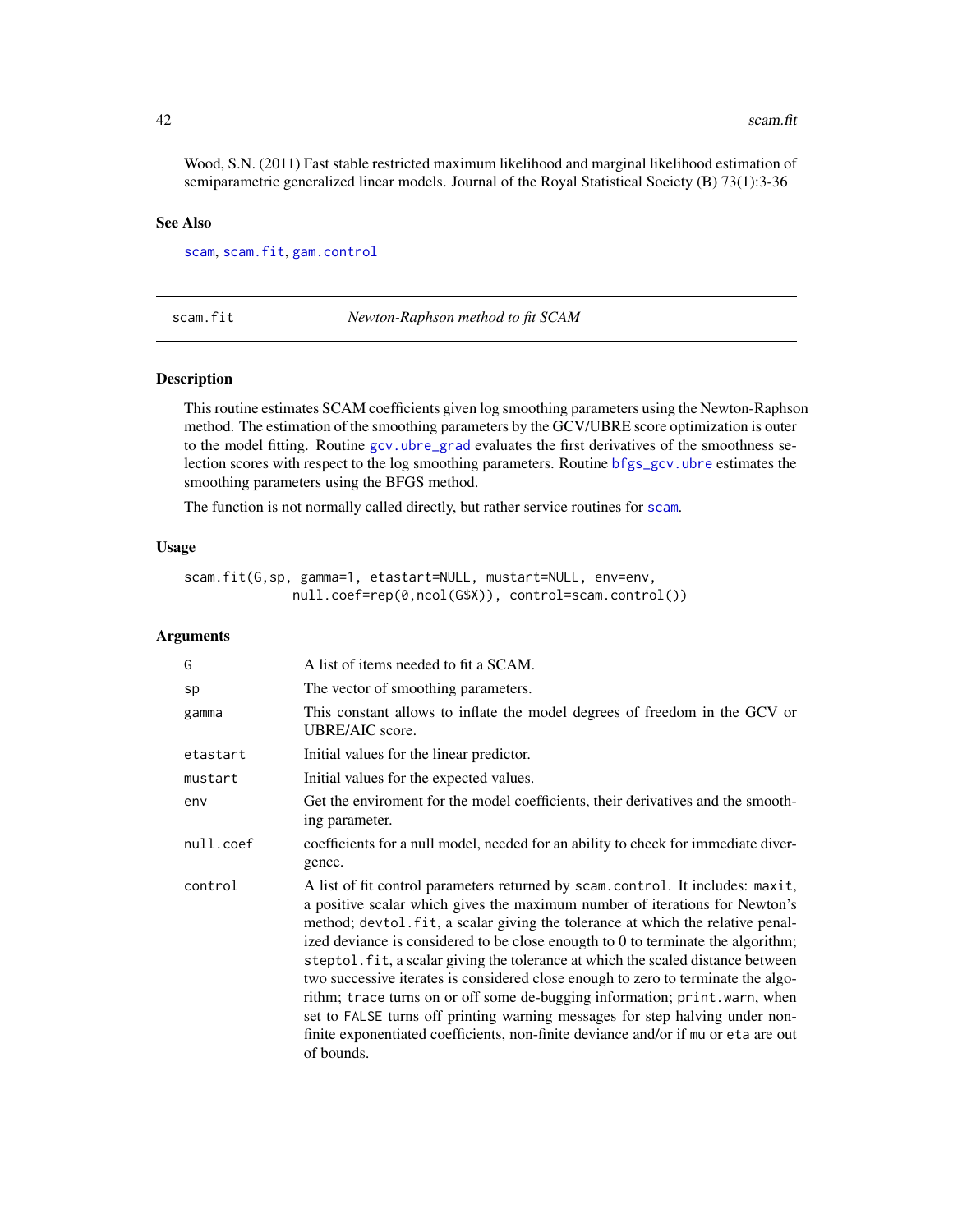### Details

The routine applies step halving to any step that increases the penalized deviance substantially.

### Author(s)

Natalya Pya <nat.pya@gmail.com>

### References

Pya, N. and Wood, S.N. (2015) Shape constrained additive models. Statistics and Computing, 25(3), 543-559

Pya, N. (2010) Additive models with shape constraints. PhD thesis. University of Bath. Department of Mathematical Sciences

Wood, S.N. (2008) Fast stable direct fitting and smoothness selection for generalized additive models. Journal of the Royal Statistical Society (B) 70(3):495-518

Wood, S.N. (2011) Fast stable restricted maximum likelihood and marginal likelihood estimation of semiparametric generalized linear models. Journal of the Royal Statistical Society (B) 73(1):3-36

### See Also

[scam](#page-30-0)

shape.constrained.smooth.terms

*Shape preserving smooth terms in SCAM*

### **Description**

As in mgcv(gam), shape preserving smooth terms are specified in a [scam](#page-30-0) formula using [s](#page-0-0) terms. All the shape constrained smooth terms are constructed using the B-splines basis proposed by Eilers and Marx (1996) with a discrete penalty on the basis coefficients.

The univariate single penalty built in shape constrained smooth classes are summarized as follows

- Monotone increasing P-splines bs="mpi". To achieve monotone increasing smooths these reparametrize the coefficients so that they form an increasing sequence. For details see smooth.construct.mpi.smooth
- Monotone decreasing P-splines bs="mpd". To achieve monotone decreasing smooths these reparametrize the coefficients so that they form a decreasing sequence. A first order difference penalty applied to the basis coefficients starting with the second is used for the monotone increasing and decreasing cases.
- Convex P-splines bs="cx". These reparametrize the coefficients so that the second order differences of the basis coefficients are greater than zero. For details see [smooth.construct.cx.smooth.spec](#page-47-0).
- Concave P-splines bs="cv". These reparametrize the coefficients so that the second order differences of the basis coefficients are less than zero. For details see [smooth.construct.cv.smooth.spec](#page-44-0).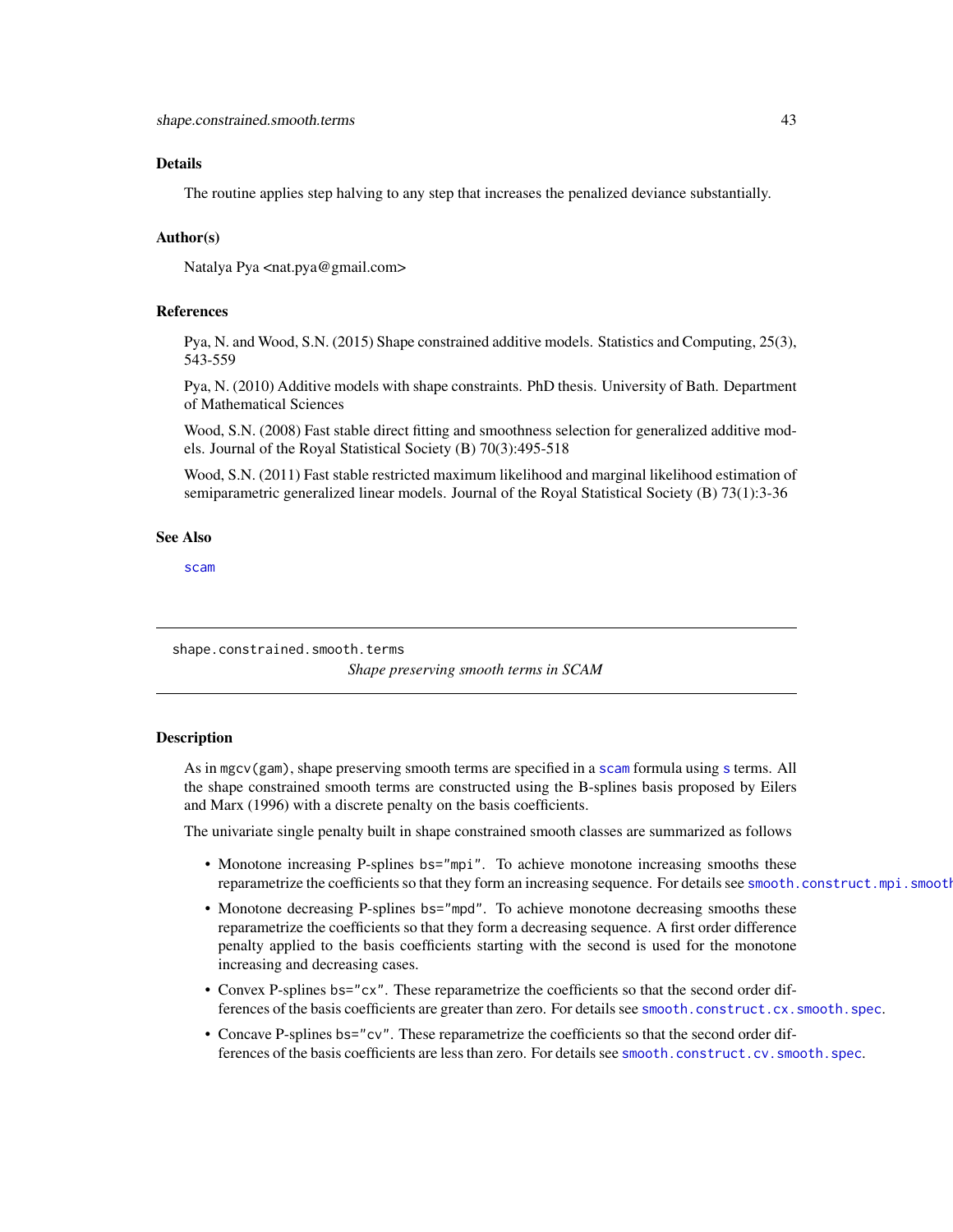- Monotone increasing and convex P-splines bs="micx". These reparametrize the coefficients so that the first and the second order differences of the basis coefficients are greater than zero. For details see [smooth.construct.micx.smooth.spec](#page-55-0).
- Monotone increasing and concave P-splines bs="micv". These reparametrize the coefficients so that the first order differences of the basis coefficients are greater than zero while the second order difference are less than zero.
- Monotone decreasing and convex P-splines bs="mdcx". These reparametrize the coefficients so that the first order differences of the basis coefficients are less than zero while the second order difference are greater. For details see [smooth.construct.mdcx.smooth.spec](#page-51-0).
- Monotone decreasing and concave P-splines bs="mdcv". These reparametrize the coefficients so that the first and the second order differences of the basis coefficients are less than zero. For all four types of the mixed constrained smoothing a first order difference penalty applied to the basis coefficients starting with the third one is used.

Using the concept of the tensor product spline bases bivariate smooths under monotonicity constraint where monotonicity may be assumed on only one of the covariates (single monotonicity) or both of them (double monotonicity) are added as the smooth terms of the SCAM. Bivariate B-spline is constructed by expressing the coefficients of one of the marginal univariate B-spline bases as the B-spline of the other covariate. Double or single monotonicity is achieved by the corresponding re-parametrization of the bivariate basis coefficients to satisfy the sufficient conditions formulated in terms of the first order differences of the coefficients. The following explains the built in bivariate monotonic smooth classes.

- Double monotone increasing P-splines bs="tedmi". See [smooth.construct.tedmi.smooth.spec](#page-80-0) for details.
- Double monotone decreasing P-splines bs="tedmd".
- Single monotone increasing P-splines along the first covariate direction bs="tesmi1".
- Single monotone increasing P-splines along the second covariate direction bs="tesmi2".
- Single monotone decreasing P-splines along the first covariate direction bs="tesmd1".
- Single monotone decreasing P-splines along the second covariate direction bs="tesmd2". Double penalties for the monotonic tensor product smooths are obtained from the penalties of the marginal smooths.

#### Author(s)

Natalya Pya <nat.pya@gmail.com>

### References

Pya, N. and Wood, S.N. (2015) Shape constrained additive models. Statistics and Computing, 25(3), 543-559

Pya, N. (2010) Additive models with shape constraints. PhD thesis. University of Bath. Department of Mathematical Sciences

Eilers, P.H.C. and B.D. Marx (1996) Flexible Smoothing with B-splines and Penalties. Statistical Science, 11(2):89-121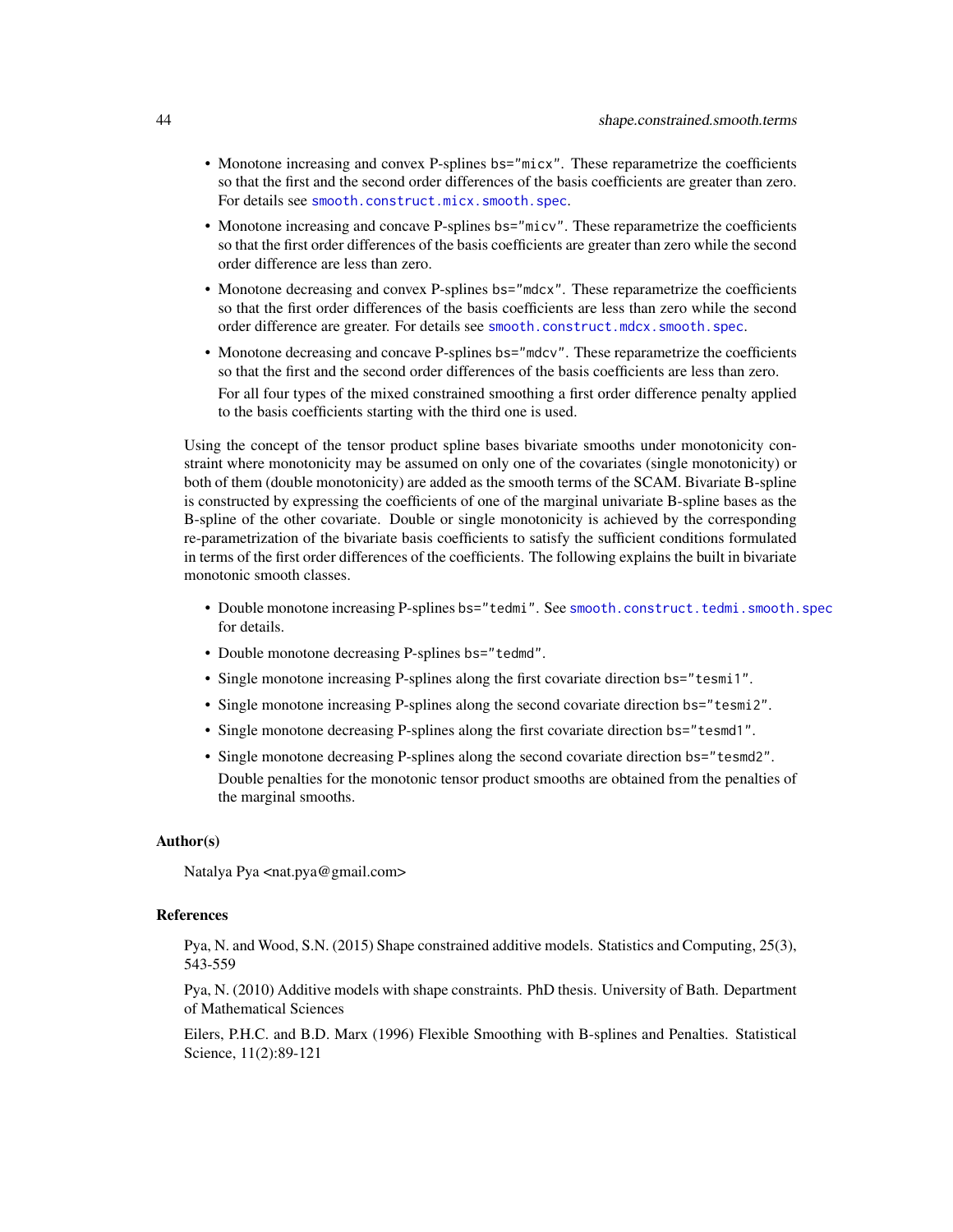Wood S.N. (2006a) Generalized Additive Models: An Introduction with R. Chapman and Hall/CRC Press.

Wood, S.N. (2006b) Low rank scale invariant tensor product smooths for generalized additive mixed models. Biometrics 62(4):1025-1036

## See Also

[s](#page-0-0), [smooth.construct.mpi.smooth.spec](#page-63-0), [smooth.construct.mpd.smooth.spec](#page-61-0), [smooth.construct.cx.smooth.spec](#page-47-0), [smooth.construct.cv.smooth.spec](#page-44-0), [smooth.construct.micx.smooth.spec](#page-55-0), [smooth.construct.micv.smooth.spec](#page-53-0), [smooth.construct.mdcx.smooth.spec](#page-51-0), [smooth.construct.mdcv.smooth.spec](#page-49-0), [smooth.construct.tedmi.smooth.spec](#page-80-0), [smooth.construct.tedmd.smooth.spec](#page-78-0), [smooth.construct.tesmi1.smooth.spec](#page-92-0), smooth.construct.tesmi2.smoo [smooth.construct.tesmd1.smooth.spec](#page-88-0), [smooth.construct.tesmd2.smooth.spec](#page-90-0)

#### Examples

## see examples for scam

<span id="page-44-0"></span>smooth.construct.cv.smooth.spec

*Constructor for concave P-splines in SCAMs*

#### Description

This is a special method function for creating smooths subject to concavity constraint which is built by the mgcv constructor function for smooth terms, smooth.construct. It is constructed using concave P-splines. This smooth is specified via model terms such as  $s(x, k, bs="cv", m=2)$ , where k denotes the basis dimension and m+1 is the order of the B-spline basis.

cvBy.smooth.spec works similar to cv.smooth.spec but without applying an identifiability constraint ('zero intercept' constraint). cvBy. smooth. spec should be used when the smooth term has a numeric by variable that takes more than one value. In such cases, the smooth terms are fully identifiable without a 'zero intercept' constraint, so they are left unconstrained. This smooth is specified as  $s(x,by=z,bs="cvBy")$ . See an example below.

However a factor by variable requires identifiability constraints, so  $s(x,by=fac,bs="cv")$  is used in this case.

#### Usage

```
## S3 method for class 'cv.smooth.spec'
smooth.construct(object, data, knots)
## S3 method for class 'cvBy.smooth.spec'
smooth.construct(object, data, knots)
```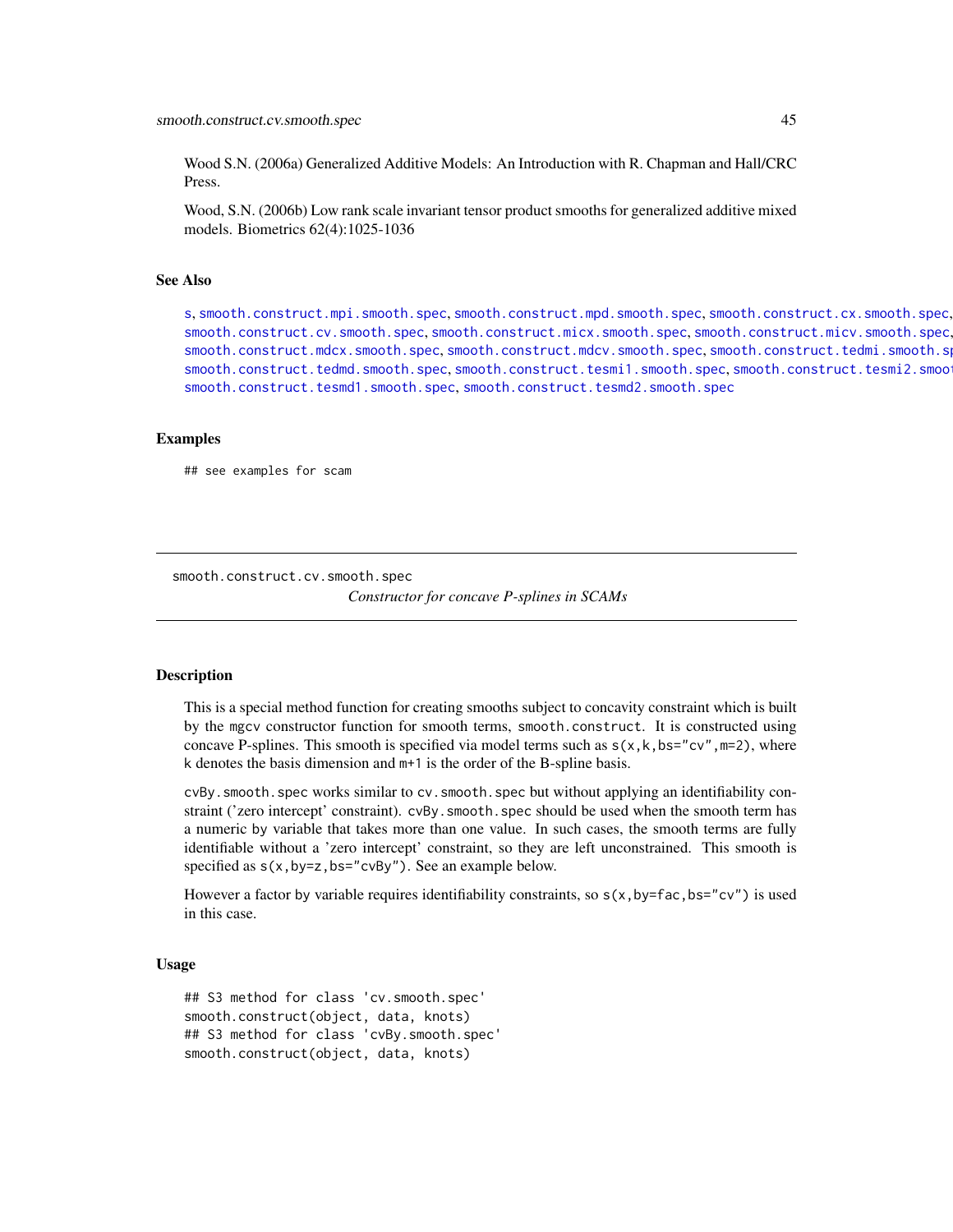### Arguments

| object | A smooth specification object, generated by an s term in a GAM formula.                                                                    |
|--------|--------------------------------------------------------------------------------------------------------------------------------------------|
| data   | A data frame or list containing the data required by this term, with names given<br>by object \$term. The by variable is the last element. |
| knots  | An optional list containing the knots supplied for basis setup. If it is NULL then<br>the knot locations are generated automatically.      |

#### Value

An object of class "cv.smooth", "cvBy.smooth".

### Author(s)

Natalya Pya <nat.pya@gmail.com>

#### References

Pya, N. and Wood, S.N. (2015) Shape constrained additive models. Statistics and Computing, 25(3), 543-559

Pya, N. (2010) Additive models with shape constraints. PhD thesis. University of Bath. Department of Mathematical Sciences

#### See Also

[smooth.construct.cx.smooth.spec](#page-47-0), [smooth.construct.mpi.smooth.spec](#page-63-0), [smooth.construct.mdcv.smooth.spec](#page-49-0), [smooth.construct.mdcx.smooth.spec](#page-51-0), [smooth.construct.micx.smooth.spec](#page-55-0), [smooth.construct.mpd.smooth.spec](#page-61-0)

### Examples

```
## Not run:
## Concave P-splines example
 ## simulating data...
  require(scam)
  set.seed(1)
  n < -100x \leftarrow sort(2 \times runif(n)-1)f <- -4*x^2y \leq-f + \text{rnorm}(n) \times 0.45dat <- data.frame(x=x,y=y)
   b <- scam(y~s(x,k=15,bs="cv"),family=gaussian,data=dat,not.exp=FALSE)
   ## fit unconstrained model...
   b1 <- scam(y~s(x,k=15,bs="cr"),family=gaussian, data=dat,not.exp=FALSE)
   ## plot results ...
   plot(x,y,xlab="x",ylab="y",cex=.5)
   lines(x, f) ## the true function
   lines(x,b$fitted,col=2) ## constrained fit
   lines(x,b1$fitted,col=3) ## unconstrained fit
## Poisson version...
```
y <- rpois(n,15\*exp(f))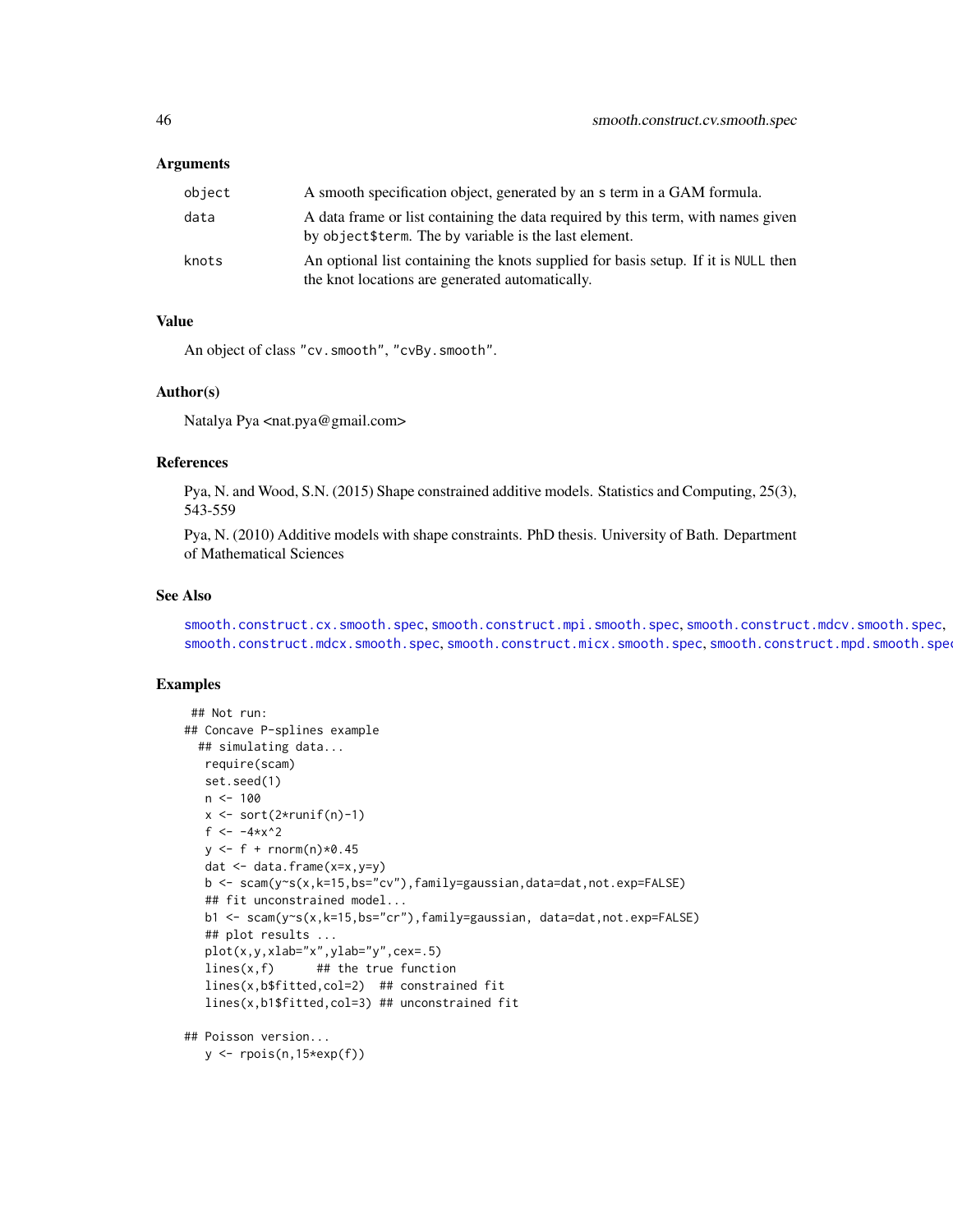```
dat <- data.frame(x=x,y=y)
   ## fit model ...
   b <- scam(y~s(x,k=15,bs="cv"),family=poisson(link="log"),data=dat,not.exp=FALSE)
   ## fit unconstrained model...
   b1<-scam(y~s(x,k=15,bs="cr"),family=poisson(link="log"), data=dat,not.exp=FALSE)
   ## plot results ...
   plot(x,y,xlab="x",ylab="y",cex=.5)
   lines(x, 15*exp(f)) ## the true function
   lines(x,b$fitted,col=2) ## constrained fit
   lines(x,b1$fitted,col=3) ## unconstrained fit
## plotting on log scale...
   plot(x, log(15*exp(f)), type="1", cex=.5) ## the true function
   lines(x,log(b$fitted),col=2) ## constrained fit
   lines(x,log(b1$fitted),col=3) ## unconstrained fit
## 'by' factor example...
 set.seed(9)
 n < -400x \leftarrow sort(runif(n,-.5,.5))f1 \leftarrow -7*x + \cos(x) - 3f2 <- -20*x^2par(mfrow=c(1,2))
 plot(x,f1,type="l");plot(x,f2,type="l")
 e \le - rnorm(n, 0, 1.5)fac <- as.factor(sample(1:2,n,replace=TRUE))
 fac.1 \leq as.numeric(fac==1)
 fac.2 \leq -as.numeric(fac==2)y <- f1*fac.1 + f2*fac.2 + e
 dat <- data.frame(y=y,x=x,fac=fac,f1=f1,f2=f2)
 b2 \leq scam(y \sim fac+s(x,by=fac,bs="cv"),data=dat,optimizer="efs")
 plot(b2,pages=1,scale=0,shade=TRUE)
 summary(b2)
 x11()
 vis.scam(b2,theta=50,color="terrain",cond=list(z=1))
 ## numeric 'by' variable example...
 set.seed(6)
n < -100x \le -\text{sort}(2 \times \text{runif(n)}-1)z \leftarrow runif(n,-2,3)f <- -4*x^2y \leftarrow f * z + \text{norm}(n) * 0.6dat \leq data.frame(x=x,z=z,y=y)
b \leq scam(y~s(x,k=15,by=z,bs="cvBy"),data=dat)
summary(b)
par(mfrow=c(1,2))
plot(b,shade=TRUE)
## unconstrained fit...
b1 <- scam(y~s(x,k=15,by=z),data=dat)
plot(b1,shade=TRUE)
 summary(b1)
```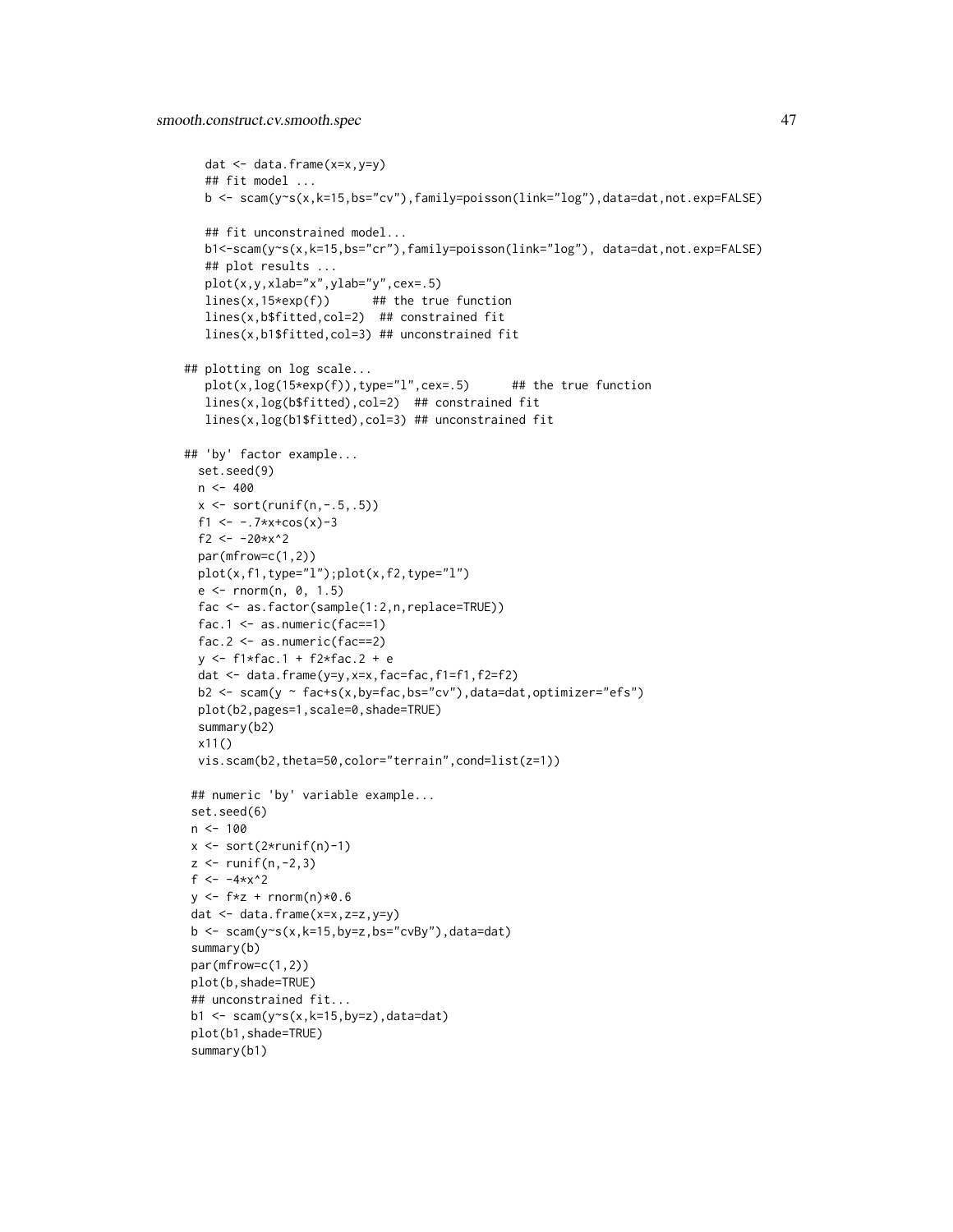## End(Not run)

<span id="page-47-0"></span>smooth.construct.cx.smooth.spec

*Constructor for convex P-splines in SCAMs*

#### Description

This is a special method function for creating smooths subject to convexity constraint which is built by the mgcv constructor function for smooth terms, smooth.construct. It is constructed using convex P-splines. This smooth is specified via model terms such as  $s(x, k, bs="cx", m=2)$ , where k denotes the basis dimension and m+1 is the order of the B-spline basis.

cxBy.smooth.spec works similar to cx.smooth.spec but without applying an identifiability constraint ('zero intercept' constraint). cxBy. smooth. spec should be used when the smooth term has a numeric by variable that takes more than one value. In such cases, the smooth terms are fully identifiable without a 'zero intercept' constraint, so they are left unconstrained. This smooth is specified as  $s(x,by=z,bs="cxdy")$ . See an example below.

However a factor by variable requires identifiability constraints, so  $s(x, by=fac, bs="cx")$  is used in this case.

#### Usage

## S3 method for class 'cx.smooth.spec' smooth.construct(object, data, knots) ## S3 method for class 'cxBy.smooth.spec' smooth.construct(object, data, knots)

#### Arguments

| object | A smooth specification object, generated by an s term in a GAM formula.                                                                    |
|--------|--------------------------------------------------------------------------------------------------------------------------------------------|
| data   | A data frame or list containing the data required by this term, with names given<br>by object \$term. The by variable is the last element. |
| knots  | An optional list containing the knots supplied for basis setup. If it is NULL then<br>the knot locations are generated automatically.      |

### Value

An object of class "cx.smooth", "cxBy.smooth".

#### Author(s)

Natalya Pya <nat.pya@gmail.com>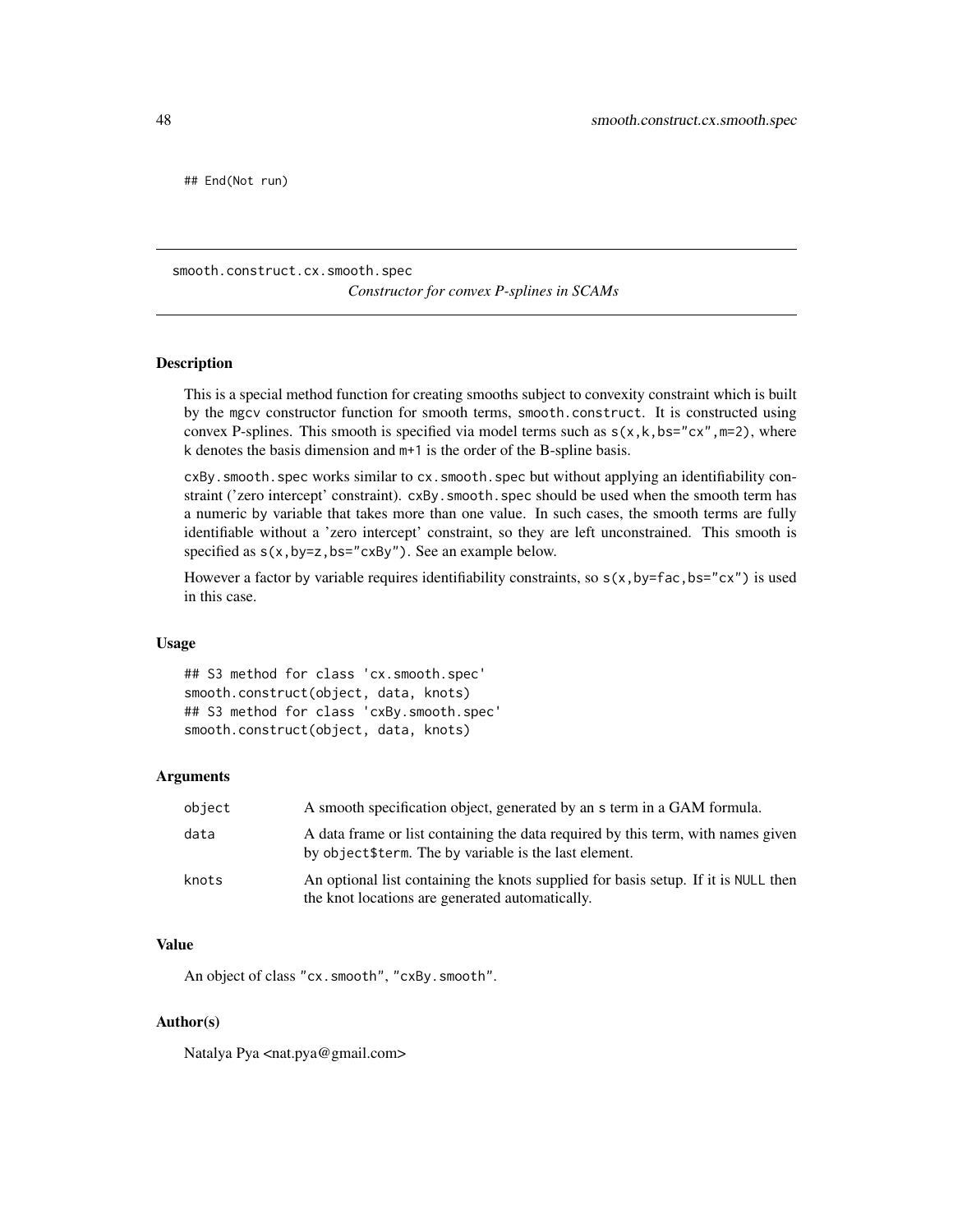### References

Pya, N. and Wood, S.N. (2015) Shape constrained additive models. Statistics and Computing, 25(3), 543-559

Pya, N. (2010) Additive models with shape constraints. PhD thesis. University of Bath. Department of Mathematical Sciences

# See Also

[smooth.construct.cv.smooth.spec](#page-44-0), [smooth.construct.mpi.smooth.spec](#page-63-0), [smooth.construct.mdcv.smooth.spec](#page-49-0), [smooth.construct.mdcx.smooth.spec](#page-51-0), [smooth.construct.micv.smooth.spec](#page-53-0), [smooth.construct.mpd.smooth.spec](#page-61-0)

```
## Not run:
```

```
## Convex SCOP-splines example...
 ## simulating data...
 require(scam)
 set.seed(16)
 n < -100x \le -\text{sort}(2 \cdot \text{runif(n)}-1)f <-4*x^2y \leq-f + \text{rnorm}(n) \times 0.4dat <- data.frame(x=x,y=y)
 b <- scam(y~s(x,k=15,bs="cx"),family=gaussian,data=dat)
 ## unconstrained fit...
 b1 <- scam(y~s(x,k=15),family=gaussian, data=dat)
 ## plot results ...
 plot(x,y,xlab="x",ylab="y")
 lines(x, f) ## the true function
 lines(x,b$fitted,col=2) ## constrained fit
 lines(x,b1$fitted,col=3) ## unconstrained fit
## Poisson version...
 set.seed(18)
 y <- rpois(n,exp(f))
 dat <- data.frame(x=x,y=y)
 ## fit shape constrained model ...
 b \leq -\text{scam}(y\text{-}s(x,k=15,bs="cx"),\text{family}=poisson(link="log"),\text{data}=dat,\text{optimize}=r=fs")## unconstrained fit...
 b1 <- scam(y~s(x,k=15),family=poisson(link="log"), data=dat,optimizer="efs")
 ## plot results ...
 plot(x,y,xlab="x",ylab="y")
 lines(x,exp(f)) ## the true function
 lines(x,b$fitted,col=2) ## constrained fit
 lines(x,b1$fitted,col=3) ## unconstrained fit
## 'by' factor example...
 set.seed(9)
 n < -400x \leftarrow sort(runif(n,-.5,.5))
```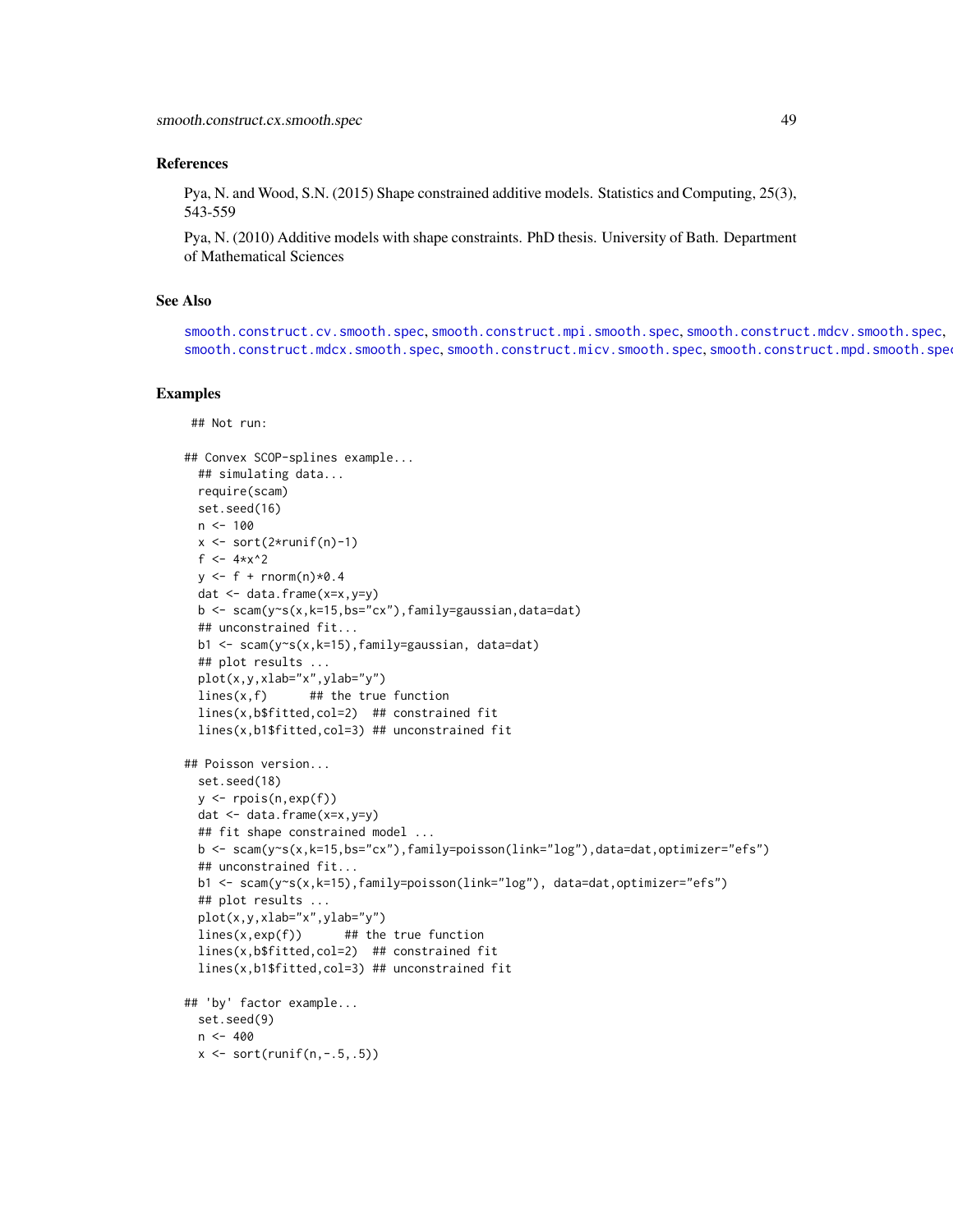```
f1 <- .7*x-cos(x)+3f2 <- 20*x^2par(mfrow=c(1,2))
 plot(x, f1, type="1");plot(x, f2, type="1")e \le rnorm(n, 0, 1.5)
 fac <- as.factor(sample(1:2,n,replace=TRUE))
 fac.1 \leq as.numeric(fac==1)
 fac.2 \leq as.numeric(fac==2)
 y <- f1*fac.1 + f2*fac.2 + e
 dat <- data.frame(y=y,x=x,fac=fac,f1=f1,f2=f2)
 b2 \leq scam(y \sim fac+s(x,by=fac,bs="cx"),data=dat,optimizer="efs")
 plot(b2,pages=1,scale=0)
 summary(b2)
 x11()
 vis.scam(b2,theta=50,color="terrain",cond=list(z=1))
## numeric 'by' variable example...
set.seed(6)
n < - 100x \leftarrow sort(2*runif(n)-1)z \leftarrow runif(n,-2,3)f \le -4*x^2y \leftarrow f * z + \text{norm}(n) * . 6dat <- data.frame(x=x,z=z,y=y)
b \leq scam(y~s(x,k=15,by=z,bs="cxBy"),data=dat)
summary(b)
par(mfrow=c(1,2))
plot(b,shade=TRUE)
## unconstrained fit...
b1 <- scam(y~s(x,k=15,by=z),data=dat)
plot(b1,shade=TRUE)
summary(b1)
```

```
## End(Not run)
```
<span id="page-49-0"></span>smooth.construct.mdcv.smooth.spec

*Constructor for monotone decreasing and concave P-splines in SCAMs*

#### Description

This is a special method function for creating smooths subject to both monotone decreasing and concavity constraints which is built by the mgcv constructor function for smooth terms, smooth.construct. It is constructed using mixed constrained P-splines. This smooth is specified via model terms such as  $s(x, k, bs="mdcv", m=2)$ , where k denotes the basis dimension and  $m+1$  is the order of the Bspline basis.

mdcvBy.smooth.spec works similar to mdcv.smooth.spec but without applying an identifiability constraint ('zero intercept' constraint). mdcvBy.smooth.spec should be used when the smooth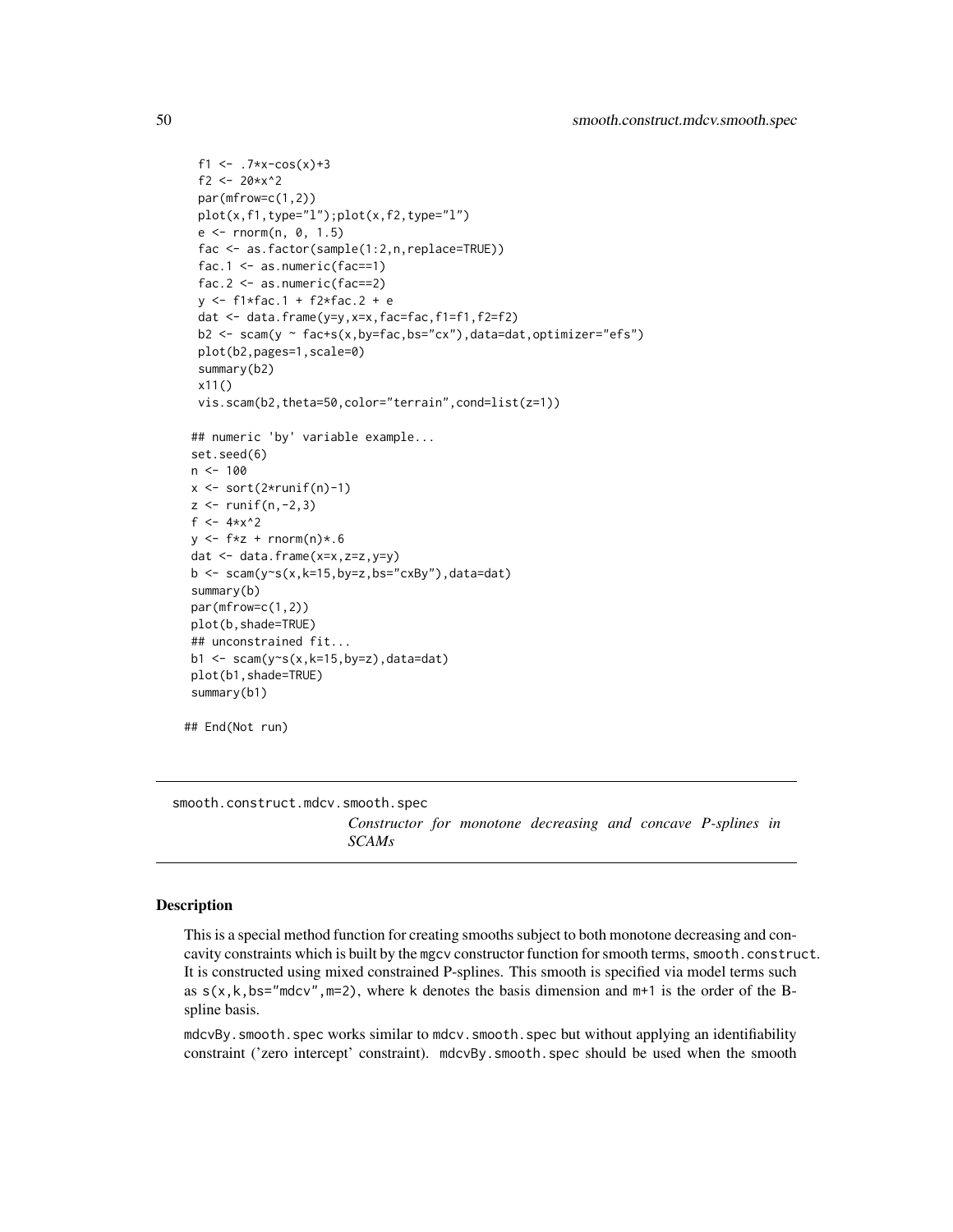term has a numeric by variable that takes more than one value. In such cases, the smooth terms are fully identifiable without a 'zero intercept' constraint, so they are left unconstrained. This smooth is specified as  $s(x,by=z,bs="mdcvBy'')$ . See an example below.

However a factor by variable requires identifiability constraints, so  $s(x, by=fac, bs="mdcv")$  is used in this case.

### Usage

```
## S3 method for class 'mdcv.smooth.spec'
smooth.construct(object, data, knots)
## S3 method for class 'mdcvBy.smooth.spec'
smooth.construct(object, data, knots)
```
# Arguments

| object | A smooth specification object, generated by an s term in a GAM formula.                                                                    |
|--------|--------------------------------------------------------------------------------------------------------------------------------------------|
| data   | A data frame or list containing the data required by this term, with names given<br>by object \$term. The by variable is the last element. |
| knots  | An optional list containing the knots supplied for basis setup. If it is NULL then<br>the knot locations are generated automatically.      |

## Value

An object of class "mdcv.smooth", "mdcvBy.smooth".

## Author(s)

Natalya Pya <nat.pya@gmail.com>

### References

Pya, N. and Wood, S.N. (2015) Shape constrained additive models. Statistics and Computing, 25(3), 543-559

### See Also

```
smooth.construct.mpi.smooth.spec, smooth.construct.mpd.smooth.spec, smooth.construct.cx.smooth.spec,
smooth.construct.cv.smooth.spec, smooth.construct.mdcx.smooth.spec, smooth.construct.micx.smooth.spec,
smooth.construct.micv.smooth.spec
```

```
## Not run:
## Monotone decreasing and concave SCOP-splines example
 ## simulating data...
  require(scam)
   set.seed(2)
   n < -100x \leftarrow sort(runif(n))f <- -x^4
```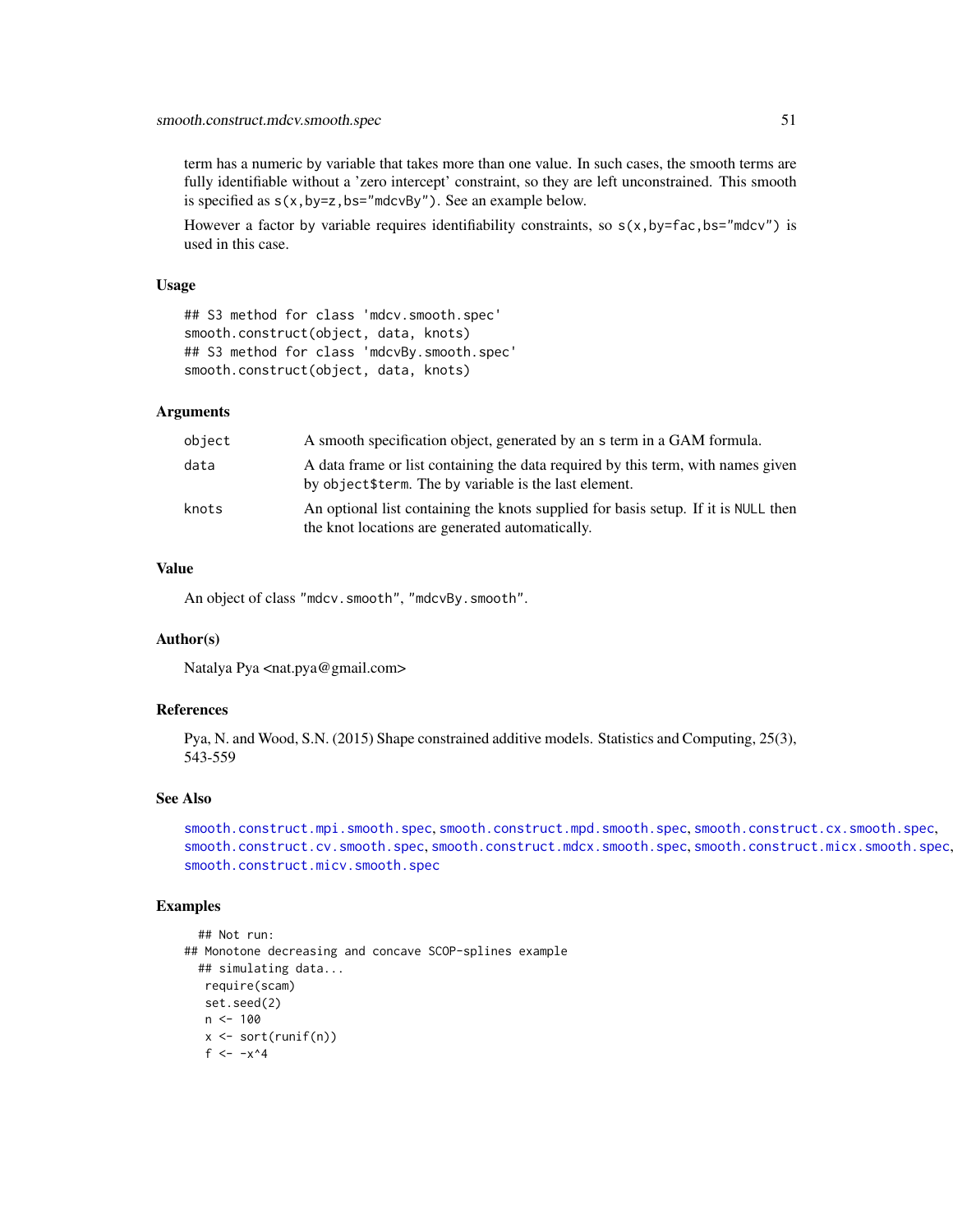```
y \leftarrow f+rnorm(n)*.2dat <- data.frame(x=x,y=y)
## fit model ...
  b <- scam(y~s(x,bs="mdcv"),family=gaussian(),data=dat)
## fit unconstrained model ...
  b1 <- scam(y~s(x,bs="ps"),family=gaussian(),data=dat)
## plot results ...
  plot(x,y,xlab="x",ylab="y",cex=.5)
  lines(x, f) ## the true function
  lines(x,b$fitted.values,col=2) ## mixed constrained fit
  lines(x,b1$fitted.values,col=3) ## unconstrained fit
## numeric 'by' variable example...
set.seed(6)
n < - 100x <- sort(runif(n))
z \leftarrow runif(n,-2,3)f \leftarrow -x^4y \leftarrow f * z + \text{norm}(n) * 0.4dat <- data.frame(x=x,z=z,y=y)
b \leq -scam(y\gamma s(x,k=15,by=z,bs="mdcvBy''), data=dat)
summary(b)
par(mfrow=c(1,2))
plot(b,shade=TRUE)
## unconstrained fit...
b1 <- scam(y\text{-}s(x,k=15,by=z), data=dat)
plot(b1,shade=TRUE)
summary(b1)
```
## End(Not run)

<span id="page-51-0"></span>smooth.construct.mdcx.smooth.spec *Constructor for monotone decreasing and convex P-splines in SCAMs*

#### Description

This is a special method function for creating smooths subject to both monotone decreasing and convexity constraints which is built by the mgcv constructor function for smooth terms, smooth.construct. It is constructed using mixed constrained P-splines. This smooth is specified via model terms such as  $s(x, k, bs="mdcx", m=2)$ , where k denotes the basis dimension and  $m+1$  is the order of the Bspline basis.

mdcxBy.smooth.spec works similar to mdcx.smooth.spec but without applying an identifiability constraint ('zero intercept' constraint). mdcxBy.smooth.spec should be used when the smooth term has a numeric by variable that takes more than one value. In such cases, the smooth terms are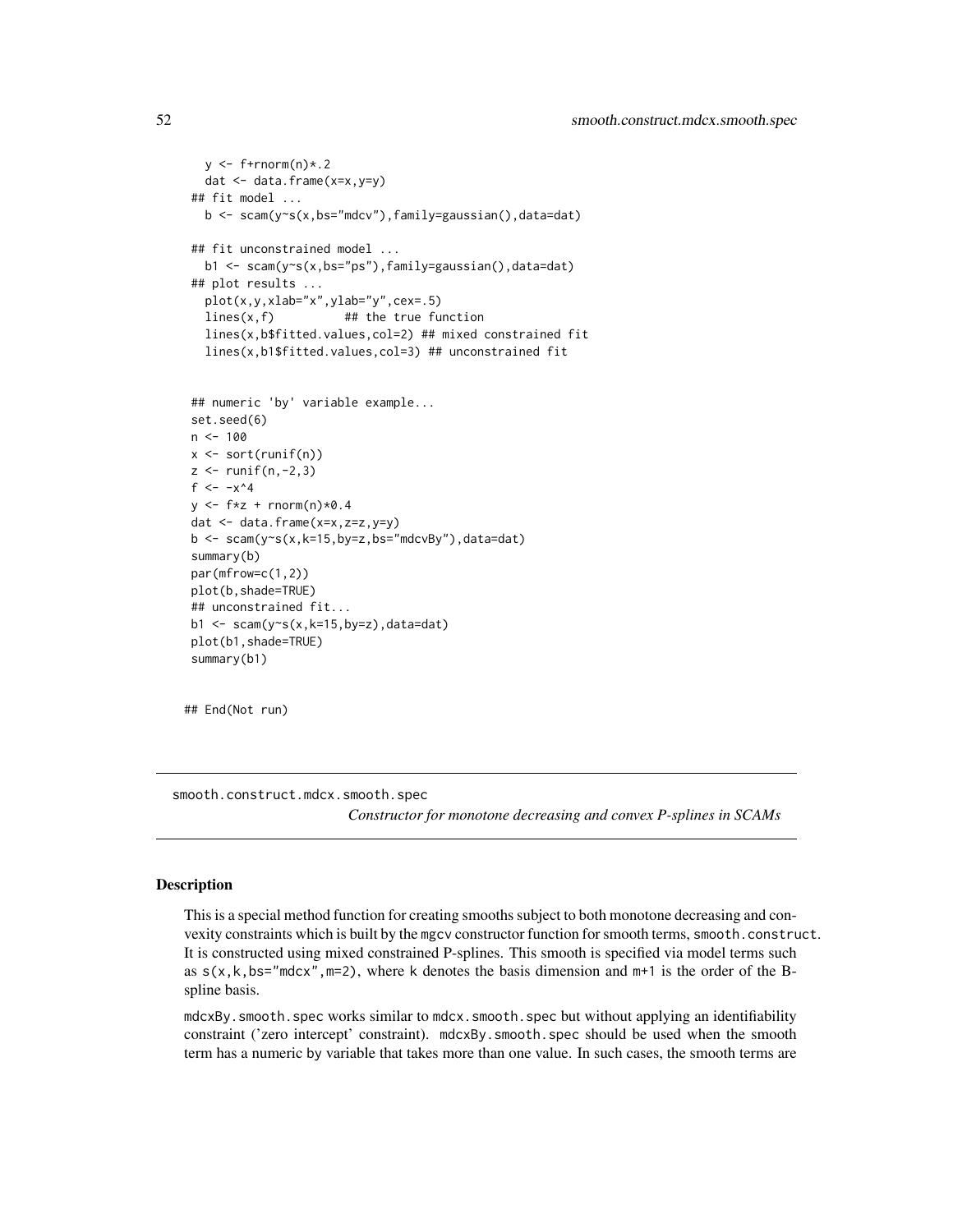fully identifiable without a 'zero intercept' constraint, so they are left unconstrained. This smooth is specified as  $s(x,by=z,bs="mdcxBy")$ . See an example below.

However a factor by variable requires identifiability constraints, so  $s(x, by=fac, bs="mdcx")$  is used in this case.

#### Usage

## S3 method for class 'mdcx.smooth.spec' smooth.construct(object, data, knots) ## S3 method for class 'mdcxBy.smooth.spec' smooth.construct(object, data, knots)

#### Arguments

| object | A smooth specification object, generated by an s term in a GAM formula.                                                                    |
|--------|--------------------------------------------------------------------------------------------------------------------------------------------|
| data   | A data frame or list containing the data required by this term, with names given<br>by object \$term. The by variable is the last element. |
| knots  | An optional list containing the knots supplied for basis setup. If it is NULL then<br>the knot locations are generated automatically.      |

#### Value

An object of class "mdcx.smooth", "mdcxBy.smooth".

### Author(s)

Natalya Pya <nat.pya@gmail.com>

## References

Pya, N. and Wood, S.N. (2015) Shape constrained additive models. Statistics and Computing, 25(3), 543-559

Pya, N. (2010) Additive models with shape constraints. PhD thesis. University of Bath. Department of Mathematical Sciences

## See Also

[smooth.construct.mpi.smooth.spec](#page-63-0), [smooth.construct.mpd.smooth.spec](#page-61-0), [smooth.construct.cx.smooth.spec](#page-47-0), [smooth.construct.cv.smooth.spec](#page-44-0), [smooth.construct.mdcv.smooth.spec](#page-49-0), [smooth.construct.micx.smooth.spec](#page-55-0), [smooth.construct.micv.smooth.spec](#page-53-0)

```
## Not run:
## Monotone decreasing and convex SCOP-splines example
 ## simulating data...
  require(scam)
  set.seed(2)
  n < -100
```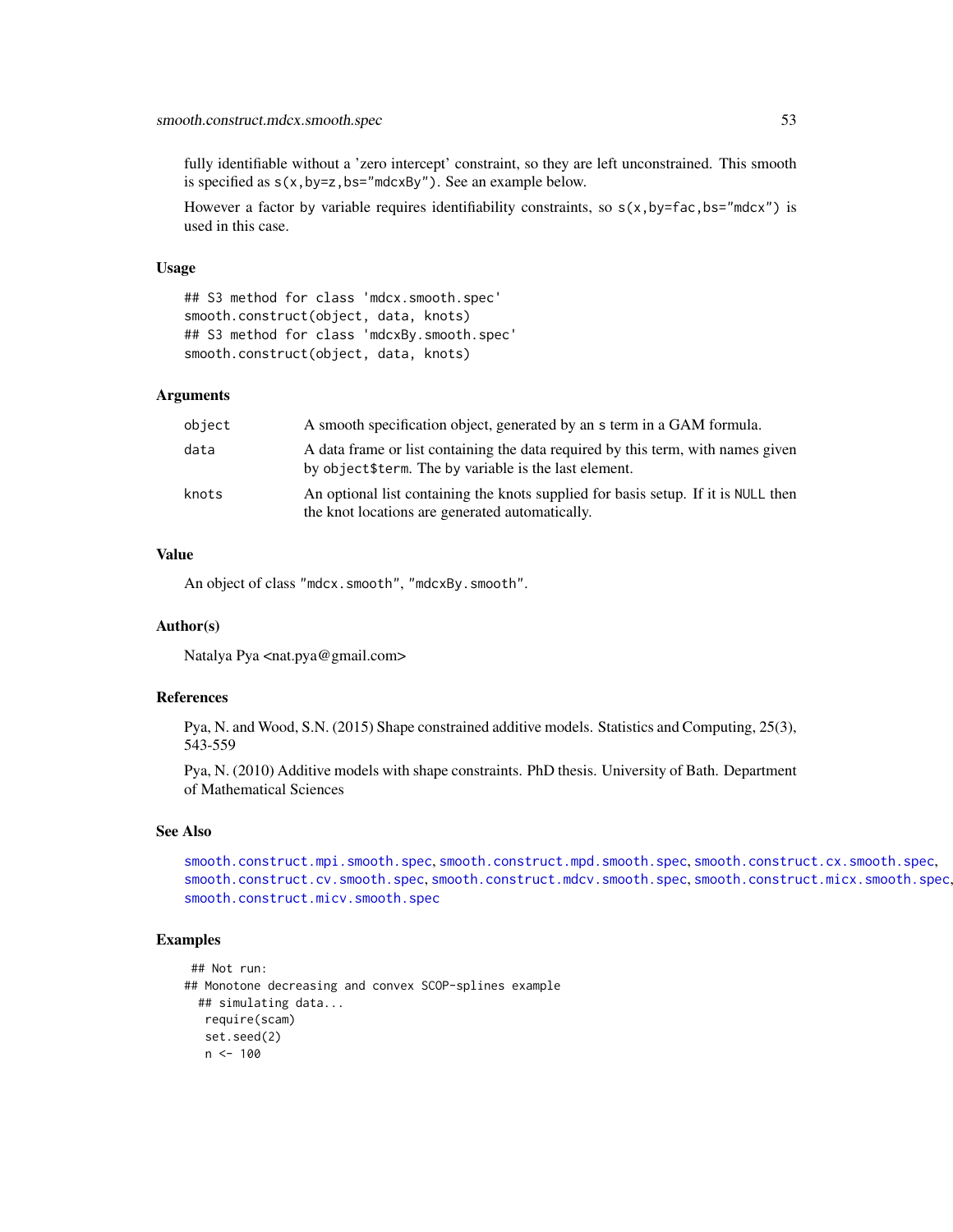```
x \leftarrow sort(runif(n)*3-1)f \leftarrow (x-3)^6/1000 # monotone decreasing and convex smooth
  y \leq-f+rnorm(n)*.4dat <- data.frame(x=x,y=y)
   ## fit model ...
  b <- scam(y~s(x,k=15,bs="mdcx"),family=gaussian(link="identity"),data=dat)
   ## fit unconstrained model ...
  b1 <- scam(y~s(x,k=15,bs="ps"),family=gaussian(link="identity"),data=dat)
   ## plot results ...
  plot(x,y,xlab="x",ylab="y")
  lines(x,f) ## the true function
  lines(x,b$fitted.values,col=2) ## mixed constrained fit
   lines(x,b1$fitted.values,col=3) ## unconstrained fit
## numeric 'by' variable example...
set.seed(6)
n < - 100x \leftarrow sort(runif(n)*3-1)z \le runif(n,-2,3)
f <- (x-3)^{6}/1000y \leq -f*z + \text{rnorm}(n)*.4dat \leq data.frame(x=x,z=z,y=y)
b \leq -scam(y\gamma s(x,k=15,by=z,bs="mdcxBy''), data=dat)
summary(b)
par(mfrow=c(1,2))
plot(b,shade=TRUE)
## unconstrained fit...
b1 <- scam(y\text{-}s(x,k=15,by=z),data=dat)plot(b1,shade=TRUE)
summary(b1)
## End(Not run)
```
<span id="page-53-0"></span>smooth.construct.micv.smooth.spec

*Constructor for monotone increasing and concave P-splines in SCAMs*

## Description

This is a special method function for creating smooths subject to both monotone increasing and concavity constraints which is built by the mgcv constructor function for smooth terms, smooth.construct. It is constructed using mixed constrained P-splines. This smooth is specified via model terms such as  $s(x, k, bs="micro", m=2)$ , where k denotes the basis dimension and  $m+1$  is the order of the Bspline basis.

micvBy.smooth.spec works similar to micv.smooth.spec but without applying an identifiability constraint ('zero intercept' constraint). micvBy.smooth.spec should be used when the smooth term has a numeric by variable that takes more than one value. In such cases, the smooth terms are fully identifiable without a 'zero intercept' constraint, so they are left unconstrained. This smooth is specified as  $s(x,by=z,bs="microBy")$ . See an example below.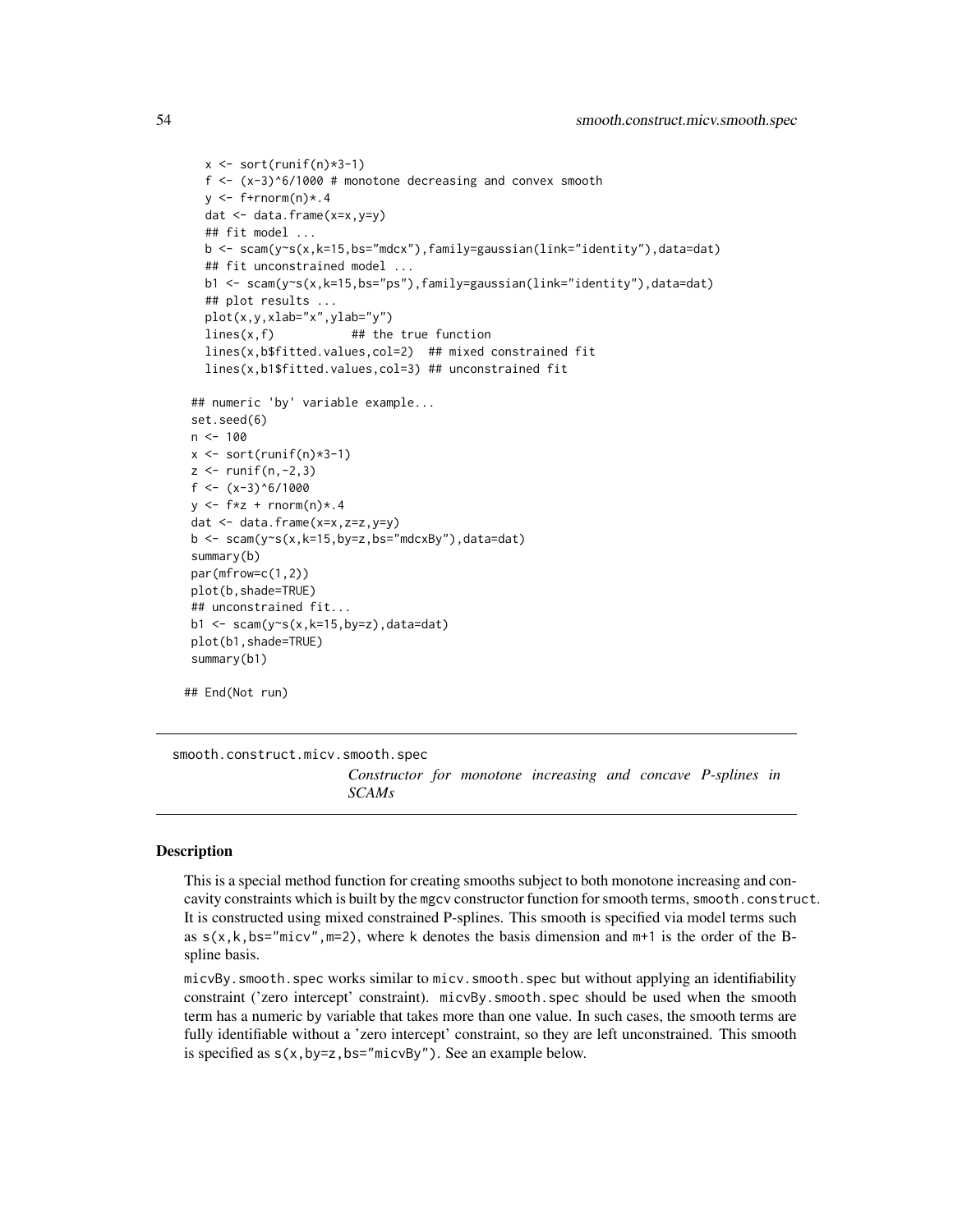## smooth.construct.micv.smooth.spec 55

However a factor by variable requires identifiability constraints, so  $s(x, by=fac, bs="micv")$  is used in this case.

## Usage

## S3 method for class 'micv.smooth.spec' smooth.construct(object, data, knots) ## S3 method for class 'micvBy.smooth.spec' smooth.construct(object, data, knots)

# Arguments

| object | A smooth specification object, generated by an s term in a GAM formula.                                                                    |
|--------|--------------------------------------------------------------------------------------------------------------------------------------------|
| data   | A data frame or list containing the data required by this term, with names given<br>by object \$term. The by variable is the last element. |
| knots  | An optional list containing the knots supplied for basis setup. If it is NULL then<br>the knot locations are generated automatically.      |

## Value

An object of class "micv.smooth", "micvBy.smooth".

#### Author(s)

Natalya Pya <nat.pya@gmail.com>

#### References

Pya, N. and Wood, S.N. (2015) Shape constrained additive models. Statistics and Computing, 25(3), 543-559

Pya, N. (2010) Additive models with shape constraints. PhD thesis. University of Bath. Department of Mathematical Sciences

### See Also

[smooth.construct.mpi.smooth.spec](#page-63-0), [smooth.construct.cx.smooth.spec](#page-47-0), [smooth.construct.cv.smooth.spec](#page-44-0), [smooth.construct.mdcv.smooth.spec](#page-49-0), [smooth.construct.mdcx.smooth.spec](#page-51-0), [smooth.construct.micx.smooth.spec](#page-55-0), [smooth.construct.mpd.smooth.spec](#page-61-0)

```
## Not run:
## Monotone increasing and concave SCOP-splines example
  ## simulating data...
  set.seed(3)
  n <- 100
   x \leftarrow sort(runif(n)*99+1)f <- log(x)/2
  y \leftarrow f+|r|norm(n)*.3dat <- data.frame(x=x,y=y)
```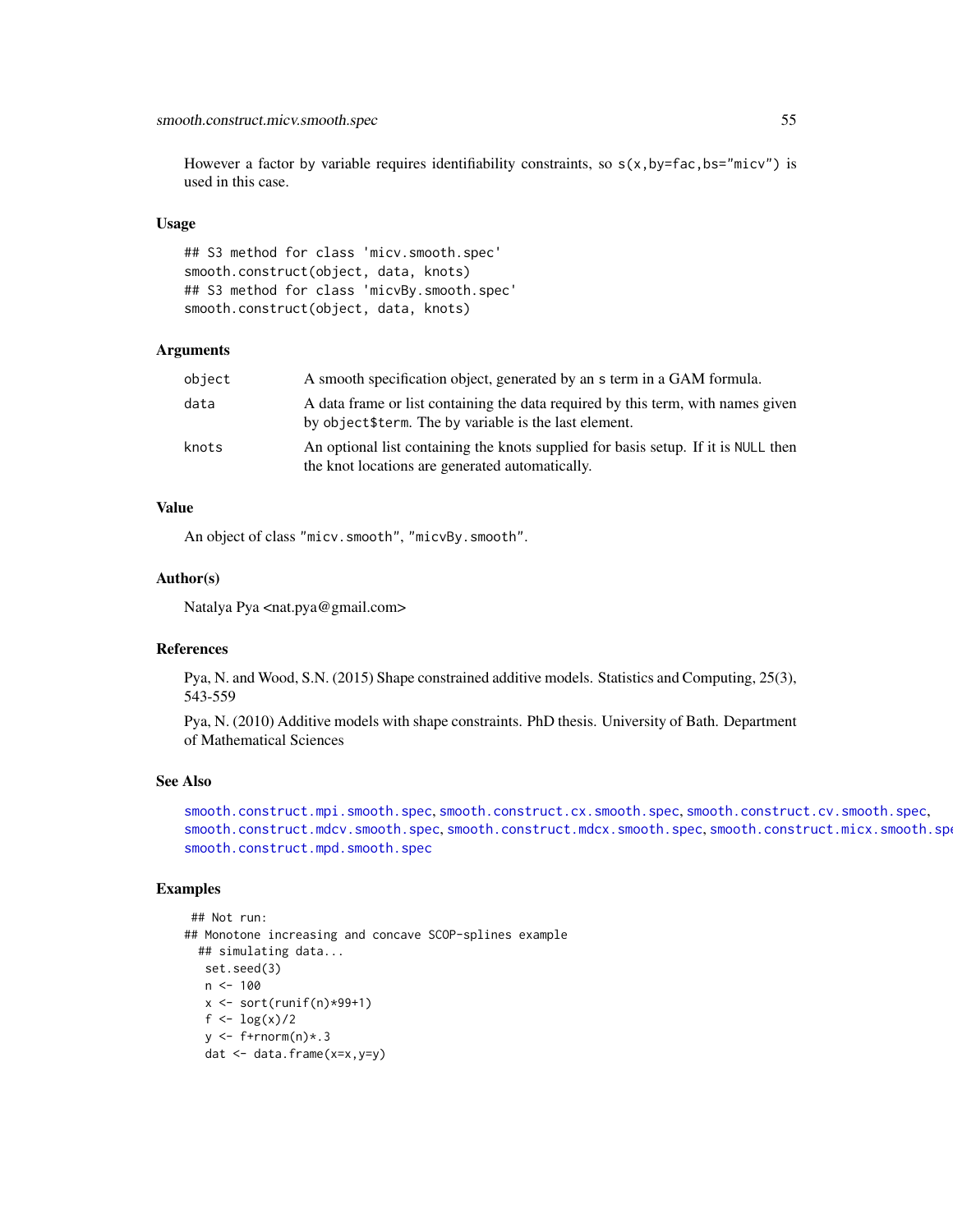```
## fit model ...
  b \leq scam(y~s(x,k=15,bs="micv"), data=dat)
  summary(b)
  # fit unconstrained model ...
  b1 \leq scam(y\leq(x, k=15, bs="ps"), data=dat)
  ## plot results ...
  plot(x,y,xlab="x",ylab="y",cex=.5)
  lines(x, f) ## the true function
  lines(x,b$fitted.values,col=2) ## mixed constrained fit
  lines(x,b1$fitted.values,col=3) ## unconstrained fit
## numeric 'by' variable example...
set.seed(3)
n < -100x \leftarrow sort(runif(n)*99+1)f <- log(x)/2
z <- runif(n,-2,3)
y \leftarrow f * z + \text{norm}(n) * 0.3dat <- data.frame(x=x,z=z,y=y)
b \leq scam(y~s(x,k=15,by=z,bs="micvBy")-1,data=dat)
summary(b)
par(mfrow=c(1,2))
plot(b,shade=TRUE)
## unconstrained fit...
b1 \le scam(y\le(x, k=15, by=z)-1, data=dat)
plot(b1,shade=TRUE)
summary(b1)
```
## End(Not run)

<span id="page-55-0"></span>smooth.construct.micx.smooth.spec *Constructor for monotone increasing and convex P-splines in SCAMs*

## **Description**

This is a special method function for creating smooths subject to both monotone increasing and convexity constraints which is built by the mgcv constructor function for smooth terms, smooth.construct. It is constructed using the mixed constrained P-splines. This smooth is specified via model terms such as  $s(x, k, bs="mix", m=2)$ , where k denotes the basis dimension and  $m+1$  is the order of the B-spline basis.

micxBy.smooth.spec works similar to micx.smooth.spec but without applying an identifiability constraint ('zero intercept' constraint). micxBy.smooth.spec should be used when the smooth term has a numeric by variable that takes more than one value. In such cases, the smooth terms are fully identifiable without a 'zero intercept' constraint, so they are left unconstrained. This smooth is specified as  $s(x,by=z,bs="microBy")$ . See an example below.

However a factor by variable requires identifiability constraints, so  $s(x, by=fac, bs="micx")$  is used in this case.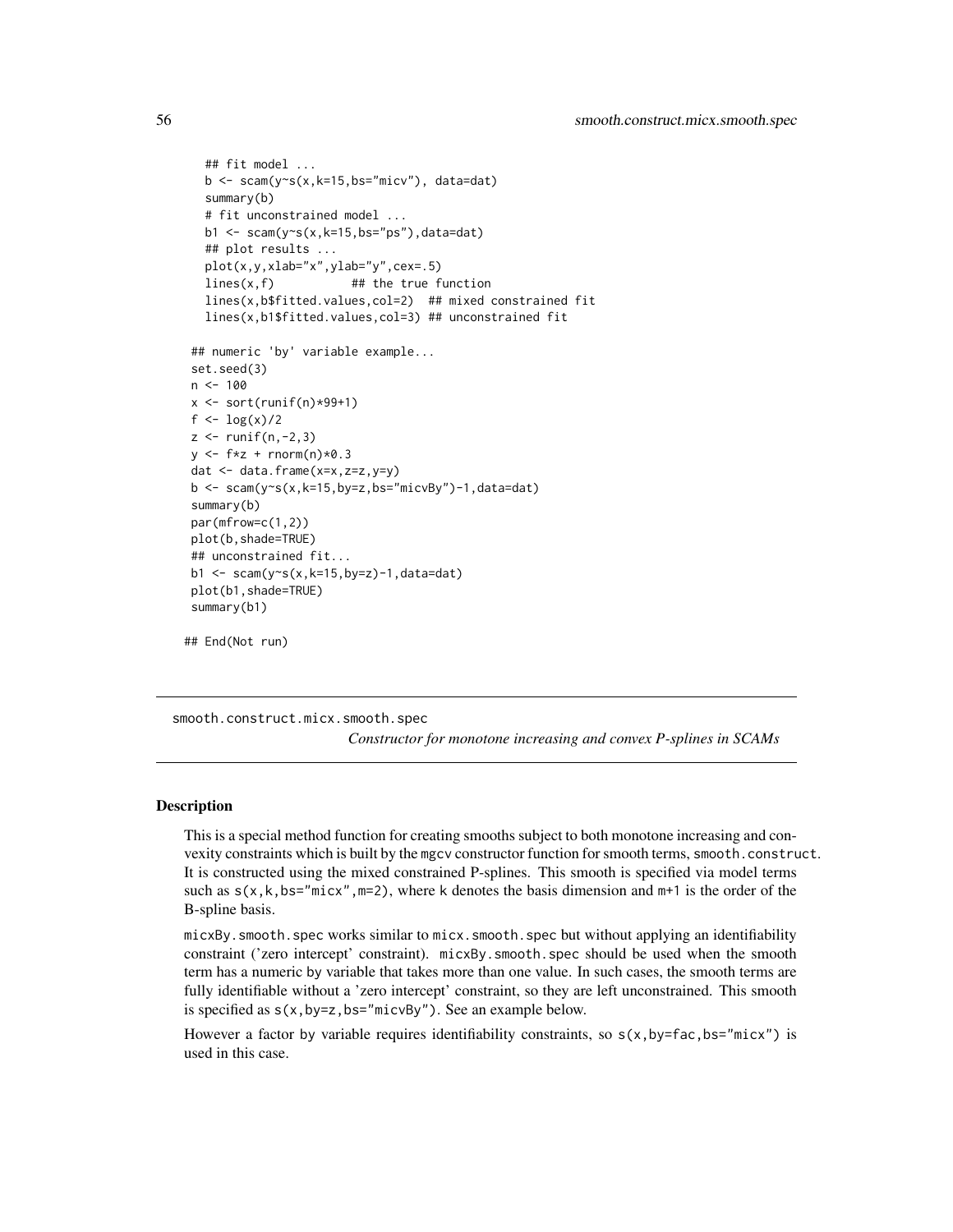### Usage

```
## S3 method for class 'micx.smooth.spec'
smooth.construct(object, data, knots)
## S3 method for class 'micxBy.smooth.spec'
smooth.construct(object, data, knots)
```
### Arguments

| object | A smooth specification object, generated by an s term in a GAM formula.                                                                    |
|--------|--------------------------------------------------------------------------------------------------------------------------------------------|
| data   | A data frame or list containing the data required by this term, with names given<br>by object \$term. The by variable is the last element. |
| knots  | An optional list containing the knots supplied for basis setup. If it is NULL then<br>the knot locations are generated automatically.      |

### Value

An object of class "micx.smooth", "micxBy.smooth".

## Author(s)

Natalya Pya <nat.pya@gmail.com>

#### References

Pya, N. and Wood, S.N. (2015) Shape constrained additive models. Statistics and Computing, 25(3), 543-559

Pya, N. (2010) Additive models with shape constraints. PhD thesis. University of Bath. Department of Mathematical Sciences

## See Also

```
smooth.construct.mpi.smooth.spec, smooth.construct.cx.smooth.spec, smooth.construct.cv.smooth.spec,
smooth.construct.mdcv.smooth.spec, smooth.construct.mdcx.smooth.spec, smooth.construct.micv.smooth.spec,
smooth.construct.mpd.smooth.spec
```

```
## Not run:
## Monotone increasing and convex SCOP-splines example
  ## simulating data...
  set.seed(1)
  n < -100x \leftarrow runif(n)*2f <- 5*x^2/8
   y \leftarrow \text{rpois}(n, \exp(f))dat <- data.frame(x=x,y=y)
   ## fit model ...
   b <- scam(y~s(x,bs="micx"),family=poisson(link="log"),
       data=dat)
```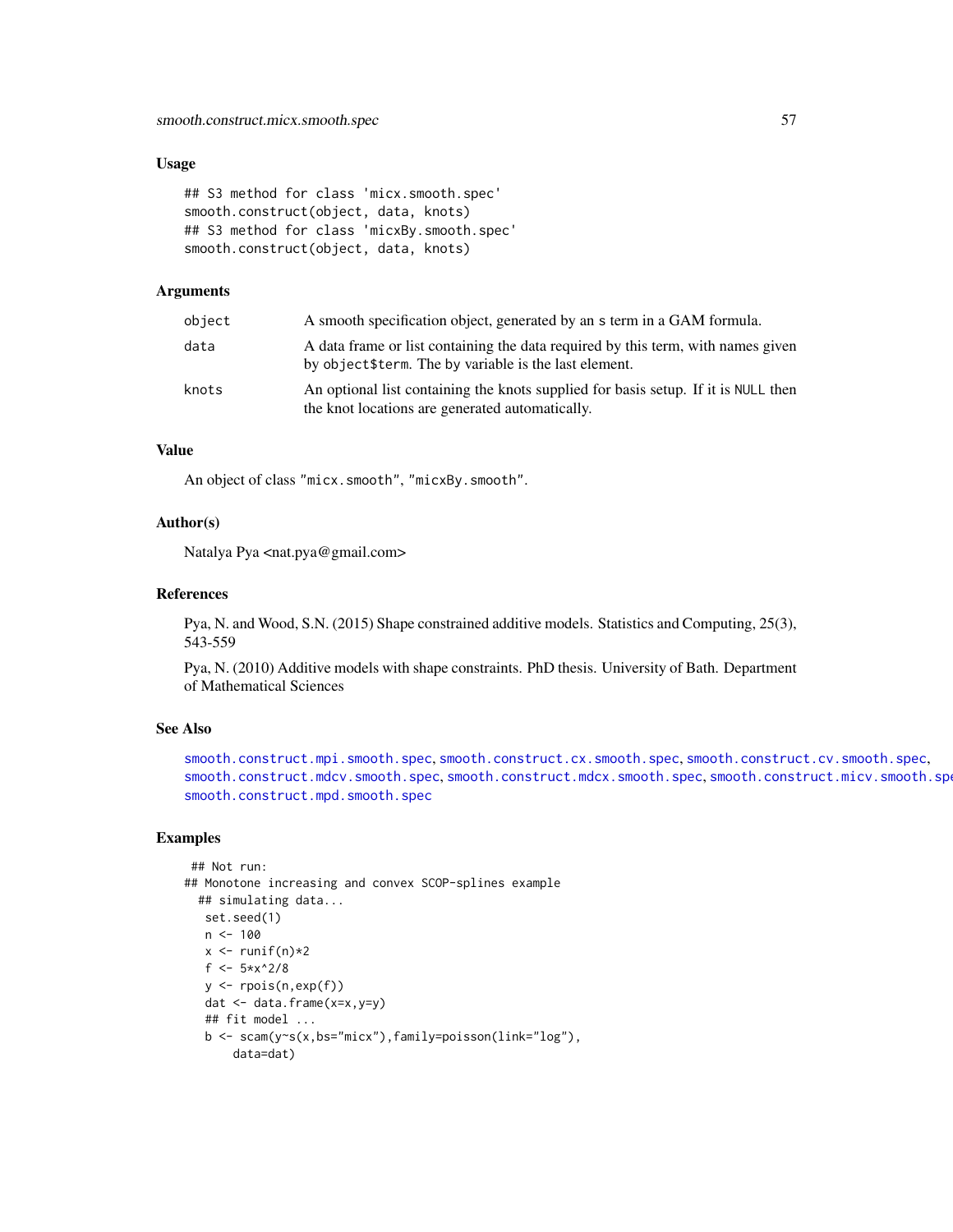```
## fit unconstrained model ...
  b1 <- scam(y~s(x,bs="cr"),family=poisson(link="log"),
         data=dat)
   ## plot results ...
  plot(x,y,xlab="x",ylab="y",cex=.5)
  x1 \leftarrow sort(x,index=True)lines(x1$x,exp(f)[x1$ix]) ## the true function
  lines(x1$x,b$fitted.values[x1$ix],col=2) ## mixed constrained fit
  lines(x1$x,b1$fitted.values[x1$ix],col=3) ## unconstrained fit
## numeric 'by' variable example...
set.seed(10)
n < -100x \leftarrow runif(n)*2f \leftarrow x^2z \le runif(n,-2,3)
y \leftarrow f * z + \text{norm}(n) * 0.4dat <- data.frame(x=x,z=z,y=y)
b <- scam(y~s(x,by=z,bs="micxBy"),data=dat)
summary(b)
par(mfrow=c(1,2))
plot(b,shade=TRUE)
## unconstrained fit...
b1 <- scam(y~s(x,by=z),data=dat)
plot(b1,shade=TRUE)
summary(b1)
```
## End(Not run)

<span id="page-57-0"></span>smooth.construct.mifo.smooth.spec

*Constructor for monotone increasing SCOP-splines with an additional 'finish at zero' constraint*

### Description

This is a special method function for creating smooths subject to a monotone increasing constraint plus the smooths should pass through zero at the right-end point of the covariate range. This is similar to the pc argument to s in mgcv(gam) when  $pc = max(x)$ , where x is a covariate. The smooth is built by the mgcv constructor function for smooth terms, smooth.construct. 'Zero intercept' identifiability constraints used for univariate SCOP-splines are substituted with a 'finish at zero' constraint here. This smooth is specified via model terms such as  $s(x, k, bs="mif_0", m=2)$ , where k denotes the basis dimension and m+1 is the order of the B-spline basis.

## Usage

```
## S3 method for class 'mifo.smooth.spec'
smooth.construct(object, data, knots)
```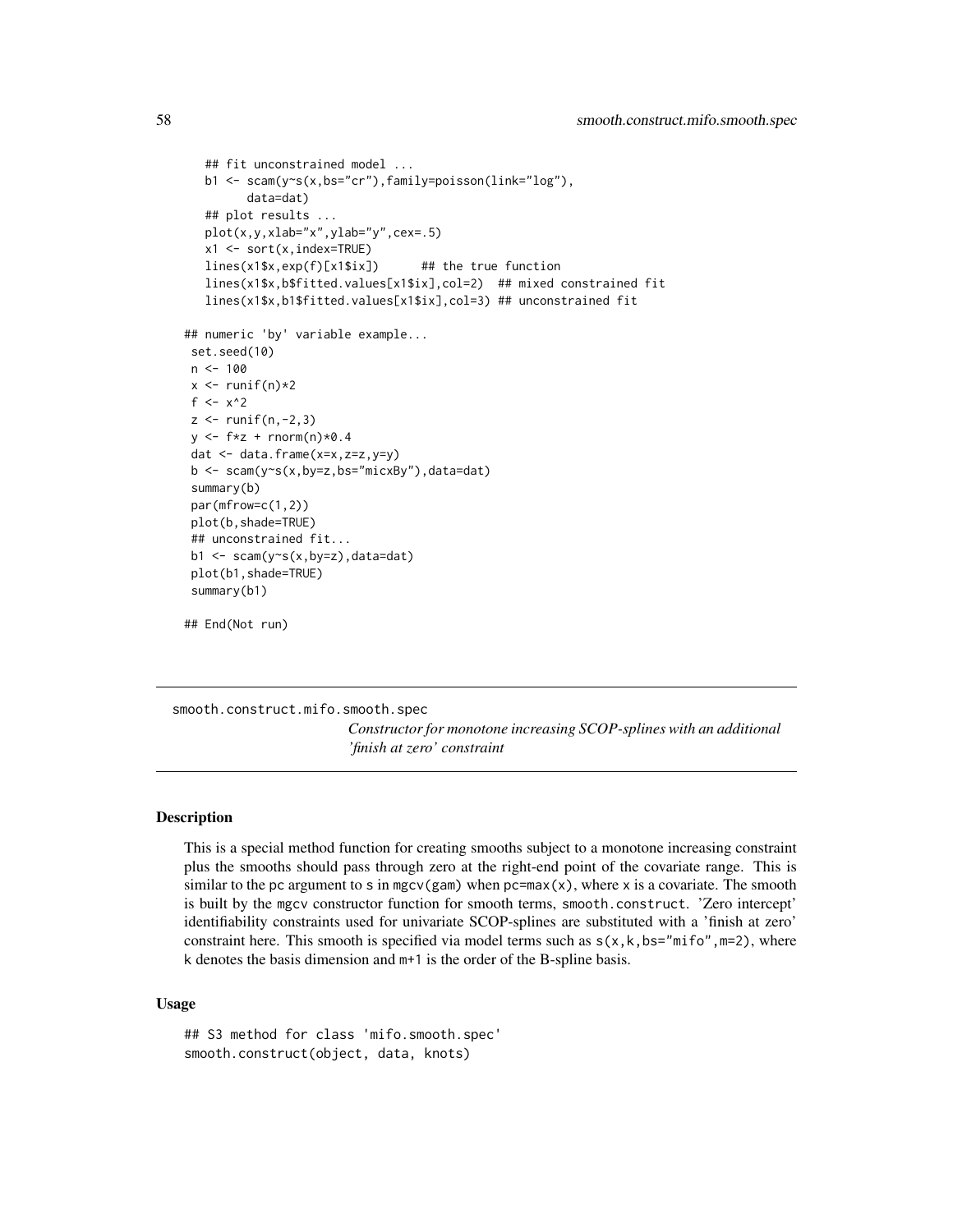#### Arguments

| object | A smooth specification object, generated by an s term in a GAM formula.                                                                    |
|--------|--------------------------------------------------------------------------------------------------------------------------------------------|
| data   | A data frame or list containing the data required by this term, with names given<br>by object \$term. The by variable is the last element. |
| knots  | An optional list containing the knots supplied for basis setup. If it is NULL then<br>the knot locations are generated automatically.      |

## Details

The constructor is not called directly, but as with gam(mgcv) is used internally.

A 'finish at zero' constraint is achieved by setting the last (m+1) spline coefficients to zero. According to the B-spline basis functions properties, the value of the spline,  $f(x)$ , is determined by m+2 non-zero basis functions, and only m+1 B-splines are non-zero at knots. Only m+2 B-splines are non-zero on any  $[k_i, k_{i+1})$ , and the sum of these  $m+2$  basis functions is 1.

If the knots of the spline are not supplied, then they are placed evenly throughout the covariate values with an exception of the m inner knots preceeding the last inner knot that are joined with that last knot. This is done in order to avoid an otherwise plateau fit at the right-end region. If the knots are supplied, then the number of supplied knots should be  $k+m+2$ , and the range of the middle  $k-m$ knots must include all the covariate values.

Note: when a plateau region is expected at the righ-end covariate region, the smooth might result in some decrease when approaching to zero.

### Value

An object of class "mifo.smooth".

#### Author(s)

Natalya Pya <nat.pya@gmail.com>

#### References

Pya, N. and Wood, S.N. (2015) Shape constrained additive models. Statistics and Computing, 25(3), 543-559

Pya, N. (2010) Additive models with shape constraints. PhD thesis. University of Bath. Department of Mathematical Sciences

### See Also

[smooth.construct.mpi.smooth.spec](#page-63-0), [smooth.construct.miso.smooth.spec](#page-59-0), [smooth.construct.mpd.smooth.spec](#page-61-0), [smooth.construct.mdcv.smooth.spec](#page-49-0), [smooth.construct.mdcx.smooth.spec](#page-51-0), [smooth.construct.micv.smooth.spec](#page-53-0), [smooth.construct.micx.smooth.spec](#page-55-0)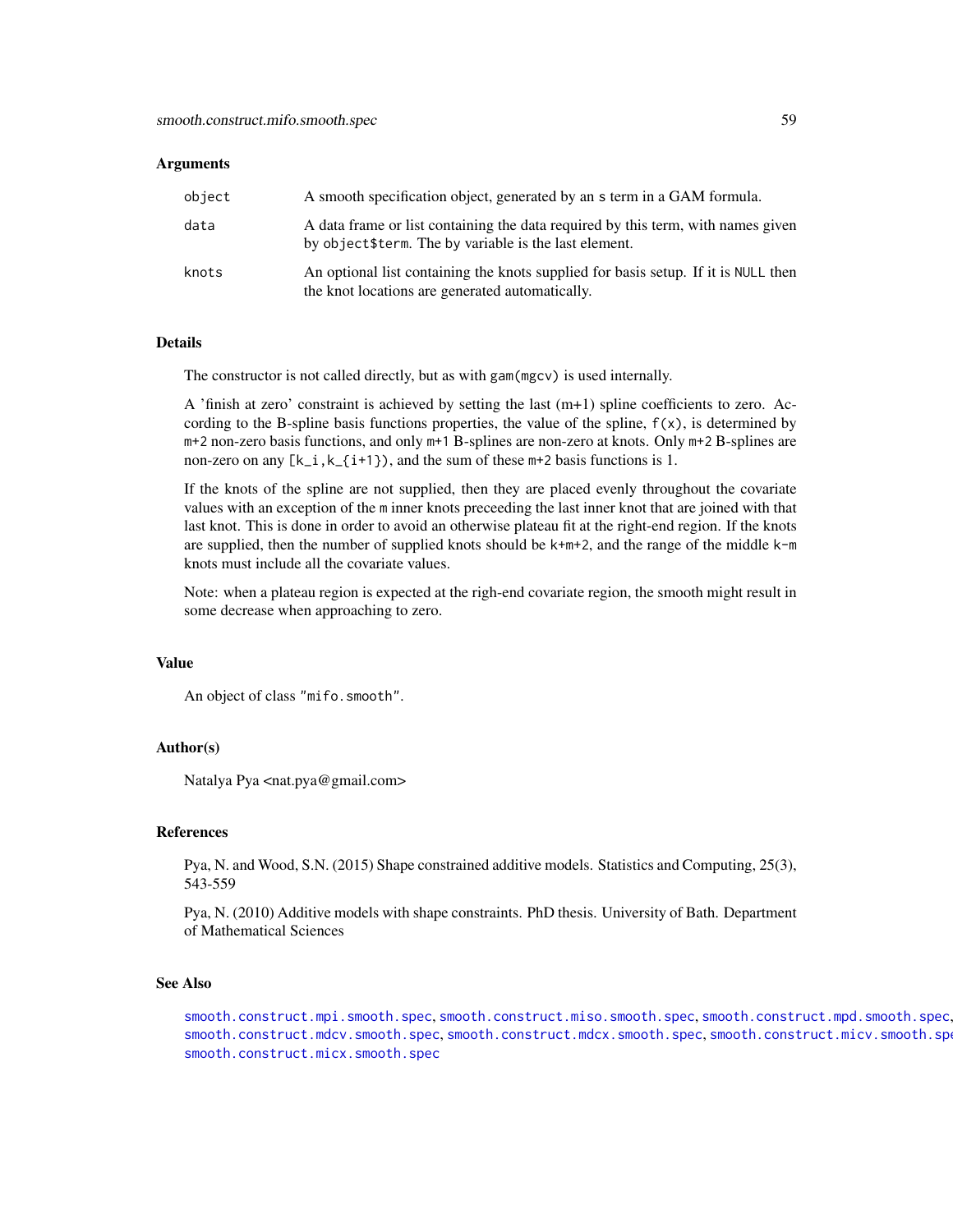## Examples

```
## Monotone increasing SCOP-spline examples with a finish at zero constraint...
set.seed(53)
n \leq 100; x \leq runif(n); z \leq runif(n)pc < - max(x)y \le - \exp(3*x)/10-\exp(3*pc)/10 + z*(1-z)*5 + \text{norm}(100)*.4m1 <- scam(y~s(x,bs='mifo')+s(z)) #,knots=knots)
plot(m1,pages=1,scale=0)
summary(m1)
newd<- data.frame(x=pc,z=0)
predict(m1,newd, type='terms')
```
<span id="page-59-0"></span>smooth.construct.miso.smooth.spec *Constructor for monotone increasing SCOP-splines with an additional 'start at zero' constraint*

## Description

This is a special method function for creating smooths subject to a monotone increasing constraint plus the smooths should pass through zero at the left-end point of the covariate range. This is similar to the pc argument to s in mgcv(gam) when  $pc = min(x)$ , where x is a covariate. The smooth is built by the mgcv constructor function for smooth terms, smooth.construct. 'Zero intercept' identifiability constraints used for univariate SCOP-splines are substituted with a 'start at zero' constraint here. This smooth is specified via model terms such as  $s(x, k, bs="miso", m=2)$ , where k denotes the basis dimension and m+1 is the order of the B-spline basis.

## Usage

```
## S3 method for class 'miso.smooth.spec'
smooth.construct(object, data, knots)
```
## Arguments

| object | A smooth specification object, generated by an s term in a GAM formula.                                                                    |
|--------|--------------------------------------------------------------------------------------------------------------------------------------------|
| data   | A data frame or list containing the data required by this term, with names given<br>by object \$term. The by variable is the last element. |
| knots  | An optional list containing the knots supplied for basis setup. If it is NULL then<br>the knot locations are generated automatically.      |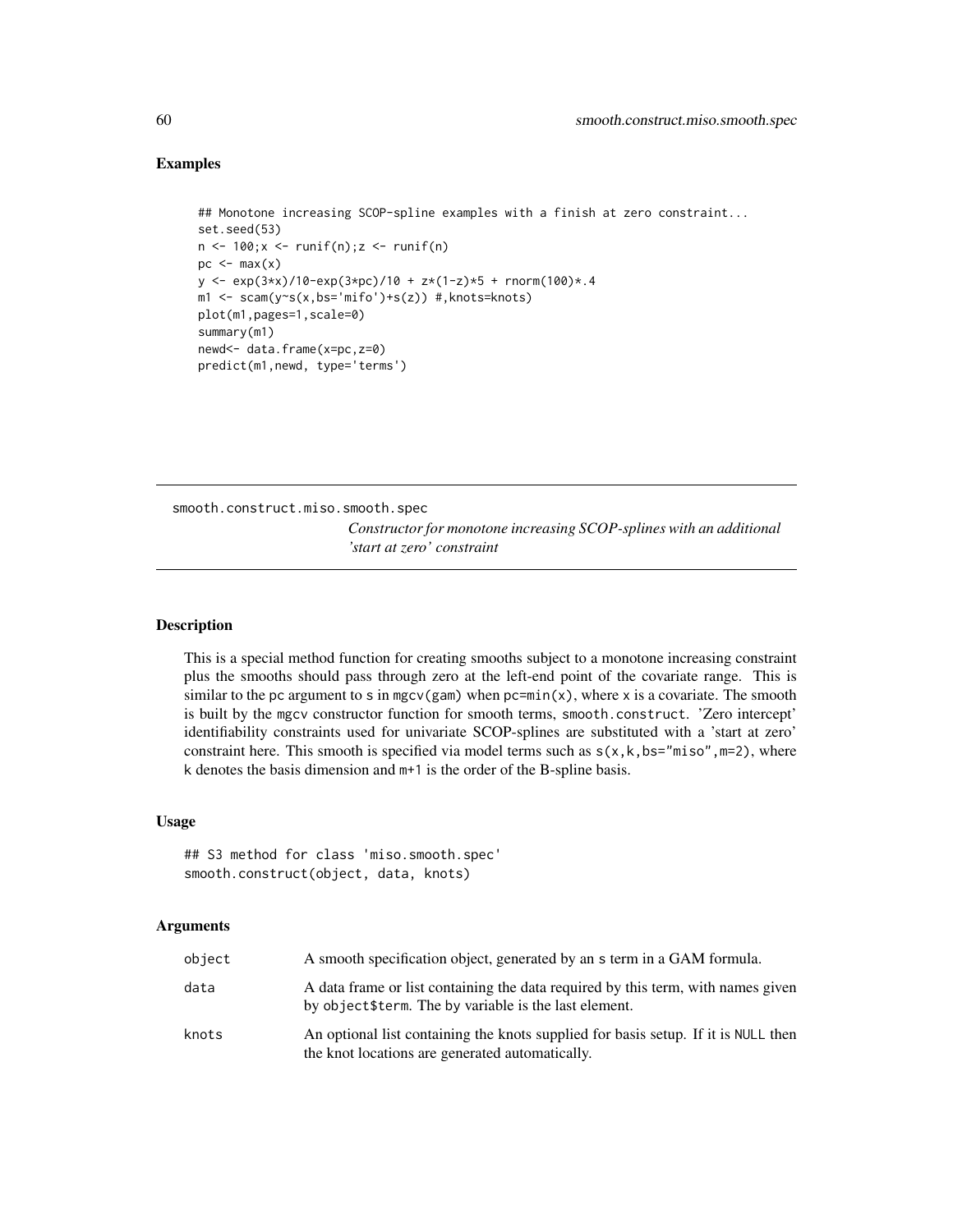#### Details

The constructor is not called directly, but as with gam(mgcv) is used internally.

A 'start at zero' constraint is achieved by setting the first  $(m+1)$  spline coefficients to zero. According to the B-spline basis functions properties, the value of the spline,  $f(x)$ , is determined by m+2 non-zero basis functions, and only m+1 B-splines are non-zero at knots. Only m+2 B-splines are non-zero on any  $[k_i, k_{i+1})$ , and the sum of these  $m+2$  basis functions is 1.

If the knots of the spline are not supplied, then they are placed evenly throughout the covariate values with an exception of the m inner knots following the first inner knot that are joined with that first knot. This is done in order to avoid an otherwise plateau fit at the left-end region. If the knots are supplied, then the number of supplied knots should be  $k+m+2$ , and the range of the middle  $k-m$ knots must include all the covariate values.

#### Value

An object of class "miso.smooth".

### Author(s)

Natalya Pya <nat.pya@gmail.com>

#### References

Pya, N. and Wood, S.N. (2015) Shape constrained additive models. Statistics and Computing, 25(3), 543-559

Pya, N. (2010) Additive models with shape constraints. PhD thesis. University of Bath. Department of Mathematical Sciences

#### See Also

[smooth.construct.mpi.smooth.spec](#page-63-0), [smooth.construct.mifo.smooth.spec](#page-57-0), [smooth.construct.mpd.smooth.spec](#page-61-0), [smooth.construct.mdcv.smooth.spec](#page-49-0), [smooth.construct.mdcx.smooth.spec](#page-51-0), [smooth.construct.micv.smooth.spec](#page-53-0), [smooth.construct.micx.smooth.spec](#page-55-0)

```
## Monotone increasing SCOP-spline examples with a start at zero constraint...
## passing through 0 at -1...
require(scam)
set.seed(7)
n \le -100;
x \leftarrow c(-1, runif(n-1)*4-1); ## starting at -1 for a function to be zero at a start
z \le- runif(n)
y \leq - \exp(4+x) / (1+\exp(4+x)) - 0.01798621 + z * (1-z) * 5 + \text{norm}(100) * .4m1 \leq -scam(y\text{~}(x,bs='miso') + s(z))plot(m1,pages=1)
newd<- data.frame(x=-1,z=0)
predict(m1,newd, type='terms')
```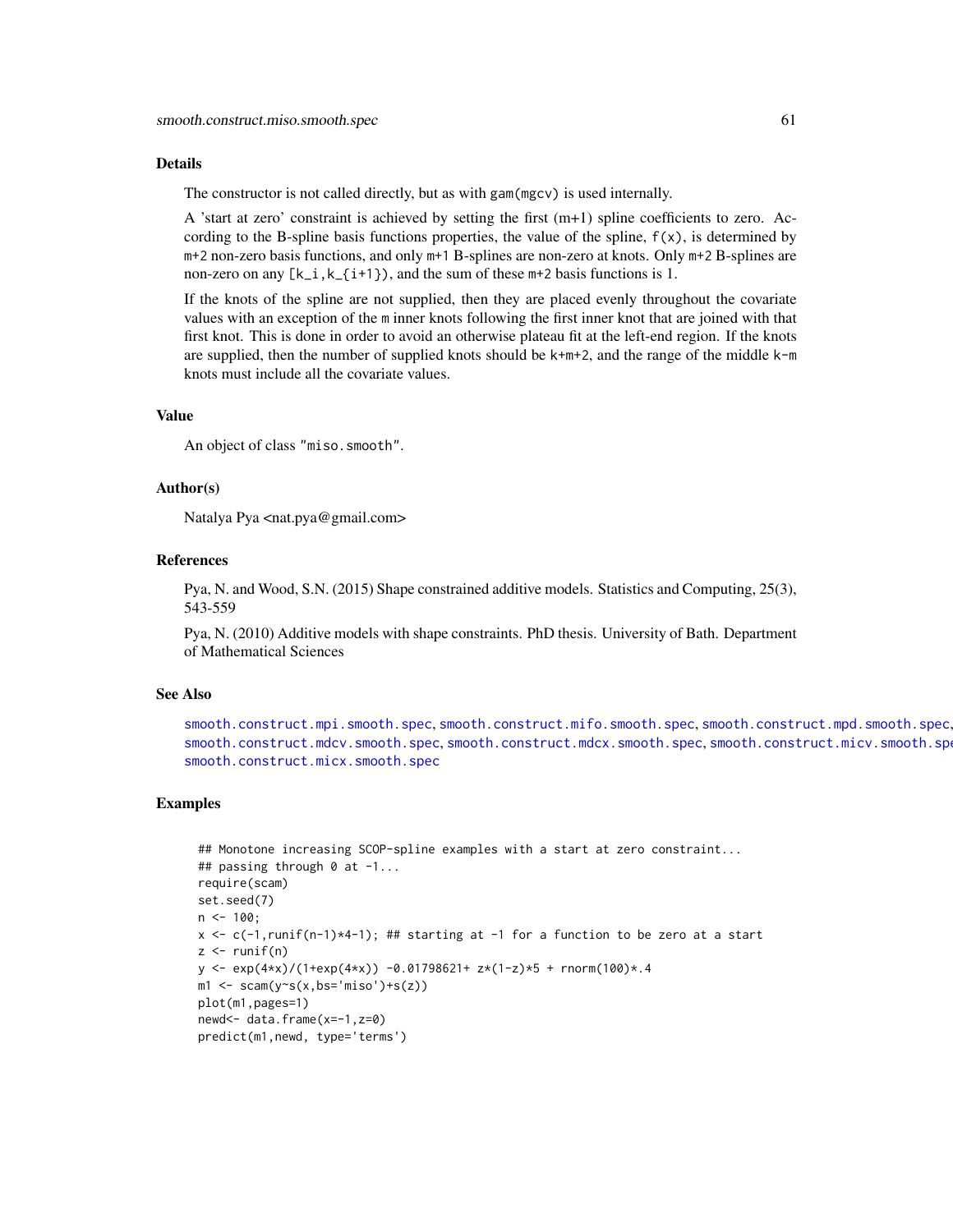```
## Not run:
 ## passing through 0 at 0...
 set.seed(53)
 n < -100;x \leftarrow c(\emptyset, runif(n-1)); ## starting at \emptyset for a function to be zero at a start
 z \leftarrow runif(n)y \le - \exp(3*x)/10-.1 + z*(1-z)*5 + \text{norm}(100)*.4m2 \leq -scam(y\text{~}(x,bs='miso') + s(z))plot(m2,pages=1)
 newd<- data.frame(x=0,z=0)
 predict(m2,newd, type='terms')
```
## End(Not run)

<span id="page-61-0"></span>smooth.construct.mpd.smooth.spec

*Constructor for monotone decreasing P-splines in SCAMs*

### Description

This is a special method function for creating smooths subject to monotone decreasing constraints which is built by the mgcv constructor function for smooth terms, smooth.construct. It is constructed using monotonic P-splines. This smooth is specified via model terms such as  $s(x, k, bs="mpd", m=2)$ , where k denotes the basis dimension and  $m+1$  is the order of the B-spline basis.

mpdBy.smooth.spec works similar to mpd.smooth.spec but without applying an identifiability constraint ('zero intercept' constraint). mpdBy.smooth.spec should be used when the smooth term has a numeric by variable that takes more than one value. In such cases, the smooth terms are fully identifiable without a 'zero intercept' constraint, so they are left unconstrained. This smooth is specified as  $s(x,by=z,bs="mpdBy")$ . See an example below.

However a factor by variable requires identifiability constraints, so  $s(x, by=fac, bs="mpd")$  is used in this case.

#### Usage

```
## S3 method for class 'mpd.smooth.spec'
smooth.construct(object, data, knots)
## S3 method for class 'mpdBy.smooth.spec'
smooth.construct(object, data, knots)
```
#### Arguments

| object | A smooth specification object, generated by an s term in a GAM formula.                                                                    |
|--------|--------------------------------------------------------------------------------------------------------------------------------------------|
| data   | A data frame or list containing the data required by this term, with names given<br>by object \$term. The by variable is the last element. |
| knots  | An optional list containing the knots supplied for basis setup. If it is NULL then<br>the knot locations are generated automatically.      |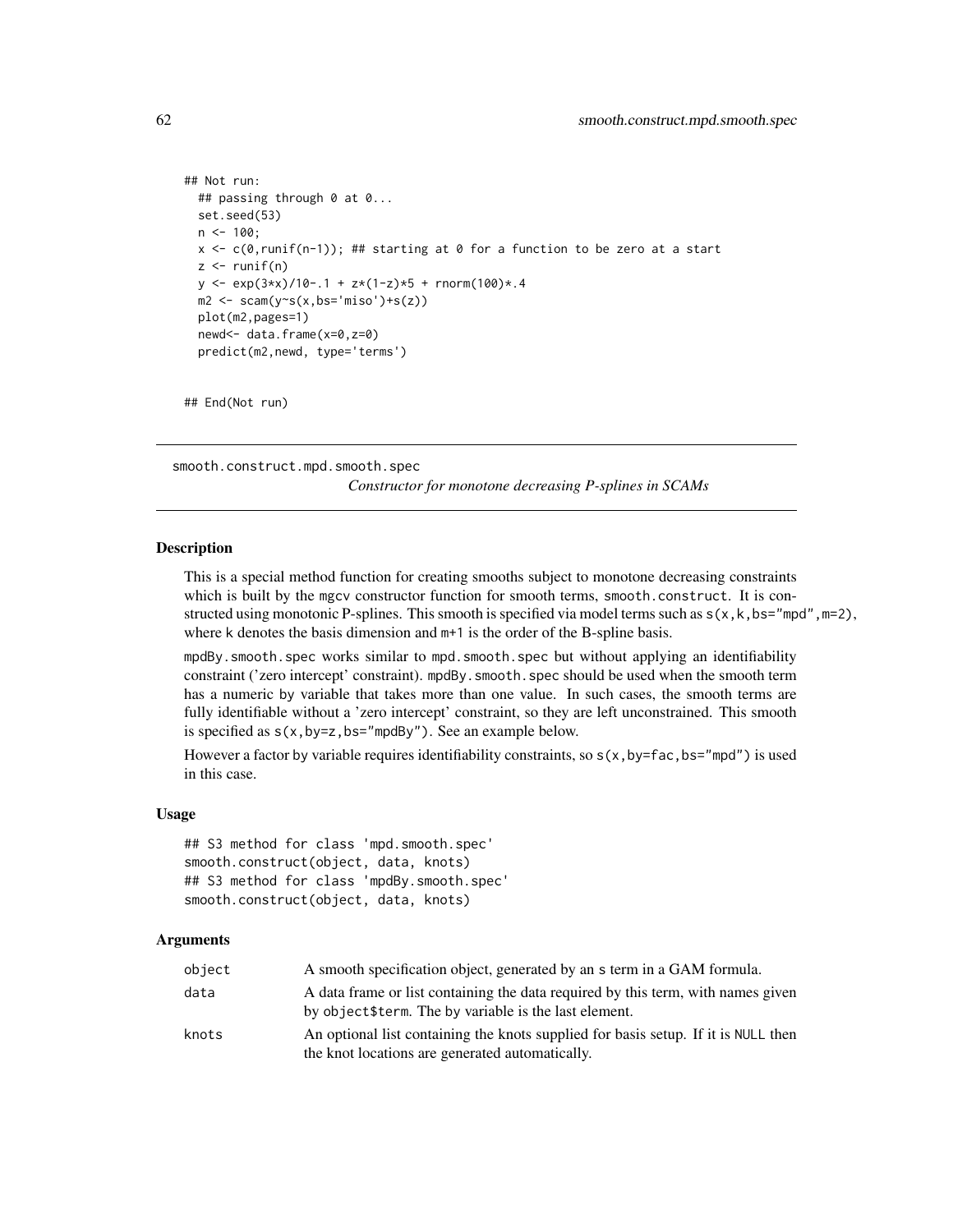## Value

An object of class "mpd.smooth", "mpdBy.smooth".

### Author(s)

Natalya Pya <nat.pya@gmail.com>

# References

Pya, N. and Wood, S.N. (2015) Shape constrained additive models. Statistics and Computing, 25(3), 543-559

Pya, N. (2010) Additive models with shape constraints. PhD thesis. University of Bath. Department of Mathematical Sciences

#### See Also

[smooth.construct.mpi.smooth.spec](#page-63-0), [smooth.construct.cx.smooth.spec](#page-47-0), [smooth.construct.cv.smooth.spec](#page-44-0), [smooth.construct.mdcv.smooth.spec](#page-49-0), [smooth.construct.mdcx.smooth.spec](#page-51-0), [smooth.construct.micv.smooth.spec](#page-53-0), [smooth.construct.micx.smooth.spec](#page-55-0)

```
## Not run:
## Monotone decreasing SCOP-splines example...
 ## simulating data...
  require(scam)
  set.seed(3)
  n < -100x \leftarrow runif(n)*3-1f \leftarrow \exp(-1.3*x)y <- rpois(n,exp(f))
  dat <- data.frame(x=x,y=y)
 ## fit model ...
   b \leq scam(y~s(x,k=15,bs="mpd"),family=poisson(link="log"),
       data=dat)
 ## unconstrained model fit for comparison...
  b1 <- scam(y~s(x,k=15,bs="ps"),family=poisson(link="log"),
         data=dat)
 ## plot results ...
   plot(x,y,xlab="x",ylab="y",cex=.5)
   x1 \le -\text{sort}(x, \text{index} = \text{TRUE})lines(x1$x,exp(f)[x1$ix]) ## the true function
   lines(x1$x,b$fitted.values[x1$ix],col=2) ## decreasing fit
   lines(x1$x,b1$fitted.values[x1$ix],col=3) ## unconstrained fit
 ## 'by' factor example...
 set.seed(3)
n < -400x \le runif(n, 0, 1)
## all three smooths are decreasing...
f1 <- -log(x * 5)
```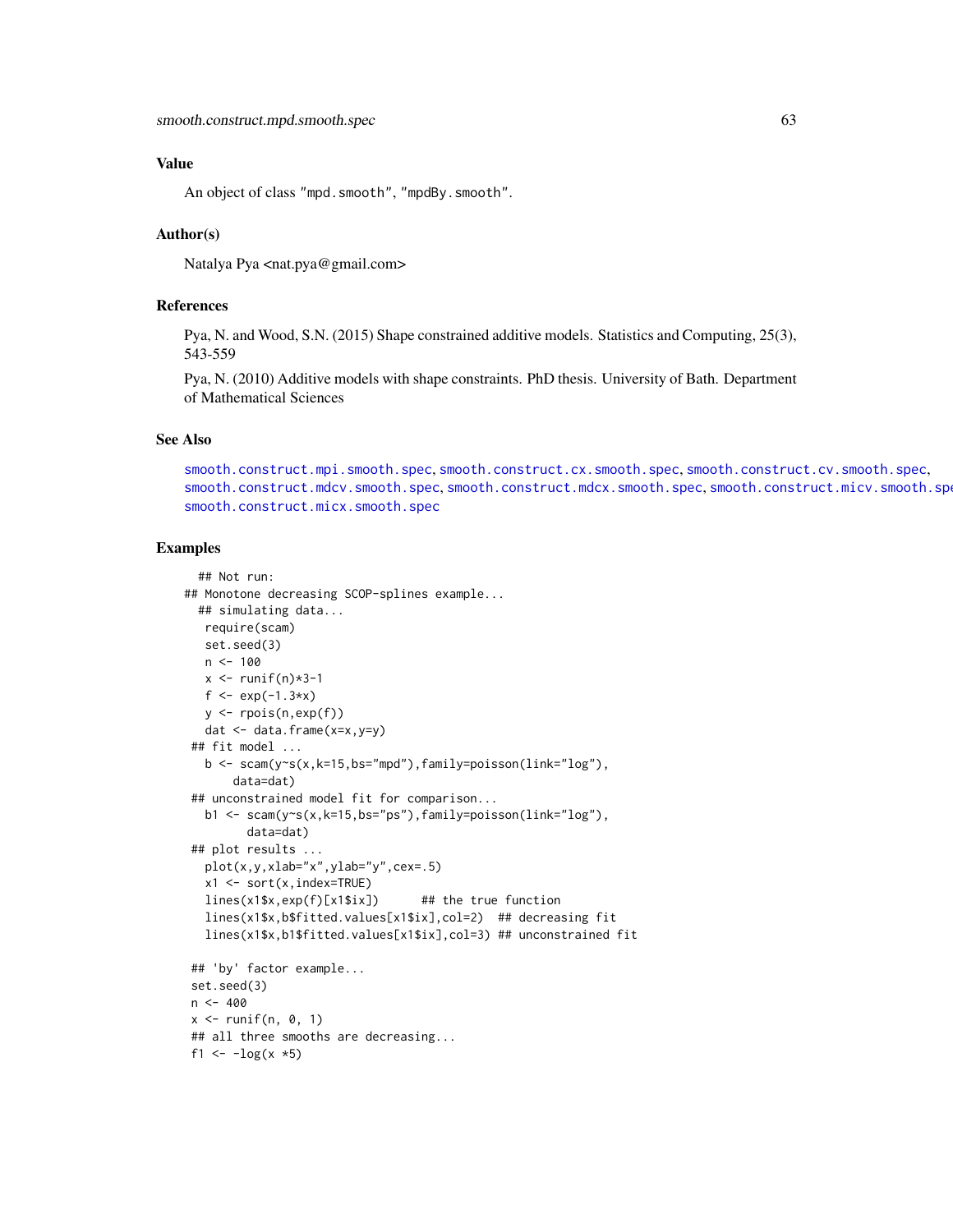```
f2 <- -exp(2 * x) + 4f3 <- -5* sin(x)e \leq -rnorm(n, 0, 2)fac <- as.factor(sample(1:3,n,replace=TRUE))
 fac.1 \leq as.numeric(fac==1)
 fac.2 \leq as.numeric(fac==2)
 fac.3 \leq -as.numeric(fac==3)y <- f1*fac.1 + f2*fac.2 + f3*fac.3 + e
 dat <- data.frame(y=y,x=x,fac=fac,f1=f1,f2=f2,f3=f3)
 b2 \leq scam(y \sim fac+s(x,by=fac,bs="mpd"),data=dat)
 plot(b2,pages=1,scale=0,shade=TRUE)
 summary(b2)
 vis.scam(b2,theta=120,color="terrain",cond=list(z=1))
 ## comparing with unconstrained fit...
 b3 <- scam(y ~ fac+s(x,by=fac),data=dat)
 x11()
 plot(b3,pages=1,scale=0,shade=TRUE)
 summary(b3)
 ## Note that in mgcv::gam() when using factor 'by' variables, 'centering'
 ## constraints are applied to the smooths, which usually means that the 'by'
 ## factor variable should be included as a parametric term, as well.
 ## The difference with scam() is that here a 'zero intercept' constraint is
## applied in place of 'centering' (although scam's fitted smooths are centred for plotting).
 ## compare with a fit of the model without 'fac' parametric term...
 b4 \leftarrow \text{scam}(y \sim s(x, by = fac, bs = "mpd"), data = dat)summary(b4)
 summary(b2)
## 'by' variable example...
set.seed(3)
n < -100x \leftarrow sort(runif(n,-1,2))z < - runif(n, -2, 3)
f \leq - \exp(-1.3*x)y \leftarrow f * z + \text{norm}(n) * 0.4dat <- data.frame(x=x,y=y,z=z)
b <- scam(y~s(x,k=15,by=z,bs="mpdBy"),data=dat,optimizer="efs")
plot(b,shade=TRUE)
summary(b)
## unconstrained fit...
b1 <- scam(y \sim s(x, k=15, by=z), data=dat)
plot(b1,shade=TRUE)
summary(b1)
## End(Not run)
```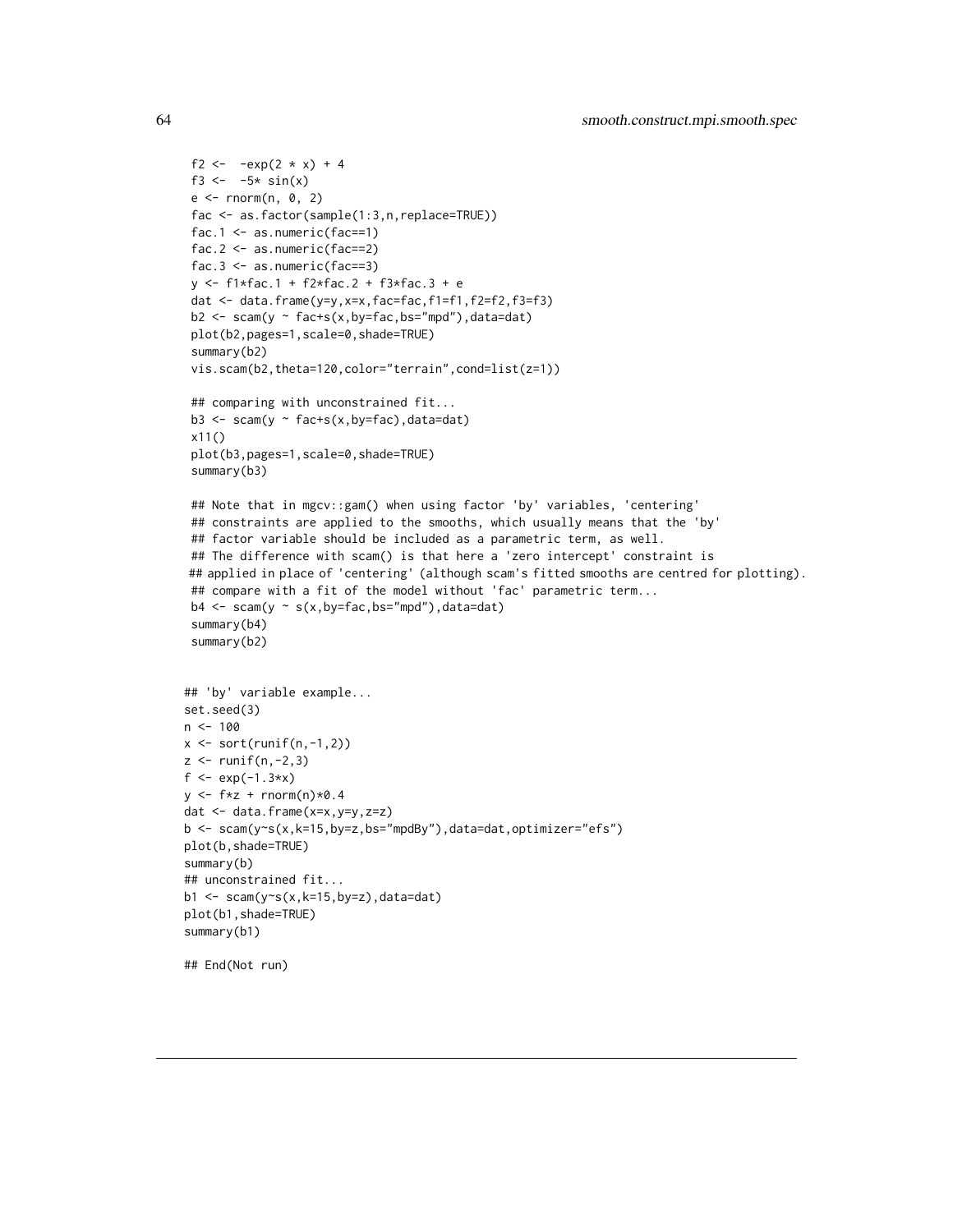smooth.construct.mpi.smooth.spec

## Description

This is a special method function for creating smooths subject to a monotone increasing constraint which is built by the mgcv constructor function for smooth terms, smooth.construct. It is constructed using monotonic P-splines. This smooth is specified via model terms such as  $s(x, k, bs="mpi", m=2)$ , where k denotes the basis dimension and  $m+1$  is the order of the B-spline basis.

mpiBy.smooth.spec works similar to mpi.smooth.spec but without applying an identifiability constraint ('zero intercept' constraint). mpiBy.smooth.spec should be used when the smooth term has a numeric by variable that takes more than one value. In such cases, the smooth terms are fully identifiable without a 'zero intercept' constraint, so they are left unconstrained. This smooth is specified as  $s(x, by=z, bs="mpiBy")$ . See an example below.

However a factor by variable requires identifiability constraints, so  $s(x, by=fac, bs="mpi")$  is used in this case.

### Usage

```
## S3 method for class 'mpi.smooth.spec'
smooth.construct(object, data, knots)
## S3 method for class 'mpiBy.smooth.spec'
smooth.construct(object, data, knots)
```
## Arguments

| object | A smooth specification object, generated by an s term in a GAM formula.                                                                    |
|--------|--------------------------------------------------------------------------------------------------------------------------------------------|
| data   | A data frame or list containing the data required by this term, with names given<br>by object \$term. The by variable is the last element. |
| knots  | An optional list containing the knots supplied for basis setup. If it is NULL then<br>the knot locations are generated automatically.      |

## Details

The constructor is not called directly, but as with gam(mgcv) is used internally.

If the knots of the spline are not supplied, then they are placed evenly throughout the covariate values. If the knots are supplied, then the number of supplied knots should be k+m+2, and the range of the middle k-m knots must include all the covariate values.

# Value

An object of class "mpi.smooth", "mpiBy.smooth".

## Author(s)

Natalya Pya <nat.pya@gmail.com>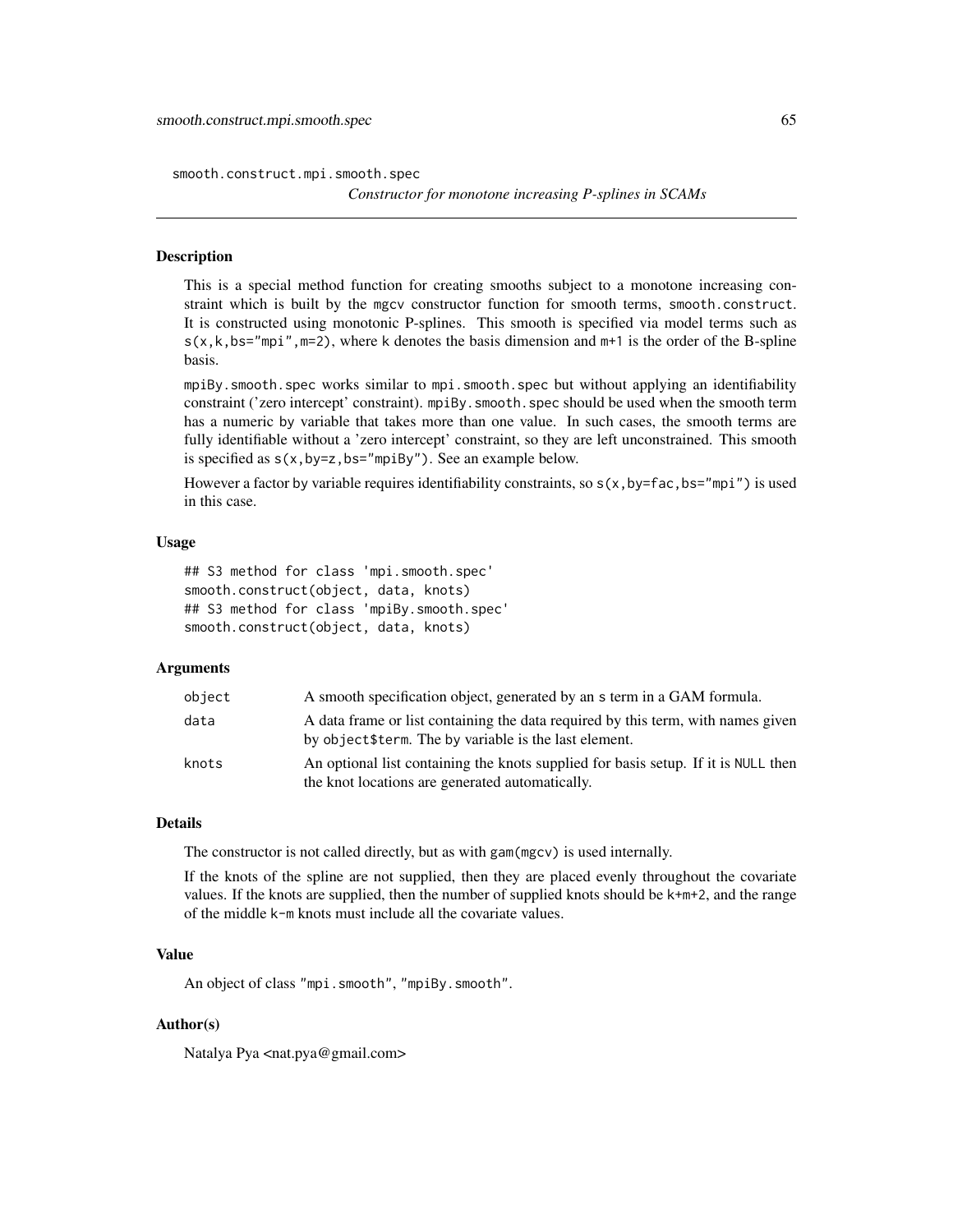### References

Pya, N. and Wood, S.N. (2015) Shape constrained additive models. Statistics and Computing, 25(3), 543-559

Pya, N. (2010) Additive models with shape constraints. PhD thesis. University of Bath. Department of Mathematical Sciences

# See Also

[smooth.construct.mpd.smooth.spec](#page-61-0), [smooth.construct.cv.smooth.spec](#page-44-0), [smooth.construct.cx.smooth.spec](#page-47-0), [smooth.construct.mdcv.smooth.spec](#page-49-0), [smooth.construct.mdcx.smooth.spec](#page-51-0), [smooth.construct.micv.smooth.spec](#page-53-0), [smooth.construct.micx.smooth.spec](#page-55-0)

```
## Monotone increasing P-splines example
 ## simulating data...
  require(scam)
  set.seed(12)
  n < -100x \le- runif(n)*4-1
  f <- 4*exp(4*x)/(1+exp(4*x))
  y \leftarrow \text{rpois}(n, \exp(f))dat <- data.frame(x=x,y=y)
 ## fit model ...
  b \leq scam(y~s(x,k=15,bs="mpi"),family=poisson(link="log"),
       data=dat)
 ## fit unconstrained model...
  b1 <- scam(y~s(x,k=15,bs="ps"),family=poisson(link="log"),
         data=dat)
 ## plot results ...
  plot(x,y,xlab="x",ylab="y")
  x1 <- sort(x,index=TRUE)
  lines(x1$x,exp(f)[x1$ix]) ## the true function
  lines(x1$x,b$fitted.values[x1$ix],col=2) ## monotone fit
  lines(x1$x,b1$fitted.values[x1$ix],col=3) ## unconstrained fit
## example with supplied knots...
  knots \le list(x=c (-1.5, -1.2, -.99, -.97, -.7, -.5, -.3, 0, 0.7,
           0.9,1.1, 1.22,1.5,2.2,2.77,2.93,2.99, 3.2,3.6))
  b2 \leq -\text{scam}(y \sim s(x, k=15, bs="mpi''),knots=knots,
          family=poisson(link="log"), data=dat)
   summary(b2)
  plot(b2,shade=TRUE)
## Not run:
## example with two terms...
  set.seed(0)
  n <- 200
  x1 < - runif(n)*6-3
  f1 <- 3*exp(-x1^2) # unconstrained term
```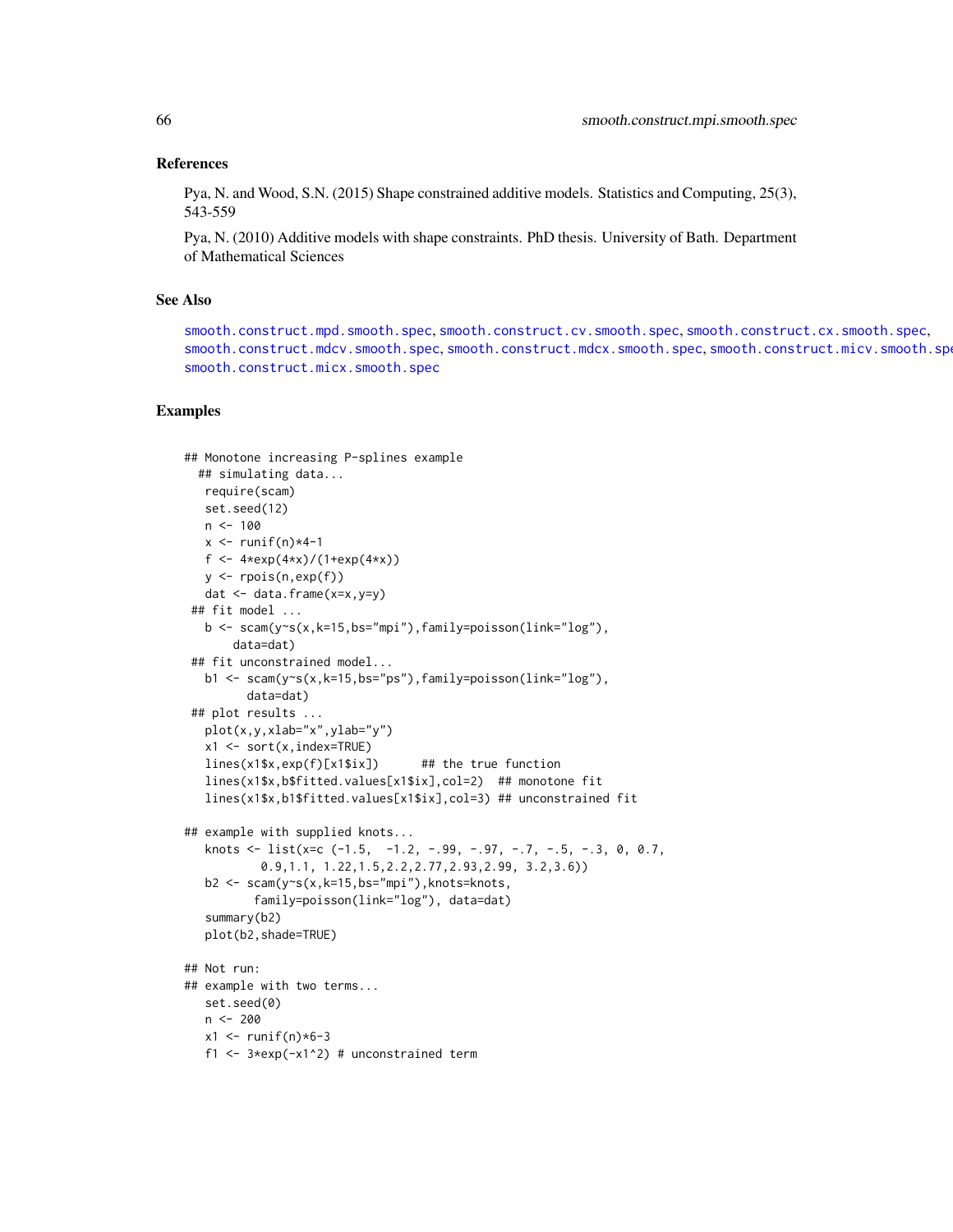```
x2 < - runif(n) *4-1;
   f2 <- exp(4*x2)/(1+exp(4*x2)) # monotone increasing smooth
   f \leftarrow f1+f2y \leftarrow f+|r|norm(n)*.7dat \leq data.frame(x1=x1,x2=x2,y=y)
  knots \leq list(x1=c(-4,-3.5,-2.99,-2.7,-2.5,-1.9,-1.1,-.9,-.3,0.3,.8,1.2,1.9,2.3,
2.7, 2.99, 3.5, 4.1, 4.5, x2=c(-1.5, -1.2, -1.1, -.89, -.69, -.5, -.3, 0, 0.7,0.9,1.1,1.22,1.5,2.2,2.77,2.99,3.1, 3.2,3.6))
  b3 <- scam(y~s(x1,k=15)+s(x2,bs="mpi", k=15),
         knots=knots,data=dat)
   summary(b3)
  plot(b3,pages=1,shade=TRUE)
## setting knots for f(x2) only...
  knots \le list(x2=c(-1.5,-1.2,-1.1, -.89,-.69,-.5,-.3,
   0,0.7,0.9,1.1,1.22,1.5,2.2,2.77,2.99,3.1, 3.2,3.6))
  b4 <- scam(y~s(x1,k=15,bs="bs")+s(x2,bs="mpi",k=15),
       knots=knots,data=dat)
   summary(b4)
  plot(b4,pages=1,shade=TRUE)
## 'by' factor example...
set.seed(2)
n < -400x \leftarrow runif(n, 0, 1)## all three smooths are increasing...
 f1 <- \log(x * 5)f2 <- exp(2*x) - 4f3 <-5* sin(x)e \leq rnorm(n, 0, 2)fac <- as.factor(sample(1:3,n,replace=TRUE))
 fac.1 \leq as.numeric(fac==1)
fac.2 \leq as.numeric(fac==2)
fac.3 \leq -as.numeric(fac==3)y <- f1*fac.1 + f2*fac.2 + f3*fac.3 + e
dat <- data.frame(y=y,x=x,fac=fac,f1=f1,f2=f2,f3=f3)
 b5 \leq scam(y \sim fac+s(x,by=fac,bs="mpi"),data=dat)
plot(b5,pages=1,scale=0,shade=TRUE)
 summary(b5)
 vis.scam(b5,theta=50,color="terrain",cond=list(z=1))
 ## comparing with unconstrained fit...
b6 <- scam(y ~ fac+s(x,by=fac),data=dat)
x11()
plot(b6,pages=1,scale=0,shade=TRUE)
summary(b6)
## Note that in mgcv::gam() when using factor 'by' variables, 'centering'
 ## constraints are applied to the smooths, which usually means that the 'by'
 ## factor variable should be included as a parametric term, as well.
 ## The difference with scam() is that here a 'zero intercept' constraint is
## applied in place of 'centering' (although scam's fitted smooths are centred for plotting).
 ## compare with a fit of the model without 'fac' parametric term...
 b7 \leq scam(y \sim s(x, by=fac, bs="mpi"), data=dat)
```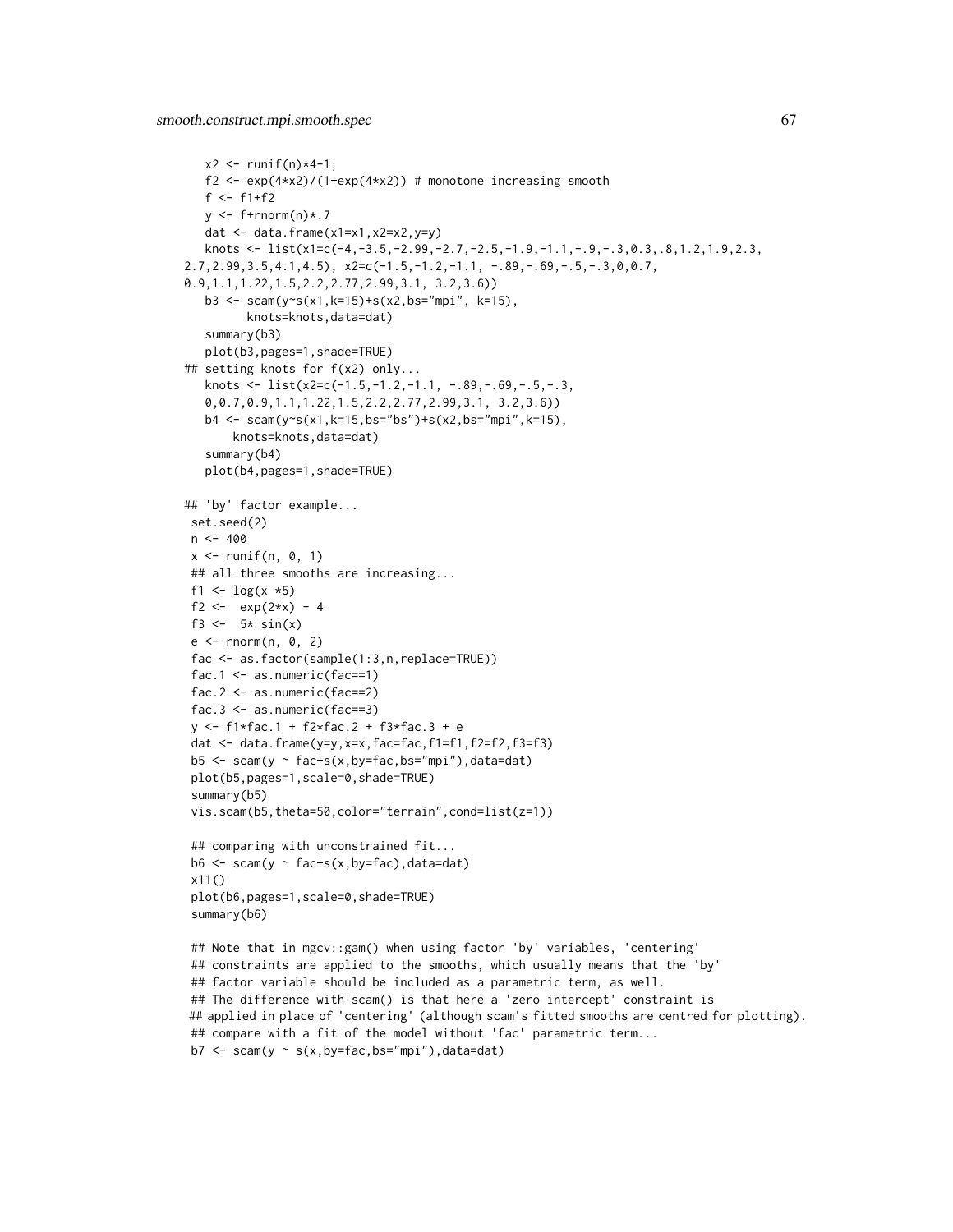```
summary(b7)
summary(b5)
## numeric 'by' variable example...
set.seed(3)
n <- 200
x \leftarrow sort(runif(n,-1,2))z < - runif(n, -2, 3)
f <- exp(1.3*x)-5
y \leftarrow f * z + \text{norm}(n) * 2dat <- data.frame(x=x,y=y,z=z)
b \leq scam(y\leq(x,by=z,bs="mpiBy"),data=dat)
plot(b,shade=TRUE)
summary(b)
## unconstrained fit...
b1 <- scam(y~s(x,k=15,by=z),data=dat)
plot(b1,shade=TRUE)
summary(b1)
## End(Not run)
```
smooth.construct.po.smooth.spec

*Constructor for monotone increasing P-splines in SCAMs*

### Description

This is a special method function for creating univariate smooths subject to a positivity constraint which is built by the mgcv constructor function for smooth terms, smooth.construct. It is constructed using monotonic P-splines. This smooth is specified via model terms suach as  $s(x, k, b s = "po", m=2)$ , where k denotes the basis dimension and  $m+1$  is the order of the B-spline basis.

Note: Models that include this smooth should not have an intercept. See examples below.

## Usage

```
## S3 method for class 'po.smooth.spec'
smooth.construct(object, data, knots)
```
## Arguments

| object | A smooth specification object, generated by an s term in a GAM formula.                                                                    |
|--------|--------------------------------------------------------------------------------------------------------------------------------------------|
| data   | A data frame or list containing the data required by this term, with names given<br>by object \$term. The by variable is the last element. |
| knots  | An optional list containing the knots supplied for basis setup. If it is NULL then<br>the knot locations are generated automatically.      |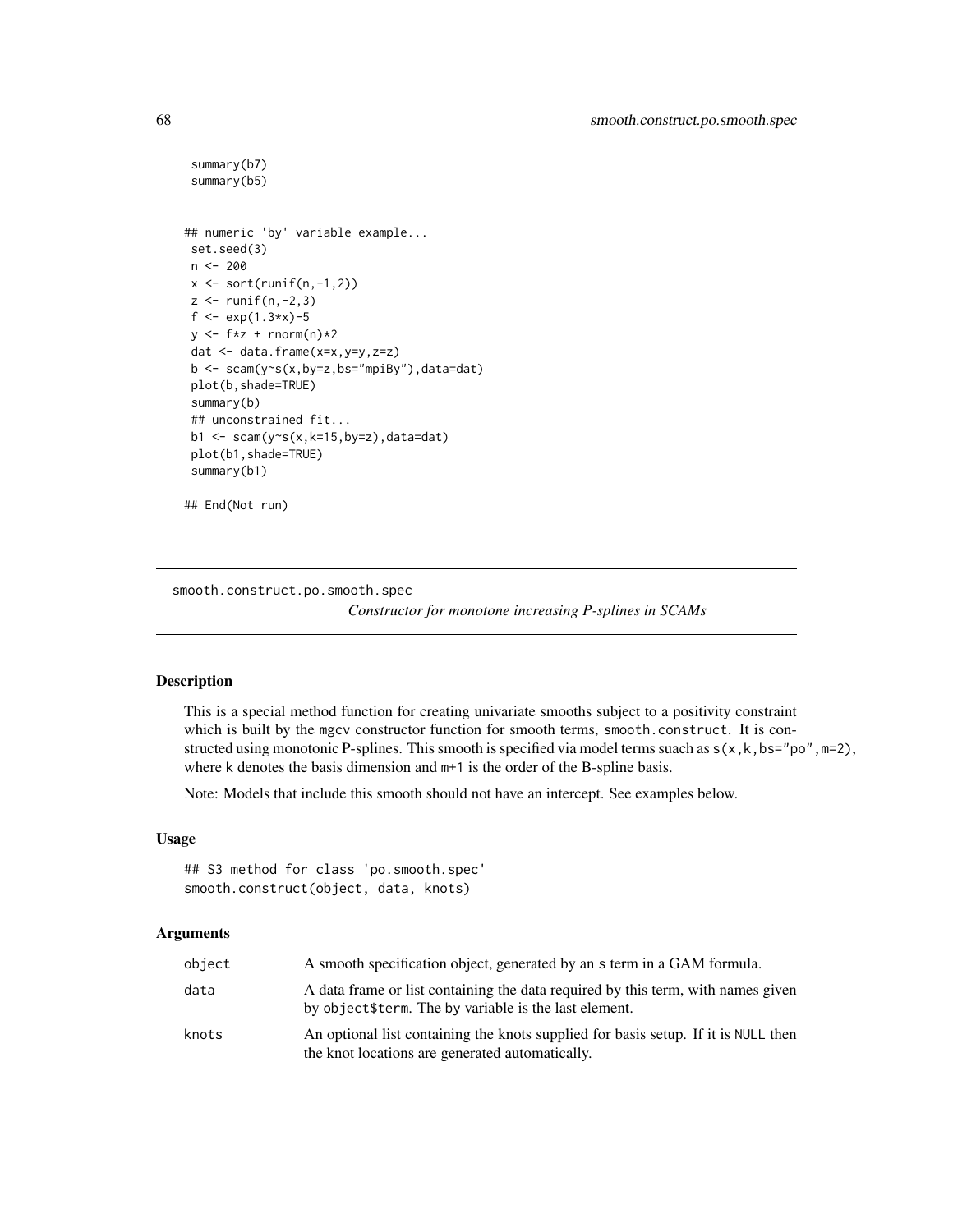## Value

An object of class "po.smooth".

## Author(s)

Natalya Pya <nat.pya@gmail.com>

# References

Pya, N. and Wood, S.N. (2015) Shape constrained additive models. Statistics and Computing, 25(3), 543-559

Pya, N. (2010) Additive models with shape constraints. PhD thesis. University of Bath. Department of Mathematical Sciences

## See Also

[smooth.construct.mpd.smooth.spec](#page-61-0), [smooth.construct.cv.smooth.spec](#page-44-0), [smooth.construct.cx.smooth.spec](#page-47-0), [smooth.construct.mdcv.smooth.spec](#page-49-0), [smooth.construct.mdcx.smooth.spec](#page-51-0), [smooth.construct.micv.smooth.spec](#page-53-0), [smooth.construct.micx.smooth.spec](#page-55-0)

```
## SCOP-splines example with positivity constraint...
  ## simulating data...
## Not run:
   require(scam)
   set.seed(3)
   n < -100x <- seq(-3,3,length.out=100)
   f \leftarrow \text{dnorm}(x)y \leftarrow f + \text{rnorm}(n) \times 0.1b \leq -\text{scam}(y \sim s(x, bs = "po") - 1)b1 \leq -\text{scam}(y \leq (x)) ## unconstrained model
   plot(x,y)
   lines(x,f)
   lines(x,fitted(b),col=2)
   lines(x,fitted(b1),col=3)
  ## two-term example...
  set.seed(3)
  n <- 200
  x1 \leftarrow \text{seq}(-3, 3, \text{length}.)f1 \leftarrow 3*exp(-x1^2) ## positively constrained smooth
  x2 \le runif(n) *3-1;
  f2 <- exp(4*x2)/(1+exp(4*x2)) # monotone increasing smooth
  f \leftarrow f1+f2y \leftarrow f+rnorm(n)*0.3dat \leq data.frame(x1=x1,x2=x2,y=y)
  ## fit model, results, and plot...
```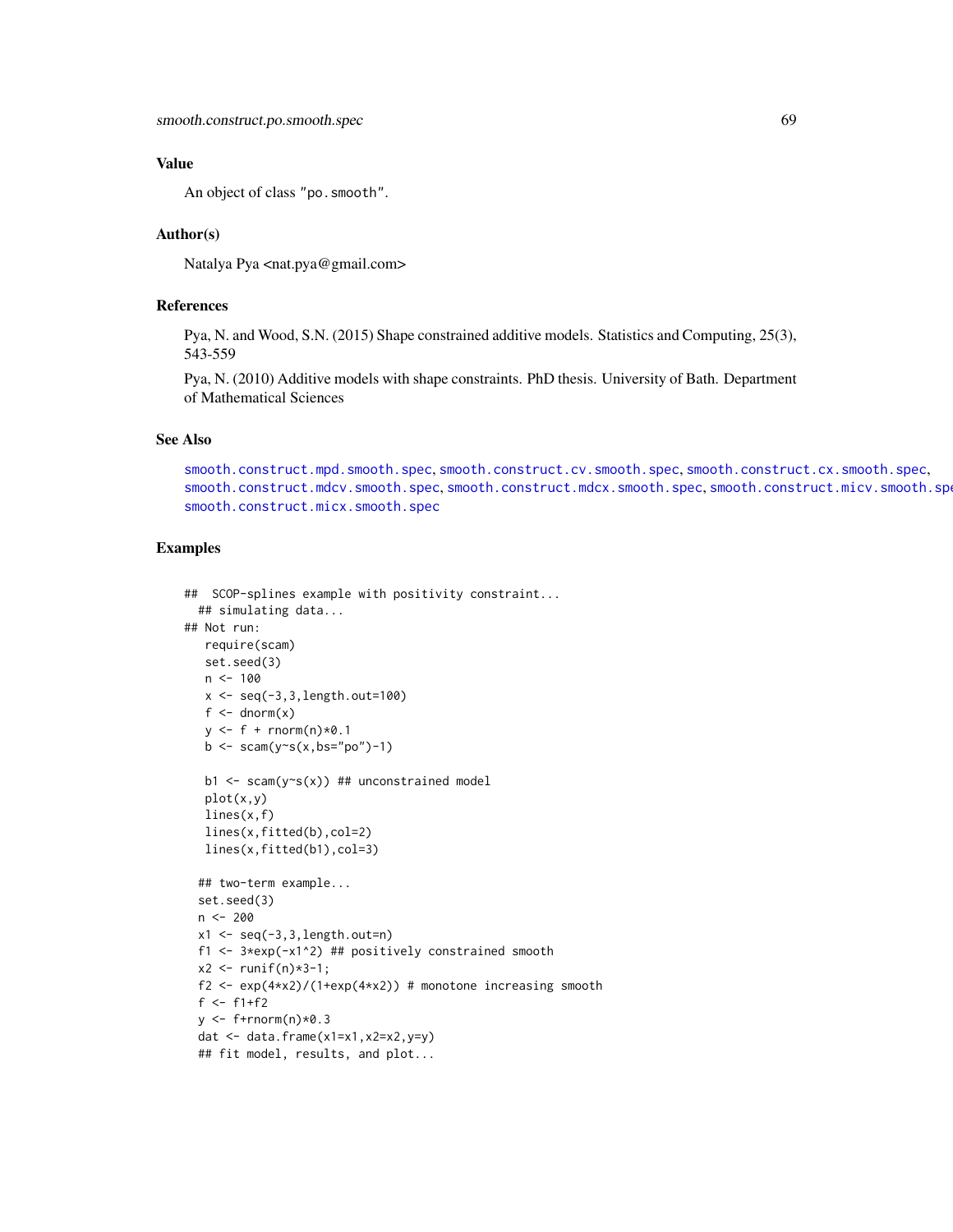```
b2 \leq scam(y~s(x1,bs="po")+s(x2,bs="mpi")-1,data=dat)
 summary(b2)
 plot(b2,pages=1)
 b3 <- scam(y~s(x1,bs="ps")+s(x2,bs="ps"),data=dat) ## unconstrained model
 summary(b3)
 plot(b3,pages=1)
## End(Not run)
```
smooth.construct.tecvcv.smooth.spec

*Tensor product smoothing constructor for bivariate function subject to double concavity constraint*

### Description

This is a special method function for creating tensor product bivariate smooths subject to double concavity constraint, i.e. concavity constraint wrt both the first and the second covariates. This is built by the mgcv constructor function for smooth terms, smooth.construct. It is constructed from a pair of single penalty marginal smooths which are represented using the B-spline basis functions. This tensor product is specified by model terms such as  $s(x1, x2, k=c(q1, q2), bs="tevcvcv", m=c(2,2)),$ where q1 and q2 denote the basis dimensions for the marginal smooths.

#### Usage

## S3 method for class 'tecvcv.smooth.spec' smooth.construct(object, data, knots)

## Arguments

| object | A smooth specification object, generated by an s term in a GAM formula.                                                                     |
|--------|---------------------------------------------------------------------------------------------------------------------------------------------|
| data   | A data frame or list containing the values of the elements of object \$term, with<br>names given by object\$term.                           |
| knots  | An optional list containing the knots corresponding to object \$term. If it is<br>NULL then the knot locations are generated automatically. |

#### Value

An object of class "tecvcv.smooth". In addition to the usual elements of a smooth class documented under smooth.construct of the mgcv library, this object contains:

| p.ident | A vector of 0's and 1's for model parameter identification: 1's indicate parame- |
|---------|----------------------------------------------------------------------------------|
|         | ters which will be exponentiated, 0's - otherwise.                               |
| Zc      | A matrix of identifiability constraints.                                         |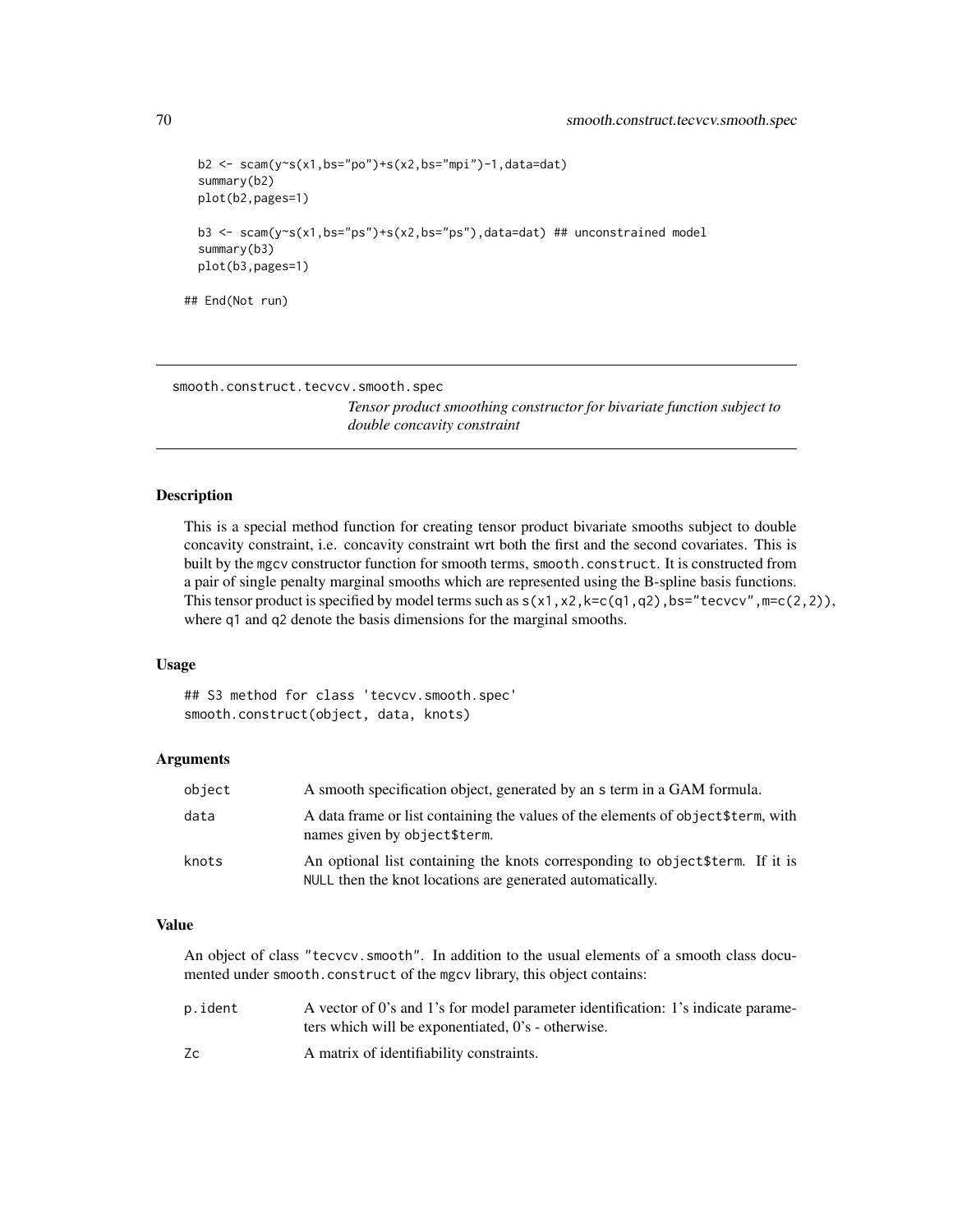### Author(s)

Natalya Pya <nat.pya@gmail.com>

#### **References**

Pya, N. and Wood, S.N. (2015) Shape constrained additive models. Statistics and Computing, 25(3), 543-559

## See Also

[smooth.construct.tedmd.smooth.spec](#page-78-0) [smooth.construct.temicx.smooth.spec](#page-83-0) smooth.construct.tedecx.smoot [smooth.construct.tecxcx.smooth.spec](#page-72-0) [smooth.construct.tecxcv.smooth.spec](#page-71-0)

#### Examples

```
## Not run:
## tensor product `tecvcv' example
  ## simulating data...
   set.seed(3)
   n < -30x1 \leftarrow sort(2*runif(n)-1)x2 \le sort(2*runif(n)-1)
   f1 \leq matrix(0,n,n)
   for (i in 1:n) for (j in 1:n)
         f1[i,j] <- -4*(x1[i]^2+x2[j]^2)
   f \leftarrow as-vector(t(f1))y <- f+rnorm(length(f))*.05
   x11 \leftarrow \text{matrix}(0, n, n)x11[,1:n] <- x1x11 \leftarrow as.vector(t(x11))x22 \le - rep(x2, n)
   dat <- list(x1=x11,x2=x22,y=y)
## fit model ...
   b \leq \text{scam}(y\text{-}s(x1,x2,k=c(10,10),bs='teccov")), data=dat)
## plot results ...
   par(mfrow=c(2,2),mar=c(4,4,2,2))
   plot(b,se=TRUE)
   plot(b,pers=TRUE,theta = 30, phi = 40)
   plot(y,b$fitted.values,xlab="Simulated data",ylab="Fitted data")
   x11()
   vis.scam(b, theta=30,phi=40)
   ## plotting the truth...
   x11()
   x1 \leftarrow \text{seq}(\text{min}(x1),\text{max}(x1),\text{length}.\text{out=30})x2 \leq -\text{seq}(\text{min}(x2),\text{max}(x2),\text{length.out}=30)f1 \leq matrix(0, n, n)for (i in 1:n) for (j in 1:n) f1[i,j] < -4*(x1[i]^{2}+x2[j]^{2})persp(x1, x2, f1, theta = 30, phi = 40)
```
## End(Not run)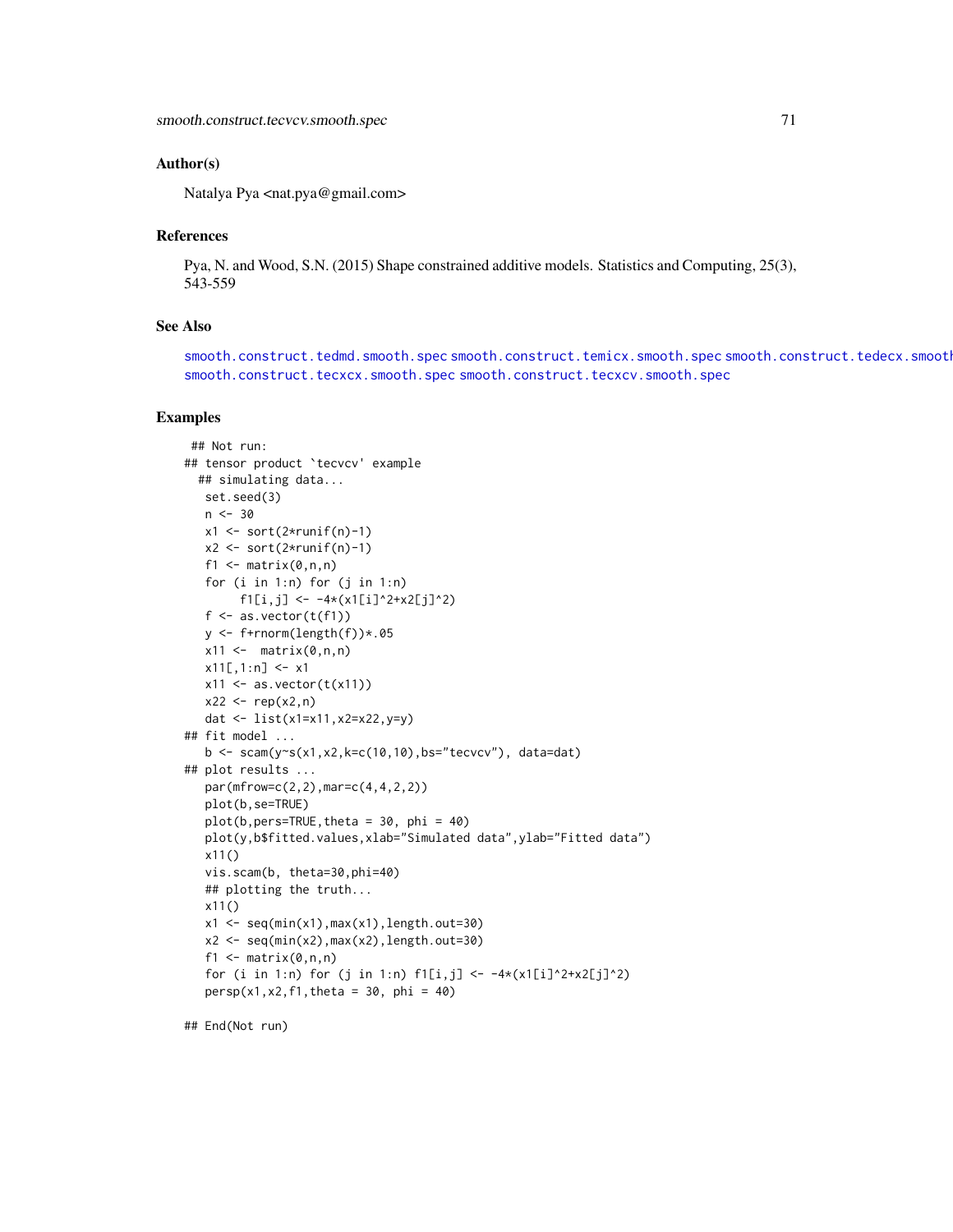<span id="page-71-0"></span>smooth.construct.tecxcv.smooth.spec

*Tensor product smoothing constructor for bivariate function subject to mixed constraints: convexity constraint wrt the first covariate and concavity wrt the second one*

#### Description

This is a special method function for creating tensor product bivariate smooths subject to mixed constraints, convexity constraint wrt the first covariate and concavity wrt the second one. This is built by the mgcv constructor function for smooth terms, smooth.construct. It is constructed from a pair of single penalty marginal smooths which are represented using the B-spline basis functions. This tensor product is specified by model terms such as  $s(x1, x2, k=c(q1, q2), bs="teexcv", m=c(2,2)),$ where q1 and q2 denote the basis dimensions for the marginal smooths.

#### Usage

## S3 method for class 'tecxcv.smooth.spec' smooth.construct(object, data, knots)

#### Arguments

| object | A smooth specification object, generated by an s term in a GAM formula.                                                                     |
|--------|---------------------------------------------------------------------------------------------------------------------------------------------|
| data   | A data frame or list containing the values of the elements of object \$term, with<br>names given by object\$term.                           |
| knots  | An optional list containing the knots corresponding to object \$term. If it is<br>NULL then the knot locations are generated automatically. |

## Value

An object of class "tecxcv.smooth". In addition to the usual elements of a smooth class documented under smooth.construct of the mgcv library, this object contains:

| p.ident | A vector of 0's and 1's for model parameter identification: 1's indicate parame- |
|---------|----------------------------------------------------------------------------------|
|         | ters which will be exponentiated, 0's - otherwise.                               |
| Zc      | A matrix of identifiability constraints.                                         |

### Author(s)

Natalya Pya <nat.pya@gmail.com>

#### References

Pya, N. and Wood, S.N. (2015) Shape constrained additive models. Statistics and Computing, 25(3), 543-559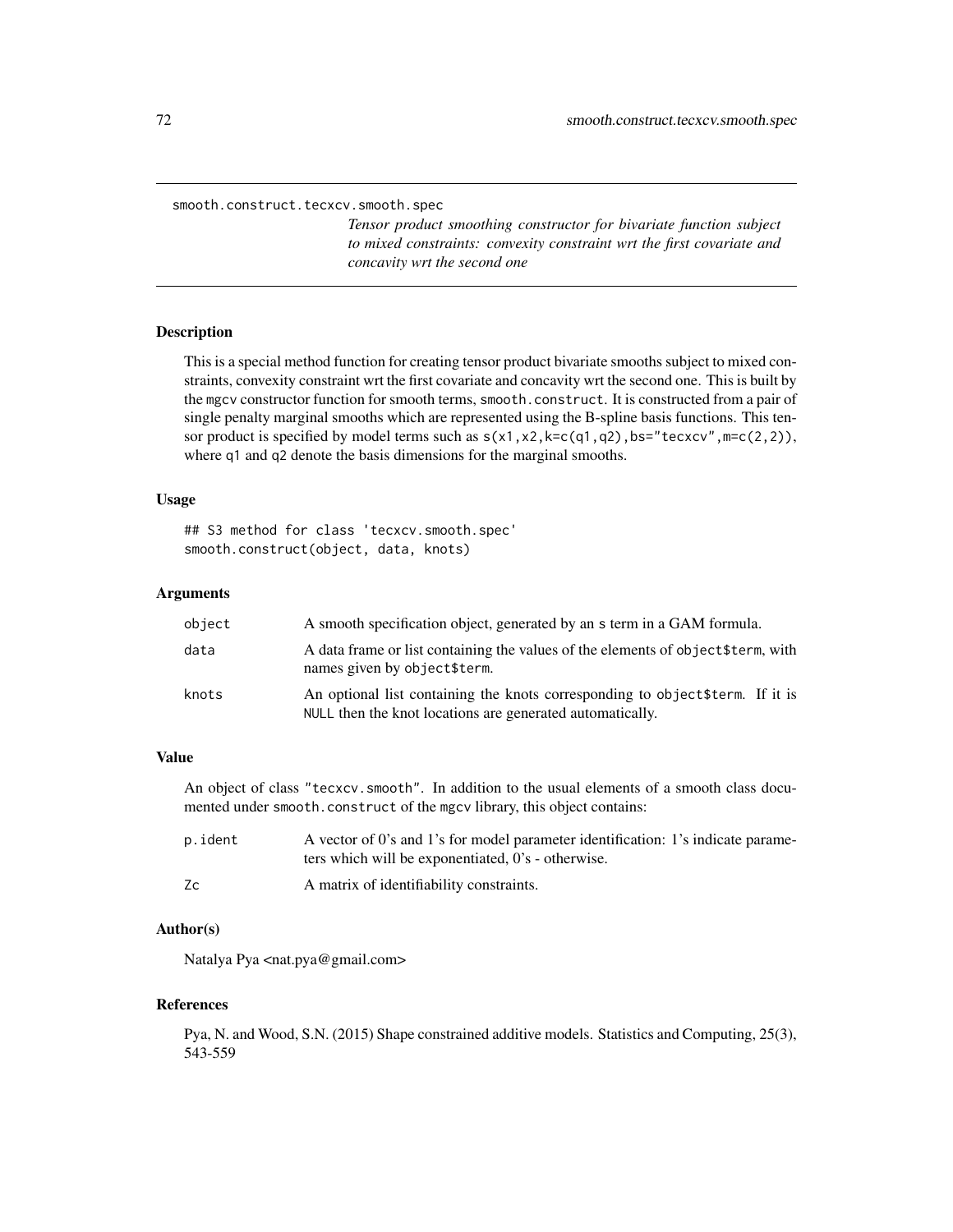<span id="page-72-1"></span>smooth.construct.tecxcx.smooth.spec 73

#### See Also

[smooth.construct.tedmd.smooth.spec](#page-78-0) [smooth.construct.tedecv.smooth.spec](#page-74-0) smooth.construct.tedecx.smoot [smooth.construct.tecvcv.smooth.spec](#page-69-0) [smooth.construct.tecxcx.smooth.spec](#page-72-0)

### Examples

```
## Not run:
## tensor product `tecxcv' example
  ## simulating data...
  set.seed(5)
   n < -30x1 \leftarrow sort(2*runif(n)-1)x2 \le sort(2*runif(n)-1)
   f1 \leftarrow matrix(0, n, n)for (i in 1:n) for (j in 1:n)
         f1[i,j] <- 2*x1[i]^2 - 4*x2[j]^2
   f \leftarrow as.vector(t(f1))y <- f+rnorm(length(f))*.05
   x11 \leftarrow \text{matrix}(0, n, n)x11[,1:n] <- x1x11 \leftarrow as.vector(t(x11))x22 \le - rep(x2, n)
   dat <- list(x1=x11,x2=x22,y=y)
## fit model ...
   b \leq scam(y\inftys(x1,x2,k=c(10,10),bs="tecxcv"), data=dat)
## plot results ...
   par(mfrow=c(2,2),mar=c(4,4,2,2))
   plot(b,se=TRUE)
   plot(b,pers=TRUE, theta = 30, phi = 40)plot(y,b$fitted.values,xlab="Simulated data",ylab="Fitted data")
   x11()
   vis.scam(b,theta=30,phi=40)
   ## plotting the truth...
   x11()
   x1 \leftarrow \text{seq}(\text{min}(x1),\text{max}(x1),\text{length}.\text{out=30})x2 \leq -\text{seq}(\text{min}(x2),\text{max}(x2),\text{length}.\text{out=30})f1 \leq matrix(0,n,n)
   for (i in 1:n) for (j in 1:n) f1[i,j] < -2*x1[i]<sup>2</sup> - 4*x2[j]<sup>2</sup>
   persp(x1, x2, f1, theta = 30, phi = 40)## End(Not run)
```
<span id="page-72-0"></span>smooth.construct.tecxcx.smooth.spec

*Tensor product smoothing constructor for bivariate function subject to double convexity constraint*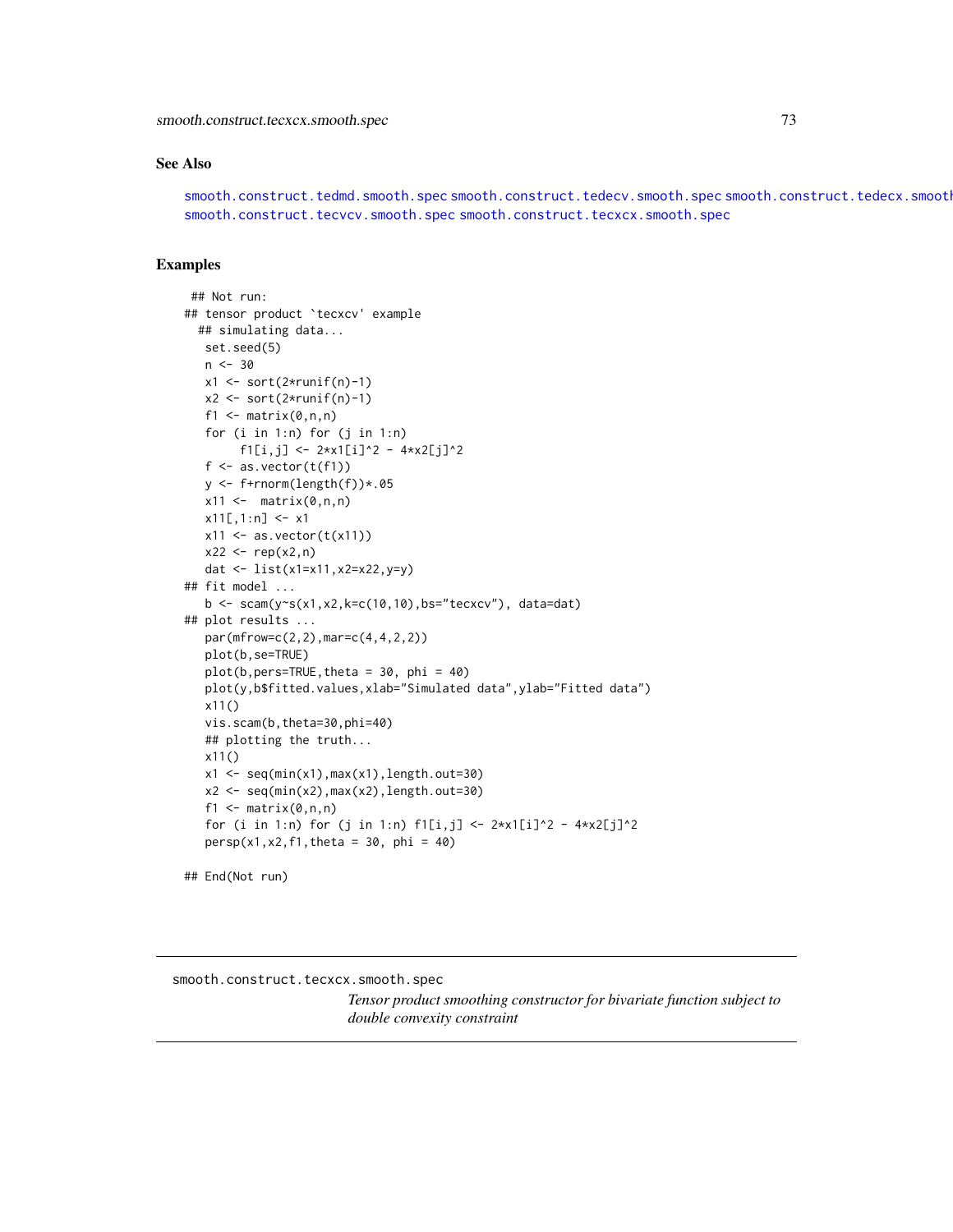#### <span id="page-73-0"></span>**Description**

This is a special method function for creating tensor product bivariate smooths subject to double convexity constraint, convexity constraint wrt both the first and the second covariates. This is built by the mgcv constructor function for smooth terms, smooth.construct. It is constructed from a pair of single penalty marginal smooths which are represented using the B-spline basis functions. This tensor product is specified by model terms such as  $s(x1, x2, k=c(q1, q2), bs="teccx", m=c(2,2)),$ where q1 and q2 denote the basis dimensions for the marginal smooths.

# Usage

## S3 method for class 'tecxcx.smooth.spec' smooth.construct(object, data, knots)

# Arguments

| object | A smooth specification object, generated by an s term in a GAM formula.                                                                     |
|--------|---------------------------------------------------------------------------------------------------------------------------------------------|
| data   | A data frame or list containing the values of the elements of object \$term, with<br>names given by object\$term.                           |
| knots  | An optional list containing the knots corresponding to object \$term. If it is<br>NULL then the knot locations are generated automatically. |

#### Value

An object of class "tecxcx.smooth". In addition to the usual elements of a smooth class documented under smooth.construct of the mgcv library, this object contains:

| p.ident | A vector of 0's and 1's for model parameter identification: 1's indicate parame- |
|---------|----------------------------------------------------------------------------------|
|         | ters which will be exponentiated, 0's - otherwise.                               |
| Zc      | A matrix of identifiability constraints.                                         |

#### Author(s)

Natalya Pya <nat.pya@gmail.com>

# References

Pya, N. and Wood, S.N. (2015) Shape constrained additive models. Statistics and Computing, 25(3), 543-559

#### See Also

[smooth.construct.tedmd.smooth.spec](#page-78-0) [smooth.construct.tedecv.smooth.spec](#page-74-0) smooth.construct.tedecx.smoot [smooth.construct.tecvcv.smooth.spec](#page-69-0) [smooth.construct.tecxcv.smooth.spec](#page-71-0)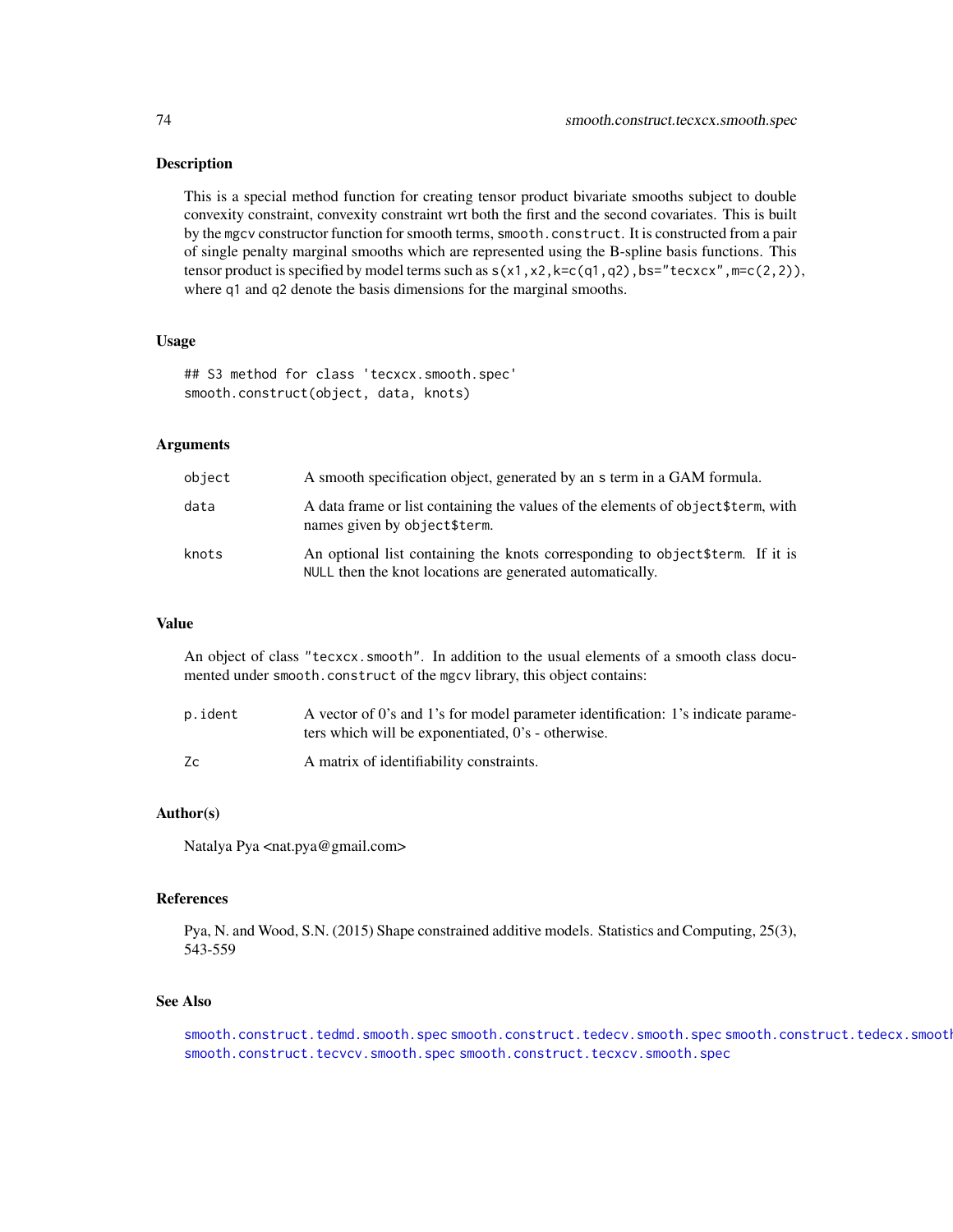#### <span id="page-74-1"></span>Examples

```
## Not run:
## tensor product `tecxcx' example
  ## simulating data...
   set.seed(1)
   n < -30x1 \le -\text{sort}(2 \times \text{runif(n)}-1)x2 \leftarrow sort(2*runif(n)-1)f1 \leq matrix(0,n,n)
   for (i in 1:n) for (j in 1:n)
        { f1[i,j] \leftarrow 2*(x1[i]'2 + x2[j]'2)}
   f \leftarrow as.vector(t(f1))y \leftarrow f+rnorm(length(f))*.05
   x11 \leftarrow \text{matrix}(0, n, n)x11[,1:n] <- x1x11 \leftarrow as.vector(t(x11))x22 \leq -rep(x2, n)dat <- list(x1=x11,x2=x22,y=y)
## fit model ...
   b \leq scam(y~s(x1,x2,k=c(10,10),bs="tecxcx"), data=dat)
## plot results ...
   par(mfrow=c(2,2),mar=c(4,4,2,2))
   plot(b,se=TRUE)
   plot(b,pers=TRUE, theta = 30, phi = 40)plot(y,b$fitted.values,xlab="Simulated data",ylab="Fitted data")
   x11()
   vis.scam(b,theta=20,phi=20)
   ## plotting the truth...
   x11()
   x1 \leftarrow \text{seq}(\text{min}(x1),\text{max}(x1),\text{length}.\text{out=30})x2 \leq -\text{seq}(\text{min}(x2),\text{max}(x2),\text{length}.\text{out=30})f1 \leftarrow matrix(0, n, n)for (i in 1:n) for (j in 1:n) f1[i,j] < -2*(x1[i]^{2} + x2[j]^{2})persp(x1, x2, f1, theta = 30, phi = 40)
```
## End(Not run)

<span id="page-74-0"></span>smooth.construct.tedecv.smooth.spec

*Tensor product smoothing constructor for bivariate function subject to mixed constraints: monotone decreasing constraint wrt the first covariate and concavity wrt the second one*

# Description

This is a special method function for creating tensor product bivariate smooths subject to mixed constraints, monotone decreasing constraint wrt the first covariate and concavity wrt the second one,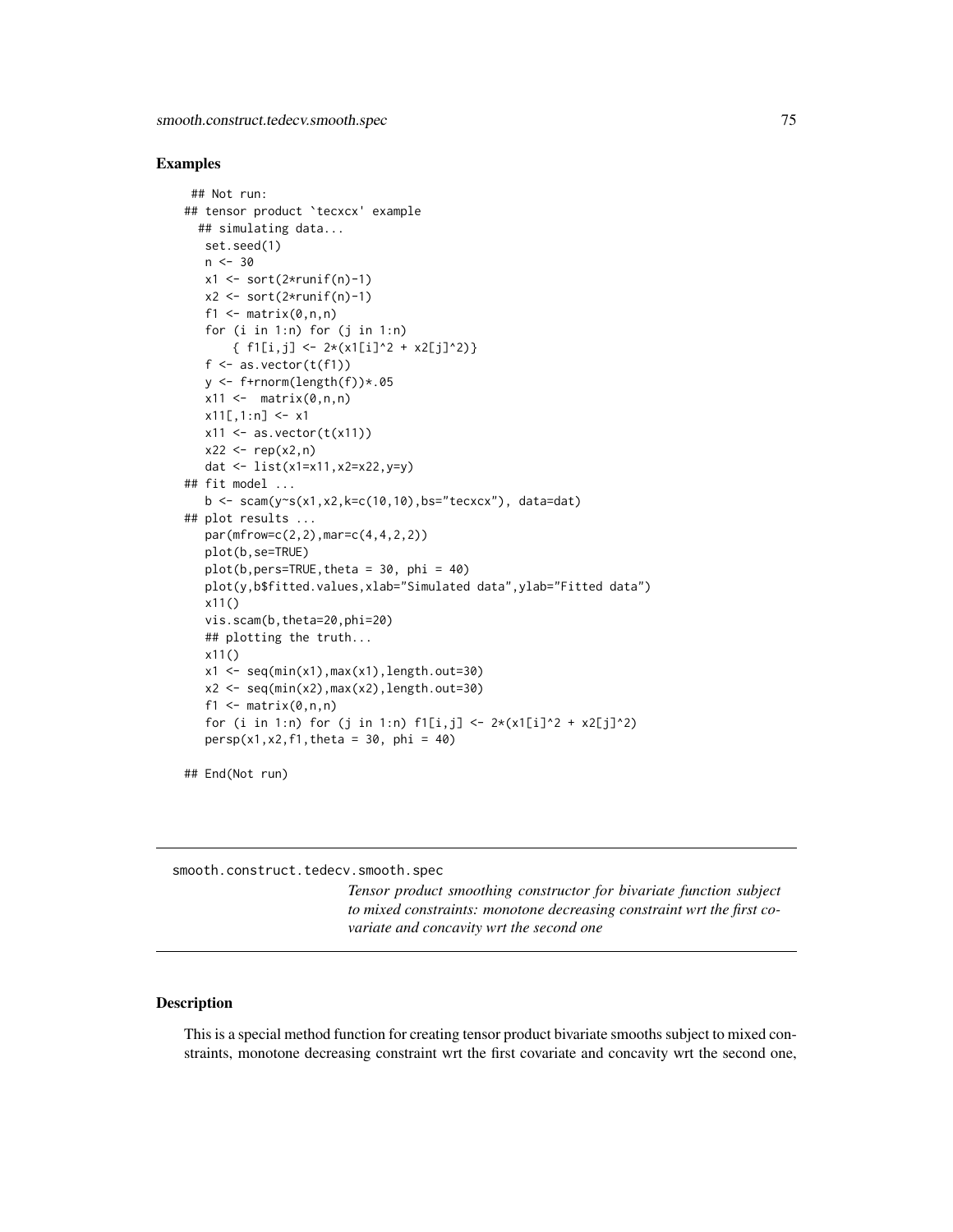which is built by the mgcv constructor function for smooth terms, smooth.construct. It is constructed from a pair of single penalty marginal smooths which are represented using the B-spline basis functions. This tensor product is specified by model terms such as  $s(x1, x2, k=c(q1, q2)$ , bs="tedecv", m=c(2,2)), where q1 and q2 denote the basis dimensions for the marginal smooths.

#### Usage

## S3 method for class 'tedecv.smooth.spec' smooth.construct(object, data, knots)

# Arguments

| object | A smooth specification object, generated by an s term in a GAM formula.                                                                     |
|--------|---------------------------------------------------------------------------------------------------------------------------------------------|
| data   | A data frame or list containing the values of the elements of object \$term, with<br>names given by object\$term.                           |
| knots  | An optional list containing the knots corresponding to object \$term. If it is<br>NULL then the knot locations are generated automatically. |

# Value

An object of class "tedecv.smooth". In addition to the usual elements of a smooth class documented under smooth.construct of the mgcv library, this object contains:

| p.ident | A vector of 0's and 1's for model parameter identification: 1's indicate parame- |
|---------|----------------------------------------------------------------------------------|
|         | ters which will be exponentiated, 0's - otherwise.                               |
| Zc      | A matrix of identifiability constraints.                                         |

#### Author(s)

Natalya Pya <nat.pya@gmail.com>

## References

Pya, N. and Wood, S.N. (2015) Shape constrained additive models. Statistics and Computing, 25(3), 543-559

# See Also

[smooth.construct.tedmd.smooth.spec](#page-78-0) [smooth.construct.temicx.smooth.spec](#page-83-0) smooth.construct.tedecx.smoot

```
## Not run:
## tensor product `tedecv' example
 ## simulating data...
  set.seed(2)
  n < -30x1 \leftarrow sort(runif(n)*4-1)x2 \le sort(2*runif(n)-1)
   f1 \leq matrix(0,n,n)
```
<span id="page-75-0"></span>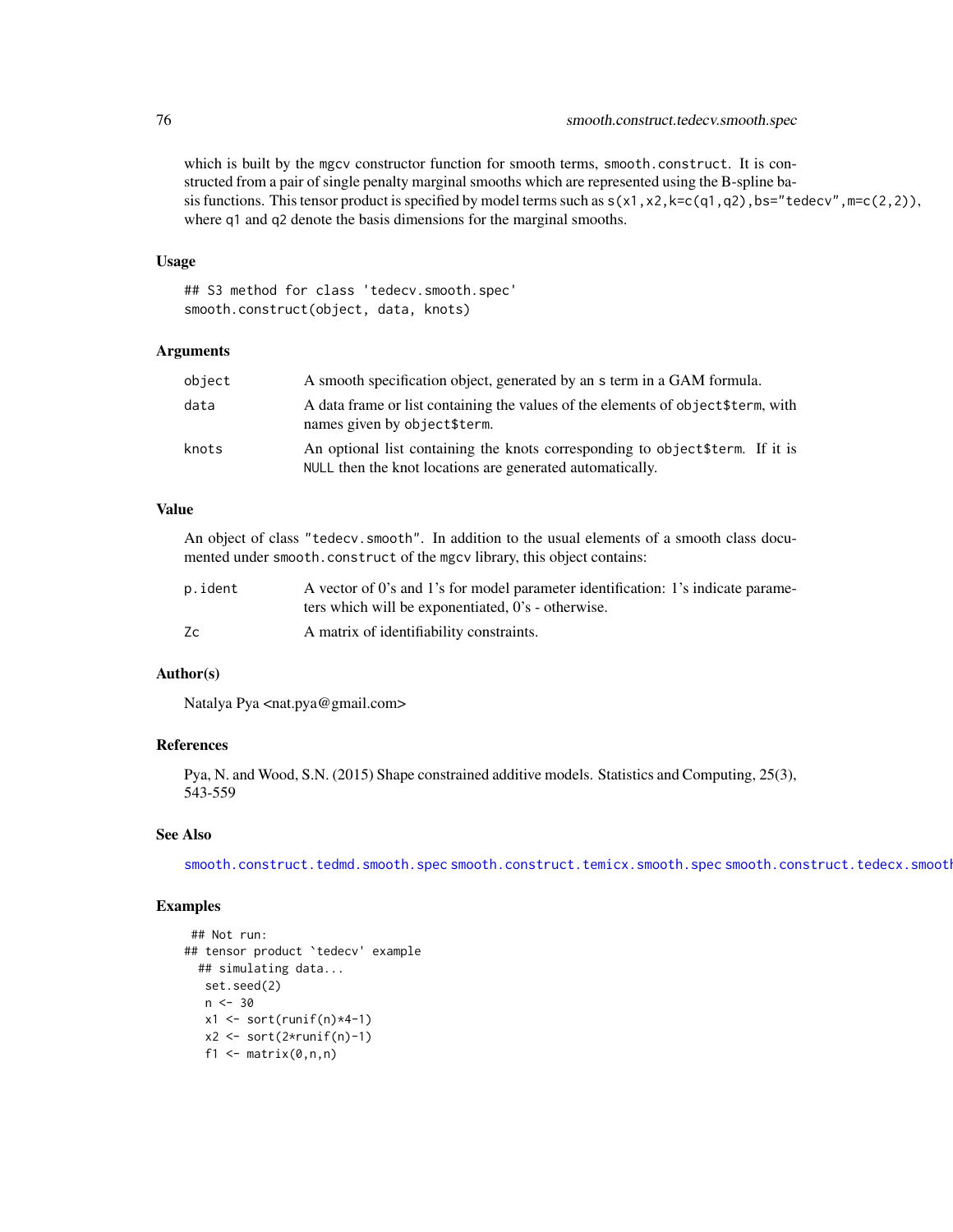```
for (i \text{ in } 1:n) for (j \text{ in } 1:n){ f1[i,j] <- -exp(4*x1[i])/(1+exp(4*x1[i])) - 4*x2[j]^2}
   f \leftarrow as.{vector(t(f1))}y \leftarrow f+rnorm(length(f))*0.1
   x11 \leftarrow \text{matrix}(0, n, n)x11[,1:n] <- x1x11 \leftarrow as.vector(t(x11))x22 \le - rep(x2, n)
   dat <- list(x1=x11,x2=x22,y=y)
## fit model ...
   b \leq scam(y~s(x1,x2,k=c(10,10),bs="tedecv",m=2), data=dat)
## plot results ...
   par(mfrow=c(2,2),mar=c(4,4,2,2))
   plot(b,se=TRUE)
   plot(b,pers=TRUE,theta = 30, phi = 40)
   plot(y,b$fitted.values,xlab="Simulated data",ylab="Fitted data")
   x11()
   vis.scam(b, theta=30)
   ## plotting the truth...
   x11()
   x1 \leftarrow \text{seq}(\text{min}(x1),\text{max}(x1),\text{length}.\text{out=30})x2 <- seq(min(x2),max(x2),length.out=30)
   f1 \leq matrix(0,n,n)
   for (i in 1:n) for (j in 1:n) f1[i,j] < -exp(4*x1[i])/(1+exp(4*x1[i])) - 4*x2[j]^2persp(x1, x2, f1, theta = 30, phi = 40)
```

```
## End(Not run)
```

```
smooth.construct.tedecx.smooth.spec
```
*Tensor product smoothing constructor for bivariate function subject to mixed constraints: monotone decreasing constraint wrt the first covariate and convexity wrt the second one*

# Description

This is a special method function for creating tensor product bivariate smooths subject to mixed constraints, monotone decreasing constraint wrt the first covariate and convexity wrt the second one, which is built by the mgcv constructor function for smooth terms, smooth.construct. It is constructed from a pair of single penalty marginal smooths which are represented using the B-spline basis functions. This tensor product is specified by model terms such as  $s(x1, x2, k=c(q1, q2)$ , bs="tedecx",  $m=c(2, 2)$ ), where q1 and q2 denote the basis dimensions for the marginal smooths.

#### Usage

```
## S3 method for class 'tedecx.smooth.spec'
smooth.construct(object, data, knots)
```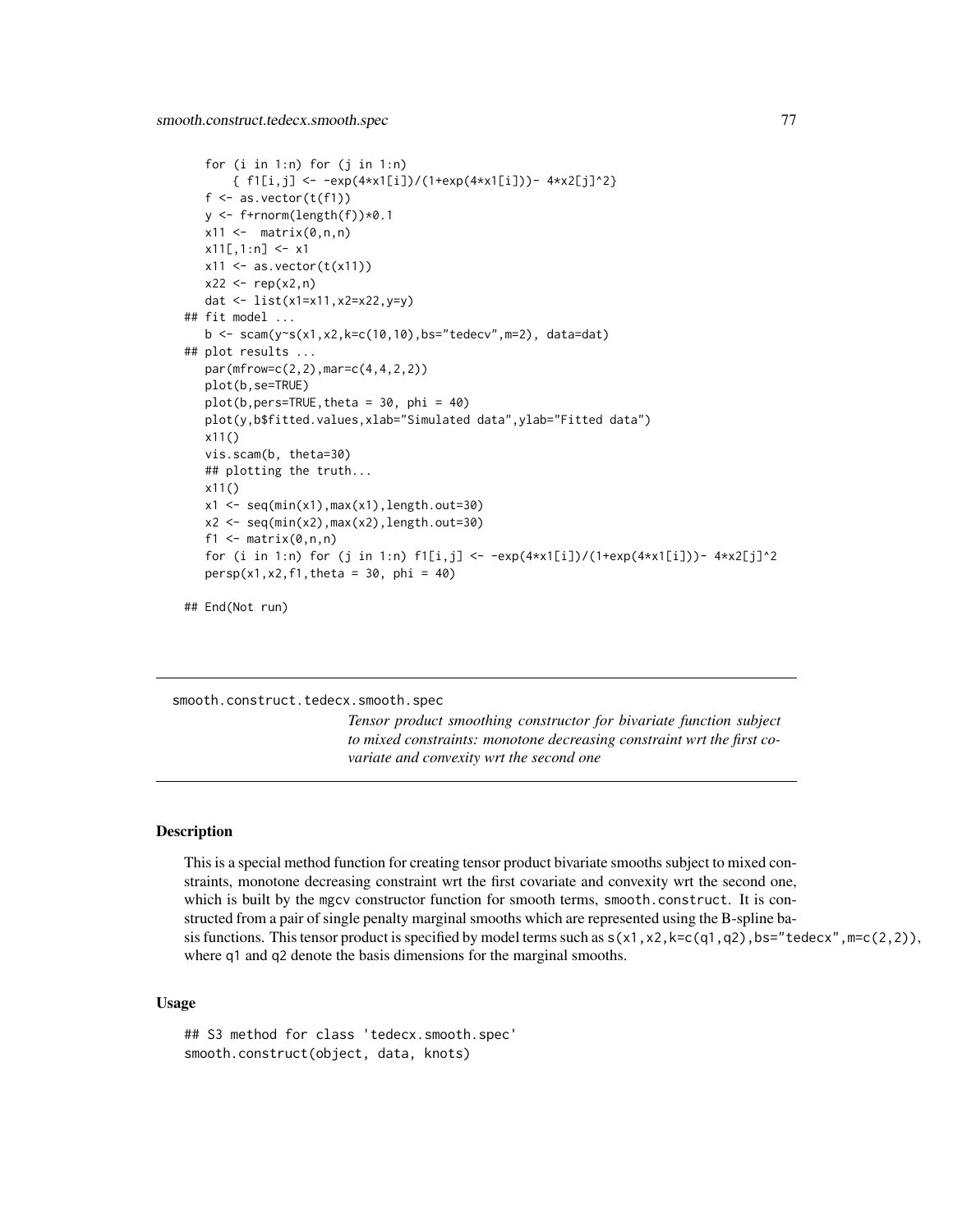#### <span id="page-77-0"></span>**Arguments**

| object | A smooth specification object, generated by an s term in a GAM formula.                                                                     |
|--------|---------------------------------------------------------------------------------------------------------------------------------------------|
| data   | A data frame or list containing the values of the elements of object \$term, with<br>names given by object\$term.                           |
| knots  | An optional list containing the knots corresponding to object \$term. If it is<br>NULL then the knot locations are generated automatically. |

# Value

An object of class "tedecx.smooth". In addition to the usual elements of a smooth class documented under smooth.construct of the mgcv library, this object contains:

| p.ident | A vector of 0's and 1's for model parameter identification: 1's indicate parame- |
|---------|----------------------------------------------------------------------------------|
|         | ters which will be exponentiated, 0's - otherwise.                               |
| Zc      | A matrix of identifiability constraints.                                         |

## Author(s)

Natalya Pya <nat.pya@gmail.com>

#### References

Pya, N. and Wood, S.N. (2015) Shape constrained additive models. Statistics and Computing, 25(3), 543-559

### See Also

[smooth.construct.tedmd.smooth.spec](#page-78-0) [smooth.construct.tedecv.smooth.spec](#page-74-0)

```
## Not run:
## tensor product `tedecx' example
  ## simulating data...
   set.seed(2)
   n < -30x1 \leftarrow sort(runif(n)*4-1)x2 \le sort(2*runif(n)-1)
   f1 \leq matrix(0,n,n)
   for (i in 1:n) for (j in 1:n)
        f1[i,j] <- -exp(4*x1[i])/(1+exp(4*x1[i])) + 2*x2[j]^2f \leftarrow as.{vector(t(f1))}y \leftarrow f+rnorm(length(f))*0.05
   x11 \leftarrow \text{matrix}(0, n, n)x11[,1:n] <- x1x11 \leftarrow as.vector(t(x11))x22 < - rep(x2, n)
   dat <- list(x1=x11,x2=x22,y=y)
## fit model ...
```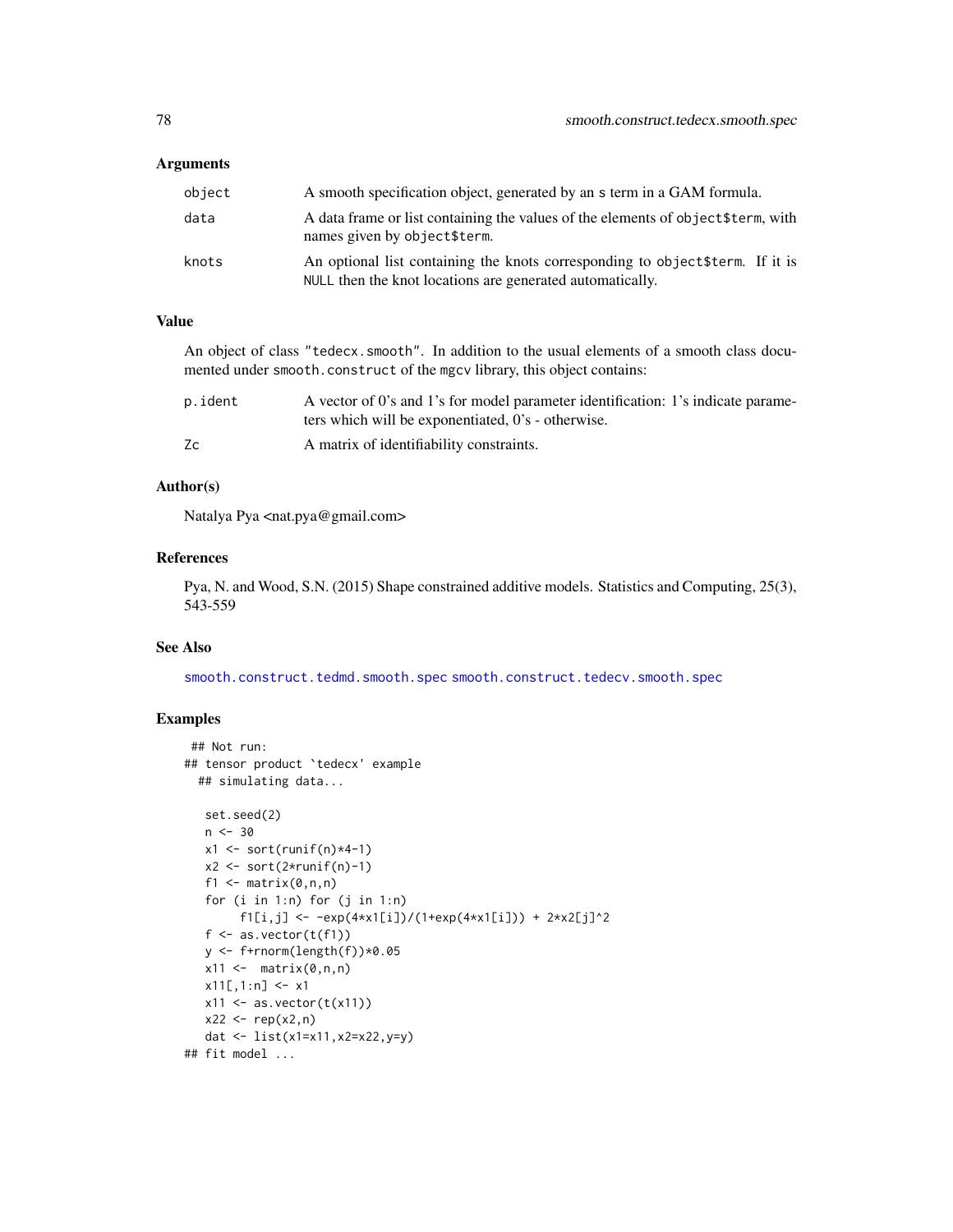<span id="page-78-1"></span>smooth.construct.tedmd.smooth.spec 79

```
b \leq -\text{scam}(y \leq (x1, x2, k=c(10, 10), bs='tedecx", m=2), not.exp=True, data=dat)## b1 <- scam(y~s(x1,bs="mpd",m=2)+s(x2,bs="cx",m=2), data=dat)
## plot results ...
   par(mfrow=c(2,2),mar=c(4,4,2,2))
   plot(b,se=TRUE)
   plot(b,pers=TRUE,theta = 30, phi = 40)
   plot(y,b$fitted.values,xlab="Simulated data",ylab="Fitted data")
   x11()
   vis.scam(b,theta=20,phi=20)
   ## plotting the truth...
   x11()
   x1 \leftarrow \text{seq}(\text{min}(x1),\text{max}(x1),\text{length}.\text{out=30})x2 \leq -\text{seq}(\min(x2),\max(x2),\text{length}.\text{out=30})f1 \leq matrix(0, n, n)for (i in 1:n) for (j in 1:n) f1[i,j] < -exp(4*x1[i])/(1+exp(4*x1[i])) + 2*x2[j]^2persp(x1, x2, f1, theta = 30, phi = 40)## End(Not run)
```
<span id="page-78-0"></span>smooth.construct.tedmd.smooth.spec

*Tensor product smoothing constructor for bivariate function subject to double monotone decreasing constraint*

# **Description**

This is a special method function for creating tensor product bivariate smooths subject to double monotone decreasing constraints which is built by the mgcv constructor function for smooth terms, smooth.construct. It is constructed from a pair of single penalty marginal smooths which are represented using the B-spline basis functions. This tensor product is specified by model terms such as  $s(x1, x2, k=c(q1, q2), bs="tedmd", m=c(2, 2))$ , where q1 and q2 denote the basis dimensions for the marginal smooths.

# Usage

```
## S3 method for class 'tedmd.smooth.spec'
smooth.construct(object, data, knots)
```
#### Arguments

| object | A smooth specification object, generated by an s term in a GAM formula.                                                                     |
|--------|---------------------------------------------------------------------------------------------------------------------------------------------|
| data   | A data frame or list containing the values of the elements of object \$term, with<br>names given by object\$term.                           |
| knots  | An optional list containing the knots corresponding to object \$term. If it is<br>NULL then the knot locations are generated automatically. |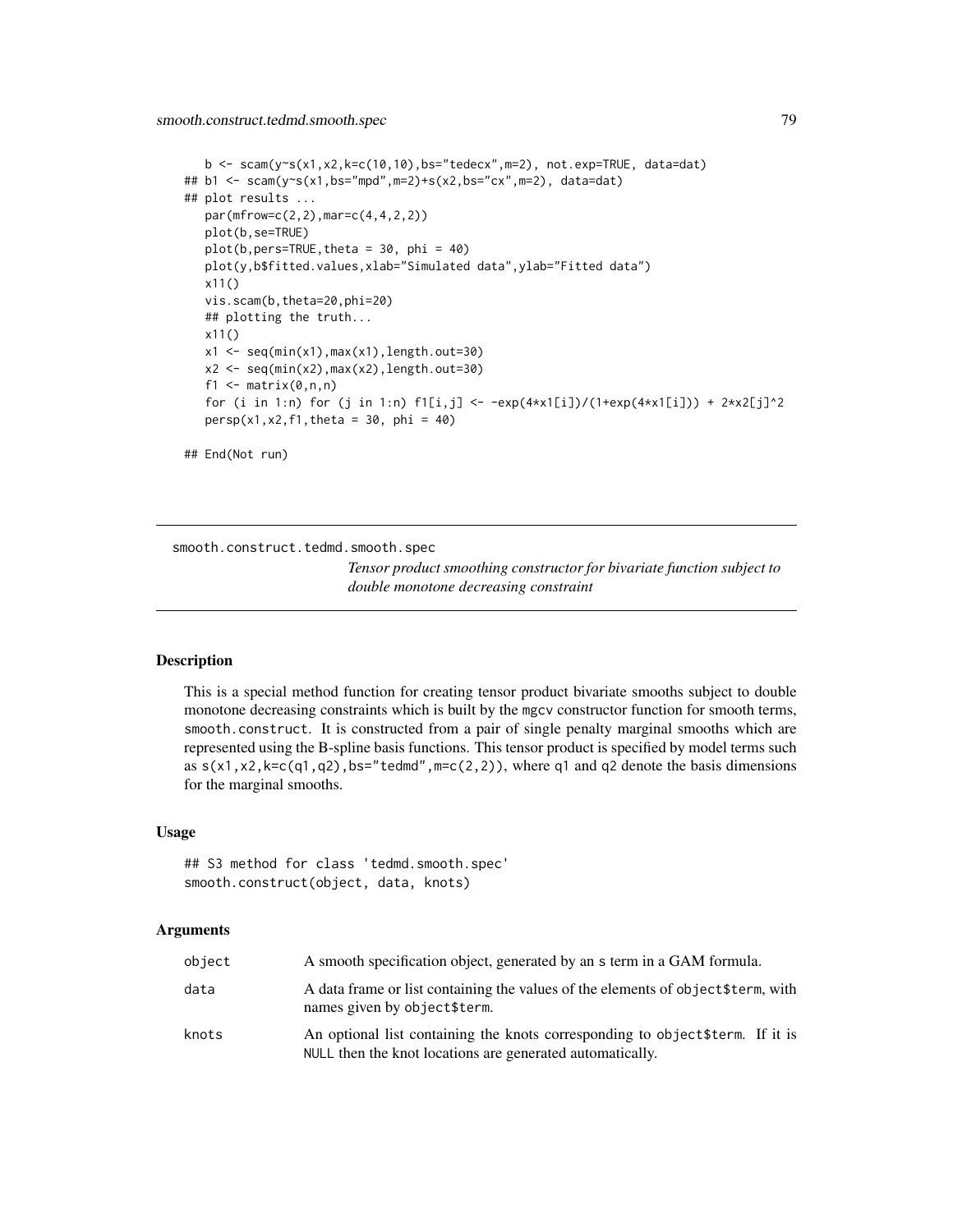<span id="page-79-0"></span>An object of class "tedmd.smooth". In addition to the usual elements of a smooth class documented under smooth.construct of the mgcv library, this object contains:

| p.ident | A vector of 0's and 1's for model parameter identification: 1's indicate parame- |
|---------|----------------------------------------------------------------------------------|
|         | ters which will be exponentiated, 0's - otherwise.                               |
| Zс      | A matrix of identifiability constraints.                                         |

#### Author(s)

Natalya Pya <nat.pya@gmail.com>

#### References

Pya, N. and Wood, S.N. (2015) Shape constrained additive models. Statistics and Computing, 25(3), 543-559

Pya, N. (2010) Additive models with shape constraints. PhD thesis. University of Bath. Department of Mathematical Sciences

#### See Also

[smooth.construct.tedmi.smooth.spec](#page-80-0)

```
## Not run:
## tensor product `tedmd' example
  ## simulating data...
  require(scam)
  set.seed(2)
  n < -30x1 \leftarrow sort(runif(n)*4-1)x2 \le sort(runif(n))
   f1 \leq matrix(0,n,n)
   for (i \text{ in } 1:n) for (j \text{ in } 1:n){ f1[i,j] <- -exp(4*x1[i])/(1+exp(4*x1[i]))-2*exp(x2[j]-0.5)}
   f \leftarrow as.vector(t(f1))y <- f+rnorm(length(f))*0.1
   x11 \leftarrow \text{matrix}(0, n, n)x11[,1:n] <- x1x11 \leftarrow as.vector(t(x11))x22 < - rep(x2, n)
  dat <- list(x1=x11,x2=x22,y=y)
## fit model ...
   b \leq scam(y\inftys(x1,x2,k=c(10,10),bs="tedmd",m=2),
             family=gaussian(link="identity"), data=dat)
## plot results ...
   par(mfrow=c(2,2),mar=c(4,4,2,2))
   plot(b,se=TRUE)
   plot(b,pers=TRUE, theta = 80, phi = 40)plot(y,b$fitted.values,xlab="Simulated data",ylab="Fitted data")
```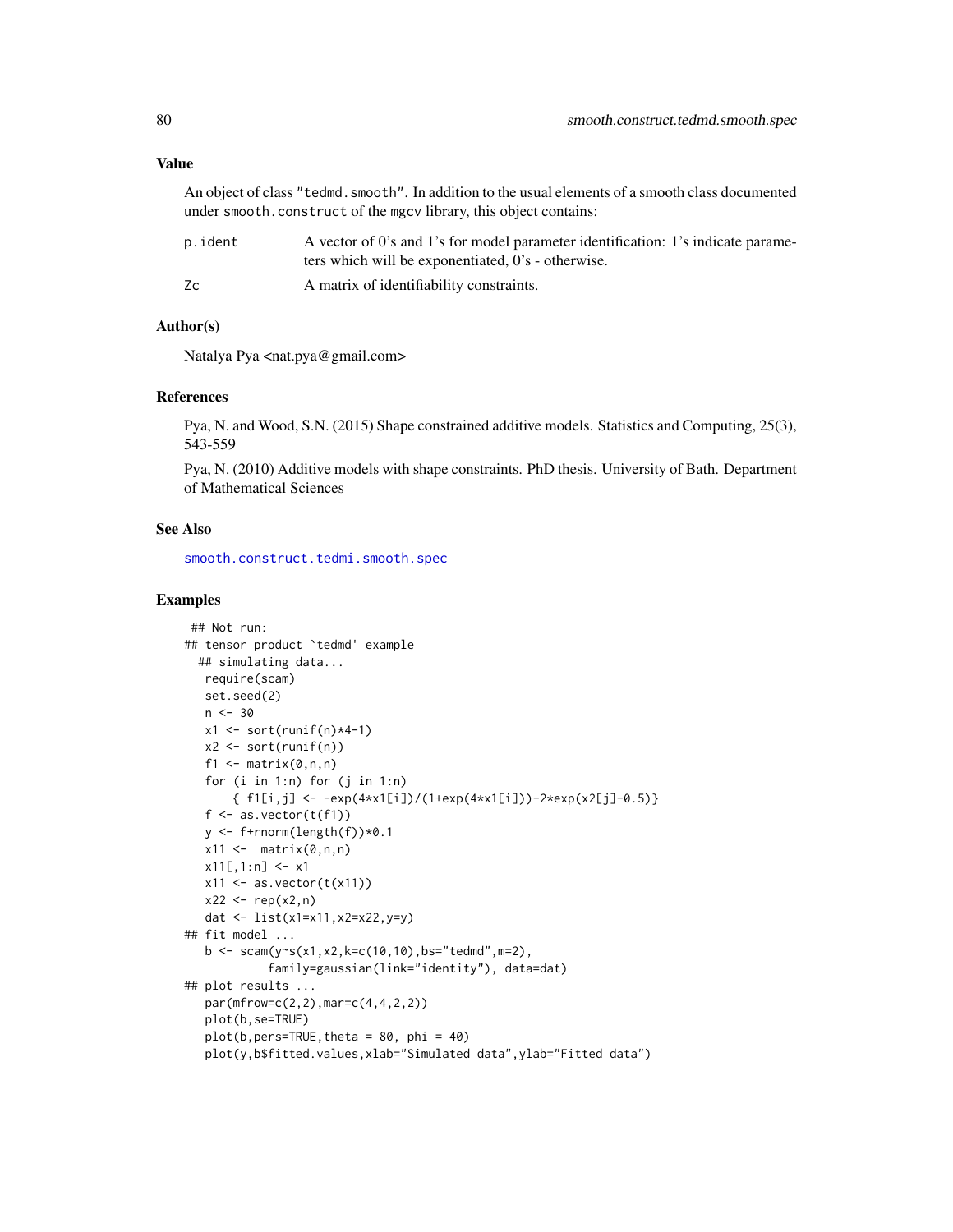<span id="page-80-1"></span>## End(Not run)

<span id="page-80-0"></span>smooth.construct.tedmi.smooth.spec

*Tensor product smoothing constructor for bivariate function subject to double monotone increasing constraint*

#### Description

This is a special method function for creating tensor product bivariate smooths subject to double monotone increasing constraints which is built by the mgcv constructor function for smooth terms, smooth.construct. It is constructed from a pair of single penalty marginal smooths which are represented using the B-spline basis functions. This tensor product is specified by model terms such as  $s(x1, x2, k=c(q1, q2), bs="tedmi", m=c(2, 2))$ , where q1 and q2 denote the basis dimensions for the marginal smooths.

#### Usage

## S3 method for class 'tedmi.smooth.spec' smooth.construct(object, data, knots)

#### Arguments

| object | A smooth specification object, generated by an s term in a GAM formula.                                                                     |
|--------|---------------------------------------------------------------------------------------------------------------------------------------------|
| data   | A data frame or list containing the values of the elements of object \$term, with<br>names given by object\$term.                           |
| knots  | An optional list containing the knots corresponding to object \$term. If it is<br>NULL then the knot locations are generated automatically. |

# Value

An object of class "tedmi. smooth". In addition to the usual elements of a smooth class documented under smooth.construct of the mgcv library, this object contains:

| p.ident | A vector of 0's and 1's for model parameter identification: 1's indicate parame- |
|---------|----------------------------------------------------------------------------------|
|         | ters which will be exponentiated, 0's - otherwise.                               |
| Zc      | A matrix of identifiability constraints.                                         |

#### Author(s)

Natalya Pya <nat.pya@gmail.com>

# References

Pya, N. and Wood, S.N. (2015) Shape constrained additive models. Statistics and Computing, 25(3), 543-559

Pya, N. (2010) Additive models with shape constraints. PhD thesis. University of Bath. Department of Mathematical Sciences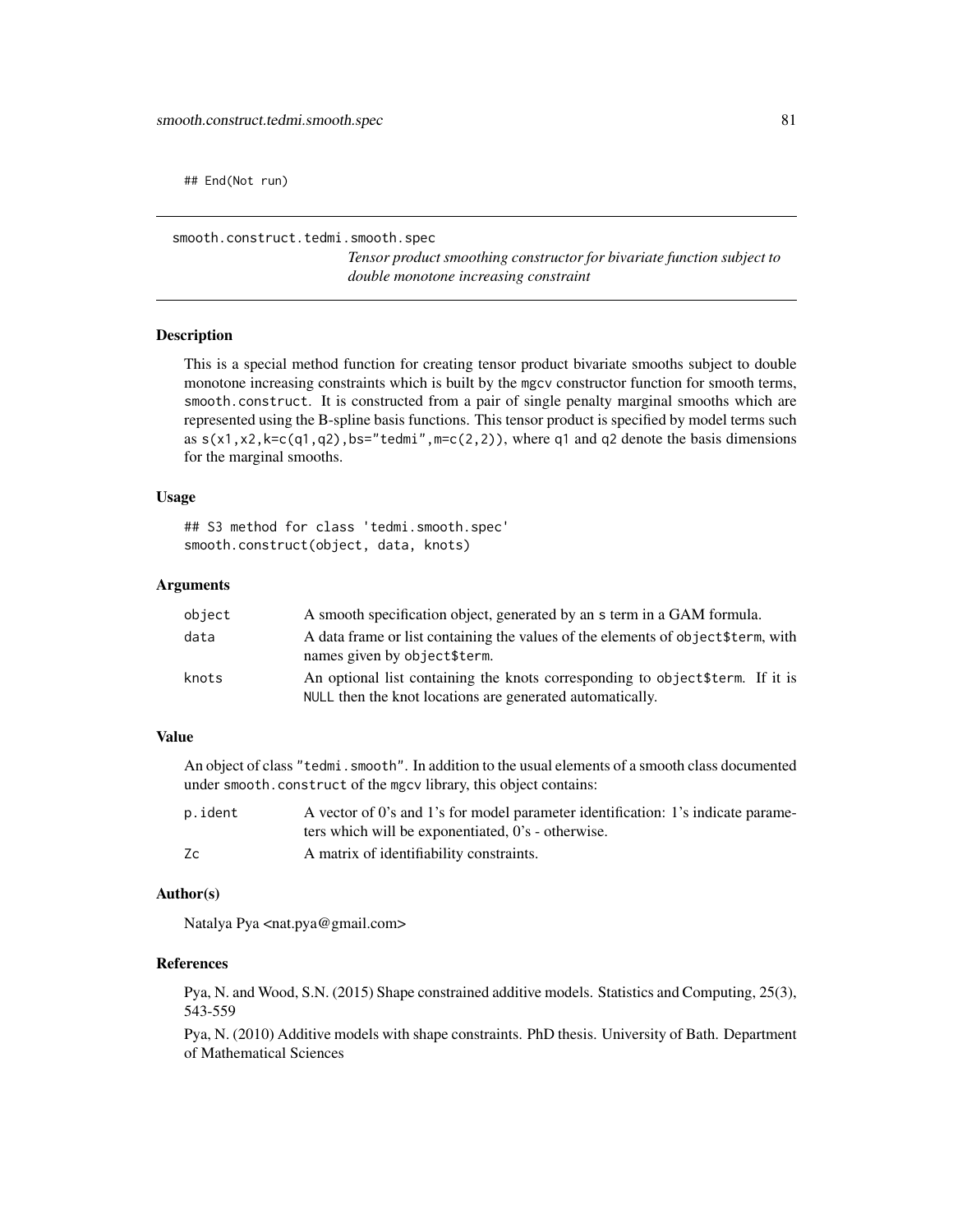# See Also

[smooth.construct.tedmd.smooth.spec](#page-78-0)

# Examples

```
## Not run:
## tensor product `tedmi' example
  ## simulating data...
  set.seed(1)
  n < -30x1 \leftarrow sort(runif(n)*4-1)x2 \le sort(runif(n))
   f1 \leftarrow matrix(0, n, n)for (i in 1:n) for (j in 1:n)
       { f1[i,j] <- exp(4*x1[i])/(1+exp(4*x1[i]))+2*exp(x2[j]-0.5)}
   f \leftarrow as.{vector(t(f1))}y <- f+rnorm(length(f))*0.1
   x11 \leftarrow \text{matrix}(0, n, n)x11[,1:n] <- x1x11 \leftarrow as.vector(t(x11))x22 \le - rep(x2, n)
   dat <- list(x1=x11,x2=x22,y=y)
## fit model ...
   b <- scam(y~s(x1,x2,k=c(10,10),bs="tedmi",m=2),family=gaussian, data=dat)
## plot results ...
   par(mfrow=c(2,2),mar=c(4,4,2,2))
   plot(b,se=TRUE)
   plot(b,pers=TRUE, theta = 30, phi = 40)plot(y,b$fitted.values,xlab="Simulated data",ylab="Fitted data")
## End(Not run)
```
<span id="page-81-0"></span>smooth.construct.temicv.smooth.spec

*Tensor product smoothing constructor for bivariate function subject to mixed constraints: monotone increasing constraint wrt the first covariate and concavity wrt the second one*

#### **Description**

This is a special method function for creating tensor product bivariate smooths subject to mixed constraints, monotone increasing constraint wrt the first covariate and concavity wrt the second one, which is built by the mgcv constructor function for smooth terms, smooth.construct. It is constructed from a pair of single penalty marginal smooths which are represented using the B-spline basis functions. This tensor product is specified by model terms such as  $s(x1, x2, k=c(q1, q2)$ , bs="temicv", m=c(2,2)), where q1 and q2 denote the basis dimensions for the marginal smooths.

<span id="page-81-1"></span>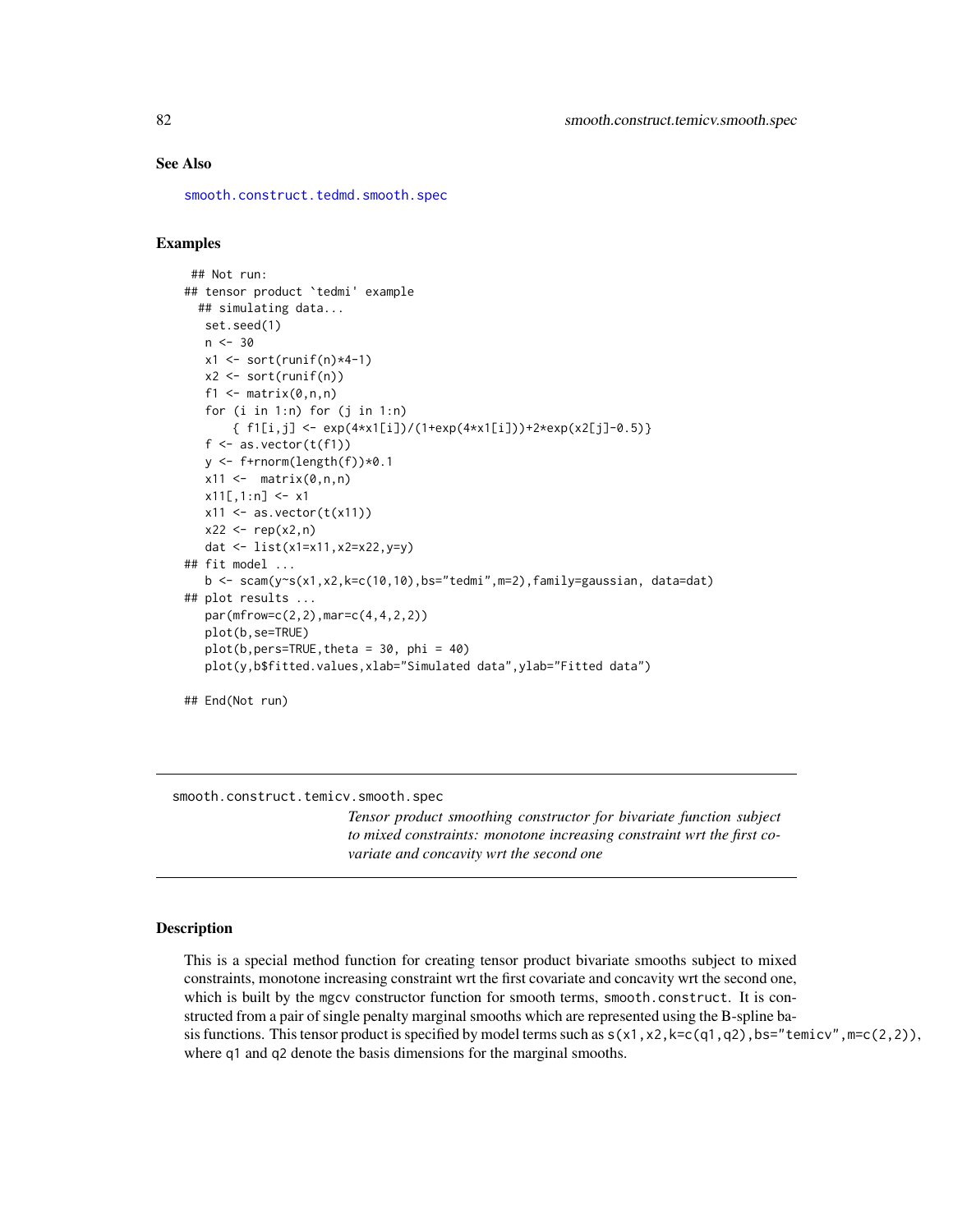# <span id="page-82-0"></span>Usage

## S3 method for class 'temicv.smooth.spec' smooth.construct(object, data, knots)

#### Arguments

| object | A smooth specification object, generated by an s term in a GAM formula.                                                                     |
|--------|---------------------------------------------------------------------------------------------------------------------------------------------|
| data   | A data frame or list containing the values of the elements of object \$term, with<br>names given by object\$term.                           |
| knots  | An optional list containing the knots corresponding to object \$term. If it is<br>NULL then the knot locations are generated automatically. |

# Value

An object of class "temicv.smooth". In addition to the usual elements of a smooth class documented under smooth.construct of the mgcv library, this object contains:

| p.ident | A vector of 0's and 1's for model parameter identification: 1's indicate parame- |
|---------|----------------------------------------------------------------------------------|
|         | ters which will be exponentiated, 0's - otherwise.                               |
| Zc      | A matrix of identifiability constraints.                                         |

# Author(s)

Natalya Pya <nat.pya@gmail.com>

#### References

Pya, N. and Wood, S.N. (2015) Shape constrained additive models. Statistics and Computing, 25(3), 543-559

# See Also

[smooth.construct.tedmd.smooth.spec](#page-78-0) [smooth.construct.temicx.smooth.spec](#page-83-0)

```
## Not run:
## tensor product `temicv' example
  ## simulating data...
  set.seed(4)
   n < -30x1 \leftarrow sort(runif(n)*4-1)x2 \leftarrow sort(2*runif(n)-1)f1 \leq matrix(0,n,n)
   for (i in 1:n) for (j in 1:n)
        f1[i,j] <- exp(4*x1[i])/(1+exp(4*x1[i])) - 4*x2[j]^2
   f \leftarrow as-vector(t(f1))y <- f+rnorm(length(f))*0.1
   x11 \leftarrow \text{matrix}(0, n, n)x11[,1:n] <- x1
```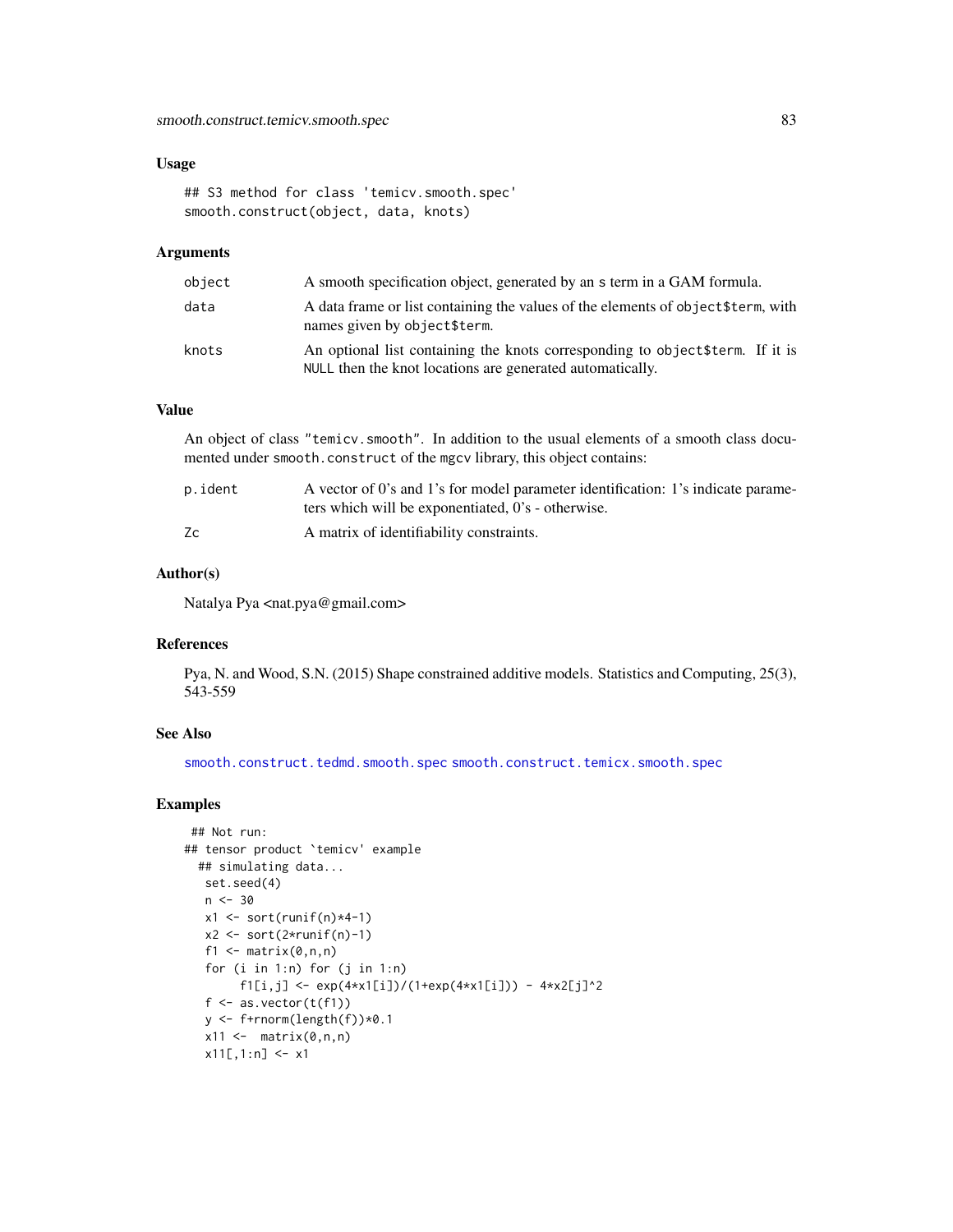```
x11 \leftarrow as.vector(t(x11))x22 \leq -rep(x2, n)dat <- list(x1=x11,x2=x22,y=y)
## fit model ...
   b \leq scam(y\leqs(x1,x2,k=c(10,10),bs="temicv",m=2), data=dat)
## plot results ...
   par(mfrow=c(2,2),mar=c(4,4,2,2))
   plot(b,se=TRUE)
   plot(b,pers=TRUE, theta = 30, phi = 40)plot(y,b$fitted.values,xlab="Simulated data",ylab="Fitted data")
   x11()
   vis.scam(b, theta=30, phi = 40)
   ## plotting the truth...
   x11()
   x1 \leftarrow \text{seq}(\text{min}(x1),\text{max}(x1),\text{length}.\text{out=30})x2 \leq -\text{seq}(\text{min}(x2),\text{max}(x2),\text{length}.\text{out=30})f1 \leq matrix(0,n,n)
   for (i in 1:n) for (j in 1:n) f1[i,j] < -exp(4*x1[i])/(1+exp(4*x1[i])) - 4*x2[j]^2persp(x1, x2, f1, theta = 30, phi = 40)
```

```
## End(Not run)
```
<span id="page-83-0"></span>smooth.construct.temicx.smooth.spec

*Tensor product smoothing constructor for bivariate function subject to mixed constraints: monotone increasing constraint wrt the first covariate and convexity wrt the second one*

#### Description

This is a special method function for creating tensor product bivariate smooths subject to mixed constraints, monotone increasing constraint wrt the first covariate and convexity wrt the second one, which is built by the mgcv constructor function for smooth terms, smooth.construct. It is constructed from a pair of single penalty marginal smooths which are represented using the B-spline basis functions. This tensor product is specified by model terms such as  $s(x1, x2, k=c(q1, q2)$ , bs="temicx", m=c(2,2)), where q1 and q2 denote the basis dimensions for the marginal smooths.

# Usage

## S3 method for class 'temicx.smooth.spec' smooth.construct(object, data, knots)

#### Arguments

| object | A smooth specification object, generated by an s term in a GAM formula.                                                                     |
|--------|---------------------------------------------------------------------------------------------------------------------------------------------|
| data   | A data frame or list containing the values of the elements of object \$term, with<br>names given by object\$term.                           |
| knots  | An optional list containing the knots corresponding to object \$term. If it is<br>NULL then the knot locations are generated automatically. |

<span id="page-83-1"></span>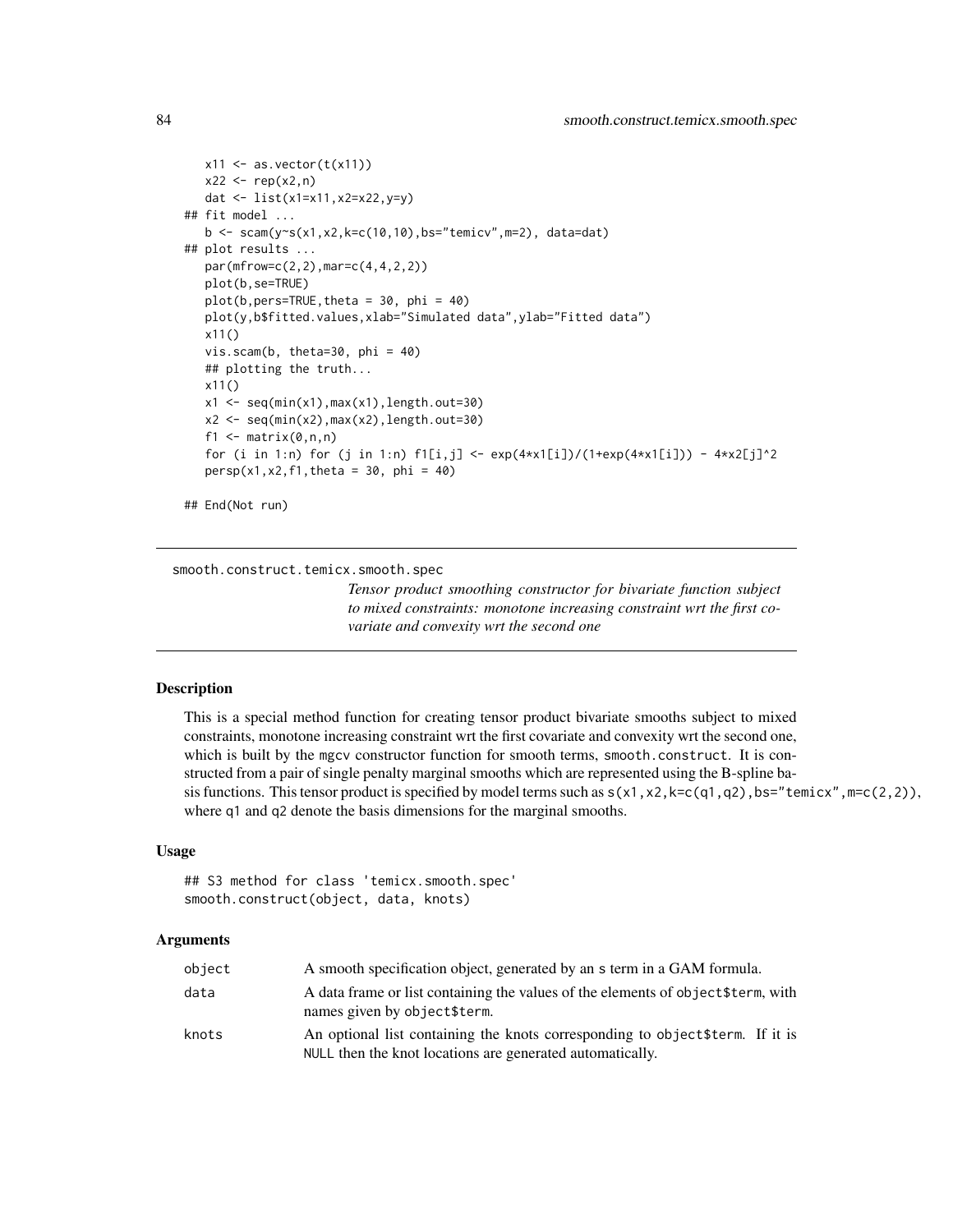# <span id="page-84-0"></span>Value

An object of class "temicx.smooth". In addition to the usual elements of a smooth class documented under smooth.construct of the mgcv library, this object contains:

| p.ident | A vector of 0's and 1's for model parameter identification: 1's indicate parame- |
|---------|----------------------------------------------------------------------------------|
|         | ters which will be exponentiated, 0's - otherwise.                               |
| Zс      | A matrix of identifiability constraints.                                         |

#### Author(s)

Natalya Pya <nat.pya@gmail.com>

#### References

Pya, N. and Wood, S.N. (2015) Shape constrained additive models. Statistics and Computing, 25(3), 543-559

#### See Also

[smooth.construct.tedmd.smooth.spec](#page-78-0)

```
## Not run:
## tensor product `temicx' example
  ## simulating data...
  set.seed(1)
   n < -30x1 \leftarrow sort(runif(n)*4-1)x2 \le sort(2*runif(n)-1)
   f1 \leftarrow matrix(0, n, n)for (i in 1:n) for (j in 1:n)
        f1[i,j] <- exp(4*x1[i])/(1+exp(4*x1[i])) + 2 \times x2[j]<sup>2</sup>
   f \leftarrow as.vector(t(f1))y \leftarrow f+rnorm(length(f))*0.1
   x11 \leftarrow \text{matrix}(0, n, n)x11[,1:n] <- x1x11 \leftarrow as.vector(t(x11))x22 \le - rep(x2, n)
   dat <- list(x1=x11,x2=x22,y=y)
## fit model ...
   b <- scam(y~s(x1,x2,k=c(10,10),bs="temicx",m=2), data=dat)
## plot results ...
   par(mfrow=c(2,2),mar=c(4,4,2,2))
   plot(b,se=TRUE)
   plot(b,pers=TRUE, theta = 30, phi = 40)plot(y,b$fitted.values,xlab="Simulated data",ylab="Fitted data")
   x11()
   vis.scam(b, theta = 30, phi = 40)
   ## plotting the truth...
   x11()
```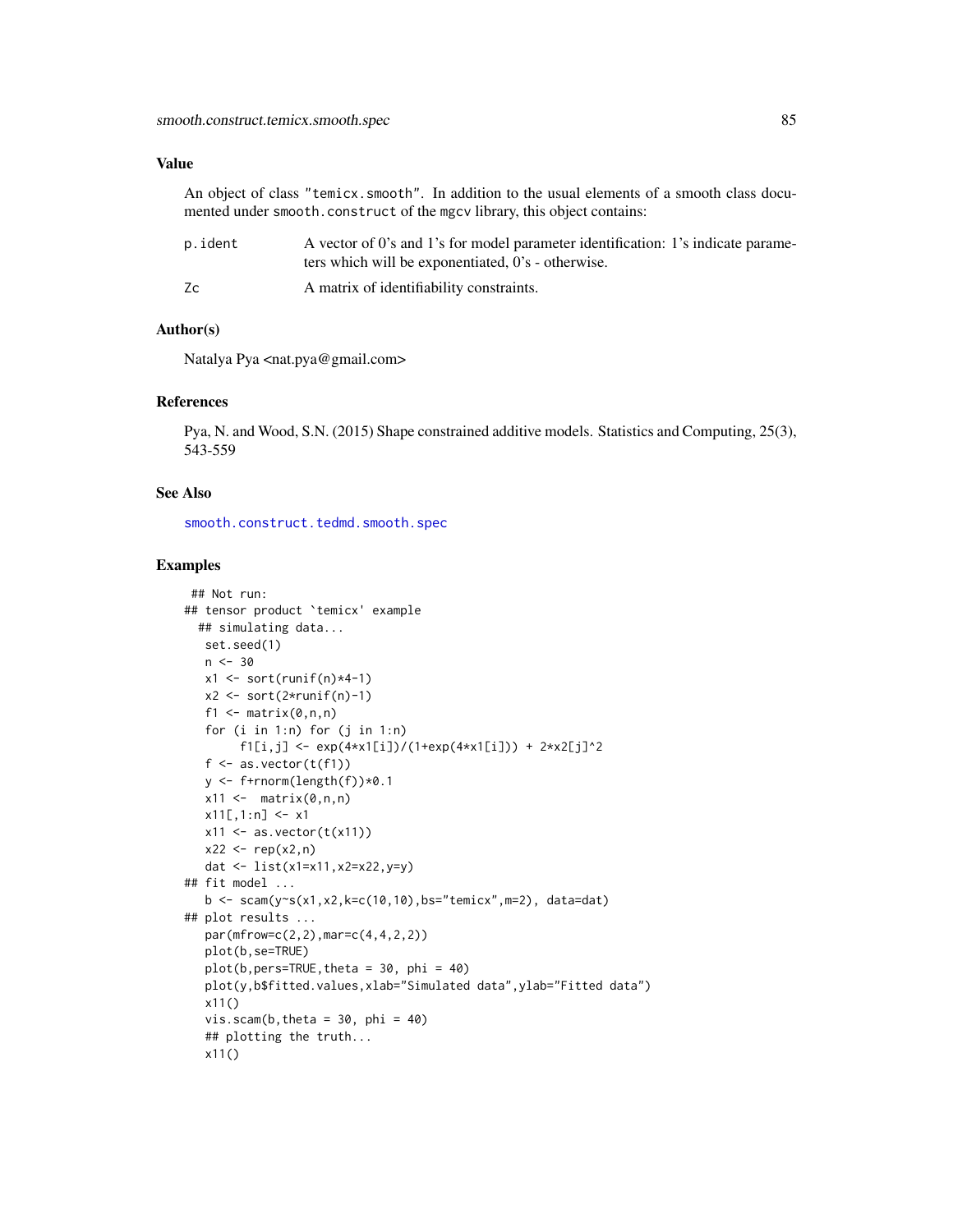```
x1 \leq -\text{seq}(\text{min}(x1),\text{max}(x1),\text{length}.\text{out=30})x2 \leftarrow \text{seq}(\text{min}(x2),\text{max}(x2),\text{length}.\text{out=30})f1 \leq matrix(0,n,n)
for (i in 1:n) for (j in 1:n) f1[i,j] < -exp(4*x1[i])/(1+exp(4*x1[i])) + 2*x2[j]^2persp(x1, x2, f1, theta = 30, phi = 40)
```

```
## End(Not run)
```
<span id="page-85-0"></span>smooth.construct.tescv.smooth.spec

*Tensor product smoothing constructor for a bivariate function concave in the second covariate*

# Description

This is a special method function for creating tensor product bivariate smooths concave in the second covariate which is built by the mgcv constructor function for smooth terms, smooth.construct. It is constructed from a pair of single penalty marginal smooths. This tensor product is specified by model terms such as  $s(x1, x2, k=c(q1, q2), bs="tescv", m=c(2,2)),$  where the basis for the first marginal smooth is specified in the second element of bs.

#### Usage

## S3 method for class 'tescv.smooth.spec' smooth.construct(object, data, knots)

#### Arguments

| object | A smooth specification object, generated by an s term in a GAM formula.                                                                     |
|--------|---------------------------------------------------------------------------------------------------------------------------------------------|
| data   | A data frame or list containing the values of the elements of object \$term, with<br>names given by object\$term.                           |
| knots  | An optional list containing the knots corresponding to object \$term. If it is<br>NULL then the knot locations are generated automatically. |

# Value

An object of class "tescv.smooth". In addition to the usual elements of a smooth class documented under smooth.construct of the mgcv library, this object contains:

| p.ident      | A vector of 0's and 1's for model parameter identification: 1's indicate parame-<br>ters which will be exponentiated, 0's - otherwise. |
|--------------|----------------------------------------------------------------------------------------------------------------------------------------|
| Zс           | A matrix of identifiability constraints.                                                                                               |
| margin.class | The class of the first unconstrained marginal smooth.                                                                                  |

# Author(s)

Natalya Pya <nat.pya@gmail.com>

<span id="page-85-1"></span>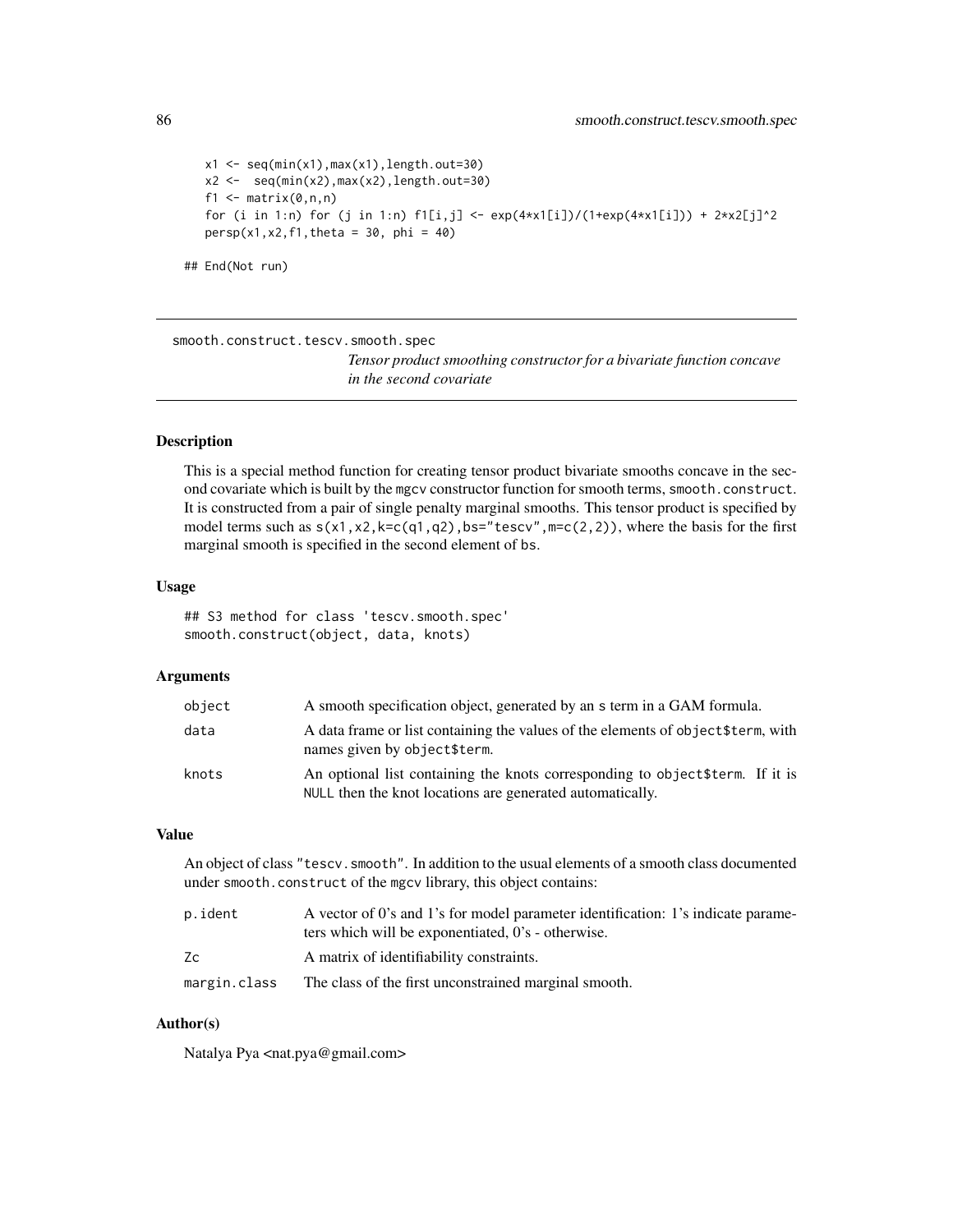#### <span id="page-86-0"></span>References

Pya, N. and Wood, S.N. (2015) Shape constrained additive models. Statistics and Computing, 25(3), 543-559

#### See Also

[smooth.construct.temicv.smooth.spec](#page-81-0) [smooth.construct.temicx.smooth.spec](#page-83-0) smooth.construct.tedecv.smoo [smooth.construct.tedecx.smooth.spec](#page-76-0) [smooth.construct.tescx.smooth.spec](#page-87-0)

#### Examples

```
## Not run:
## tensor product `tescv' example
  ## simulating data...
  set.seed(5)
   n < -30x1 <- sort(runif(n))
   x2 \leftarrow sort(2*runif(n)-1)f1 \leq matrix(0,n,n)
   for (i in 1:n) for (j in 1:n)
         f1[i,j] <- sin(2*x1[i]) - 4*x2[j]'^2f1 \leq as.vector(t(f1))
   f <- (f1-min(f1))/(max(f1)-min(f1))
   y <- f+rnorm(length(f))*0.1
   x11 \leftarrow \text{matrix}(0, n, n)x11[,1:n] <- x1x11 \leftarrow as.vector(t(x11))x22 < - rep(x2, n)
   dat <- list(x1=x11,x2=x22,y=y)
## fit model ...
   b \leq scam(y s(x1, x2, k=c(10, 10), bs="tescv", m=2),
             family=gaussian(), data=dat)
## plot results ...
   par(mfrow=c(2,2),mar=c(4,4,2,2))
   plot(b,se=TRUE)
   plot(b,pers=TRUE, theta = 50, phi = 20)
   plot(y,b$fitted.values,xlab="Simulated data",ylab="Fitted data")
   x11()
   vis.scam(b, theta = 50, phi = 20)
   ## plotting the truth...
   x11()
   x1 \leftarrow \text{seq}(\text{min}(x1),\text{max}(x1),\text{length}.\text{out=30})x2 \leq -\text{seq}(\text{min}(x2),\text{max}(x2),\text{length}.\text{out=30})f1 \leftarrow matrix(0, n, n)for (i in 1:n) for (j in 1:n) f1[i,j] < - \sin(2*x1[i]) - 4*x2[j]^2persp(x1, x2, f1, theta = 50, phi = 20)
```
## End(Not run)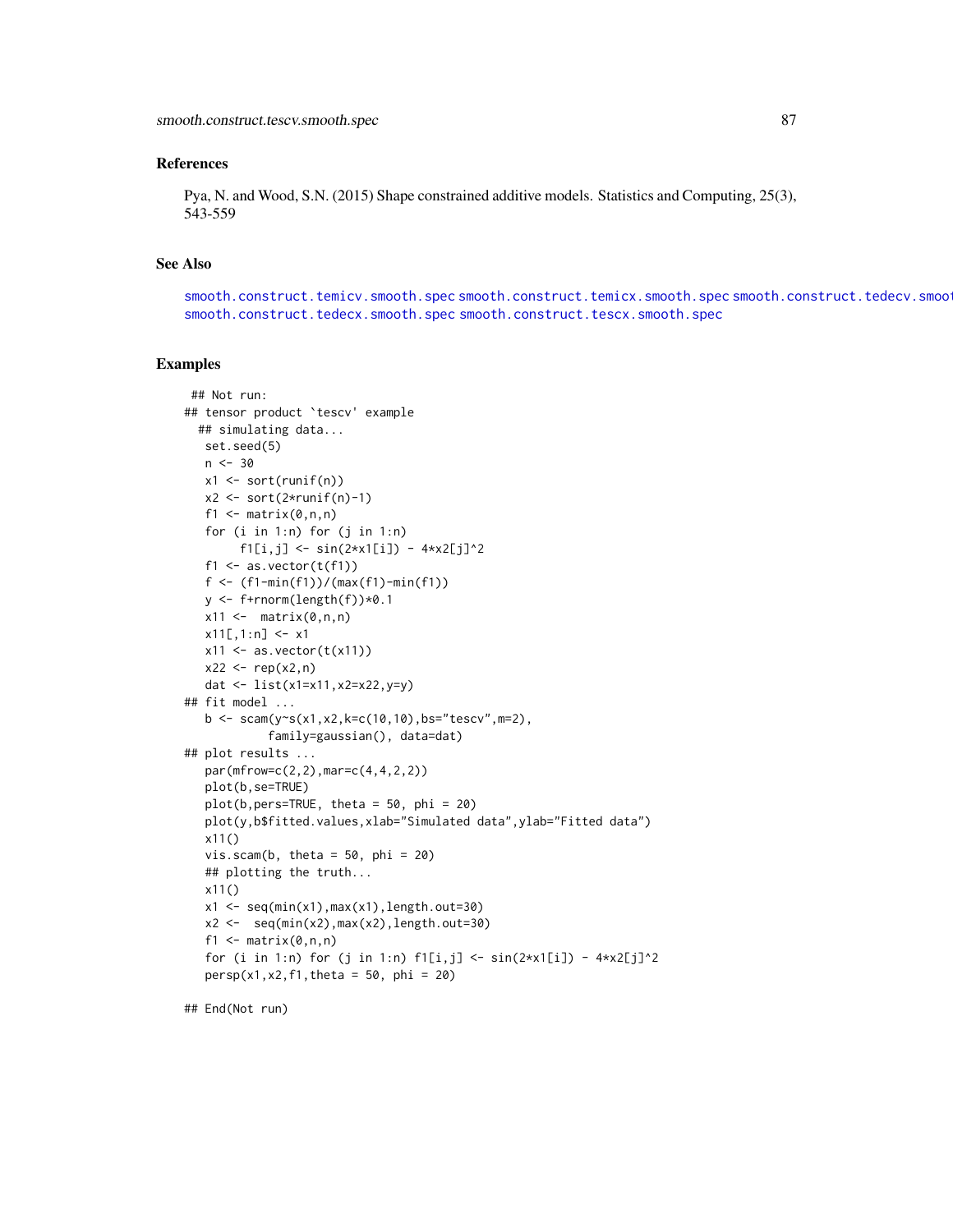<span id="page-87-1"></span><span id="page-87-0"></span>smooth.construct.tescx.smooth.spec

*Tensor product smoothing constructor for a bivariate function convex in the second covariate*

# Description

This is a special method function for creating tensor product bivariate smooths convex in the second covariate which is built by the mgcv constructor function for smooth terms, smooth.construct. It is constructed from a pair of single penalty marginal smooths. This tensor product is specified by model terms such as  $s(x1, x2, k=c(q1, q2), bs="tescx", m=c(2,2)),$  where the basis for the first marginal smooth is specified in the second element of bs.

#### Usage

## S3 method for class 'tescx.smooth.spec' smooth.construct(object, data, knots)

#### Arguments

| object | A smooth specification object, generated by an s term in a GAM formula.                                                                     |
|--------|---------------------------------------------------------------------------------------------------------------------------------------------|
| data   | A data frame or list containing the values of the elements of object \$term, with<br>names given by object\$term.                           |
| knots  | An optional list containing the knots corresponding to object \$term. If it is<br>NULL then the knot locations are generated automatically. |

# Value

An object of class "tescx.smooth". In addition to the usual elements of a smooth class documented under smooth.construct of the mgcv library, this object contains:

| p.ident      | A vector of 0's and 1's for model parameter identification: 1's indicate parame-<br>ters which will be exponentiated, 0's - otherwise. |
|--------------|----------------------------------------------------------------------------------------------------------------------------------------|
| Zc           | A matrix of identifiability constraints.                                                                                               |
| margin.class | The class of the first unconstrained marginal smooth.                                                                                  |

#### Author(s)

Natalya Pya <nat.pya@gmail.com>

#### References

Pya, N. and Wood, S.N. (2015) Shape constrained additive models. Statistics and Computing, 25(3), 543-559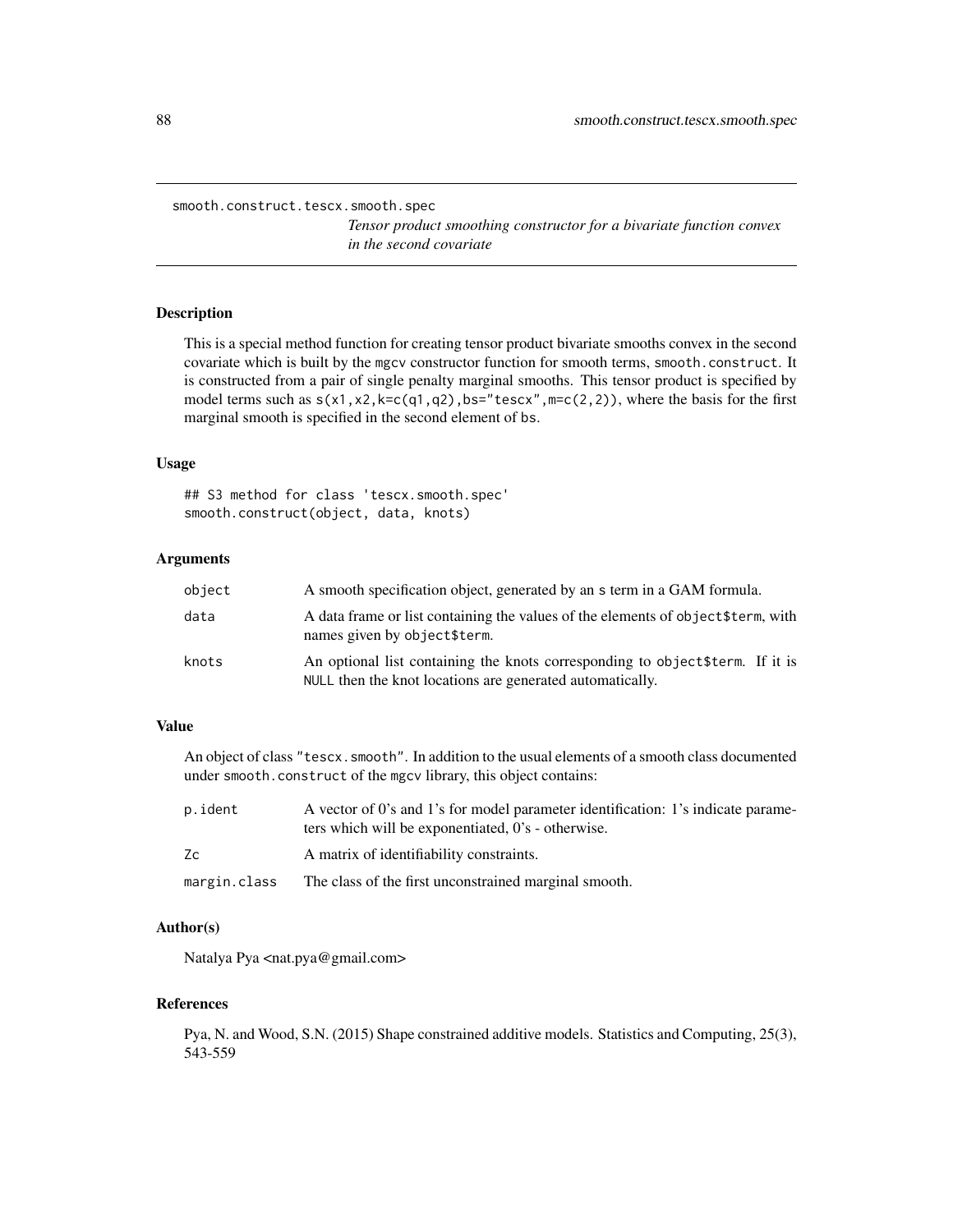<span id="page-88-1"></span>smooth.construct.tesmd1.smooth.spec 89

#### See Also

[smooth.construct.temicv.smooth.spec](#page-81-0) [smooth.construct.temicx.smooth.spec](#page-83-0) smooth.construct.tedecv.smoo [smooth.construct.tedecx.smooth.spec](#page-76-0) [smooth.construct.tescv.smooth.spec](#page-85-0)

# Examples

```
## Not run:
## tensor product `tescx' example
  ## simulating data...
   set.seed(2)
   n < -30x1 \leftarrow sort(runif(n))x2 \le sort(2*runif(n)-1)
   f1 \leq matrix(0,n,n)
   for (i in 1:n) for (j in 1:n)
        f1[i,j] < -sin(x1[i]) + 2*x2[j]<sup>2</sup>
   f1 \leq as. vector(t(f1))
   f <- (f1-min(f1))/(max(f1)-min(f1))
   y <- f+rnorm(length(f))*0.1
   x11 \leftarrow \text{matrix}(0, n, n)x11[,1:n] <- x1x11 \leftarrow as.vector(t(x11))x22 \le - rep(x2, n)
   dat <- list(x1=x11,x2=x22,y=y)
   ## fit model ...
   b \leq -scam(y \leq (x1, x2, k=c(10, 10), bs="tescx", m=2),family=gaussian(), data=dat)
   ## plot results ...
   par(mfrow=c(2,2),mar=c(4,4,2,2))
   plot(b,se=TRUE)
   plot(b,pers=TRUE, theta = 50, phi = 20)
   plot(y,b$fitted.values,xlab="Simulated data",ylab="Fitted data")
   x11()
   vis.scam(b, theta = 50, phi = 20)
   ## plotting the truth...
   x11()
   x1 \leftarrow \text{seq(min(x1),max(x1),length.out=30)}x2 \leq -\text{seq}(\text{min}(x2),\text{max}(x2),\text{length}.\text{out=30})f1 \leq matrix(0,n,n)
   for (i in 1:n) for (j in 1:n) f1[i,j] < - \sin(x1[i]) + 2*x2[j]^2persp(x1, x2, f1, theta = 50, phi = 20)
```
## End(Not run)

<span id="page-88-0"></span>smooth.construct.tesmd1.smooth.spec

*Tensor product smoothing constructor for a bivariate function monotone decreasing in the first covariate*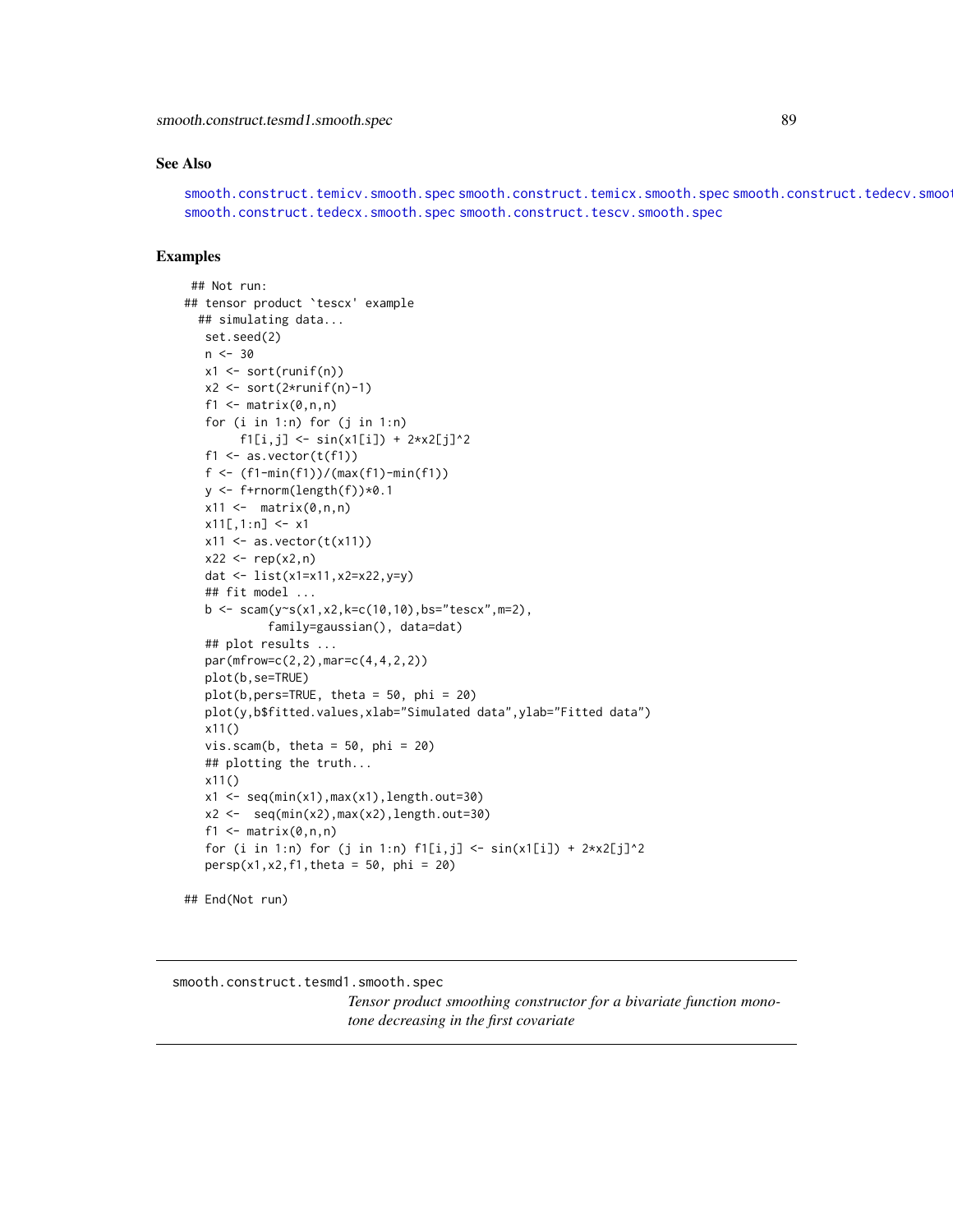#### <span id="page-89-0"></span>Description

This is a special method function for creating tensor product bivariate smooths monotone decreasing in the first covariate which is built by the mgcv constructor function for smooth terms, smooth.construct. It is constructed from a pair of single penalty marginal smooths. This tensor product is specified by model terms such as  $s(x1, x2, k=c(q1, q2), bs="t{esmd1", m=2}).$  The default basis for the second marginal smooth is P-spline basis. (Currently only P-spline is implemented as the basis for the second marginal.)

#### Usage

## S3 method for class 'tesmd1.smooth.spec' smooth.construct(object, data, knots)

#### Arguments

| object | A smooth specification object, generated by an s term in a GAM formula.                                                                     |
|--------|---------------------------------------------------------------------------------------------------------------------------------------------|
| data   | A data frame or list containing the values of the elements of object \$term, with<br>names given by object\$term.                           |
| knots  | An optional list containing the knots corresponding to object \$term. If it is<br>NULL then the knot locations are generated automatically. |

#### Value

An object of class "tesmd1.smooth". In addition to the usual elements of a smooth class documented under smooth.construct of the mgcv library, this object contains:

| p.ident   | A vector of 0's and 1's for model parameter identification: 1's indicate parame-<br>ters which will be exponentiated, 0's - otherwise.                    |
|-----------|-----------------------------------------------------------------------------------------------------------------------------------------------------------|
| Zc        | A matrix of identifiability constraints.                                                                                                                  |
| margin.bs | A two letter character string indicating the (penalized) smoothing basis to use<br>for the second unconstrained marginal smooth. (eg "ps" for P-splines). |

#### Author(s)

Natalya Pya <nat.pya@gmail.com>

#### References

Pya, N. and Wood, S.N. (2015) Shape constrained additive models. Statistics and Computing, 25(3), 543-559

Pya, N. (2010) Additive models with shape constraints. PhD thesis. University of Bath. Department of Mathematical Sciences

# See Also

[smooth.construct.tesmd2.smooth.spec](#page-90-0)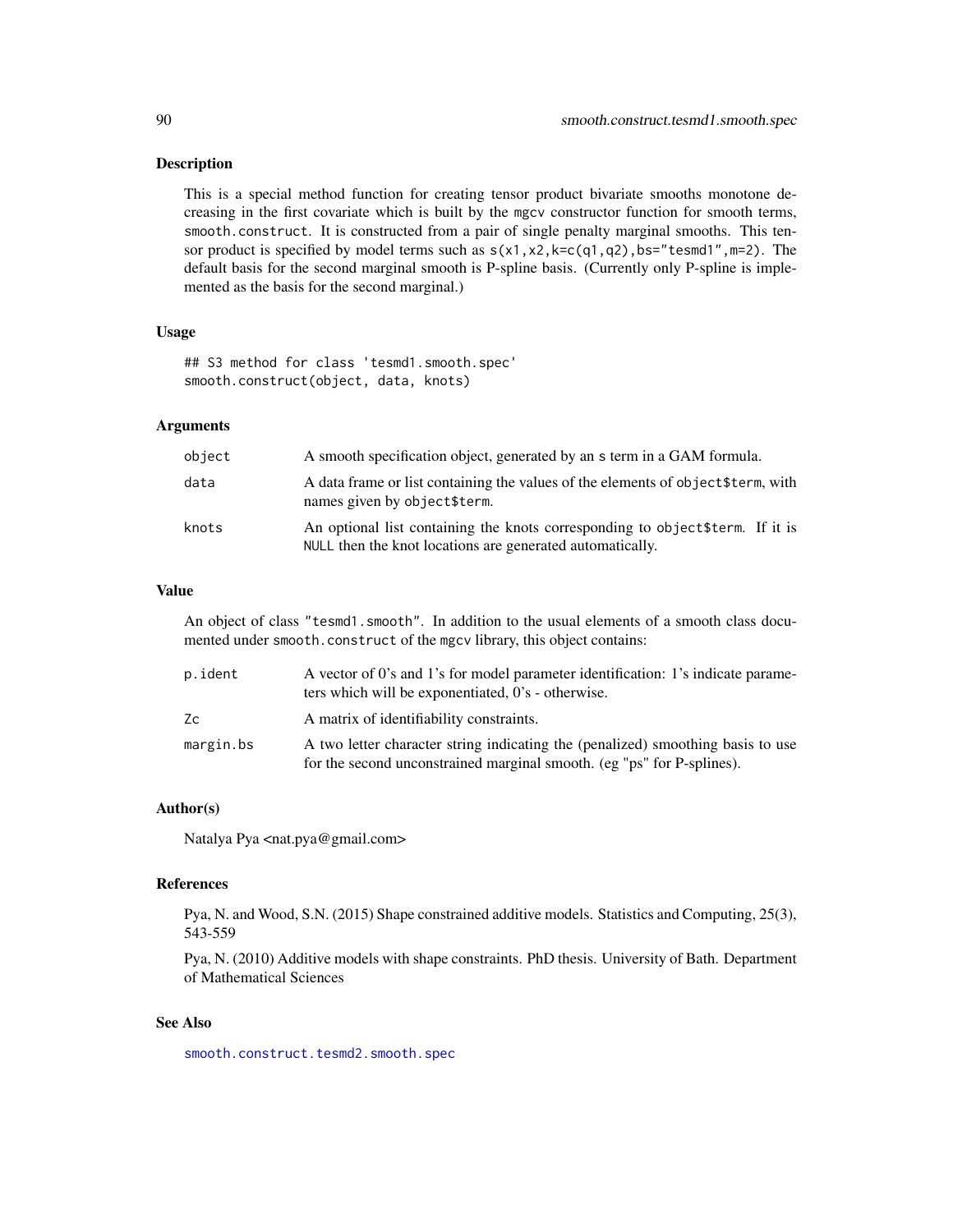#### <span id="page-90-1"></span>Examples

```
## Not run:
## tensor product `tesmd1' example
  ## simulating data...
   set.seed(2)
   n < -30x1 \leftarrow sort(runif(n)*4-1)x2 \le sort(runif(n))
   f1 \leq matrix(0,n,n)
   for (i in 1:n) for (j in 1:n)
       { f1[i,j] <- -exp(4*x1[i])/(1+exp(4*x1[i]))+2*sin(pixx2[j]))f \leftarrow as.vector(t(f1))y \leftarrow f+rnorm(length(f))*0.1
   x11 \leftarrow \text{matrix}(0, n, n)x11[,1:n] <- x1x11 \leftarrow as.vector(t(x11))x22 \le - rep(x2, n)
   dat <- list(x1=x11,x2=x22,y=y)
## fit model ...
   b \leq scam(y~s(x1,x2,k=c(10,10),bs="tesmd1",m=2),data=dat,sp=NULL)
## plot results ...
   par(mfrow=c(2,2),mar=c(4,4,2,2))
   plot(b,se=TRUE)
   plot(b,pers=TRUE, theta = 30, phi = 40)plot(y,b$fitted.values,xlab="Simulated data",ylab="Fitted data")
## End(Not run)
```
<span id="page-90-0"></span>smooth.construct.tesmd2.smooth.spec *Tensor product smoothing constructor for a bivariate function monotone decreasing in the second covariate*

# Description

This is a special method function for creating tensor product bivariate smooths monotone decreasing in the second covariate which is built by the mgcv constructor function for smooth terms, smooth.construct. It is constructed from a pair of single penalty marginal smooths. This tensor product is specified by model terms such as  $s(x1, x2, k=c(q1, q2)$ , bs="tesmd2", m=c(2,2)). The default basis for the first marginal smooth is P-spline basis. (Currently only P-spline is implemented as the basis for the first marginal.)

# Usage

```
## S3 method for class 'tesmd2.smooth.spec'
smooth.construct(object, data, knots)
```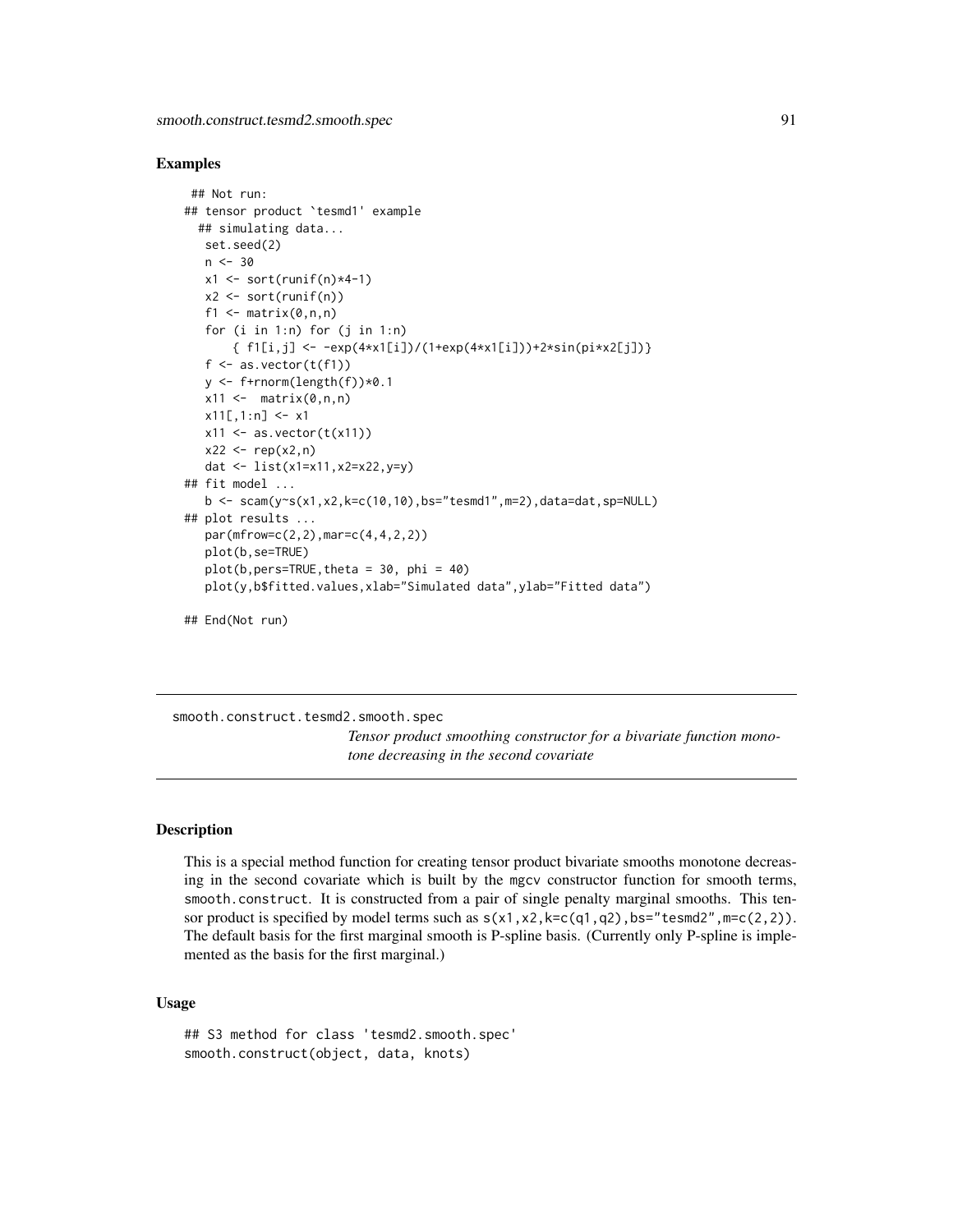#### <span id="page-91-0"></span>**Arguments**

| object | A smooth specification object, generated by an s term in a GAM formula.                                                                     |
|--------|---------------------------------------------------------------------------------------------------------------------------------------------|
| data   | A data frame or list containing the values of the elements of object \$term, with<br>names given by object\$term.                           |
| knots  | An optional list containing the knots corresponding to object \$term. If it is<br>NULL then the knot locations are generated automatically. |

# Value

An object of class "tesmd2.smooth". In addition to the usual elements of a smooth class documented under smooth.construct of the mgcv library, this object contains:

| p.ident   | A vector of 0's and 1's for model parameter identification: 1's indicate parame-<br>ters which will be exponentiated, 0's - otherwise.                   |
|-----------|----------------------------------------------------------------------------------------------------------------------------------------------------------|
| Zc        | A matrix of identifiability constraints.                                                                                                                 |
| margin.bs | A two letter character string indicating the (penalized) smoothing basis to use<br>for the first unconstrained marginal smooth. (eg "ps" for P-splines). |

# Author(s)

Natalya Pya <nat.pya@gmail.com>

# References

Pya, N. and Wood, S.N. (2015) Shape constrained additive models. Statistics and Computing, 25(3), 543-559

Pya, N. (2010) Additive models with shape constraints. PhD thesis. University of Bath. Department of Mathematical Sciences

# See Also

[smooth.construct.tesmd1.smooth.spec](#page-88-0)

```
## Not run:
## tensor product `tesmd2' example
  ## simulating data...
  set.seed(2)
   n < -30x1 \leftarrow sort(runif(n)*4-1)x2 <- sort(runif(n))
   f1 \leftarrow matrix(0,n,n)
   for (i in 1:n) for (j in 1:n)
       {f1[i,j] \leftarrow \exp(4*x1[i])/(1+exp(4*x1[i])) - 2*exp(x2[j]-0.5)}f \leftarrow as-vector(t(f1))y <- f+rnorm(length(f))*0.1
   x11 \leftarrow \text{matrix}(0, n, n)x11[,1:n] <- x1
```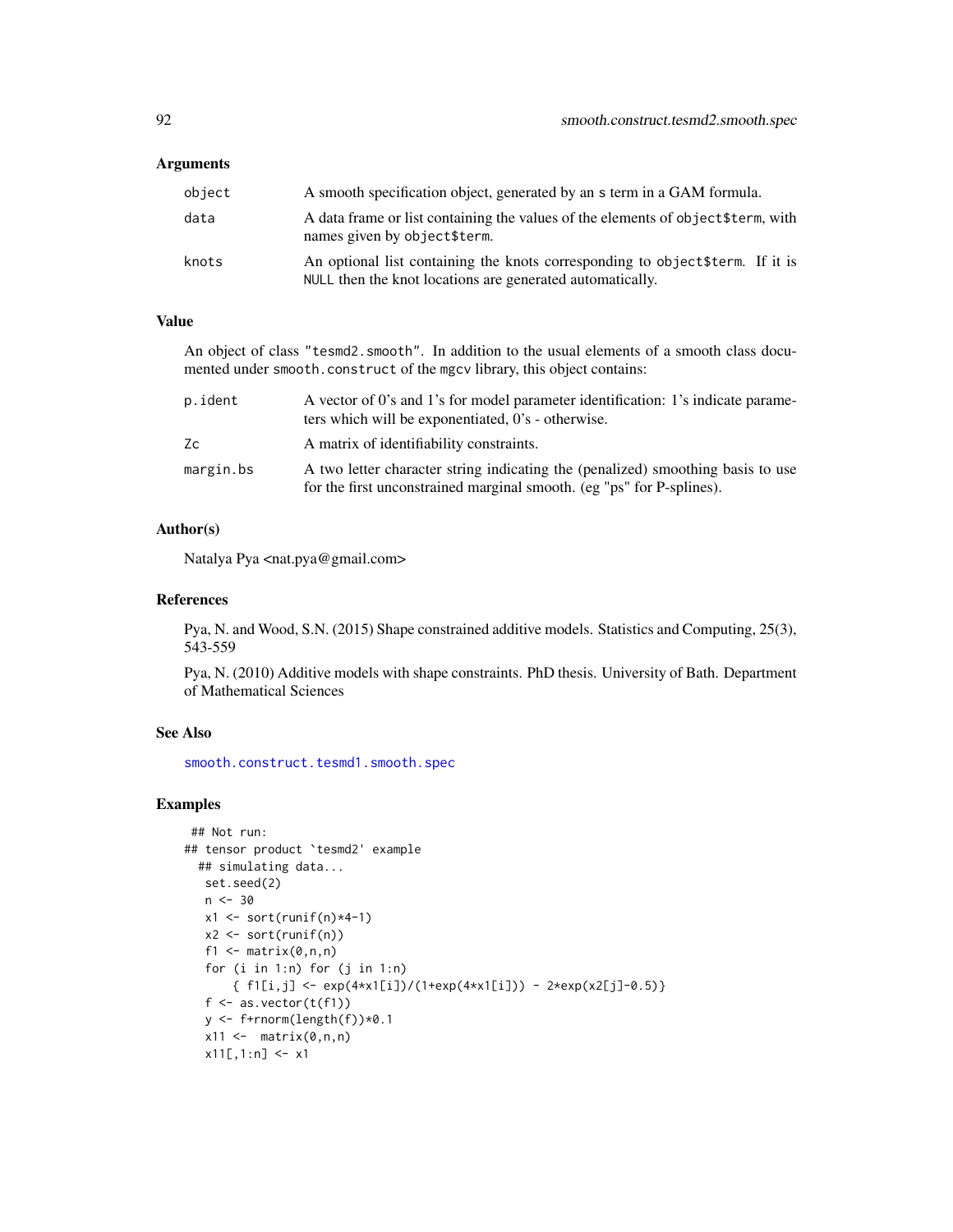```
x11 \leftarrow as.vector(t(x11))x22 \leq -rep(x2, n)dat <- list(x1=x11,x2=x22,y=y)
## fit model ...
  b \leq scam(y~s(x1,x2,k=c(10,10),bs="tesmd2",m=2),data=dat,sp=NULL)
## plot results ...
  par(mfrow=c(2,2),mar=c(4,4,2,2))
  plot(b,se=TRUE)
  plot(b,pers=TRUE, theta = 90, phi = 60)plot(y,b$fitted.values,xlab="Simulated data",ylab="Fitted data")
  x11()
  vis.scam(b, theta = 90, phi = 60)
```

```
## End(Not run)
```
<span id="page-92-0"></span>smooth.construct.tesmi1.smooth.spec

*Tensor product smoothing constructor for a bivariate function monotone increasing in the first covariate*

# Description

This is a special method function for creating tensor product bivariate smooths monotone increasing in the first covariate which is built by the mgcv constructor function for smooth terms, smooth.construct. It is constructed from a pair of single penalty marginal smooths. This tensor product is specified by model terms such as  $s(x1, x2, k=c(q1, q2), bs="tesmi1", m=2)$ . The basis for the second marginal smooth can be specified as a two letter character string of the argument xt (eg xt="cc" to specify cyclic cubic regression spline). See example below. The default basis for the second marginal smooth is P-spline basis. Note: currently only cyclic cubic regression spline is implemented in addition to P-spline.

#### Usage

```
## S3 method for class 'tesmi1.smooth.spec'
smooth.construct(object, data, knots)
```
#### Arguments

| object | A smooth specification object, generated by an s term in a GAM formula.                                                                     |
|--------|---------------------------------------------------------------------------------------------------------------------------------------------|
| data   | A data frame or list containing the values of the elements of object \$term, with<br>names given by object\$term.                           |
| knots  | An optional list containing the knots corresponding to object \$term. If it is<br>NULL then the knot locations are generated automatically. |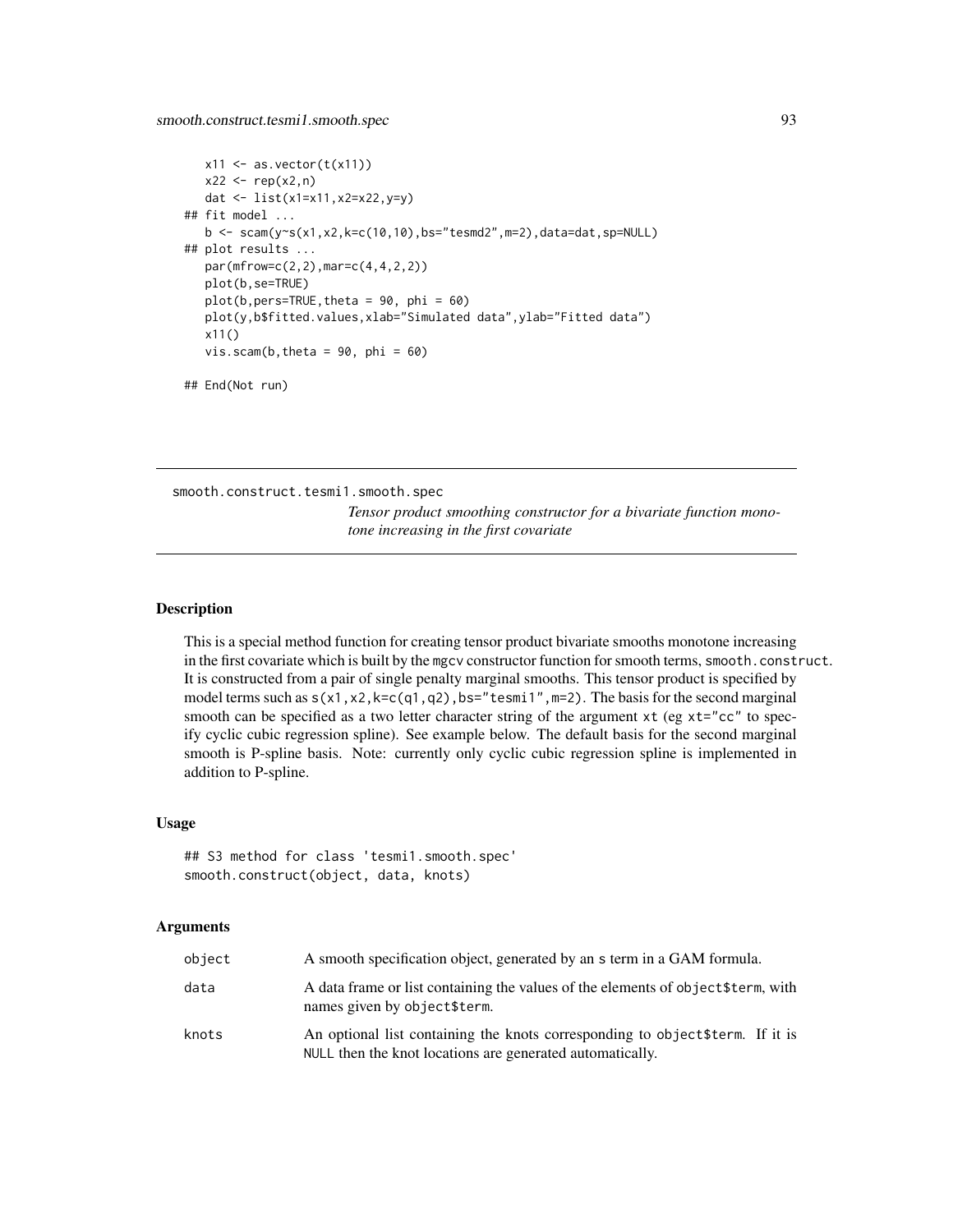# <span id="page-93-0"></span>Value

An object of class "tesmi1.smooth". In addition to the usual elements of a smooth class documented under smooth.construct of the mgcv library, this object contains:

| p.ident   | A vector of 0's and 1's for model parameter identification: 1's indicate parame-<br>ters which will be exponentiated, 0's - otherwise.                                            |
|-----------|-----------------------------------------------------------------------------------------------------------------------------------------------------------------------------------|
| Zc        | A matrix of identifiability constraints.                                                                                                                                          |
| margin.bs | A two letter character string indicating the (penalized) smoothing basis to use for<br>the second unconstrained marginal smooth. (eg "cc" for cyclic cubic regression<br>spline). |

# Author(s)

Natalya Pya <nat.pya@gmail.com>

### References

Pya, N. and Wood, S.N. (2015) Shape constrained additive models. Statistics and Computing, 25(3), 543-559

Pya, N. (2010) Additive models with shape constraints. PhD thesis. University of Bath. Department of Mathematical Sciences

#### See Also

[smooth.construct.tesmi2.smooth.spec](#page-94-0)

```
## Not run:
## tensor product `tesmi1' example...
  ## simulating data...
   require(scam)
   set.seed(2)
   n < -30x1 \leftarrow sort(runif(n)*4-1)x2 \le sort(runif(n))
   f \leftarrow matrix(0, n, n)for (i \text{ in } 1:n) for (j \text{ in } 1:n)f[i,j] <- exp(4*x1[i])/(1+exp(4*x1[i]))+2*sin(pix2[j])f \leftarrow as.vector(t(f))y <- f+rnorm(length(f))*.1
   x11 \leftarrow \text{matrix}(0, n, n)x11[,1:n] <- x1x11 \leftarrow as.vector(t(x11))x22 \leq -rep(x2, n)dat <- list(x1=x11,x2=x22,y=y)
## fit model ...
   b \leq scam(y~s(x1,x2,k=c(10,10),bs="tesmi1",m=2), data=dat,sp=NULL)
## plot results ...
   par(mfrow=c(2,2))
```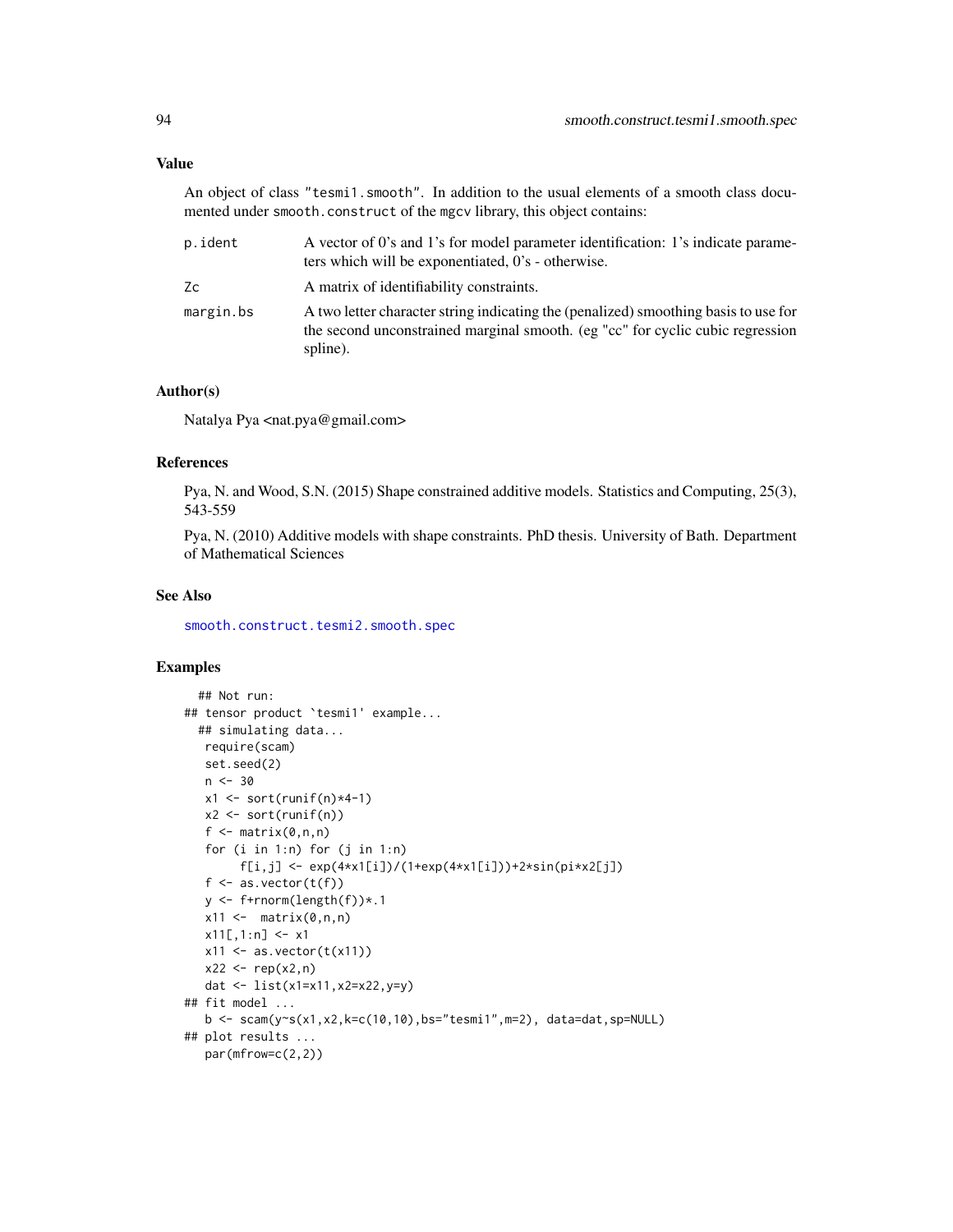```
plot(b,se=TRUE)
   plot(b,pers=TRUE,theta = 30, phi = 40)
   plot(y,b$fitted.values,xlab="Simulated data",ylab="Fitted data")
## example with cyclic cubic regression spline along the second covariate...
   set.seed(2)
   n < -30x1 \leftarrow sort(runif(n)*4-1)x2 \le sort(runif(n))
   f \leftarrow matrix(0, n, n)for (i in 1:n) for (j in 1:n)
        f[i,j] <- exp(4*x1[i])/(1+exp(4*x1[i]))+sin(2*pix2[j])f \leftarrow as.vector(t(f))y \leftarrow f+rnorm(length(f))*.2
   x11 \leftarrow \text{matrix}(0, n, n)x11[,1:n] <- x1x11 \leftarrow as.vector(t(x11))x22 \leq -rep(x2, n)dat <- list(x1=x11,x2=x22,y=y)
## fit model ...
   b1 <- scam(y~s(x1,x2,bs="tesmi1",xt="cc",k=10), data=dat)
## plot results ...
   par(mfrow=c(2,2))
   plot(b1,se=TRUE)
   plot(b1,pers=TRUE, theta = 30, phi = 40)plot(y,b1$fitted.values,xlab="Simulated data",ylab="Fitted data")
   x11()
   vis.scam(b1,theta=40,phi=20)
```
## End(Not run)

<span id="page-94-0"></span>smooth.construct.tesmi2.smooth.spec *Tensor product smoothing constructor for a bivariate function monotone increasing in the second covariate*

# Description

This is a special method function for creating tensor product bivariate smooths monotone increasing in the second covariate which is built by the mgcv constructor function for smooth terms, smooth.construct. It is constructed from a pair of single penalty marginal smooths. This tensor product is specified by model terms such as  $s(x1, x2, k=c(q1, q2), bs="tesmi2", m=c(2,2)).$ The default basis for the first marginal smooth is P-spline basis. (Currently only P-spline is implemented as the basis for the first marginal.)

#### Usage

```
## S3 method for class 'tesmi2.smooth.spec'
smooth.construct(object, data, knots)
```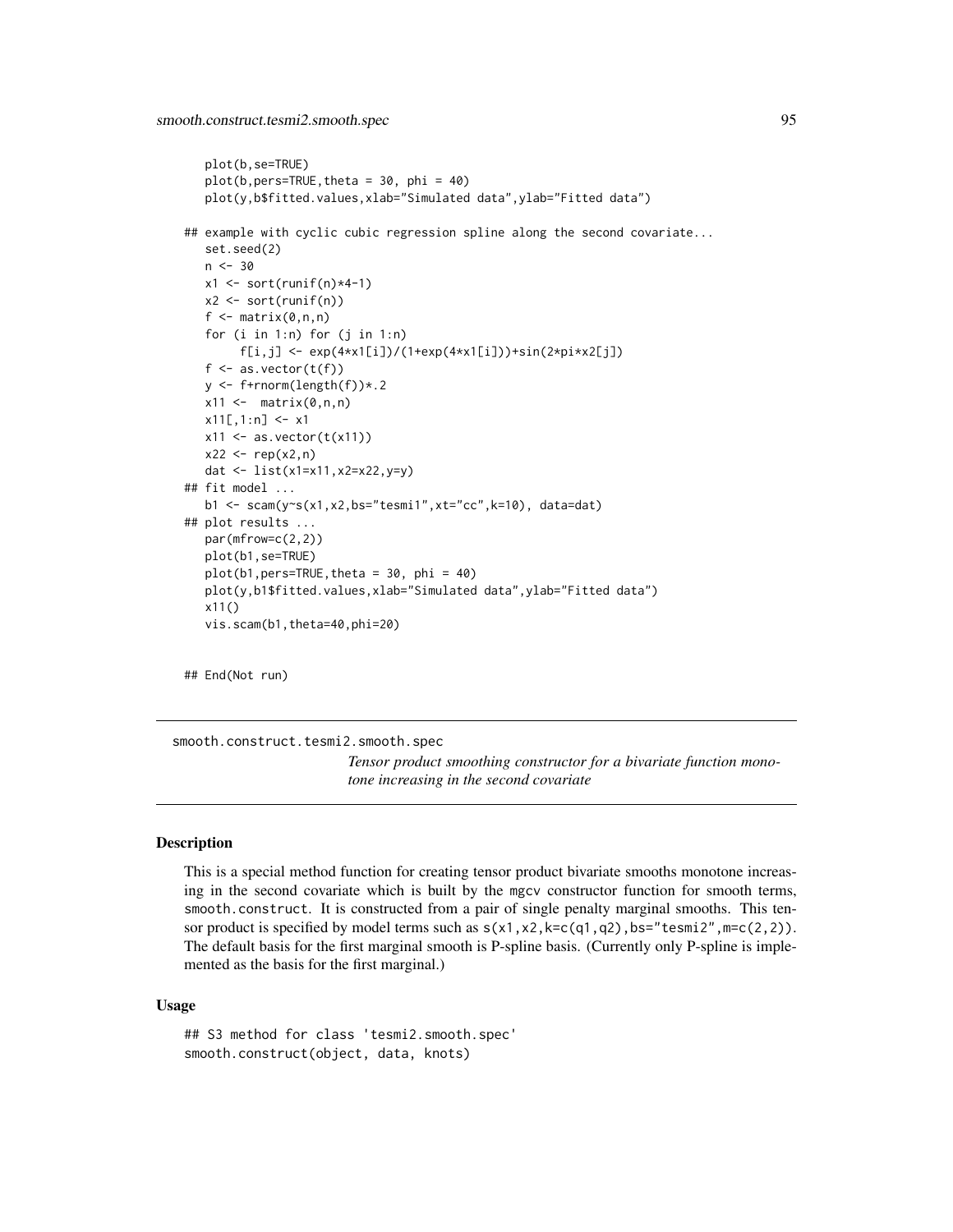#### <span id="page-95-0"></span>**Arguments**

| object | A smooth specification object, generated by an s term in a GAM formula.                                                                     |
|--------|---------------------------------------------------------------------------------------------------------------------------------------------|
| data   | A data frame or list containing the values of the elements of object \$term, with<br>names given by object\$term.                           |
| knots  | An optional list containing the knots corresponding to object \$term. If it is<br>NULL then the knot locations are generated automatically. |

# Value

An object of class "tesmi2.smooth". In addition to the usual elements of a smooth class documented under smooth.construct of the mgcv library, this object contains:

| p.ident   | A vector of 0's and 1's for model parameter identification: 1's indicate parame-<br>ters which will be exponentiated, 0's - otherwise.                   |
|-----------|----------------------------------------------------------------------------------------------------------------------------------------------------------|
| Zc        | A matrix of identifiability constraints.                                                                                                                 |
| margin.bs | A two letter character string indicating the (penalized) smoothing basis to use<br>for the first unconstrained marginal smooth. (eg "ps" for P-splines). |

# Author(s)

Natalya Pya <nat.pya@gmail.com>

# References

Pya, N. and Wood, S.N. (2015) Shape constrained additive models. Statistics and Computing, 25(3), 543-559

Pya, N. (2010) Additive models with shape constraints. PhD thesis. University of Bath. Department of Mathematical Sciences

# See Also

[smooth.construct.tesmi1.smooth.spec](#page-92-0)

```
## Not run:
## tensor product `tesmi2' example
  ## simulating data...
  set.seed(2)
   n < -30x1 <- sort(runif(n))
   x2 \leftarrow sort(runif(n)*4-1)f1 \leq matrix(0,n,n)
   for (i \text{ in } 1:n) for (j \text{ in } 1:n){ f1[i,j] <- 2*sin(pi*x1[i]) +exp(4*x2[j])/(1+exp(4*x2[j]))}
   f1 \leftarrow as.vector(t(f1))f <- (f1-min(f1))/(max(f1)-min(f1))
   y \leftarrow f+rnorm(length(f))*0.1
   x11 \leftarrow \text{matrix}(0, n, n)
```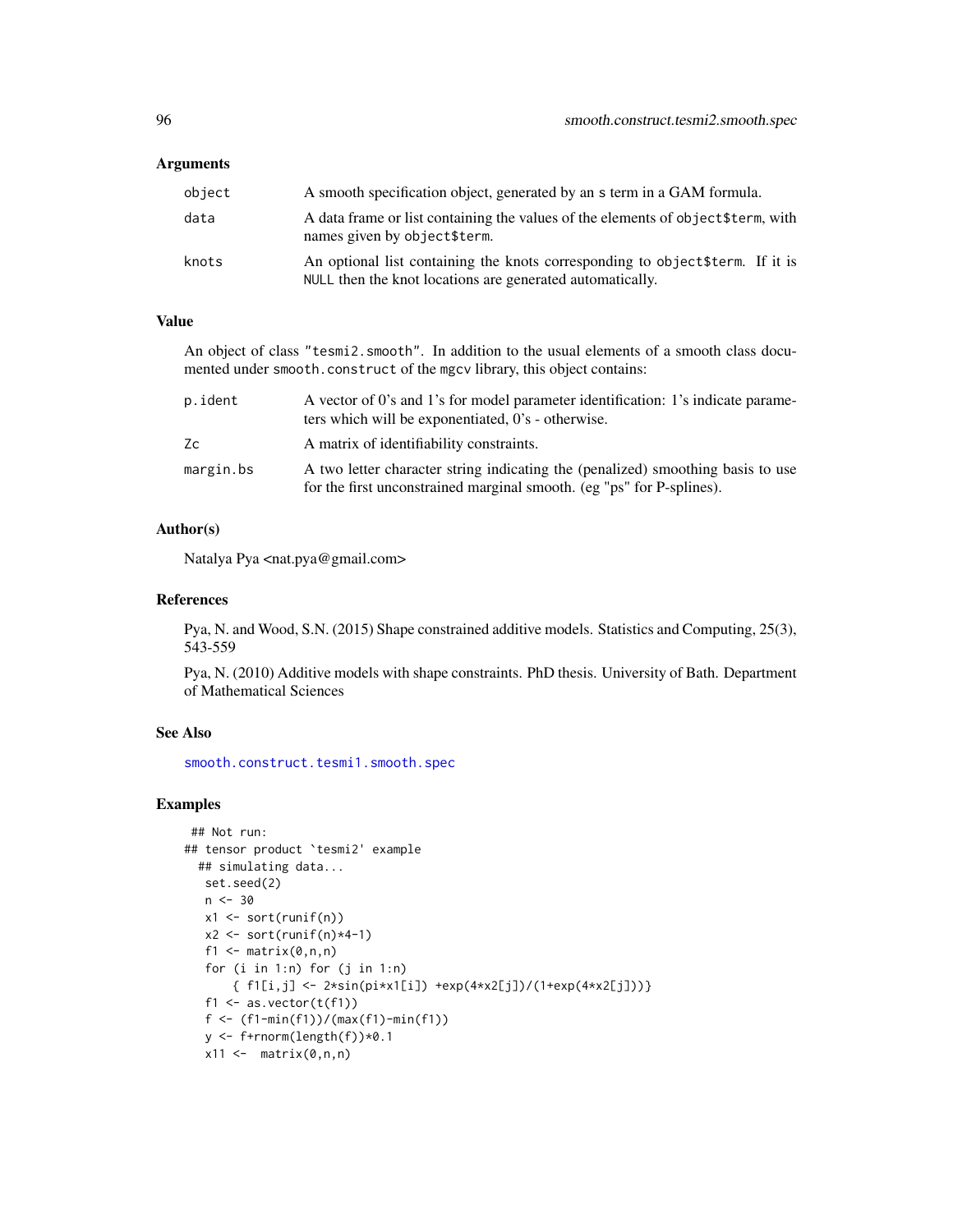# <span id="page-96-0"></span>summary.scam 97

```
x11[,1:n] <- x1x11 \leftarrow as.vector(t(x11))x22 < - rep(x2, n)
  dat <- list(x1=x11,x2=x22,y=y)
## fit model ...
  b <- scam(y~s(x1,x2,k=c(10,10),bs="tesmi2",m=2),
            family=gaussian(link="identity"), data=dat)
## plot results ...
  par(mfrow=c(2,2),mar=c(4,4,2,2))
  plot(b,se=TRUE)
  plot(b,pers=TRUE, theta = 50, phi = 20)
  plot(y,b$fitted.values,xlab="Simulated data",ylab="Fitted data")
  x11()
  vis.scam(b,theta=50,phi=20)
## End(Not run)
```
summary.scam *Summary for a SCAM fit*

#### Description

Takes a fitted scam object produced by scam() and produces various useful summaries from it. The same code as in summary.gam of the mgcv package is used here with slight modifications to accept the exponentiated parameters of the shape constrained smooth terms and the corresponding covariance matrix.

# Usage

```
## S3 method for class 'scam'
summary(object, dispersion=NULL, freq=FALSE, ...)
## S3 method for class 'summary.scam'
print(x, digits = max(3, getOption("digits") - 3),signif.stars = getOption("show.signif.stars"),...)
```
# Arguments

| object       | a fitted scam object as produced by scam().                                                                                                                                                                                                  |
|--------------|----------------------------------------------------------------------------------------------------------------------------------------------------------------------------------------------------------------------------------------------|
| $\mathsf{x}$ | a summary. scam object produced by summary. scam().                                                                                                                                                                                          |
| dispersion   | A known dispersion parameter. NULL to use estimate or default (e.g. 1 for Pois-<br>son).                                                                                                                                                     |
| freg         | By default p-values for individual terms are calculated using the Bayesian esti-<br>mated covariance matrix of the parameter estimators. If this is set to TRUE then<br>the frequentist covariance matrix of the parameters is used instead. |
| digits       | controls number of digits printed in output.                                                                                                                                                                                                 |
| signif.stars | Should significance stars be printed alongside output.                                                                                                                                                                                       |
|              | other arguments.                                                                                                                                                                                                                             |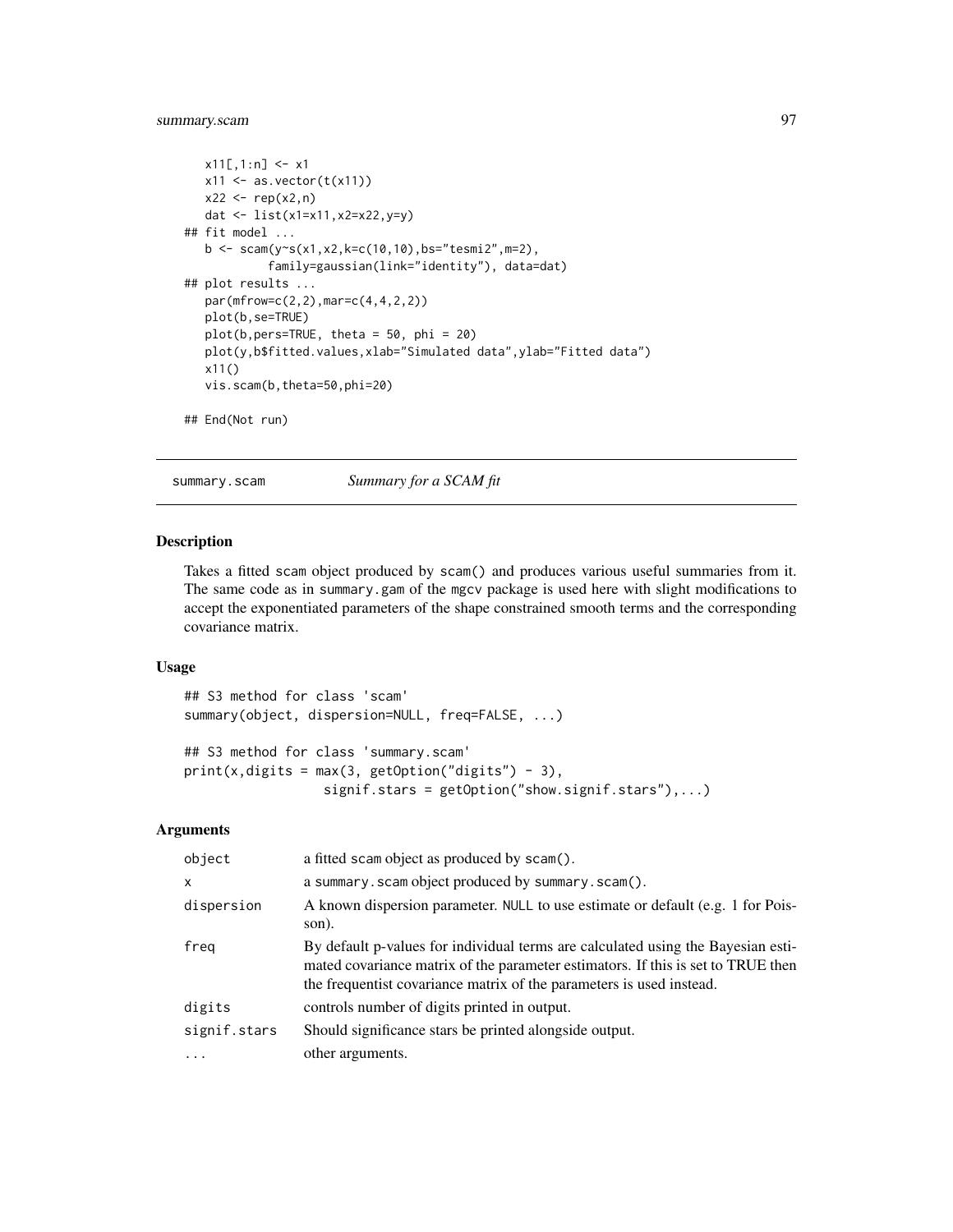# Value

summary.scam produces the same list of summary information for a fitted scam object as in the unconstrained case summary.gam except for the last element BFGS termination condition.

| p.coeff       | is an array of estimates of the strictly parametric model coefficients.                                                                                                                                                                                                                                                                                                                                                                                |
|---------------|--------------------------------------------------------------------------------------------------------------------------------------------------------------------------------------------------------------------------------------------------------------------------------------------------------------------------------------------------------------------------------------------------------------------------------------------------------|
| p.t           | is an array of the p. coeff's divided by their standard errors.                                                                                                                                                                                                                                                                                                                                                                                        |
| p.pv          | is an array of p-values for the null hypothesis that the corresponding parameter<br>is zero. Calculated with reference to the t distribution with the estimated resid-<br>ual degrees of freedom for the model fit if the dispersion parameter has been<br>estimated, and the standard normal if not.                                                                                                                                                  |
| m             | The number of smooth terms in the model.                                                                                                                                                                                                                                                                                                                                                                                                               |
| chi.sq        | An array of test statistics for assessing the significance of model smooth terms.<br>See details.                                                                                                                                                                                                                                                                                                                                                      |
| s.py          | An array of approximate p-values for the null hypotheses that each smooth term<br>is zero. Be warned, these are only approximate.                                                                                                                                                                                                                                                                                                                      |
| se            | array of standard error estimates for all parameter estimates.                                                                                                                                                                                                                                                                                                                                                                                         |
| r.sq          | The adjusted r-squared for the model. Defined as the proportion of variance<br>explained, where original variance and residual variance are both estimated us-<br>ing unbiased estimators. This quantity can be negative if your model is worse<br>than a one parameter constant model, and can be higher for the smaller of two<br>nested models! Note that proportion null deviance explained is probably more<br>appropriate for non-normal errors. |
| dev.expl      | The proportion of the null deviance explained by the model.                                                                                                                                                                                                                                                                                                                                                                                            |
| edf           | array of estimated degrees of freedom for the model terms.                                                                                                                                                                                                                                                                                                                                                                                             |
| residual.df   | estimated residual degrees of freedom.                                                                                                                                                                                                                                                                                                                                                                                                                 |
| n             | number of data.                                                                                                                                                                                                                                                                                                                                                                                                                                        |
| gcv           | minimized GCV score for the model, if GCV used.                                                                                                                                                                                                                                                                                                                                                                                                        |
| ubre          | minimized UBRE score for the model, if UBRE used.                                                                                                                                                                                                                                                                                                                                                                                                      |
| scale         | estimated (or given) scale parameter.                                                                                                                                                                                                                                                                                                                                                                                                                  |
| family        | the family used.                                                                                                                                                                                                                                                                                                                                                                                                                                       |
| formula       | the original scam formula.                                                                                                                                                                                                                                                                                                                                                                                                                             |
| dispersion    | the scale parameter.                                                                                                                                                                                                                                                                                                                                                                                                                                   |
| pTerms.df     | the degrees of freedom associated with each parameteric term (excluding the<br>constant).                                                                                                                                                                                                                                                                                                                                                              |
| pTerms.chi.sq | a Wald statistic for testing the null hypothesis that the each parametric term is<br>zero.                                                                                                                                                                                                                                                                                                                                                             |
| pTerms.pv     | p-values associated with the tests that each term is zero. For penalized fits these<br>are approximate. The reference distribution is an appropriate chi-squared when<br>the scale parameter is known, and is based on an F when it is not.                                                                                                                                                                                                            |
| cov.unscaled  | The estimated covariance matrix of the parameters (or estimators if freq=TRUE),<br>divided by scale parameter.                                                                                                                                                                                                                                                                                                                                         |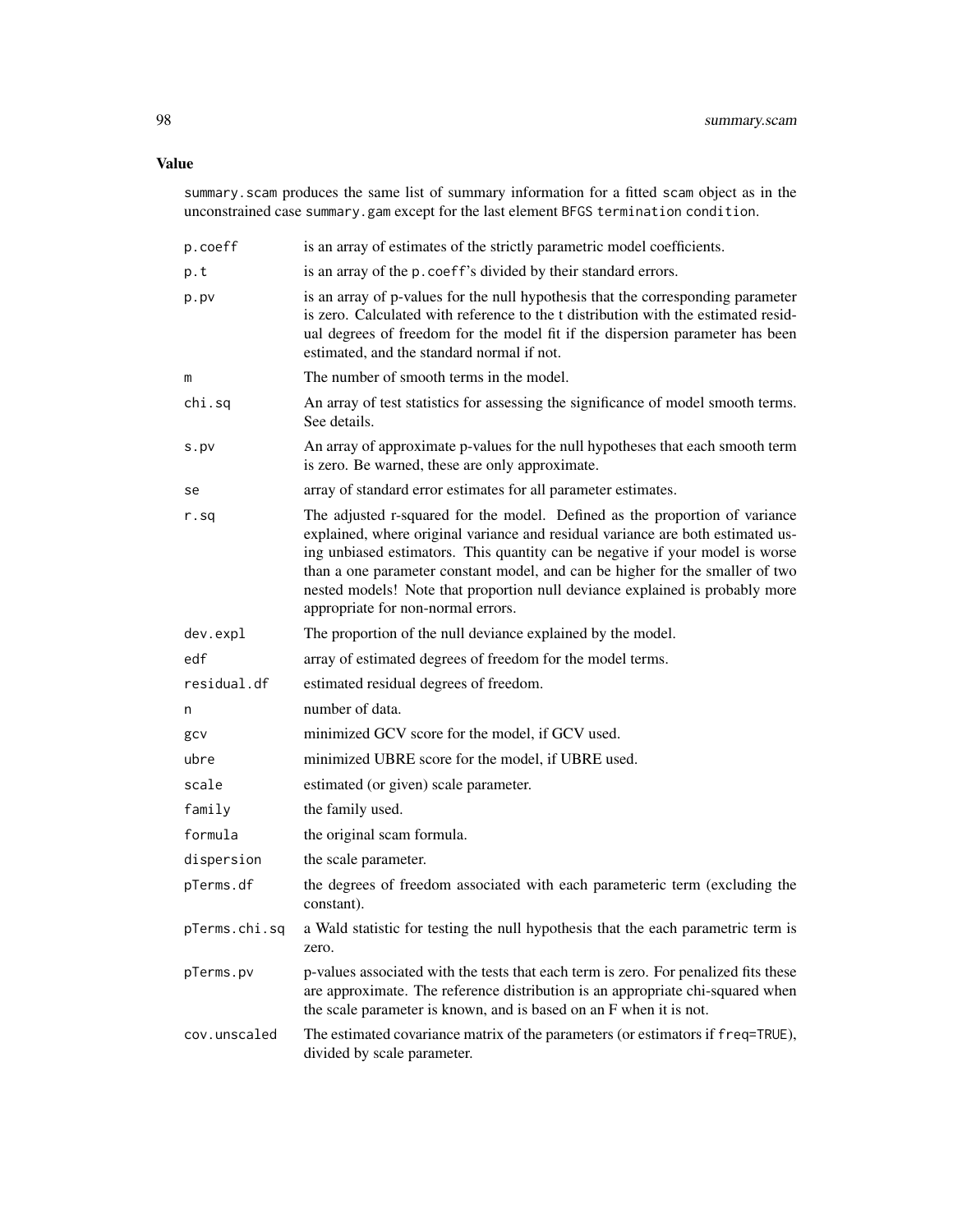# <span id="page-98-0"></span>summary.scam 99

| cov.scaled                 | The estimated covariance matrix of the parameters (estimators if freq=TRUE).                                                                                                                                                                            |
|----------------------------|---------------------------------------------------------------------------------------------------------------------------------------------------------------------------------------------------------------------------------------------------------|
| p.table                    | significance table for parameters                                                                                                                                                                                                                       |
| s.table                    | significance table for smooths                                                                                                                                                                                                                          |
| p.Terms                    | significance table for parametric model terms                                                                                                                                                                                                           |
| BFGS termination condition |                                                                                                                                                                                                                                                         |
|                            | the value of the maximum component of the scaled GCV/UBRE gradient used<br>as stopping condition. This value is printed if the termination code of the BFGS<br>optimization process is not '1' (not full convergence) (see bfgs_gcv.ubrefor<br>details) |

# WARNING

The p-values are approximate.

#### Author(s)

Natalya Pya <nat.pya@gmail.com> based on mgcv by Simon Wood

### References

Wood S.N. (2006) *Generalized Additive Models: An Introduction with R*. Chapman and Hall/CRC Press.

Pya, N. and Wood, S.N. (2015) Shape constrained additive models. Statistics and Computing, 25(3), 543-559

Pya, N. (2010) Additive models with shape constraints. PhD thesis. University of Bath. Department of Mathematical Sciences

#### See Also

[scam](#page-30-0)

```
## Not run:
## simulating data...
n <- 200
set.seed(1)
x1 <- runif(n)*6-3
f1 \leq 3*exp(-x1^2) # unconstrained smooth term
x2 \le runif(n)*4-1;
f2 <- exp(4*x2)/(1+exp(4*x2)) # monotone increasing smooth
x3 \le- runif(n)*5;
f3 <- -\log(x3)/5 # monotone decreasing smooth
f <- f1+f2+f3
y \leftarrow f + \text{rnorm}(n) \times .3dat \leq data.frame(x1=x1,x2=x2,x3=x3,y=y)
## fit model ...
b <- scam(y~s(x1,k=15,bs="cr",m=2)+s(x2,k=30,bs="mpi",m=2)+s(x3,k=30,bs="mpd",m=2),
     data=dat)
```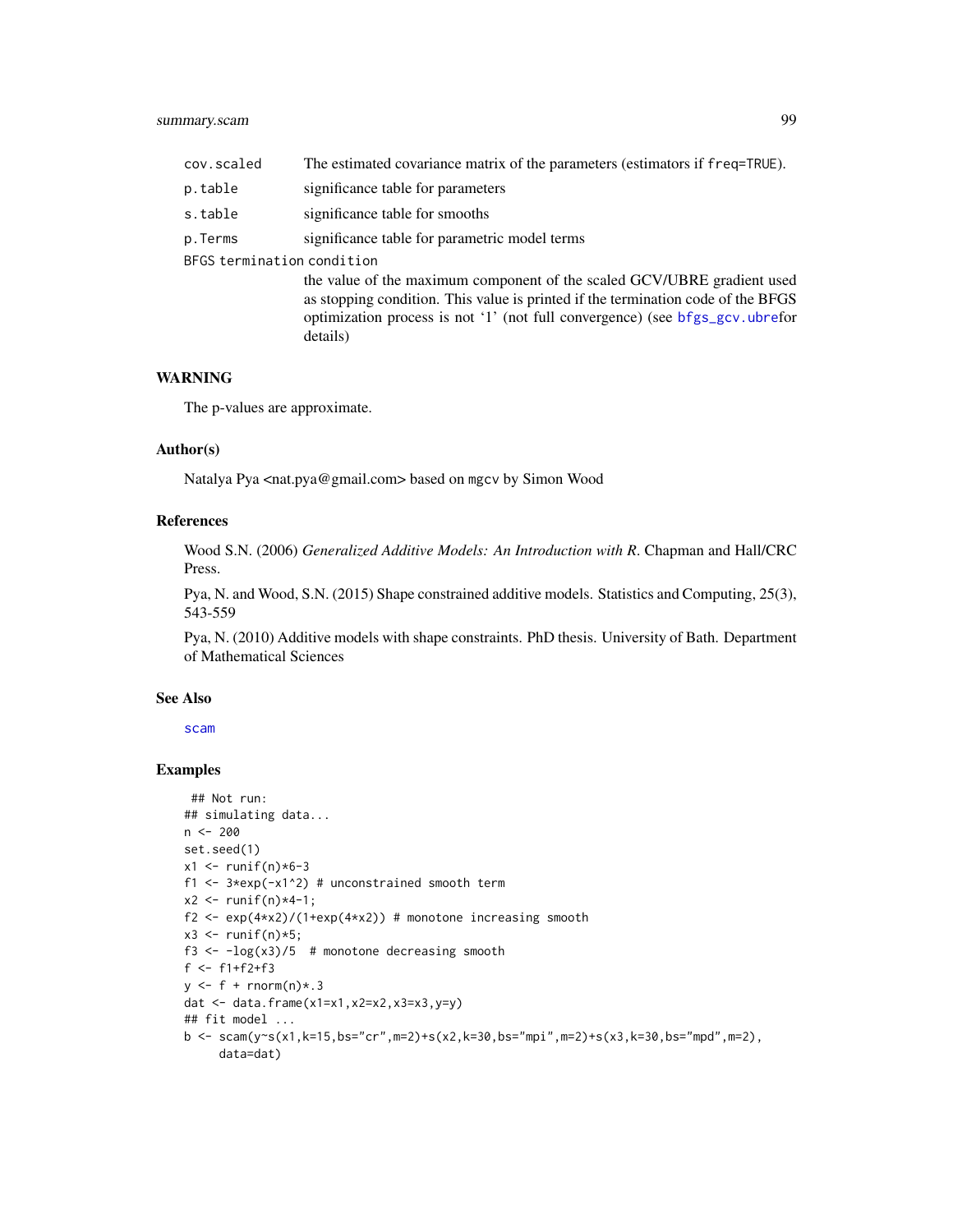<span id="page-99-1"></span>100 vis.scam vis.scam vis.scam vis.scam vis.scam vis.scam vis.scam vis.scam vis.scam vis.scam vis.sc

```
summary(b)
plot(b,pages=1,shade=TRUE)
```
## End(Not run)

vis.scam *Visualization of SCAM objects*

# <span id="page-99-0"></span>Description

Produces perspective or contour plot views of scam model predictions. The code is a clone of vis.gam of the mgcv package.

The documentation below is the same as in documentation object [vis.gam](#page-0-0).

# Usage

```
vis.scam(x,view=NULL,cond=list(),n.grid=30,too.far=0,col=NA,
        color="heat",contour.col=NULL,se=-1,type="link",
        plot.type="persp",zlim=NULL,nCol=50,...)
```
# Arguments

|             | a scam object, produced by scam()                                                                                                                                                                                                                                                                                                                                                            |
|-------------|----------------------------------------------------------------------------------------------------------------------------------------------------------------------------------------------------------------------------------------------------------------------------------------------------------------------------------------------------------------------------------------------|
| xiew        | an array containing the names of the two main effect terms to be displayed on<br>the x and y dimensions of the plot. If omitted the first two suitable terms will be<br>used.                                                                                                                                                                                                                |
| cond        | a named list of the values to use for the other predictor terms (not in view). Vari-<br>ables omitted from this list will have the closest observed value to the median<br>for continuous variables, or the most commonly occuring level for factors. Para-<br>metric matrix variables have all the entries in each column set to the observed<br>column entry closest to the column median. |
| n.grid      | The number of grid nodes in each direction used for calculating the plotted sur-<br>face.                                                                                                                                                                                                                                                                                                    |
| too.far     | plot grid nodes that are too far from the points defined by the variables given in<br>view can be excluded from the plot. too. far determines what is too far. The<br>grid is scaled into the unit square along with the view variables and then grid<br>nodes more than too. far from the predictor variables are excluded.                                                                 |
| col         | The colours for the facets of the plot. If this is NA then if se>0 the facets are<br>transparent, otherwise the colour scheme specified in color is used. If col is<br>not NA then it is used as the facet colour.                                                                                                                                                                           |
| color       | the colour scheme to use for plots when se<=0. One of "topo", "heat", "cm",<br>"terrain", "gray" or "bw". Schemes "gray" and "bw" also modify the colors<br>used when $se>0$ .                                                                                                                                                                                                               |
| contour.col | sets the colour of contours when using plot. type="contour". Default scheme<br>used if NULL.                                                                                                                                                                                                                                                                                                 |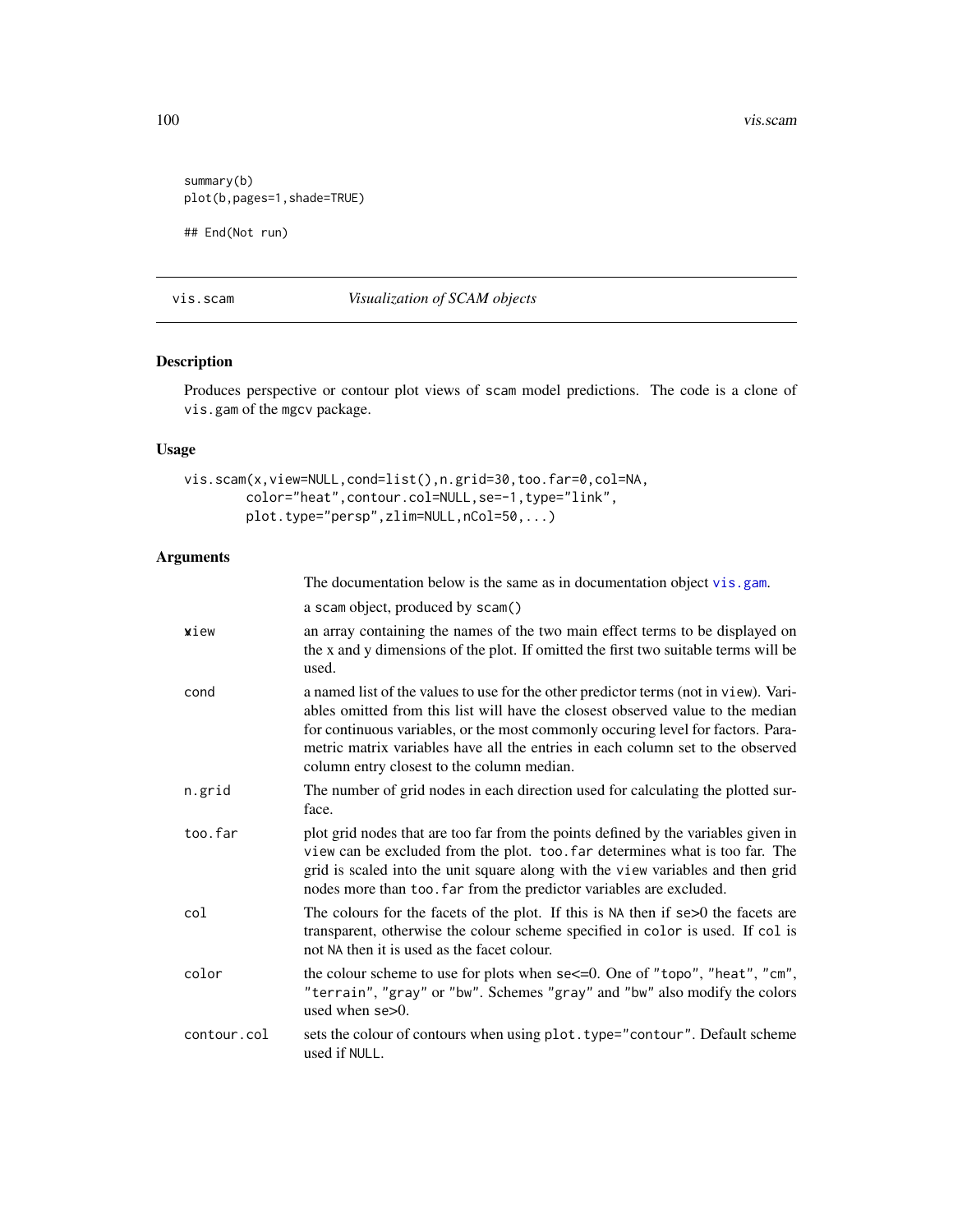#### <span id="page-100-0"></span>vis.scam and the contract of the contract of the contract of the contract of the contract of the contract of the contract of the contract of the contract of the contract of the contract of the contract of the contract of t

| se        | if less than or equal to zero then only the predicted surface is plotted, but if<br>greater than zero, then 3 surfaces are plotted, one at the predicted values minus<br>se standard errors, one at the predicted values and one at the predicted values<br>plus se standard errors. |
|-----------|--------------------------------------------------------------------------------------------------------------------------------------------------------------------------------------------------------------------------------------------------------------------------------------|
| type      | "link" to plot on linear predictor scale and "response" to plot on the response<br>scale.                                                                                                                                                                                            |
| plot.type | one of "contour" or "persp".                                                                                                                                                                                                                                                         |
| zlim      | a two item array giving the lower and upper limits for the z-axis scale. NULL to<br>choose automatically.                                                                                                                                                                            |
| nCol      | The number of colors to use in color schemes.                                                                                                                                                                                                                                        |
| $\ddotsc$ | other options to pass on to persp, image or contour.                                                                                                                                                                                                                                 |
|           |                                                                                                                                                                                                                                                                                      |

# Value

Simply produces a plot.

#### Author(s)

Simon Wood <simon.wood@r-project.org>

# See Also

[persp](#page-99-0), [vis.gam](#page-0-0), and [scam](#page-30-0).

# Examples

```
library(scam)
```

```
# Example with factor variable
set.seed(0)
fac < -rep(1:4,20)x \le - runif(80)*5;
y <- fac+log(x)/5+rnorm(80)*0.1
fac <- factor(fac)
b \leftarrow \text{scam}(y \text{--} \text{fac} \text{--} \text{--} (x, bs \text{--} \text{--} \text{--} \text{--} \text{--} ))
```
vis.scam(b,theta=-35,color="heat") # factor example

```
# Example with "by" variable
```

```
z<-rnorm(80)*0.4
y<-as.numeric(fac)+log(x)*z+rnorm(80)*0.1
b<-scam(y~fac+s(x,by=z))
g \leftarrow \text{gam}(y \sim \text{fac} + s(x, by = z))
```

```
vis.scam(b,theta=-35,color="terrain",cond=list(z=1)) # by variable example
vis.scam(b,view=c("z","x"),theta= 65) # plot against by variable
## compare with gam(mgcv)...
vis.gam(g,theta=-35,color="terrain",cond=list(z=1)) # by variable example
vis.gam(g,view=c("z","x"),theta= 65) # plot against by variable
```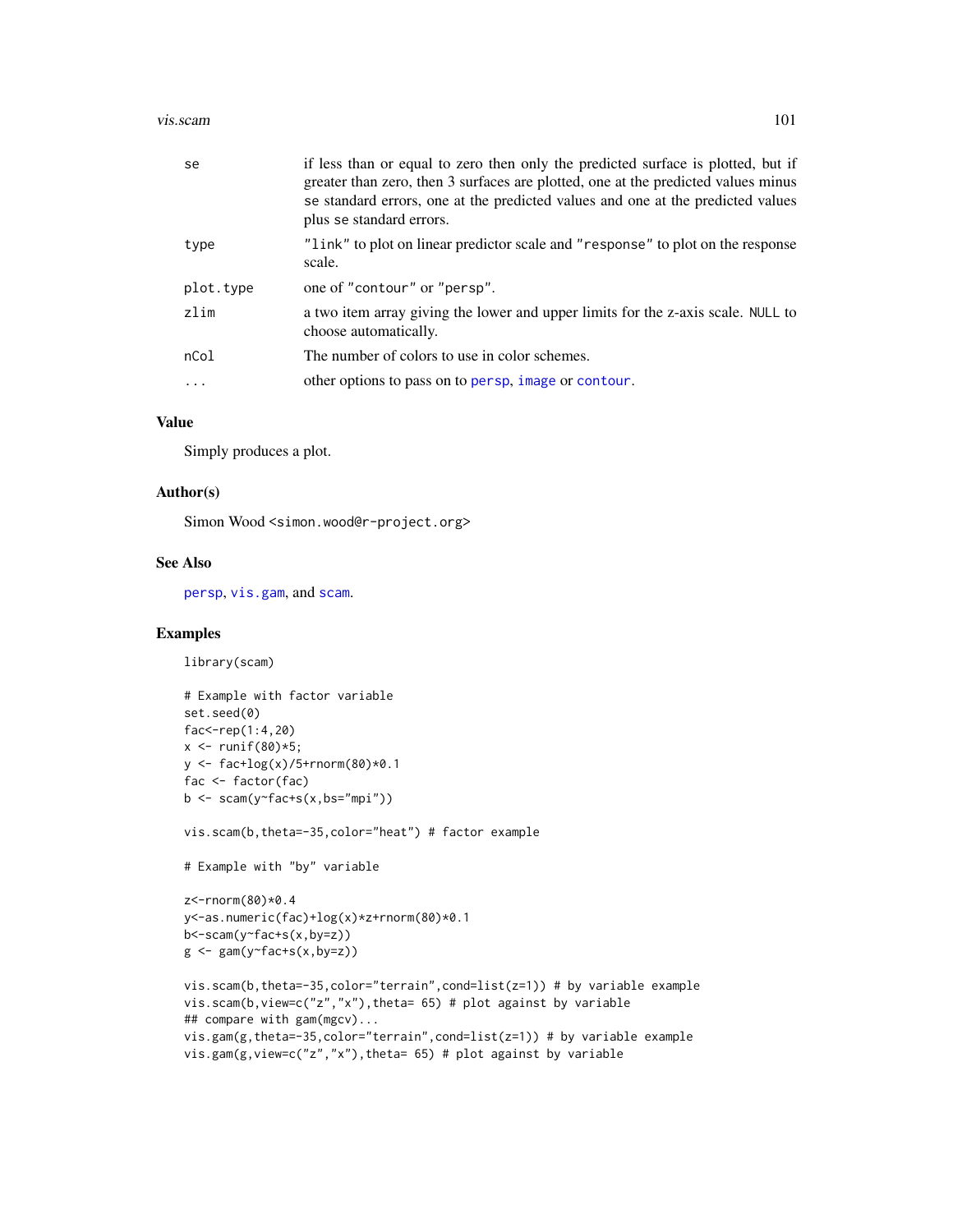```
## all three smooths are increasing...
set.seed(2)
n < -400x \le runif(n, 0, 1)
f1 <- \log(x * 5)f2 <- exp(2 * x) - 4f3 <-5* sin(x)e \le - rnorm(n, 0, 2)fac <- as.factor(sample(1:3,n,replace=TRUE))
fac.1 <- as.numeric(fac==1)
fac.2 <- as.numeric(fac==2)
fac.3 \leq 1 as.numeric(fac==3)
y <- f1*fac.1 + f2*fac.2 + f3*fac.3 + e
dat <- data.frame(y=y,x=x,fac=fac,f1=f1,f2=f2,f3=f3)
b1 <- scam(y ~ s(x,by=fac,bs="mpi"),data=dat,optimizer="efs")
plot(b1,pages=1,scale=0,shade=TRUE)
summary(b1)
vis.scam(b1,theta=-40,color="terrain",cond=list(z=1))
## note that the preceding, b1, fit is the same as....
b2 <- scam(y ~ s(x,by=as.numeric(fac==1),bs="mpi")+s(x,by=as.numeric(fac==2),bs="mpi")+
    s(x,by=as.numeric(fac==3),bs="mpi"),data=dat,optimizer="efs")
summary(b2)
## Note that as in gam() when using factor 'by' variables, centering
## constraints are applied to the smooths, which usually means that the 'by'
## variable should be included as a parametric term, as well.
## The difference with scam() is that here a 'zero intercept' constraint is
## applied in place of 'centering' (although scam's fitted smooths are centred for plotting).
## compare with the gam() fits..
g1 \leftarrow gan(y \sim fac+s(x,by=fac), data=dat)
g2 \leftarrow gan(y \sim s(x, by = fac), data = dat)summary(g1)
summary(g2)
plot(g1,pages=1,scale=0,shade=TRUE)
```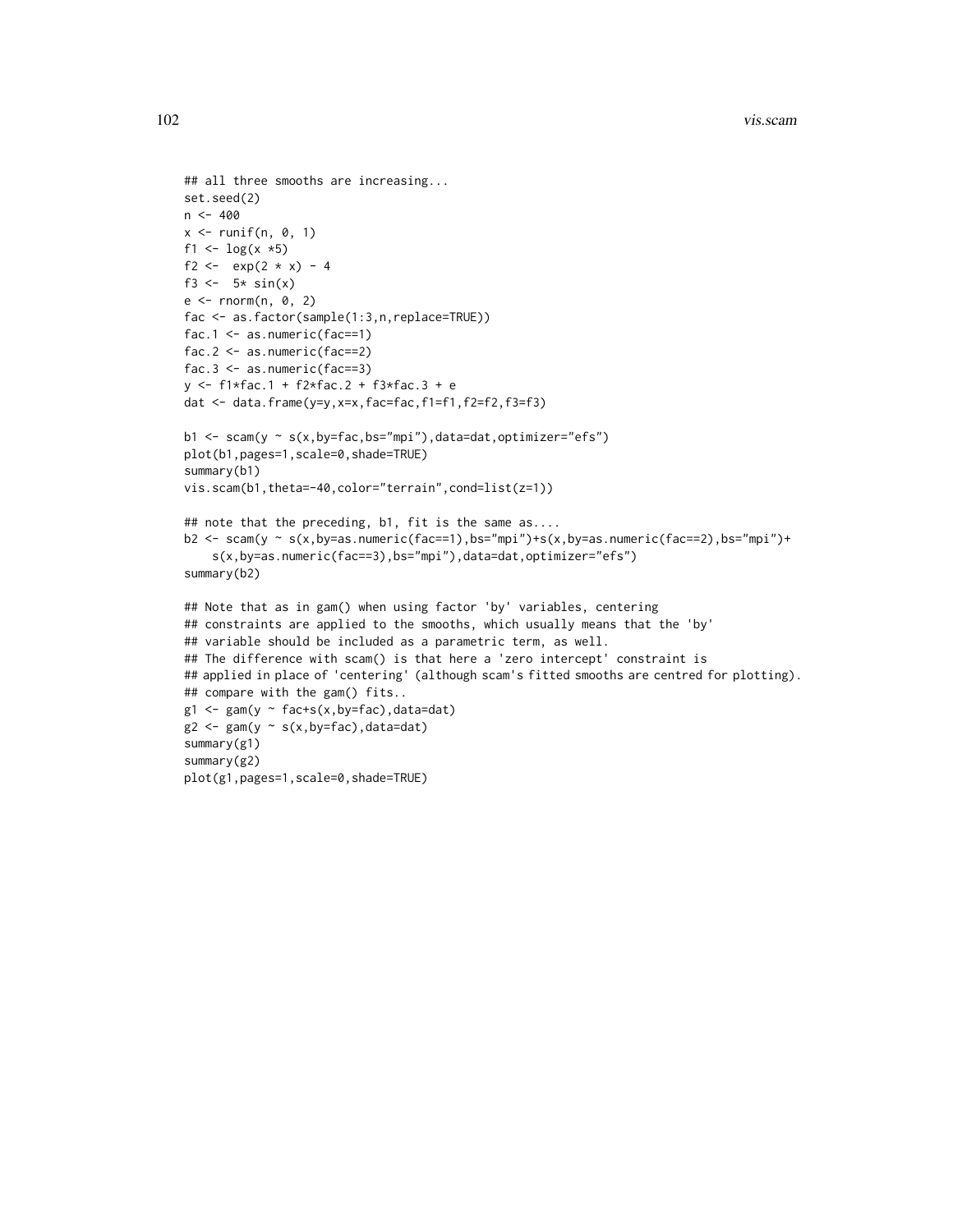# Index

∗ Functional linear model scam, [31](#page-30-1) ∗ Generalized Additive Model scam, [31](#page-30-1) ∗ Generalized Cross Validation scam, [31](#page-30-1) ∗ P-spline scam, [31](#page-30-1) ∗ Penalized GLM scam, [31](#page-30-1) ∗ Penalized regression spline scam, [31](#page-30-1) ∗ Penalized regression scam, [31](#page-30-1) ∗ Smoothing parameter selection scam, [31](#page-30-1) ∗ Spline smoothing scam, [31](#page-30-1) ∗ Varying coefficient model scam, [31](#page-30-1) ∗ convexity scam-package, [3](#page-2-0) ∗ hplot plot.scam, [19](#page-18-0) vis.scam, [100](#page-99-1) ∗ models anova.scam, [4](#page-3-0) bfgs\_gcv.ubre, [6](#page-5-1) check.analytical, [8](#page-7-0) derivative.scam, [9](#page-8-0) formula.scam, [10](#page-9-0) gcv.ubre\_grad, [11](#page-10-0) linear.functional.terms, [12](#page-11-0) logLik.scam, [14](#page-13-0) marginal.matrices.tescv.ps, [15](#page-14-0) marginal.matrices.tesmi1.ps, [16](#page-15-0) marginal.matrices.tesmi2.ps, [17](#page-16-0) plot.scam, [19](#page-18-0) Predict.matrix.mpi.smooth, [22](#page-21-0)

predict.scam, [25](#page-24-0) print.scam, [29](#page-28-0) residuals.scam, [30](#page-29-0) scam, [31](#page-30-1) scam-package, [3](#page-2-0) scam.check, [39](#page-38-0) scam.control, [40](#page-39-0) scam.fit.[42](#page-41-0) smooth.construct.cv.smooth.spec, [45](#page-44-0) smooth.construct.cx.smooth.spec, [48](#page-47-0) smooth.construct.mdcv.smooth.spec, [50](#page-49-0) smooth.construct.mdcx.smooth.spec, [52](#page-51-0) smooth.construct.micv.smooth.spec, [54](#page-53-0) smooth.construct.micx.smooth.spec, [56](#page-55-0) smooth.construct.mifo.smooth.spec, [58](#page-57-0) smooth.construct.miso.smooth.spec, [60](#page-59-0) smooth.construct.mpd.smooth.spec, [62](#page-61-0) smooth.construct.mpi.smooth.spec, [65](#page-64-0) smooth.construct.po.smooth.spec, [68](#page-67-0) smooth.construct.tecvcv.smooth.spec, [70](#page-69-1) smooth.construct.tecxcv.smooth.spec, [72](#page-71-1) smooth.construct.tecxcx.smooth.spec, [73](#page-72-1) smooth.construct.tedecv.smooth.spec, [75](#page-74-1) smooth.construct.tedecx.smooth.spec,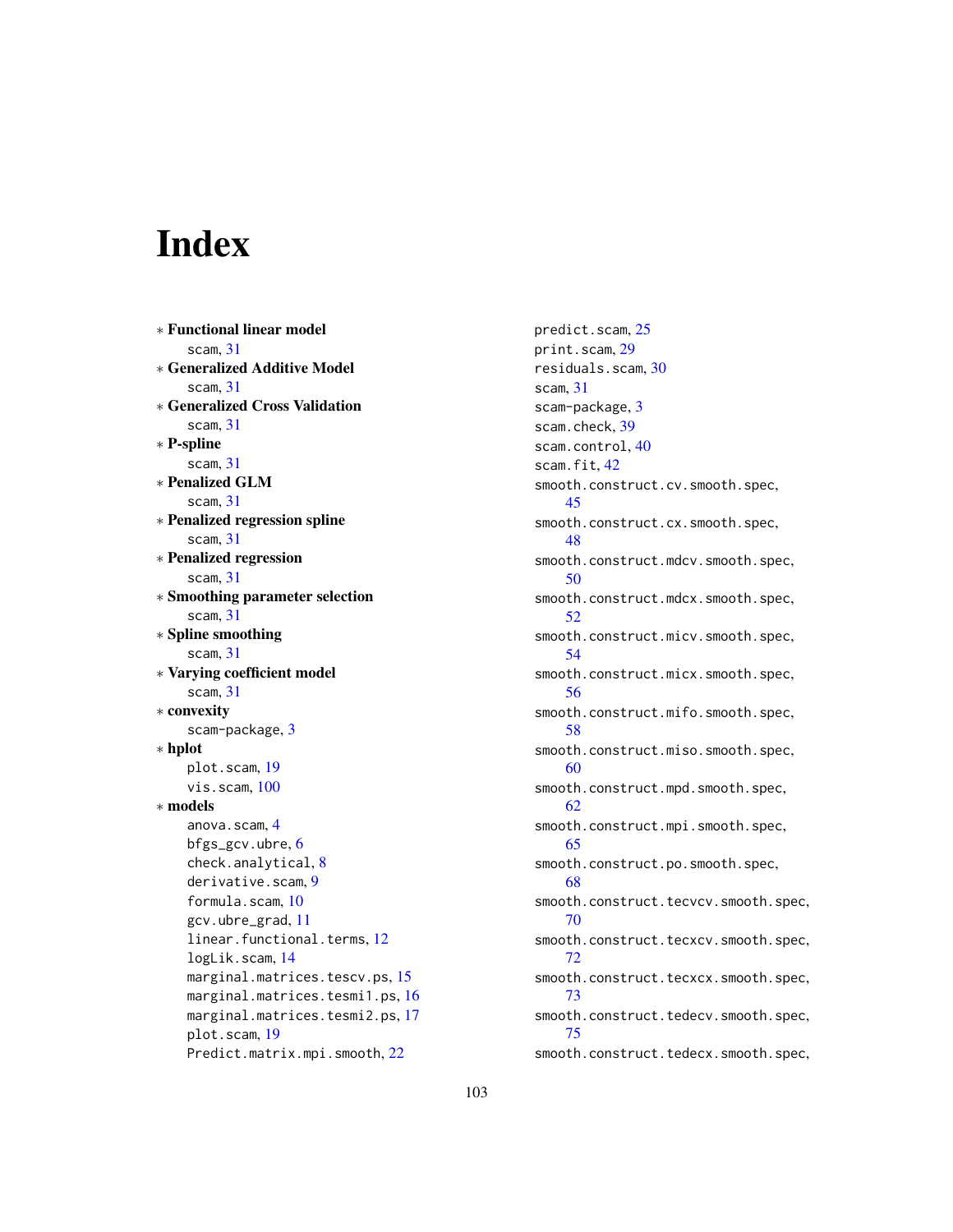# [77](#page-76-1)

smooth.construct.tedmd.smooth.spec, [79](#page-78-1) smooth.construct.tedmi.smooth.spec, [81](#page-80-1) smooth.construct.temicv.smooth.spec, [82](#page-81-1) smooth.construct.temicx.smooth.spec, [84](#page-83-1) smooth.construct.tescv.smooth.spec, [86](#page-85-1) smooth.construct.tescx.smooth.spec, [88](#page-87-1) smooth.construct.tesmd1.smooth.spec, [89](#page-88-1) smooth.construct.tesmd2.smooth.spec, [91](#page-90-1) smooth.construct.tesmi1.smooth.spec, [93](#page-92-1) smooth.construct.tesmi2.smooth.spec, [95](#page-94-1) summary.scam, [97](#page-96-0) vis.scam, [100](#page-99-1) ∗ monotonicity scam-package, [3](#page-2-0) ∗ package scam-package, [3](#page-2-0) ∗ regression anova.scam, [4](#page-3-0) bfgs\_gcv.ubre, [6](#page-5-1) check.analytical, [8](#page-7-0) derivative.scam, [9](#page-8-0) formula.scam, [10](#page-9-0) gcv.ubre\_grad, [11](#page-10-0) linear.functional.terms, [12](#page-11-0) logLik.scam, [14](#page-13-0) marginal.matrices.tescv.ps, [15](#page-14-0) marginal.matrices.tesmi1.ps, [16](#page-15-0) marginal.matrices.tesmi2.ps, [17](#page-16-0) plot.scam, [19](#page-18-0) Predict.matrix.mpi.smooth, [22](#page-21-0) predict.scam, [25](#page-24-0) print.scam, [29](#page-28-0) residuals.scam, [30](#page-29-0) scam, [31](#page-30-1) scam-package, [3](#page-2-0) scam.check, [39](#page-38-0) scam.control, [40](#page-39-0)

scam.fit, [42](#page-41-0) shape.constrained.smooth.terms, [43](#page-42-0) smooth.construct.cv.smooth.spec, [45](#page-44-0) smooth.construct.cx.smooth.spec, [48](#page-47-0) smooth.construct.mdcv.smooth.spec, [50](#page-49-0) smooth.construct.mdcx.smooth.spec, [52](#page-51-0) smooth.construct.micv.smooth.spec, [54](#page-53-0) smooth.construct.micx.smooth.spec, [56](#page-55-0) smooth.construct.mifo.smooth.spec, [58](#page-57-0) smooth.construct.miso.smooth.spec, [60](#page-59-0) smooth.construct.mpd.smooth.spec, [62](#page-61-0) smooth.construct.mpi.smooth.spec, [65](#page-64-0) smooth.construct.po.smooth.spec, [68](#page-67-0) smooth.construct.tecvcv.smooth.spec, [70](#page-69-1) smooth.construct.tecxcv.smooth.spec, [72](#page-71-1) smooth.construct.tecxcx.smooth.spec, [73](#page-72-1) smooth.construct.tedecv.smooth.spec, [75](#page-74-1) smooth.construct.tedecx.smooth.spec, [77](#page-76-1) smooth.construct.tedmd.smooth.spec, [79](#page-78-1) smooth.construct.tedmi.smooth.spec, [81](#page-80-1) smooth.construct.temicv.smooth.spec, [82](#page-81-1) smooth.construct.temicx.smooth.spec, [84](#page-83-1) smooth.construct.tescv.smooth.spec, [86](#page-85-1) smooth.construct.tescx.smooth.spec, [88](#page-87-1) smooth.construct.tesmd1.smooth.spec,

[89](#page-88-1)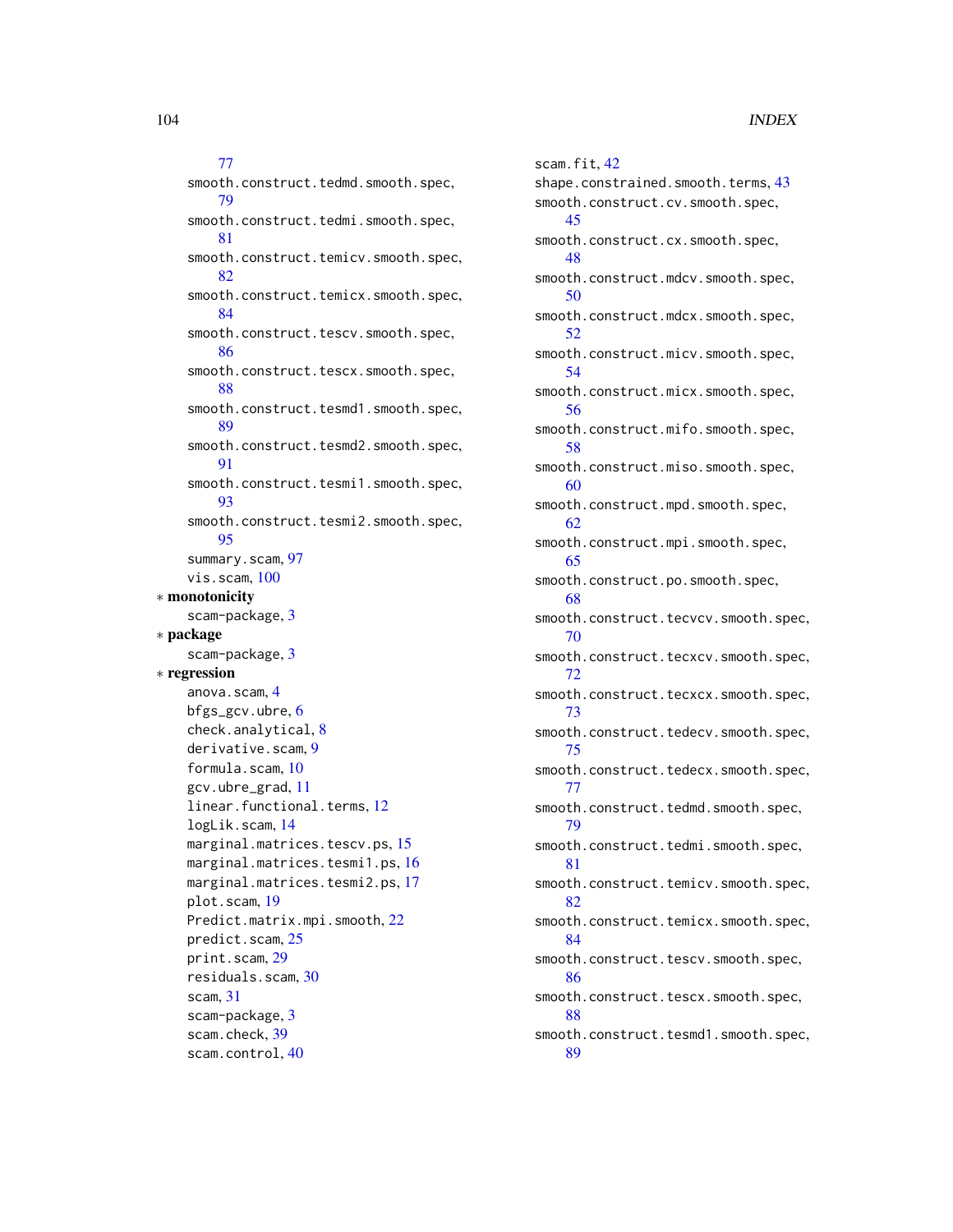#### INDEX 105

smooth.construct.tesmd2.smooth.spec, [91](#page-90-1) smooth.construct.tesmi1.smooth.spec, [93](#page-92-1) smooth.construct.tesmi2.smooth.spec, [95](#page-94-1) summary.scam, [97](#page-96-0) vis.scam, [100](#page-99-1) ∗ smooth anova.scam, [4](#page-3-0) bfgs\_gcv.ubre, [6](#page-5-1) check.analytical, [8](#page-7-0) formula.scam, [10](#page-9-0) gcv.ubre\_grad, [11](#page-10-0) logLik.scam, [14](#page-13-0) plot.scam, [19](#page-18-0) predict.scam, [25](#page-24-0) print.scam, [29](#page-28-0) residuals.scam, [30](#page-29-0) scam, [31](#page-30-1) scam-package, [3](#page-2-0) scam.check, [39](#page-38-0) scam.control, [40](#page-39-0) scam.fit, [42](#page-41-0) summary.scam, [97](#page-96-0) vis.scam, [100](#page-99-1) ∗ tensor product smoothing scam, [31](#page-30-1) AIC, *[14](#page-13-0)* AIC.scam *(*logLik.scam*)*, [14](#page-13-0) anova.gam, *[4,](#page-3-0) [5](#page-4-0)* anova.glm, *[5](#page-4-0)* anova.scam, [4](#page-3-0) bfgs\_gcv.ubre, [6,](#page-5-1) *[11,](#page-10-0) [12](#page-11-0)*, *[31,](#page-30-1) [32](#page-31-0)*, *[34](#page-33-0)*, *[40](#page-39-0)*, *[42](#page-41-0)*, *[99](#page-98-0)* check.analytical, [8](#page-7-0) contour, *[101](#page-100-0)* derivative.scam, [9](#page-8-0) family, *[31](#page-30-1)* formula.gam, *[10](#page-9-0)* formula.scam, [10](#page-9-0) function.predictors *(*linear.functional.terms*)*, [12](#page-11-0)

gam.check, *[39](#page-38-0)* gam.control, *[41,](#page-40-0) [42](#page-41-0)* gamObject, *[35](#page-34-0)* gcv.ubre\_grad, *[7](#page-6-0)*, [11,](#page-10-0) *[42](#page-41-0)* glm, *[31](#page-30-1)* image, *[101](#page-100-0)* linear.functional.terms, [12](#page-11-0) logLik, *[14](#page-13-0)* logLik.gam, *[14](#page-13-0)* logLik.scam, [14](#page-13-0) marginal.matrices.tescv.ps, [15](#page-14-0) marginal.matrices.tesmi1.ps, *[16](#page-15-0)*, [16,](#page-15-0) *[18](#page-17-0)* marginal.matrices.tesmi2.ps, *[17](#page-16-0)*, [17](#page-16-0) nlm, *[41](#page-40-0)* optim, *[41](#page-40-0)* persp, *[101](#page-100-0)* persp *(*vis.scam*)*, [100](#page-99-1) plot.scam, *[3](#page-2-0)*, [19,](#page-18-0) *[27](#page-26-0)*, *[35](#page-34-0)* predict.gam, *[25,](#page-24-0) [26](#page-25-0)* Predict.matrix, *[22](#page-21-0)* Predict.matrix.cv.smooth *(*Predict.matrix.mpi.smooth*)*, [22](#page-21-0) Predict.matrix.cvBy.smooth *(*Predict.matrix.mpi.smooth*)*, [22](#page-21-0) Predict.matrix.cx.smooth *(*Predict.matrix.mpi.smooth*)*, [22](#page-21-0) Predict.matrix.cxBy.smooth *(*Predict.matrix.mpi.smooth*)*, [22](#page-21-0) Predict.matrix.mdcv.smooth *(*Predict.matrix.mpi.smooth*)*, [22](#page-21-0) Predict.matrix.mdcvBy.smooth *(*Predict.matrix.mpi.smooth*)*, [22](#page-21-0) Predict.matrix.mdcx.smooth *(*Predict.matrix.mpi.smooth*)*, [22](#page-21-0) Predict.matrix.mdcxBy.smooth *(*Predict.matrix.mpi.smooth*)*, [22](#page-21-0) Predict.matrix.micv.smooth *(*Predict.matrix.mpi.smooth*)*, [22](#page-21-0) Predict.matrix.micvBy.smooth *(*Predict.matrix.mpi.smooth*)*, [22](#page-21-0) Predict.matrix.micx.smooth *(*Predict.matrix.mpi.smooth*)*, [22](#page-21-0) Predict.matrix.micxBy.smooth

gam, *[35](#page-34-0)*

*(*Predict.matrix.mpi.smooth*)*, [22](#page-21-0)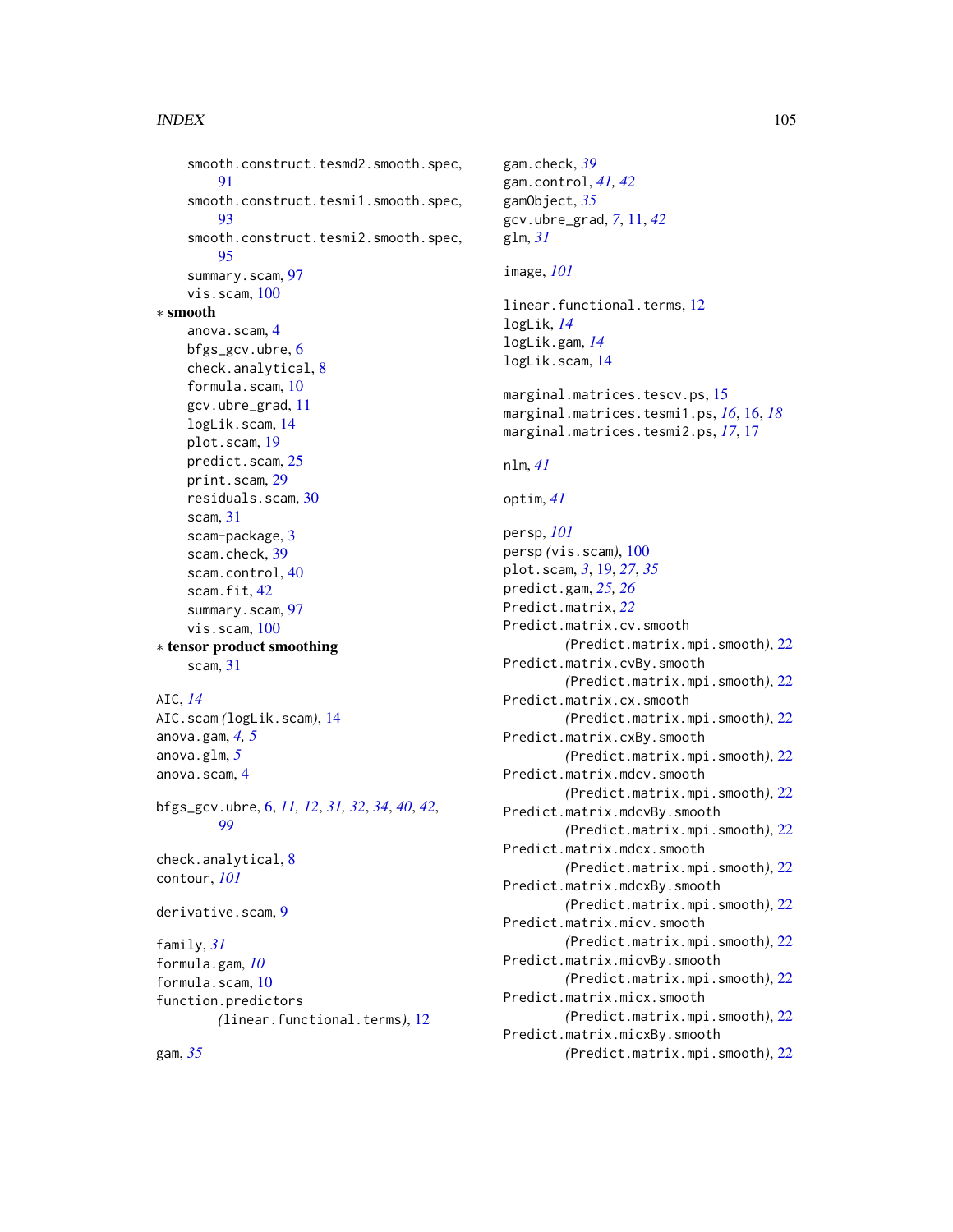Predict.matrix.mifo.smooth *(*Predict.matrix.mpi.smooth*)*, [22](#page-21-0) Predict.matrix.miso.smooth *(*Predict.matrix.mpi.smooth*)*, [22](#page-21-0) Predict.matrix.mpd.smooth *(*Predict.matrix.mpi.smooth*)*, [22](#page-21-0) Predict.matrix.mpdBy.smooth *(*Predict.matrix.mpi.smooth*)*, [22](#page-21-0) Predict.matrix.mpi.smooth, [22](#page-21-0) Predict.matrix.mpiBy.smooth *(*Predict.matrix.mpi.smooth*)*, [22](#page-21-0) Predict.matrix.po.smooth *(*Predict.matrix.mpi.smooth*)*, [22](#page-21-0) Predict.matrix.tecvcv.smooth *(*Predict.matrix.mpi.smooth*)*, [22](#page-21-0) Predict.matrix.tecxcv.smooth *(*Predict.matrix.mpi.smooth*)*, [22](#page-21-0) Predict.matrix.tecxcx.smooth *(*Predict.matrix.mpi.smooth*)*, [22](#page-21-0) Predict.matrix.tedecv.smooth *(*Predict.matrix.mpi.smooth*)*, [22](#page-21-0) Predict.matrix.tedecx.smooth *(*Predict.matrix.mpi.smooth*)*, [22](#page-21-0) Predict.matrix.tedmd.smooth *(*Predict.matrix.mpi.smooth*)*, [22](#page-21-0) Predict.matrix.tedmi.smooth *(*Predict.matrix.mpi.smooth*)*, [22](#page-21-0) Predict.matrix.temicv.smooth *(*Predict.matrix.mpi.smooth*)*, [22](#page-21-0) Predict.matrix.temicx.smooth *(*Predict.matrix.mpi.smooth*)*, [22](#page-21-0) Predict.matrix.tescv.smooth *(*Predict.matrix.mpi.smooth*)*, [22](#page-21-0) Predict.matrix.tescx.smooth *(*Predict.matrix.mpi.smooth*)*, [22](#page-21-0) Predict.matrix.tesmd1.smooth *(*Predict.matrix.mpi.smooth*)*, [22](#page-21-0) Predict.matrix.tesmd2.smooth *(*Predict.matrix.mpi.smooth*)*, [22](#page-21-0) Predict.matrix.tesmi1.smooth *(*Predict.matrix.mpi.smooth*)*, [22](#page-21-0) Predict.matrix.tesmi2.smooth *(*Predict.matrix.mpi.smooth*)*, [22](#page-21-0) predict.scam, *[5](#page-4-0)*, [25,](#page-24-0) *[35](#page-34-0)* print.anova.scam *(*anova.scam*)*, [4](#page-3-0) print.scam, [29](#page-28-0) print.summary.scam *(*summary.scam*)*, [97](#page-96-0)

residuals.gam, *[30](#page-29-0)*

residuals.scam, [30](#page-29-0)

s, *[35](#page-34-0)*, *[43](#page-42-0)*, *[45](#page-44-0)* scam, *[3](#page-2-0)*, *[5,](#page-4-0) [6](#page-5-1)*, *[8](#page-7-0)[–10](#page-9-0)*, *[12](#page-11-0)*, *[21,](#page-20-0) [22](#page-21-0)*, *[24](#page-23-0)*, *[27](#page-26-0)*, *[29,](#page-28-0) [30](#page-29-0)*, [31,](#page-30-1) *[39](#page-38-0)*, *[42,](#page-41-0) [43](#page-42-0)*, *[99](#page-98-0)*, *[101](#page-100-0)* scam-package, [3](#page-2-0) scam.check, *[5](#page-4-0)*, *[35](#page-34-0)*, [39](#page-38-0) scam.control, *[7,](#page-6-0) [8](#page-7-0)*, *[32](#page-31-0)*, [40](#page-39-0) scam.fit, *[12](#page-11-0)*, *[31](#page-30-1)*, *[40](#page-39-0)*, *[42](#page-41-0)*, [42](#page-41-0) shape.constrained.smooth.terms, *[31](#page-30-1)*, *[33](#page-32-0)*, *[35](#page-34-0)*, [43](#page-42-0) signal.regression *(*linear.functional.terms*)*, [12](#page-11-0) smooth.construct, *[34](#page-33-0)* smooth.construct.cv.smooth.spec, *[43](#page-42-0)*, *[45](#page-44-0)*, [45,](#page-44-0) *[49](#page-48-0)*, *[51](#page-50-0)*, *[53](#page-52-0)*, *[55](#page-54-0)*, *[57](#page-56-0)*, *[63](#page-62-0)*, *[66](#page-65-0)*, *[69](#page-68-0)* smooth.construct.cvBy.smooth.spec *(*smooth.construct.cv.smooth.spec*)*, [45](#page-44-0) smooth.construct.cx.smooth.spec, *[43](#page-42-0)*, *[45,](#page-44-0) [46](#page-45-0)*, [48,](#page-47-0) *[51](#page-50-0)*, *[53](#page-52-0)*, *[55](#page-54-0)*, *[57](#page-56-0)*, *[63](#page-62-0)*, *[66](#page-65-0)*, *[69](#page-68-0)* smooth.construct.cxBy.smooth.spec *(*smooth.construct.cx.smooth.spec*)*, [48](#page-47-0) smooth.construct.mdcv.smooth.spec, *[45,](#page-44-0) [46](#page-45-0)*, *[49](#page-48-0)*, [50,](#page-49-0) *[53](#page-52-0)*, *[55](#page-54-0)*, *[57](#page-56-0)*, *[59](#page-58-0)*, *[61](#page-60-0)*, *[63](#page-62-0)*, *[66](#page-65-0)*, *[69](#page-68-0)* smooth.construct.mdcvBy.smooth.spec *(*smooth.construct.mdcv.smooth.spec*)*, [50](#page-49-0) smooth.construct.mdcx.smooth.spec, *[44](#page-43-0)[–46](#page-45-0)*, *[49](#page-48-0)*, *[51](#page-50-0)*, [52,](#page-51-0) *[55](#page-54-0)*, *[57](#page-56-0)*, *[59](#page-58-0)*, *[61](#page-60-0)*, *[63](#page-62-0)*, *[66](#page-65-0)*, *[69](#page-68-0)* smooth.construct.mdcxBy.smooth.spec *(*smooth.construct.mdcx.smooth.spec*)*, [52](#page-51-0) smooth.construct.micv.smooth.spec, *[45](#page-44-0)*, *[49](#page-48-0)*, *[51](#page-50-0)*, *[53](#page-52-0)*, [54,](#page-53-0) *[57](#page-56-0)*, *[59](#page-58-0)*, *[61](#page-60-0)*, *[63](#page-62-0)*, *[66](#page-65-0)*, *[69](#page-68-0)* smooth.construct.micvBy.smooth.spec *(*smooth.construct.micv.smooth.spec*)*, [54](#page-53-0) smooth.construct.micx.smooth.spec, *[44](#page-43-0)[–46](#page-45-0)*, *[51](#page-50-0)*, *[53](#page-52-0)*, *[55](#page-54-0)*, [56,](#page-55-0) *[59](#page-58-0)*, *[61](#page-60-0)*, *[63](#page-62-0)*, *[66](#page-65-0)*, *[69](#page-68-0)* smooth.construct.micxBy.smooth.spec *(*smooth.construct.micx.smooth.spec*)*, [56](#page-55-0) smooth.construct.mifo.smooth.spec, [58,](#page-57-0) *[61](#page-60-0)*